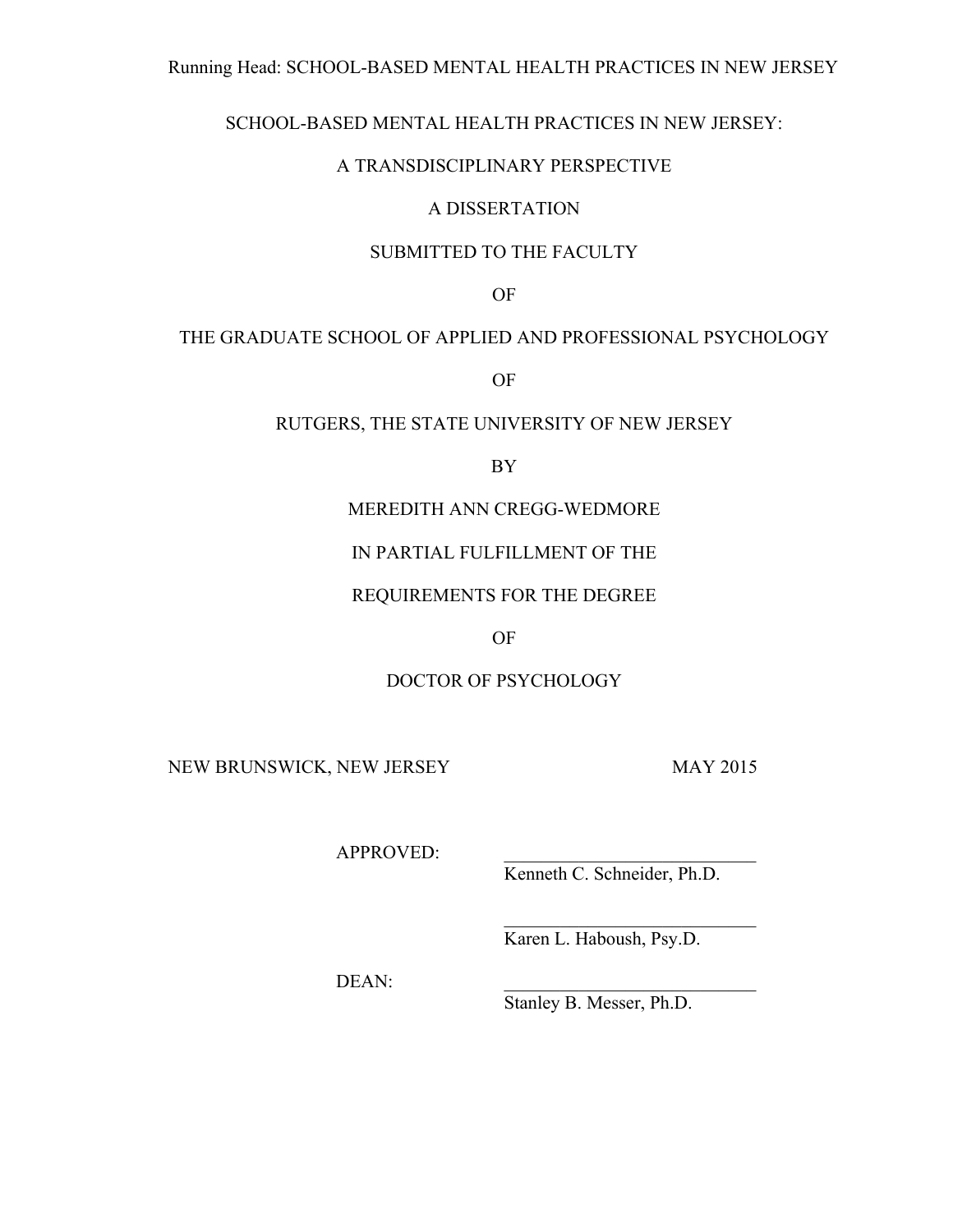Copyright 2015 by Meredith Cregg-Wedmore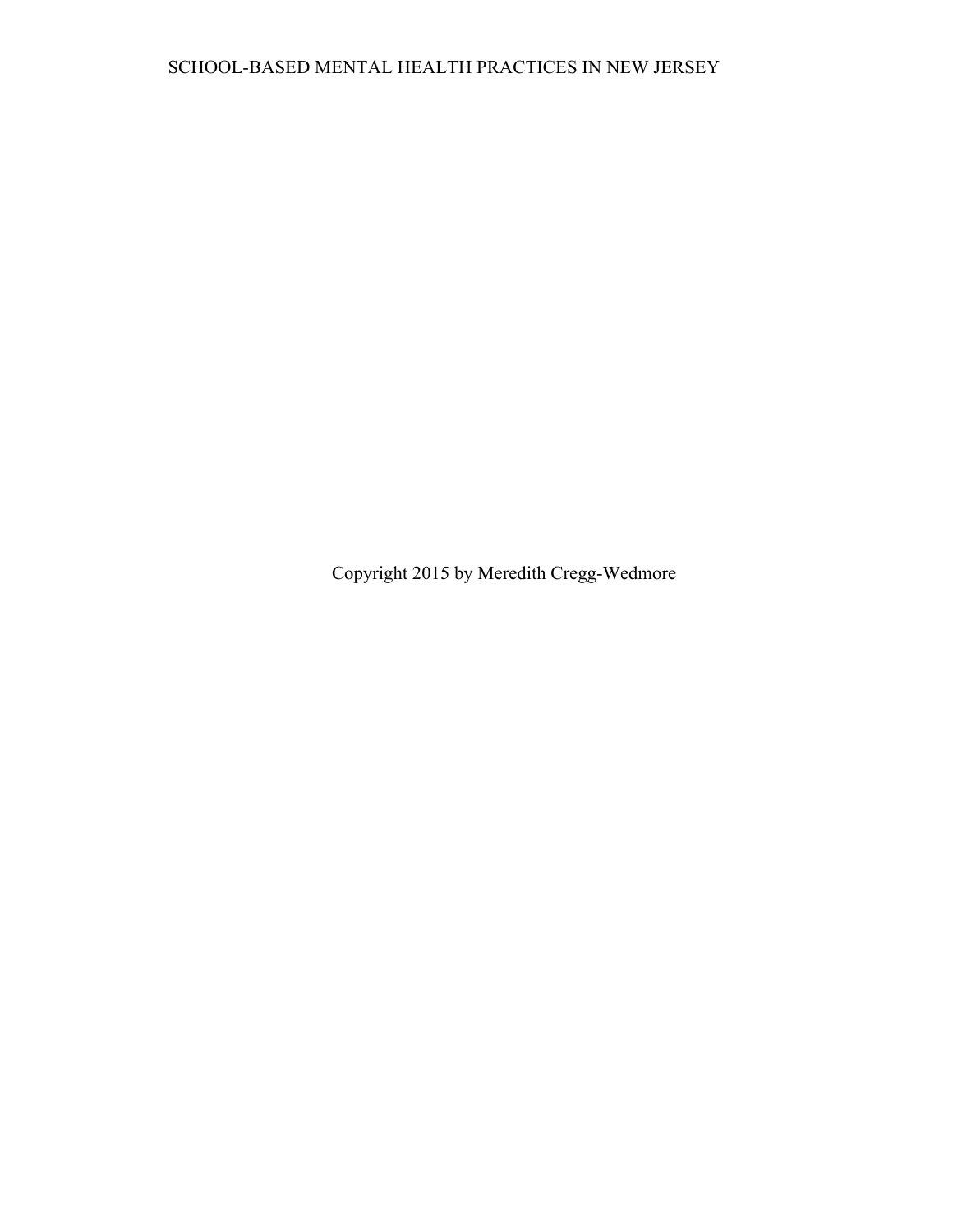### Abstract

New Jersey school mental health practitioners (school counselors, school psychologists, school social workers, and student assistance professionals) completed a survey regarding their role in the provision of school-based mental health services (SBMHS). Participants were recruited from a convenience sample of members of state professional organizations representing each of the four disciplines. A web-based survey was utilized to obtain information on barriers and facilitators to involvement in SBMHS, perspectives on training and professional development, the type of referrals practitioners receive, the type of services provided and practitioners' views concerning the quality of school-based mental health practice. A total of 179 participants out of approximately 2,078 potential respondents completed the survey representing an overall 8.6% response rate. SBMHS providers in New Jersey reported the most frequent referrals for concerns such as externalizing behaviors, academic and interpersonal problems, and anxiety. Practitioners reported providing a range of mental health services with the greatest percentage indicating providing services such as consultation (e.g., school staff, parents/caregivers, community providers), counseling, behavioral interventions, social/emotional/behavioral assessment, referrals to outside agencies and suicide assessment and intervention. Respondents rated the majority of facilitators as having a moderate to significant enabling effect on their ability to provide SBMHS. The facilitators with the highest ratings endorsed personal characteristics such as a desire to provide mental health services and systems-level factors, such as sufficient space and support from administrators. The largest barriers to the provision of services included role strain and inability to meet the needs of many students. The majority of didactic and applied training experiences that

ii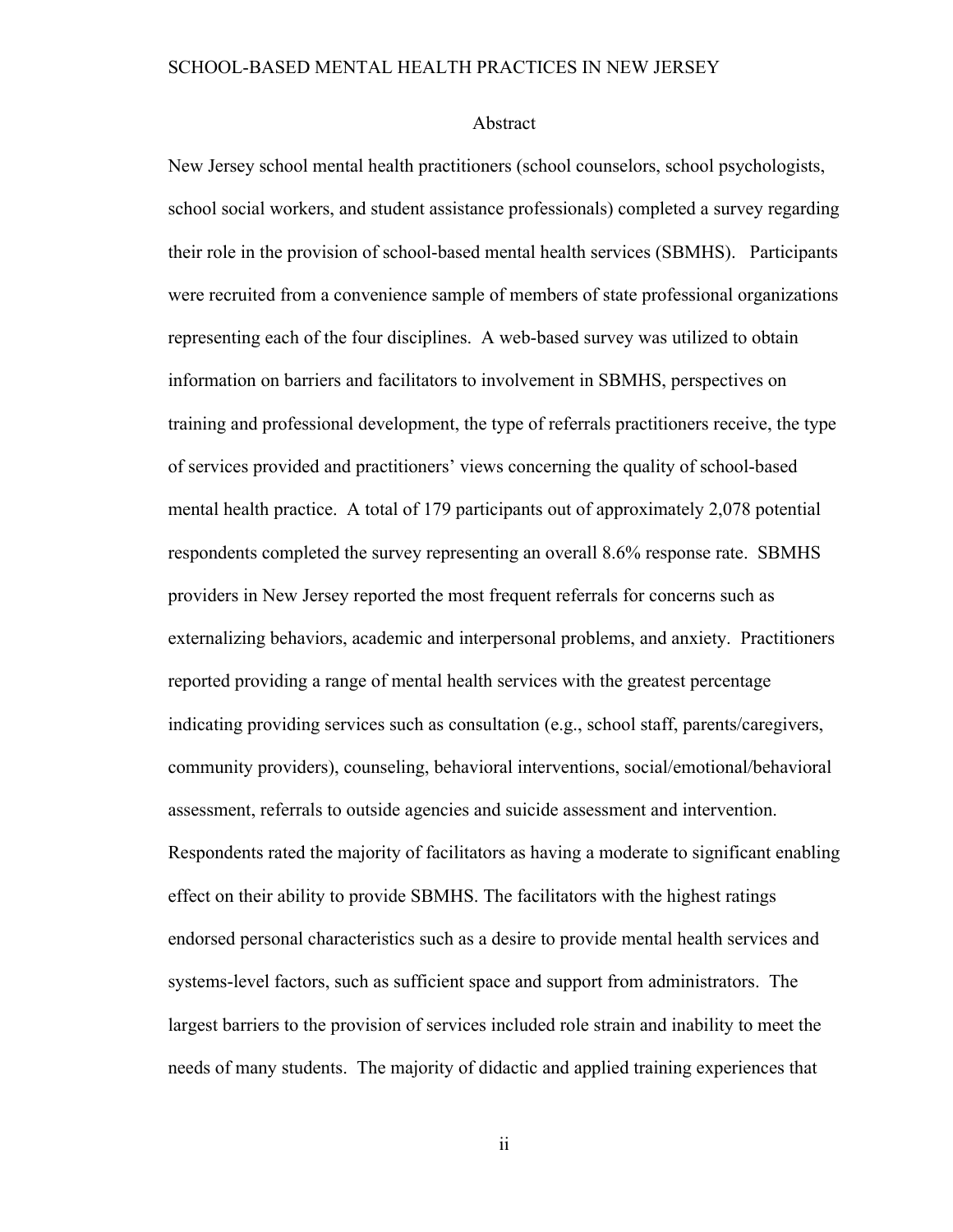the practitioners attended were perceived as moderately to very helpful in preparation to provide SBMHS. Results indicated that participants view the quality of SBMHS practice in their schools as somewhat aligned with principles of best practice. The practices viewed as presently least developed in schools included ongoing training and supervision, use of screening to identify mental health concerns, intensive treatment services, and regular training on effective practice for students and families from diverse backgrounds. Limitations of this study as well as implications for future research and practice are discussed.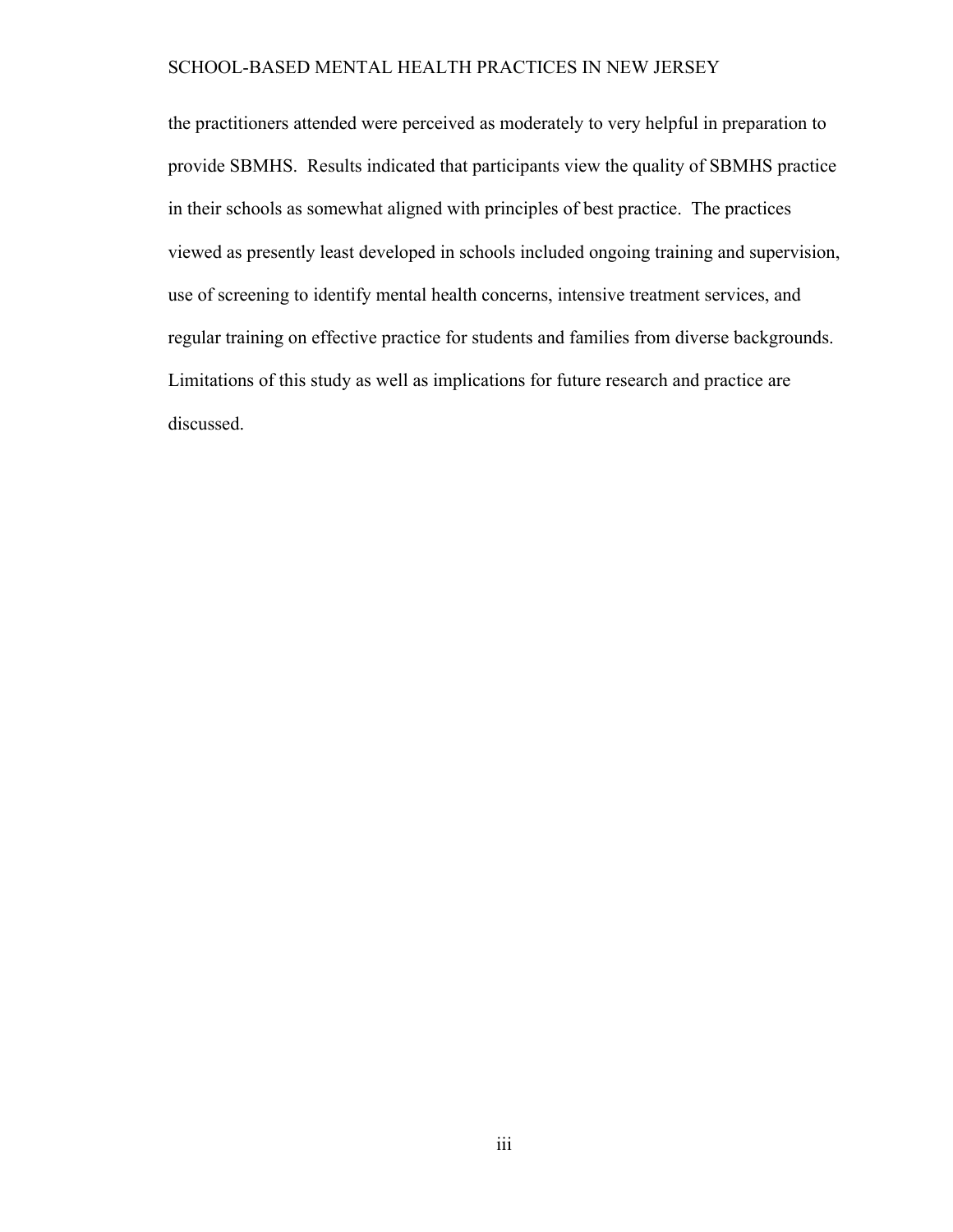### Acknowledgements

I must begin by expressing sincere gratitude to my dissertation chair, Dr. Kenneth Schneider, for his guidance and encouragement. It was through his mentorship, as well as the ongoing generosity of his time and wisdom, that I was able to accomplish this feat. I must also thank my dissertation committee member, Dr. Karen Haboush, for her role in shaping this topic, and providing valuable feedback and support. To all of the faculty at GSAPP, I am grateful for the excellent foundation for this career, and for providing me necessary tools to improve the lives of children and families. I would like to especially thank Sylvia Krieger, who is truly there every step of the way for students. I would also like to honor Kathy McLean, who will be greatly missed, for being a "caring adult" to so many students during her time at GSAPP.

To the boards and members of the organizations that participated in this research, I am grateful for your time and interest in this topic. I also must acknowledge and express appreciation to the Melanie Merola O'Donnell Foundation and the New Jersey Psychological Association Foundation for funding which helped support this research.

So many individuals have contributed to my professional and personal journey. Beginning with faculty from the Department of Counselor Education at The College of New Jersey, who first inspired me to strive for the doctoral degree. My time working with Dr. Carolyn Walker Hopp, and friends, at the University of Central Florida provided me with an invaluable perspective on education, and helped define my career objectives and deepen my convictions. During my time at GSAPP, I am extremely grateful for my internship with Dr. Rosanne Moreno, and working alongside Mary Allan, Lisa Strauss and other educators. I learned a great deal about being an effective school psychologist

iv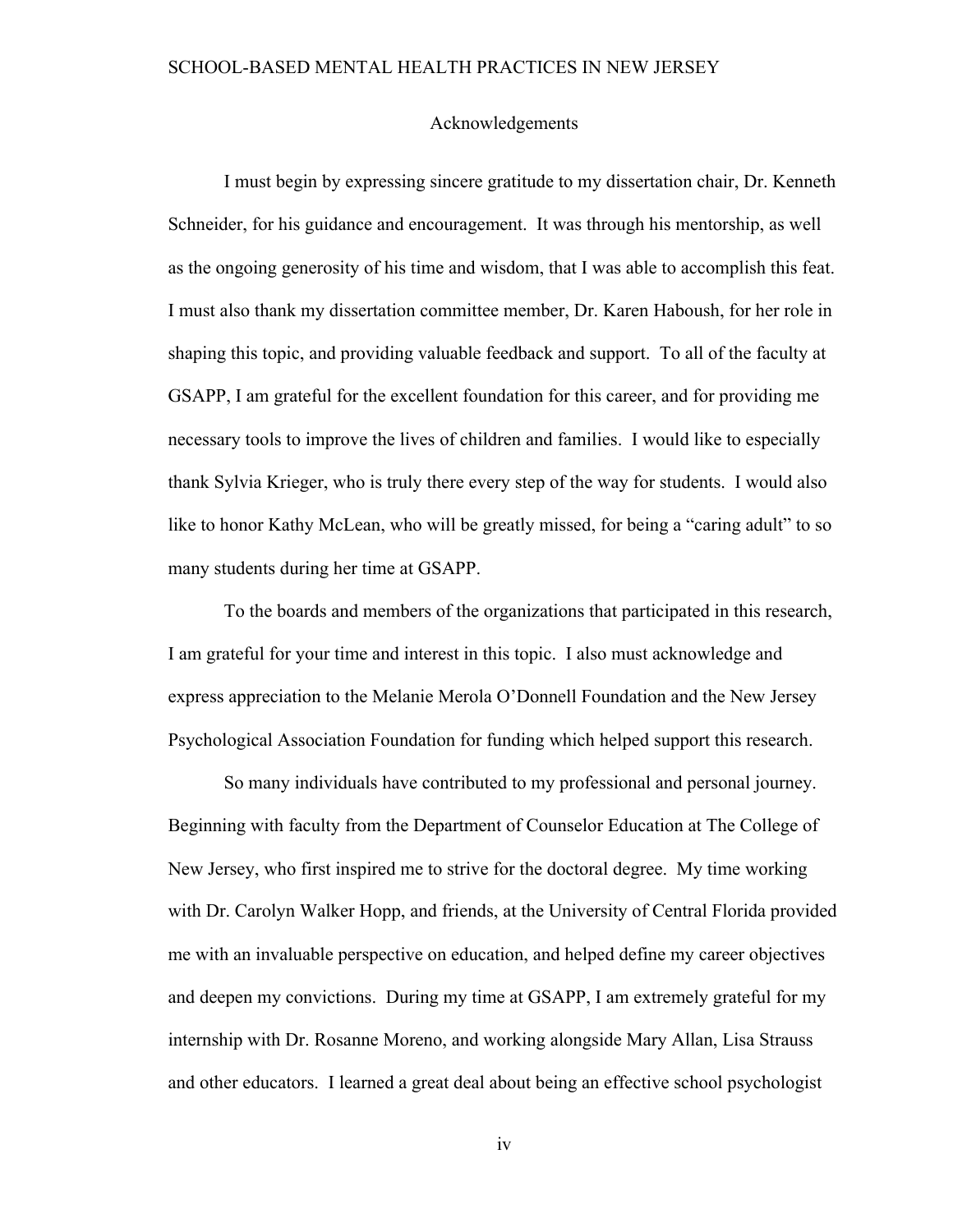and child study team member, and also about the true impact we can have for children, families and schools.

To my cohort: Alex, Amy B., Amy W., Angie, Becca, Ewa, Jeff, Nafeesah, and Nora. From day one, we supported each other without hesitation and with a lot of laughter. Most recently, to my dissertation "buddies," Amy W. and Angie, thank you for quite literally helping me cross this finish line.

To my Aunt Barbara, my dear friend Beth, my brother and sister-in-law, John and Jennifer, and to all of my extended family members and friends, your support has meant a great deal and helped me pursue this dream. To my caring husband, Andy, who never doubted I would accomplish this goal and has been my most earnest and ardent advocate. I look forward to enjoying the post-graduate school phase with you and discovering where our next journey will take us. Thank you for all of your love and support. To my children, it is an understatement to say you bring everything into sharp focus. I am still growing as a parent and so fortunate that I am shaped by your spirits. I will strive to be an excellent school psychologist, as I know in my heart that each child I encounter is someone's Blakey, or Caden, or Conall. I love you. And finally, I owe everything to two people who sacrificed and provided for me and always made sure I knew I was loved: my parents. To my Mom, you have taught me what it means to have integrity and faith and to love with all your heart. You have always been there for me and shown me the true importance of family. To my Dad, I miss you every day and I see your echo in the personalities of your grandchildren. I am here today with a title of "Dr." near the name "Cregg" because you believed in the dreams of your children. Thank you, Mom and Dad, for giving me a life bursting with the gifts of loyalty, friendship and love.

v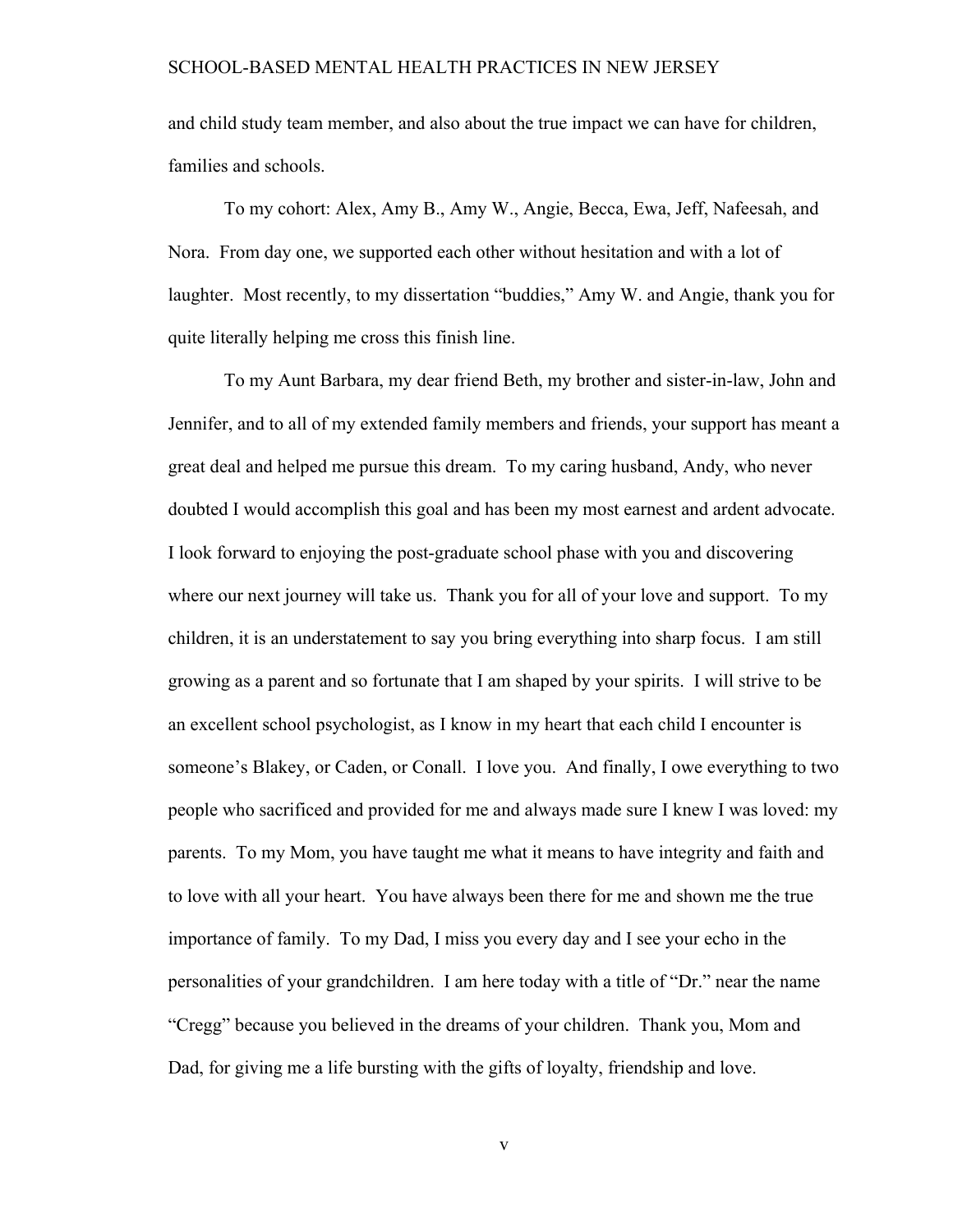# Table of Contents

|                                                                     | PAC |
|---------------------------------------------------------------------|-----|
|                                                                     |     |
|                                                                     |     |
|                                                                     |     |
| Chapter                                                             |     |
|                                                                     |     |
|                                                                     |     |
|                                                                     |     |
|                                                                     |     |
|                                                                     |     |
| A History of and Rational for School-Based Mental Health Services11 |     |
| The Current Picture of School-Based Mental Health Services14        |     |
| Best Practice in School-Based Mental Health Services16              |     |
|                                                                     |     |
| Research on School-Based Mental Health Outcomes 20                  |     |
| School-Based Mental Health Services in New Jersey 22                |     |
|                                                                     |     |
| The Development and Current Practice of School Practitioners 25     |     |
|                                                                     |     |
|                                                                     |     |
|                                                                     |     |
|                                                                     |     |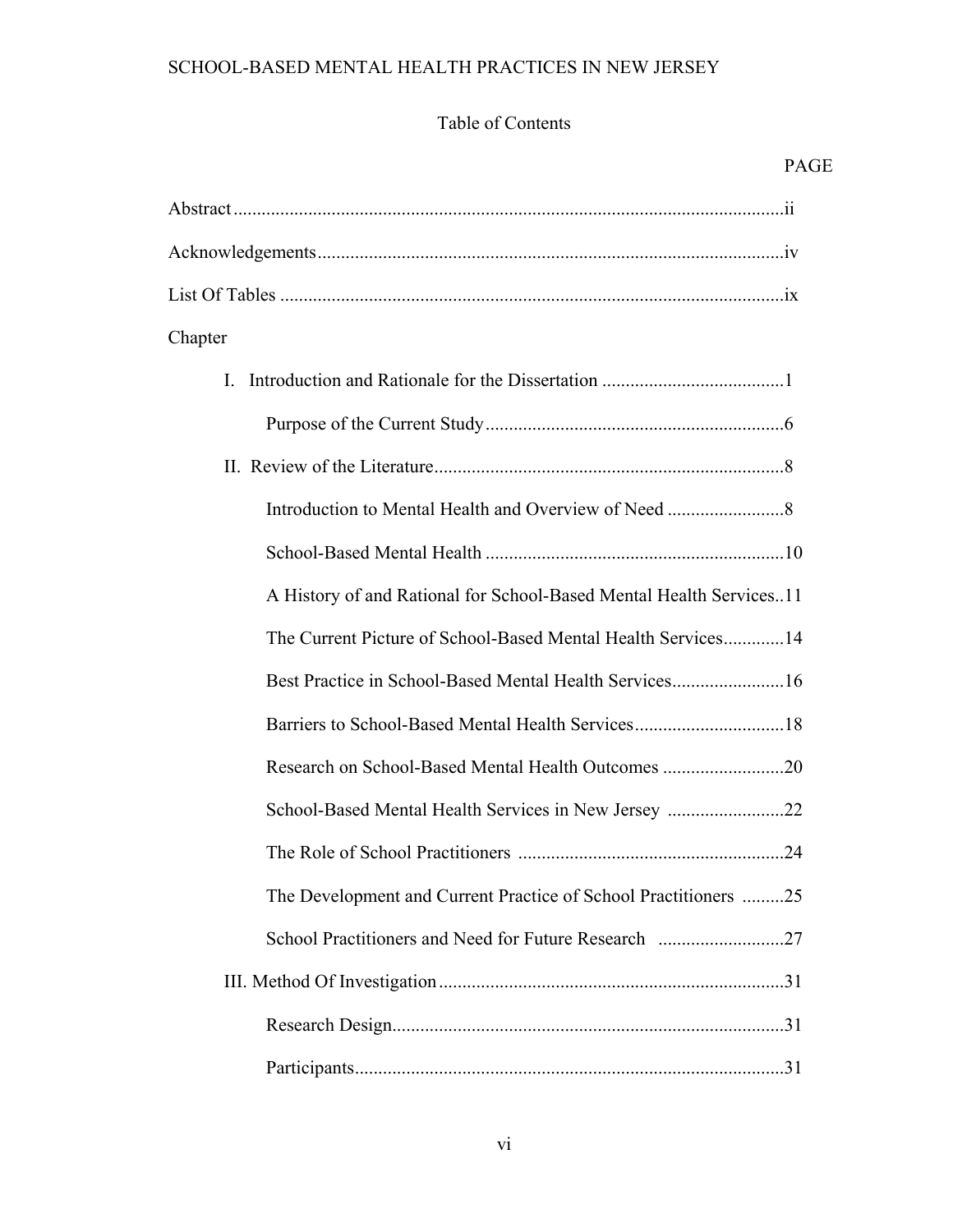| Nominal Descriptive Characteristics of School-Based |  |
|-----------------------------------------------------|--|
|                                                     |  |
|                                                     |  |
|                                                     |  |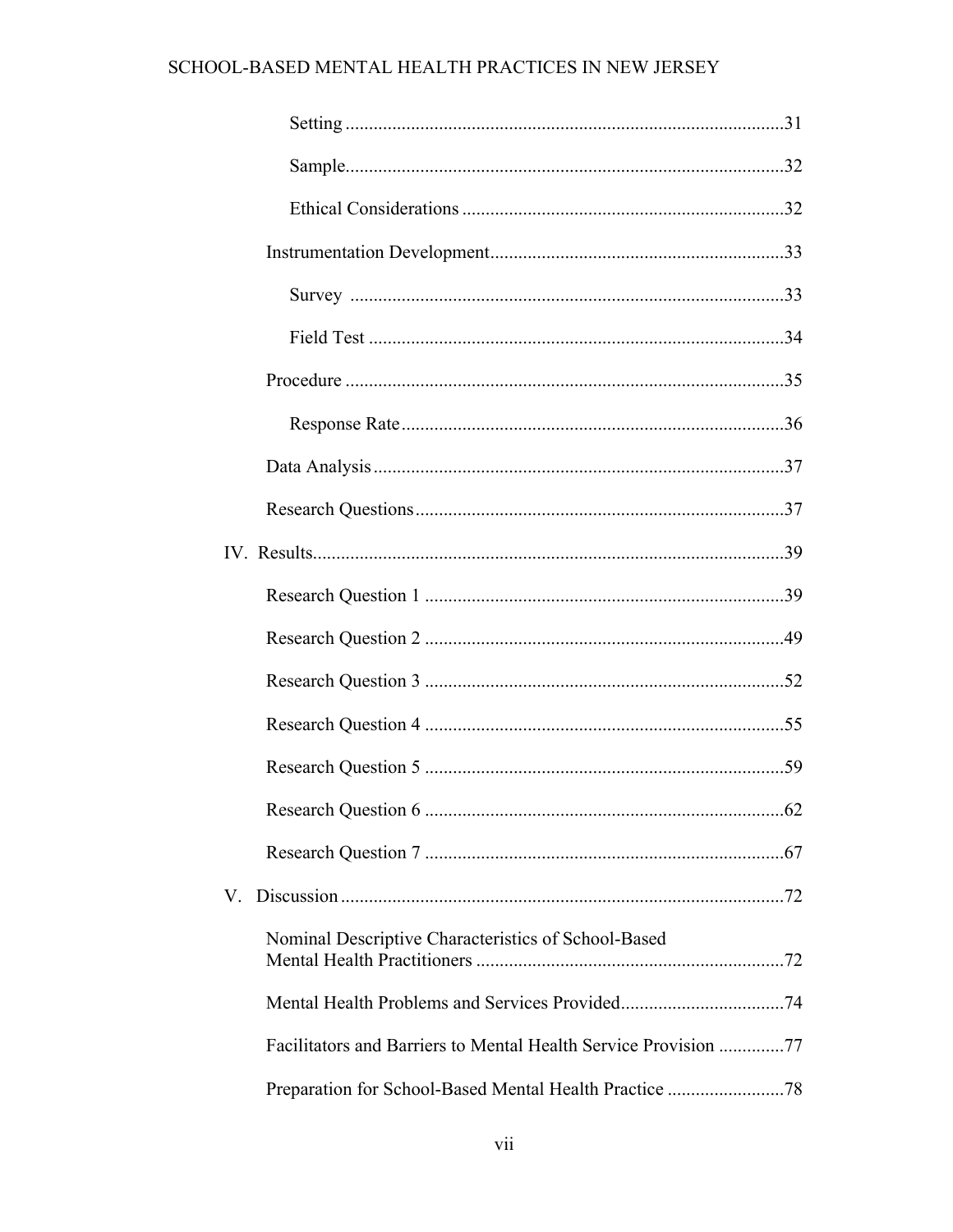| $A_{\cdot}$ |  |
|-------------|--|
| <b>B.</b>   |  |
| C.          |  |
| D.          |  |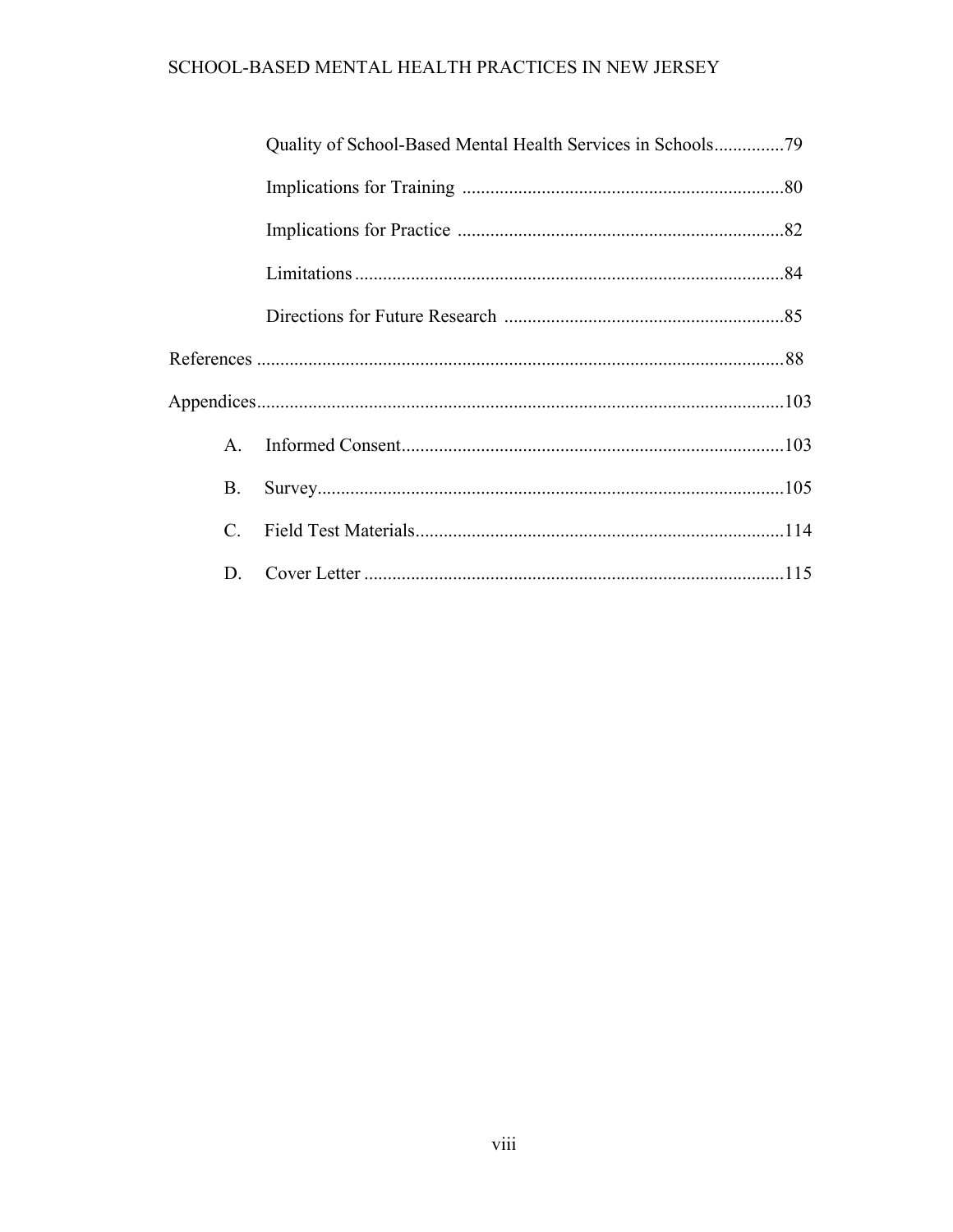## List of Tables

| Table 5 Participant Job Related Information by Professional Role - School       | .45 |
|---------------------------------------------------------------------------------|-----|
| Table 6 Participant Job Related Information by Professional Role – School       | .46 |
| Table 7 Participant Job Related Information by Professional Role - School       |     |
| Table 8 Participant Job Related Information by Professional Role - Student      |     |
| Table 9 Perception of Level Prepared to Provide Mental Health Services          |     |
| Table 10 Participants' Preference for Amount of Time Providing Mental Health    | 49  |
|                                                                                 |     |
| Table 12 Mental Health Services Provided by School Practitioners by             | .53 |
| Table 13 Ratings of Possible Enablers to the Provision of School-Based Mental   |     |
| Table 14 Ratings of Possible Barriers to the Provision of School-Based Mental   |     |
| Table 15 Ratings of Content Areas in School-Based Mental Health Preparation  64 |     |
| Table 16 Ratings of Experiential Training Activities in School-Based            |     |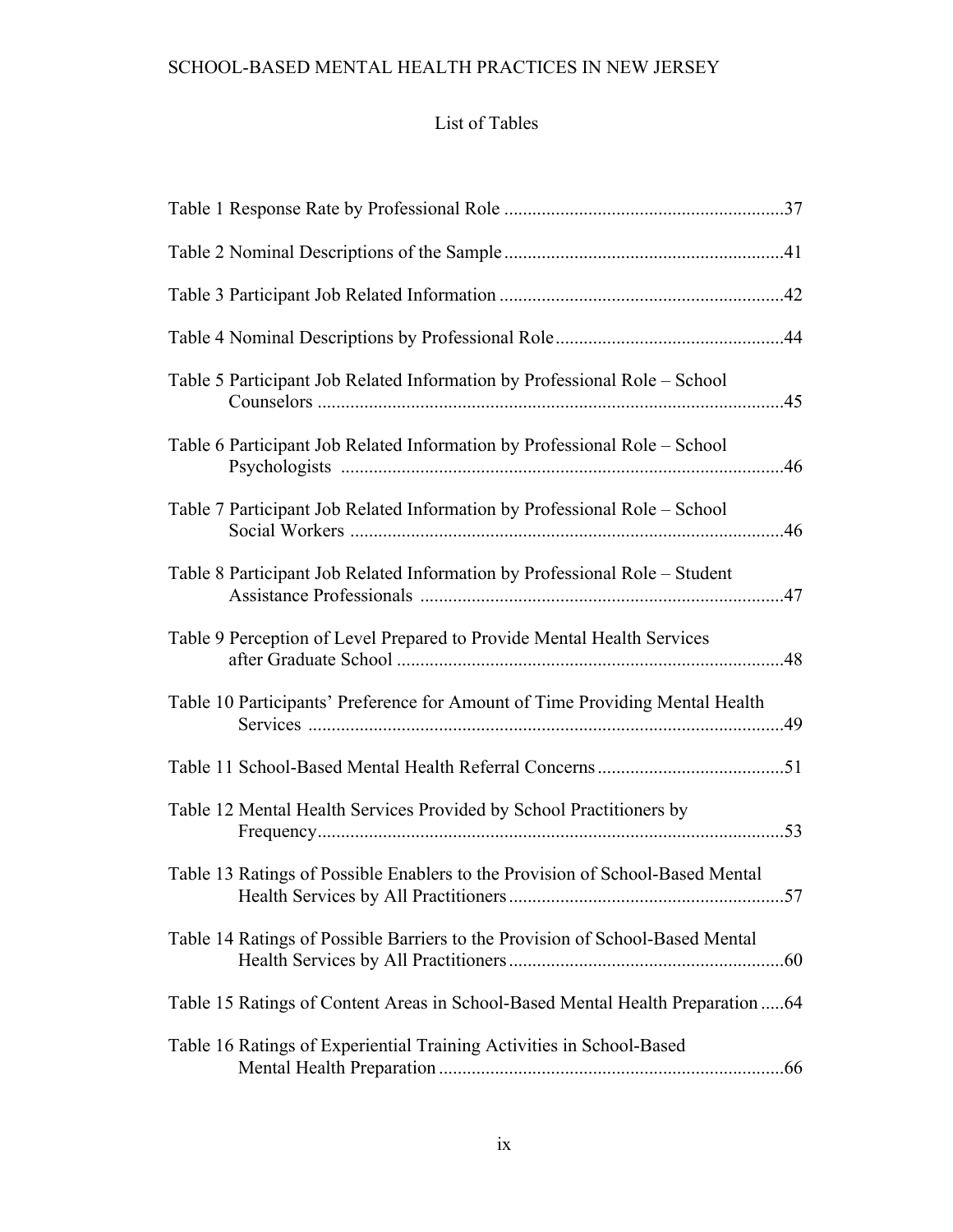| Table 17 Ratings of Professional Development Opportunities in School-Based |  |  |
|----------------------------------------------------------------------------|--|--|
|                                                                            |  |  |
|                                                                            |  |  |
| Table 18 Ratings of Degree of Implementation of School-Based Mental Health |  |  |

Quality Indicators........................................................................................69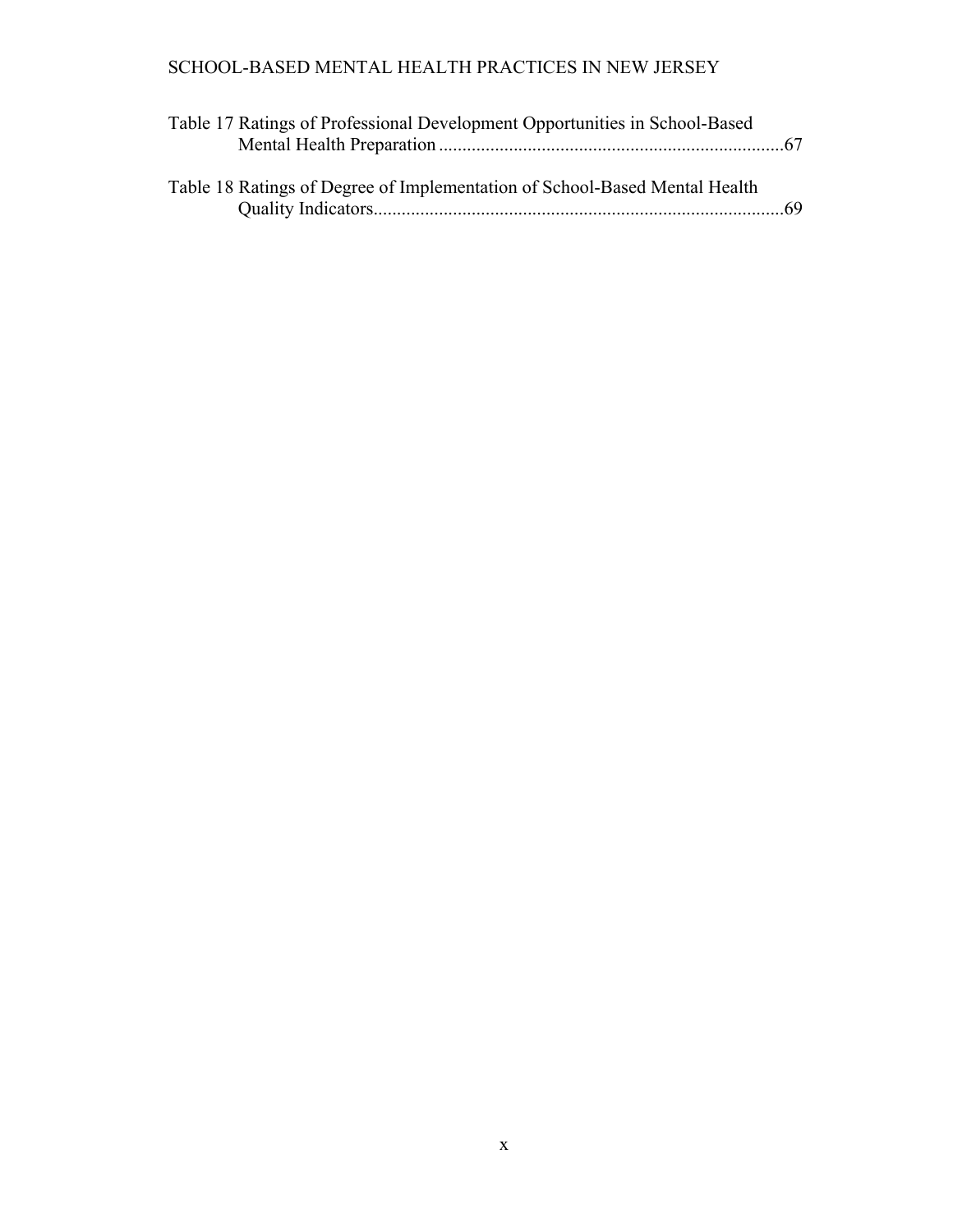### Chapter I

### **Introduction and Rationale for The Dissertation**

The introduction and rationale for this dissertation has been shaped by the events at Sandy Hook Elementary School on December 14, 2012. On that day, the dialogue on mental health, gun violence, and school safety issues grew substantially on a national level with many insistent upon action (Astor, et al., 2012; National Association of School Psychologists, 2012; Shah, 2013). In the weeks and months that followed, the conversation continued to bring to light the many faces affected by mental health concerns (Barry, McGinty, Vernick, & Webster, 2013; Swanson, 2013). Though the intensity of this dialogue has abated to some extent, the tragedy of that day has left an indelible impact on this country's consciousness regarding mental health (*Congressional Digest*, 2013; Khadaroo, 2013). The overall work of this dissertation is situated within this altered and pressing discussion on mental health and mental health services within schools.

The World Health Organization (2013) defines mental health as a "state of complete physical, mental and social well-being, and not merely the absence of disease. It is related to the promotion of well-being, the prevention of mental disorders, and the treatment and rehabilitation of people affected by mental disorders." The U.S. Surgeon General's *Report on Mental Health* (1999) characterizes mental health as a "state of successful performance of mental function, resulting in productive activities, fulfilling relationships with other people, and the ability to adapt to change and to cope with adversity" (p. 4).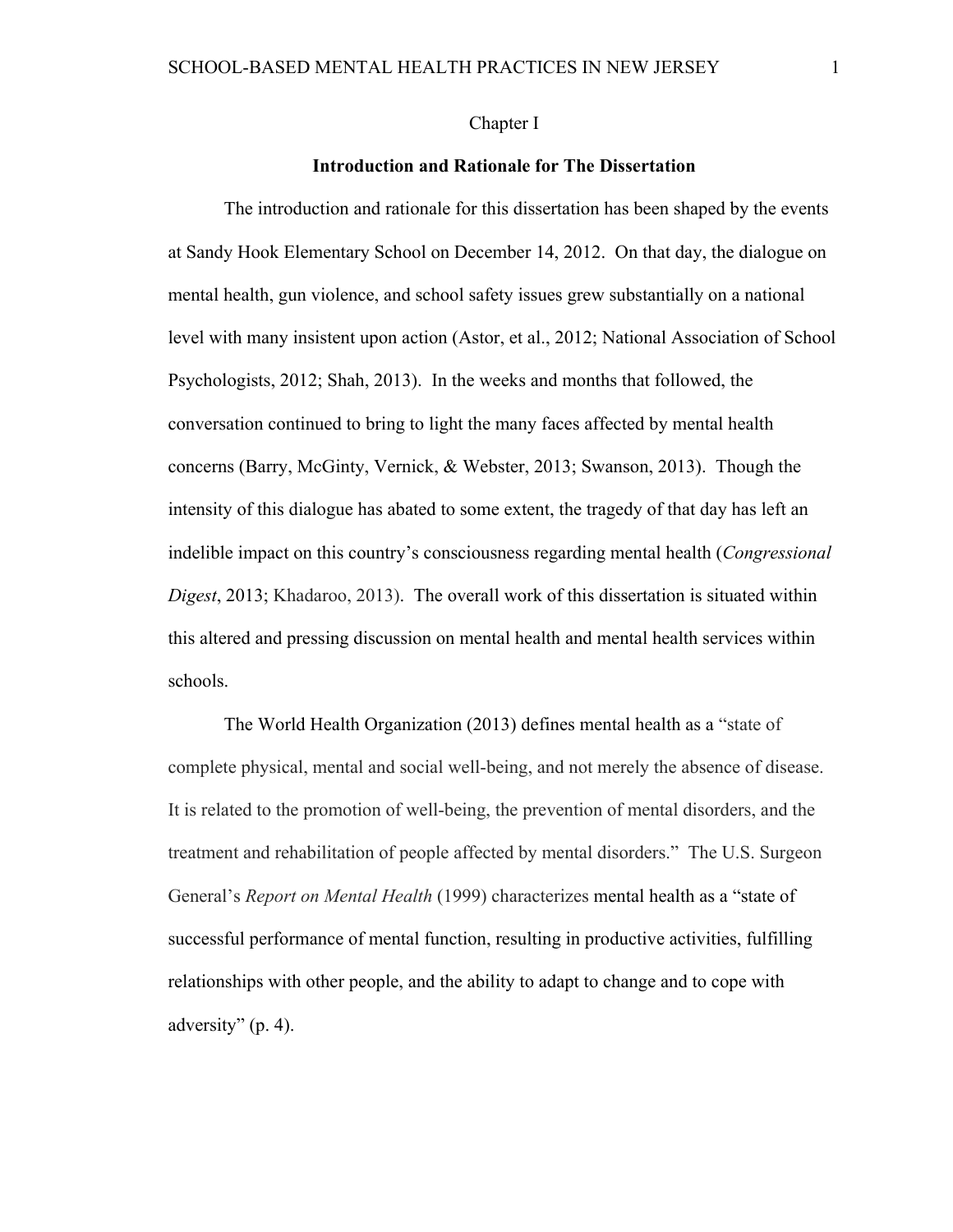On June 3, 2013, President Barack Obama convened the first National Conference on Mental Health (Compton, 2013). This conference sought to increase understanding and awareness about mental health issues and was part of a larger plan by the president to reduce gun violence. Various stakeholders participated in this event with the goals of working to reduce stigma, raise awareness regarding the importance of seeking treatment, as well as address barriers to treatment.

Research has demonstrated the need for mental health services geared toward children and youth in the United States as well as New Jersey. Approximately 20% of children and adolescents in the U.S. experience signs of mental health problems and 5% experience extreme functional impairment (U.S. Department of Health and Human Services, 1999). Up to 60% of adolescents who reported a major depressive episode did not receive treatment (SAMHSA, 2005). In any given year, about 5% to 9% of children have a serious emotional disturbance (President's New Freedom Commission on Mental Health, 2003). In a summary of federal surveillance systems of mental health issues among children and youth, Perou, et al (2013) report data collected between 1994 and 2011 demonstrate the prevalence of mental disorders increasing in this population. This report documented attention-deficit/hyperactivity as the most prevalent diagnosis among children age 3 to 17 years old, followed by behavioral and conduct problems, anxiety, depression, autism spectrum disorders and Tourette's syndrome.

Statistics of overall mental health need in New Jersey are comparable to the national picture (SAMHSA, 2009). Based upon data collected by SAMHSA, between 2003-2006, approximately 31,000 adolescents in New Jersey needed but did not receive treatment for drug problems and 44,000 needed but did not receive treatment for alcohol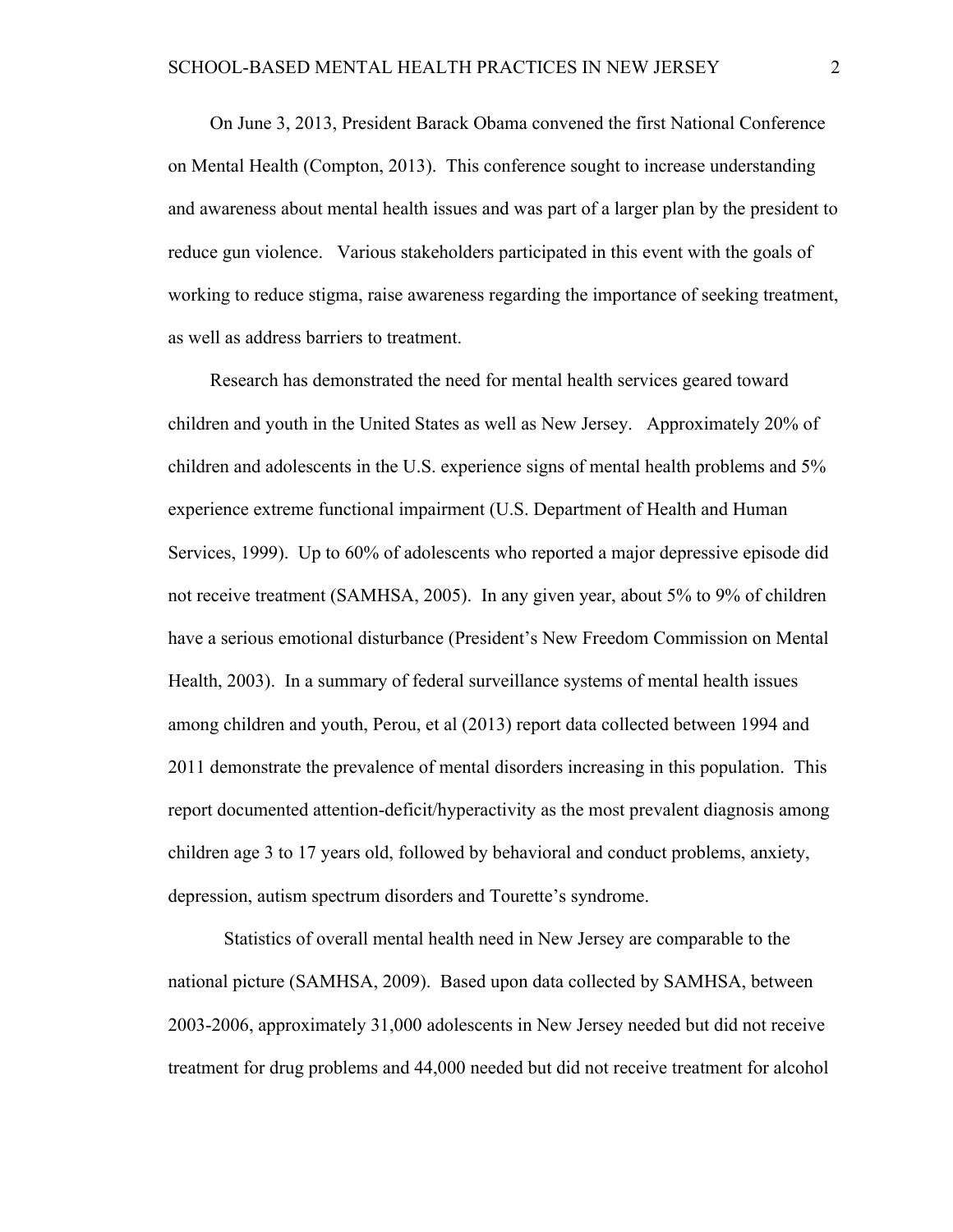problems (SAMHSA, 2009). In New Jersey in 2004-2006, approximately 12.7% of adolescent females and 2.6% of adolescent males experienced a major depressive episode, which is similar to national prevalence patterns (SAMHSA, 2009). In 2008, sixty-eight individuals aged 24 and younger completed suicide. This places youth suicide as the fourth leading cause of death for New Jersey's youth (New Jersey Department of Children and Families, 2012).

Skalski and Smith (2006) assert that although there are various viewpoints concerning the specific mission of public schools, there is general agreement that schools should promote learning to create productive citizens. Mental health has been cited as an integral part of an individual's ability to achieve academically, as well as function as a member of society. The U.S. Surgeon General states, "from early childhood until death, mental health is the springboard of thinking and communication skills, learning, emotional growth, resilience, and self-esteem. These are the ingredients of each individual's successful contribution to community and society" (U.S. Department of Health and Human Services, 1999, p. 5). Research has demonstrated a link between mental health programs and a range of positive student outcomes (Rones & Hoagwood, 2000). In regard to prevention, a 2009 Institute of Medicine report indicated that the "promotion of competence, self-esteem, mastery, and social inclusion can serve as a foundation for both prevention and treatment of mental, emotional and behavioral disorders" (Durlak, Weissberg, Dymnicki, Taylor & Schellinger, 2011).

There is consensus among governmental agencies and professional organizations that there exists an unmet need for mental health services among American children and youth (Cooper, 2008; NAMI, 2010; NASP, 2008; President's New Freedom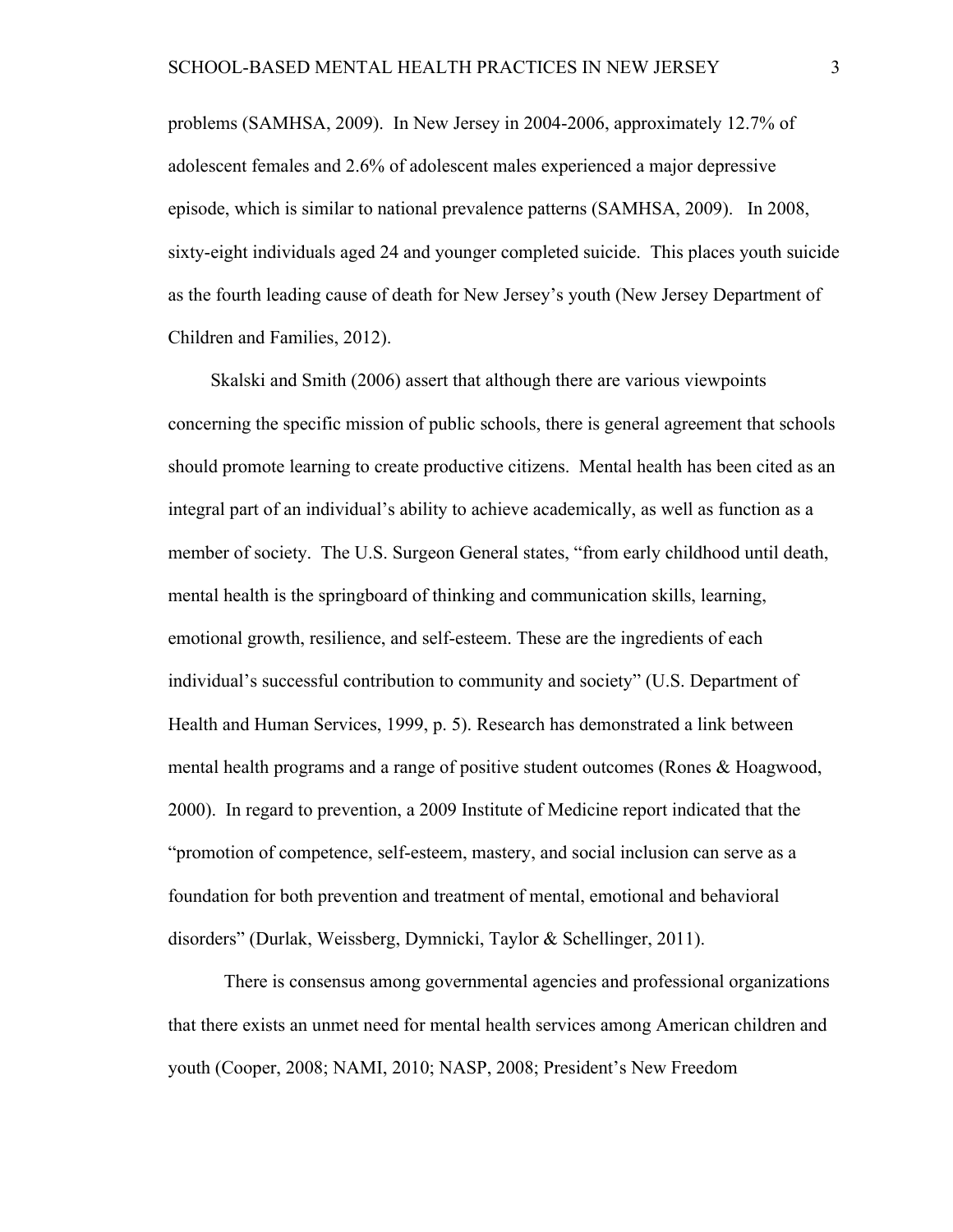Commission, 2003). In recognition of the complexities of the current mental health system, the serious consequences of mental illness, and the growing evidence of effective school-based mental health services (SBMHS), the President's New Freedom Commission on Mental Health (2003) called for improving and expanding school mental health programs. Additionally, the American Academy of Pediatrics Policy Statement on School Based Mental Health Services (2004) identified SBMHS as a strategy to address barriers to and improve coordination of mental health services.

Schools have been identified as a logical setting for mental health services due to the length of time children spend in educational settings, as well as access to families (Brenner, et al, 2007; NASP date; U.S. Department of Health and Human Services, 1999). According to the National Survey on Drug Use and Health (SAMHSA, 2008a), approximately 12% of youth aged 12 to 17 received mental health services for emotional or behavioral problems in a school-based setting. In New Jersey, the Department of Children and Families (DCF) (n.d.), has recommended developing and improving school based mental health services, such as expanding School-Based Youth Services Programs in middle schools. DCF also identified schools and school personnel as key stakeholders in its formal state plan for youth suicide prevention (2010b).

Well-designed, well-implemented school-based mental health programs have been found in the literature to positively influence a wide range of academic and socialemotional outcomes (Charvat, 2012; Greenberg, et al., 2003; Rones & Hoagwood, 2000). Research over the last few decades has demonstrated that schools can have a significant positive impact on the utilization of mental health services and there is greater potential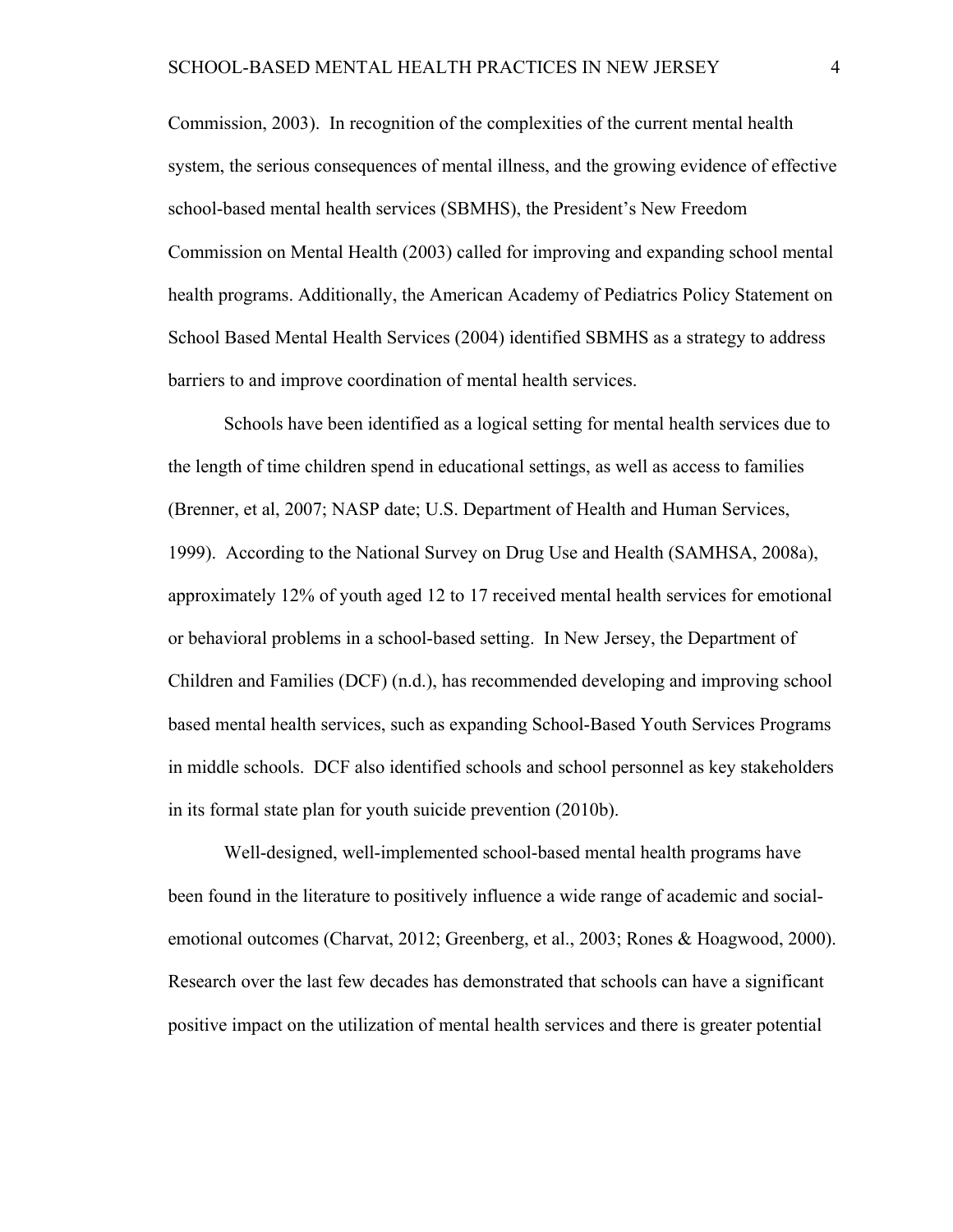for schools to address the unmet mental health needs of students, while concurrently improving academic outcomes.

Despite research demonstrating positive outcomes of SBMHS, and the call for expansion and improvement of SBMHS by federal and state government, changes in policy and practice are required in combination with further research in order for SBMHS to realize their potential. The first national survey of mental health services in a representative sample of elementary, middle and high schools, the *School Mental Health Services* study, (Foster, et al., 2005) found that "while schools are responding to the mental health needs of their students, [the findings] also suggest increasing needs for mental health services and the multiple challenges faced by schools in addressing these needs" (p. 2). Cooper (2008) writes that although the President's New Freedom Commission stressed the importance of SBMHS, "school mental health services continue to be fragmented" and the "school-based mental health movement struggles to answer basic questions about its identity" (p. 4).

Furthermore, recent research has documented needs for training and research concerning school-based practitioners providing mental health services (Powers, et al, 2011; Splett & Maras, 2011; Suldo, Friedrich & Michalowski, 2010). Powers (2011) states that "it is imperative to understand from a practitioner perspective which resources schools currently have access to and what new resources would be most helpful to effectively intervene with youth as this information can guide critical next steps for school-based mental health intervention" (p. 33).

In an examination of current mental health practices in New Jersey, Gallegly (2012) interviewed Directors of Special Education in seven school districts in central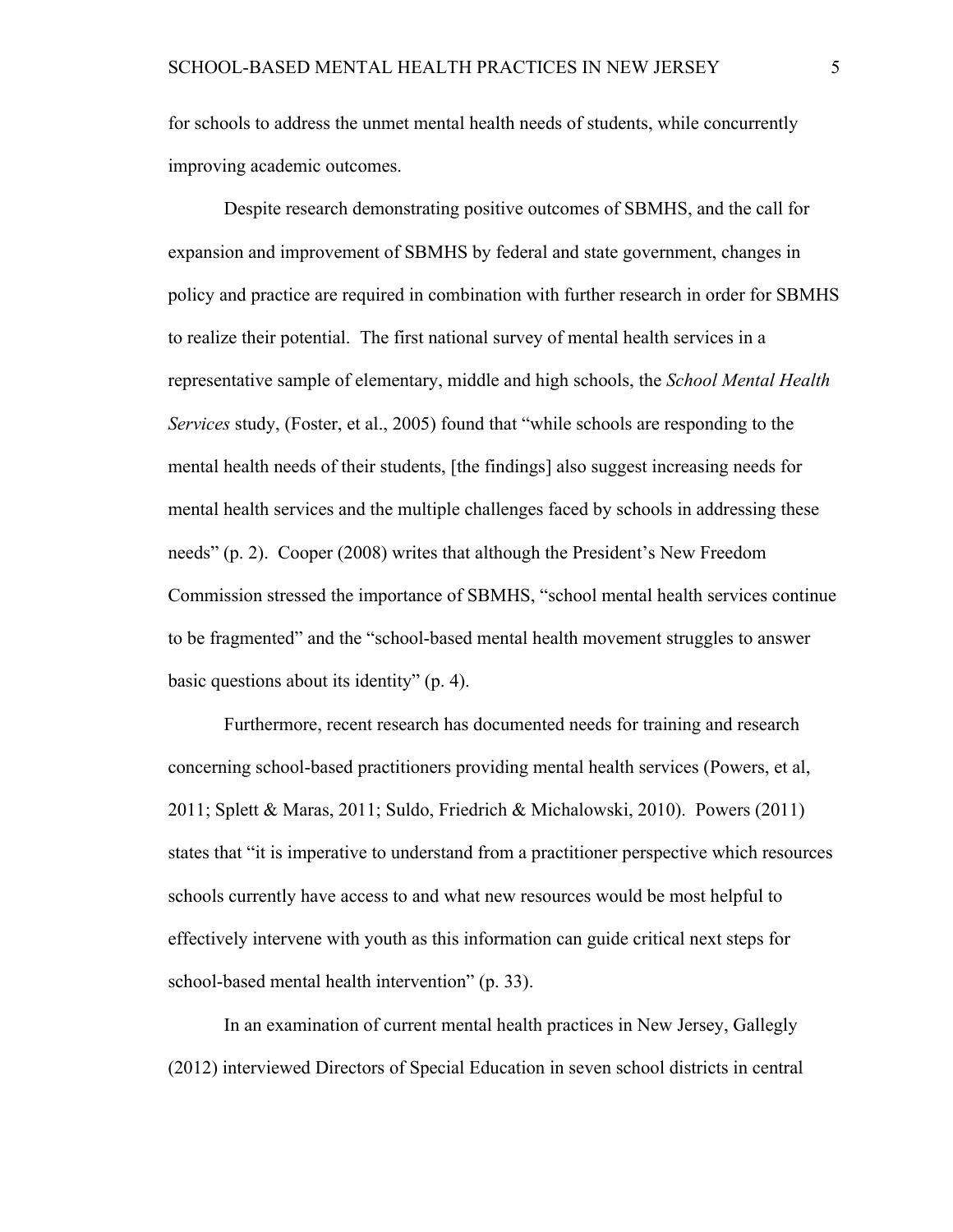New Jersey. The data revealed that mental health programs are considered an important aspect of the school district. Prevention programs, as well as ongoing staff development, were identified as significant components to meeting the mental health needs of students. Additionally, participants in this study named school counselors, school psychologists, school social workers and student assistance professionals as among the effective components of their school based mental health services.

Recently, Suldo, Friedrich & Michalowski (2010) investigated factors that enhance and limit school psychologists' ability to provide SBMHS. In a qualitative study of 39 school psychologists from a state in the southeast, it was found that school psychologists perceived systems-level factors (e.g., space, resources, employee role descriptions) as creating more barriers to SBMHS provision than person-centered factors (e.g., professional preparation, role strain). In addition, internal factors (e.g., desire to provide counseling) were perceived as stronger facilitators to provision of SBMHS than systems-level factors.

### **Purpose of the Current Study**

Previous research has found regional differences in school psychology and school counseling roles and practices (Carey & Dimmitt, 2012; Hosp & Reschly, 2002). In order to obtain a more comprehensive view of SBMHS specific to New Jersey, this study explored the perspectives of New Jersey school mental health practitioners (school counselors, school psychologists, school social workers, and student assistance professionals) regarding their role in the provision of SBMHS, the barriers and facilitators to involvement in SBMHS, and needs for training and professional development. This study gathered information on the types of referrals SBMH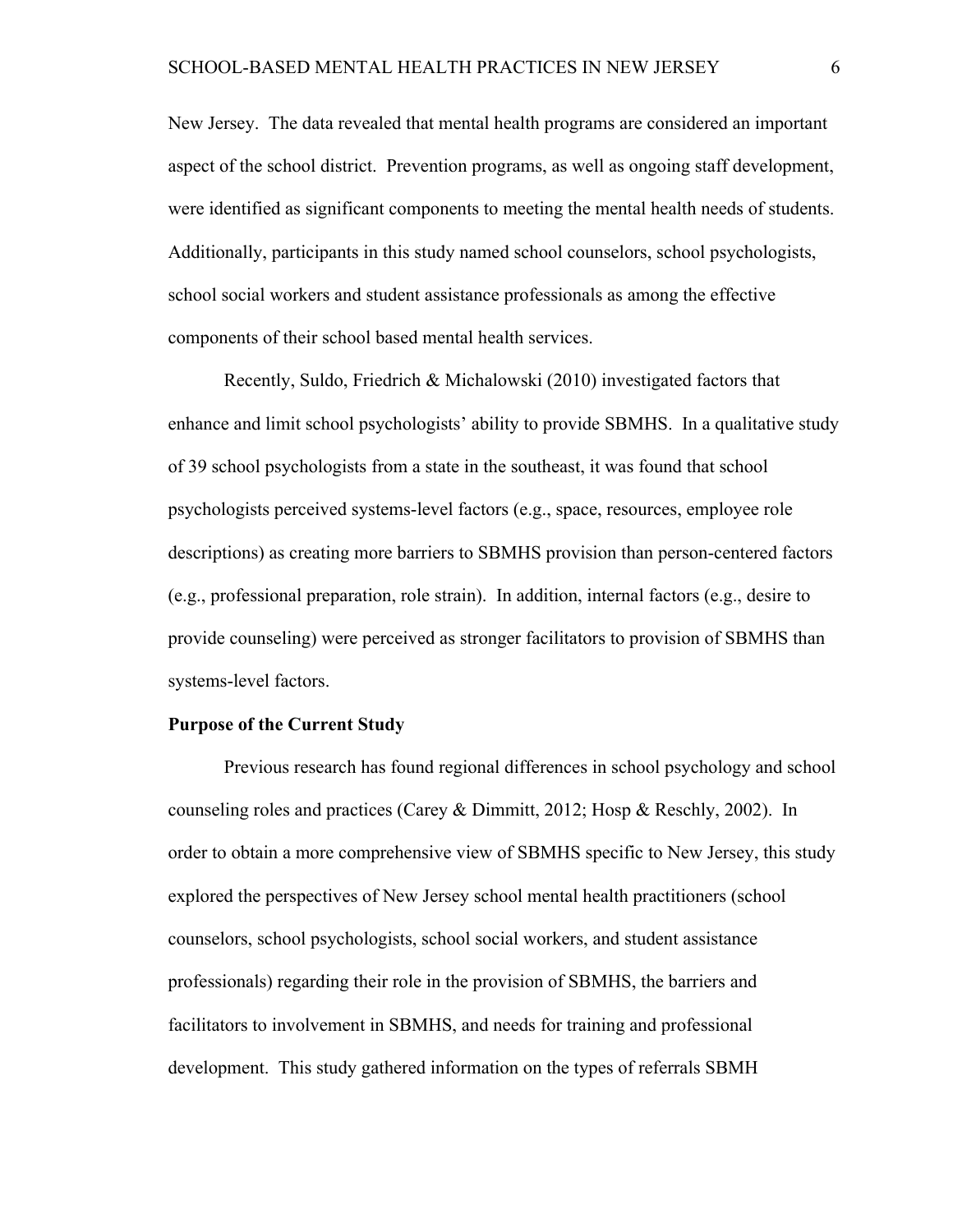practitioners receive and their perspectives on the resources available and necessary for effective SBMHS. This study also explored practitioners' perceptions concerning the quality of school-based mental health practice.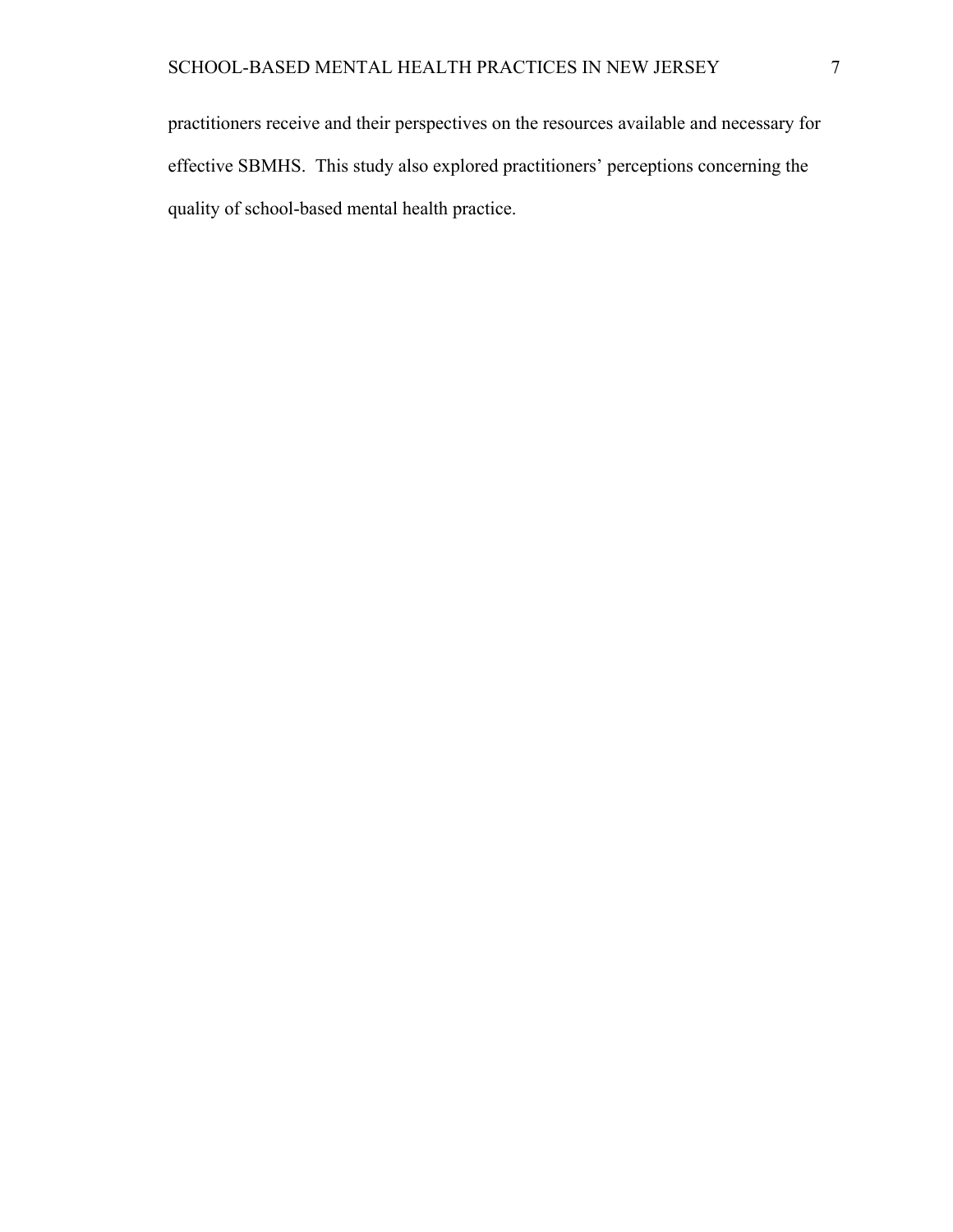### Chapter II

### **Review Of The Literature**

### **Introduction to Mental Health and Overview of Need**

The World Health Organization (2013) defines mental health as a "state of complete physical, mental, and social well-being, and not merely the absence of disease. It is related to the promotion of well-being, the prevention of mental disorders, and the treatment and rehabilitation of people affected by mental disorders." The traditional understanding of mental health as the presence or absence of psychopathology has evolved to include positive indicators of well-being as crucial to full understanding of one's mental health status (Suldo & Shaffer, 2008). The U.S. Surgeon General's *Report on Mental Health* (1999) characterizes mental health as a "state of successful performance of mental function, resulting in productive activities, fulfilling relationships with other people, and the ability to adapt to change and to cope with adversity" (p. 4).

The topic of mental health is wide-ranging and extends across a number of professional disciplines (Skalski & Smith, 2006). Various professional organizations, such as the American Counseling Association (ACA), American School Counseling Association (ASCA), the National Association of School Psychologists (NASP), and the School Social Work Association of America (SSWAA), as well as several governmental agencies recognize the importance of mental health and support the development of effective SBMH programs to support diverse outcomes such as academic achievement, increased productivity, and economic advancement (ACA, ASCA, NASP, SSWAA, n.d.; American Academy of Pediatrics (AAP), 2004; Charvat, 2012; President's New Freedom Commission on Mental Health, 2003).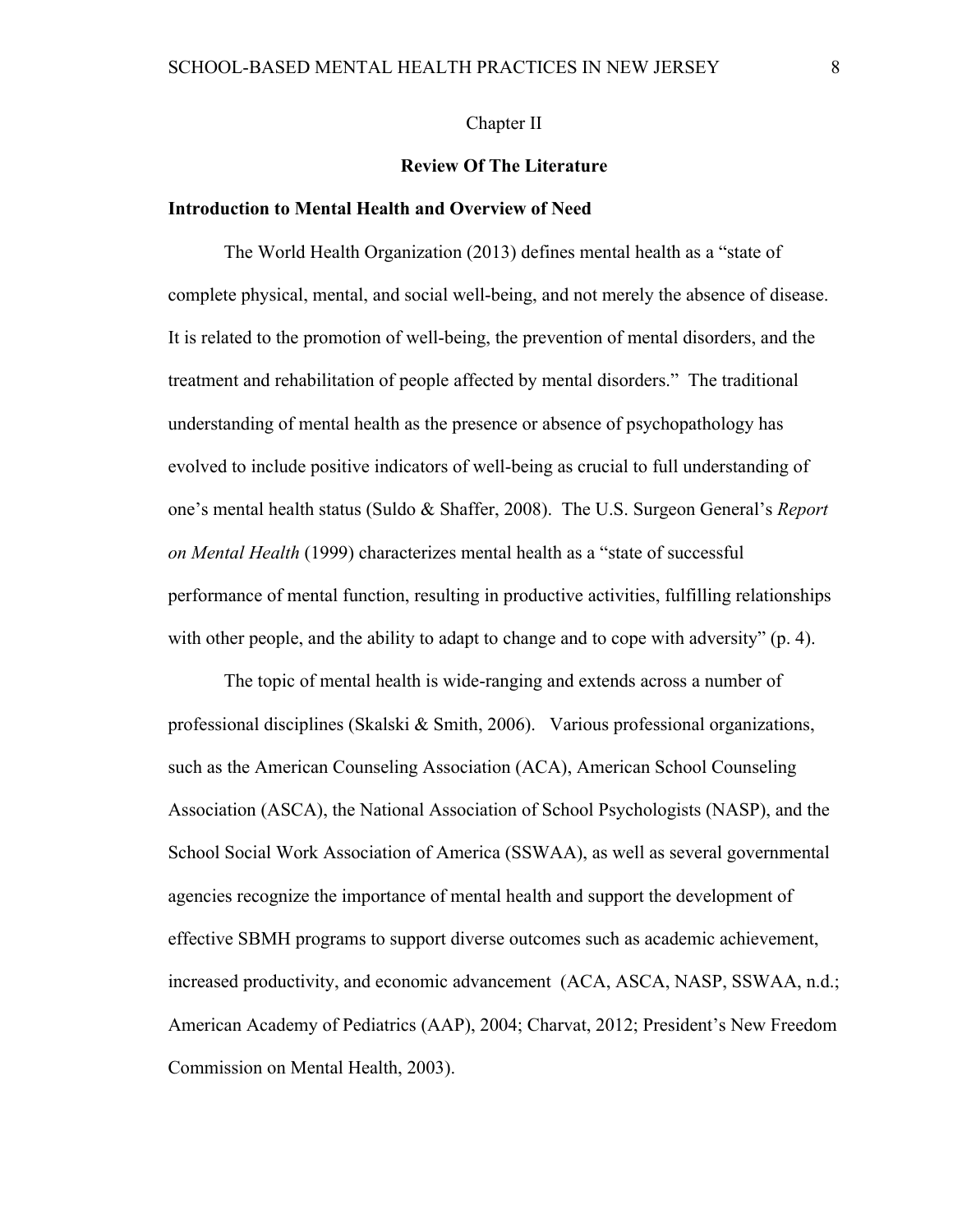According to the U.S. Department of Health and Human Services (2013), mental health problems are common. Statistics for 2011 reveal that 20% of American adults experienced a mental health issue, 10% of young people experienced a period of major depression and 5% of Americans had a serious mental illness, such as schizophrenia, bipolar disorder, or major depression. Additionally, suicide is noted as the 10th leading cause of death in the United States.

Alongside the increasing general awareness of mental health, there has been an increase in the attentiveness to the mental health issues of children and youth (Slade, 2003). Research has demonstrated the need for mental health services geared toward children and youth in the United States, as well as in New Jersey, and several sources point to the prevalence of mental health issues among children and youth (Behrens, Lear & Price, 2013; U.S. Department of Health and Human Services, 1999). Approximately 20% of children and adolescents in the U.S. experience signs of mental health problems and 5% experience extreme functional impairment (U.S. Department of Health and Human Services, 1999). In any given year, about 5% to 9% of children have a serious emotional disturbance (President's New Freedom Commission on Mental Health, 2003). Data has also shown there is a gap between children and youth that would benefit from mental health services, and those that receive it. As few as 15-20% of children and youth who need mental health services receive it (American Academy of Pediatrics Policy Statement, 2004; Macklem, 2011). Up to 60% of adolescents who reported a major depressive episode did not receive treatment (SAMHSA, 2005).

The statistics on mental health need in New Jersey are comparable to national data with approximately 4-5% the population living with serious mental conditions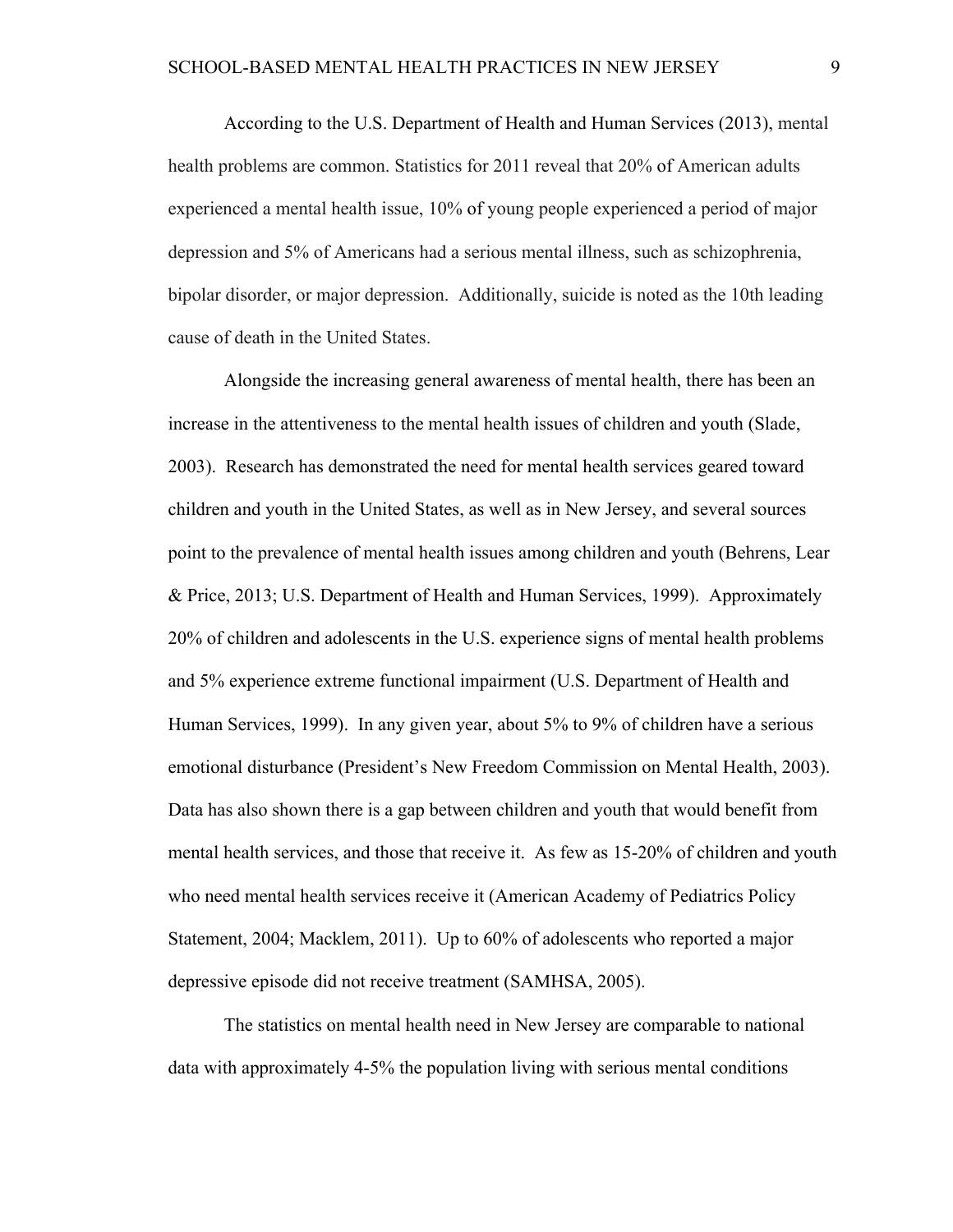(National Alliance of Mental Illness, 2010). Major Depressive Episodes (MDE) among adolescents in New Jersey has also been noted to occur at similar rates as the national level, with females more than four times as likely as males to have experienced an MDE between 2004-2006. Between 2003-2006, it is estimated that 31,000 adolescents in New Jersey needed but did not receive treatment for past-year drug problems; 44,000 needed but did not receive treatment for alcohol problems (SAMHSA, 2009). According to the New Jersey Department of Children and Families (NJ DCF), in 2008, sixty-eight individuals aged 24 and younger completed suicide. This places youth suicide as the fourth leading cause of death for New Jersey's youth (NJ DCF, 2012). Additionally, a brief from the Rutgers Center for State Health Policy (Scotto Rosato, Schneider, & Abramo, 2007) concerning mental health utilization in New Jersey concluded that residents of New Jersey's urban areas, particularly racial and ethnic minorities, as well as the poor and uninsured, are not receiving appropriate mental health services.

#### **School-Based Mental Health**

In light of the documented need for mental health services among children and youth, there has been an increasing focus on schools as a logical setting for delivering both prevention and intervention services (Weist, et al, 2012). A report by the Center for Health and Health Care in Schools (Behrens, Lear & Price, 2013) states "an emerging theme of the past 20 years has been the recognition that school-community partnerships can fill gaps in the delivery of children's mental health services." The President's New Freedom Commission (2003) recommended that federal, state, and local agencies recognize and address the mental health needs of youth in the education system. Notwithstanding the impetus of research and policy advocating more school-based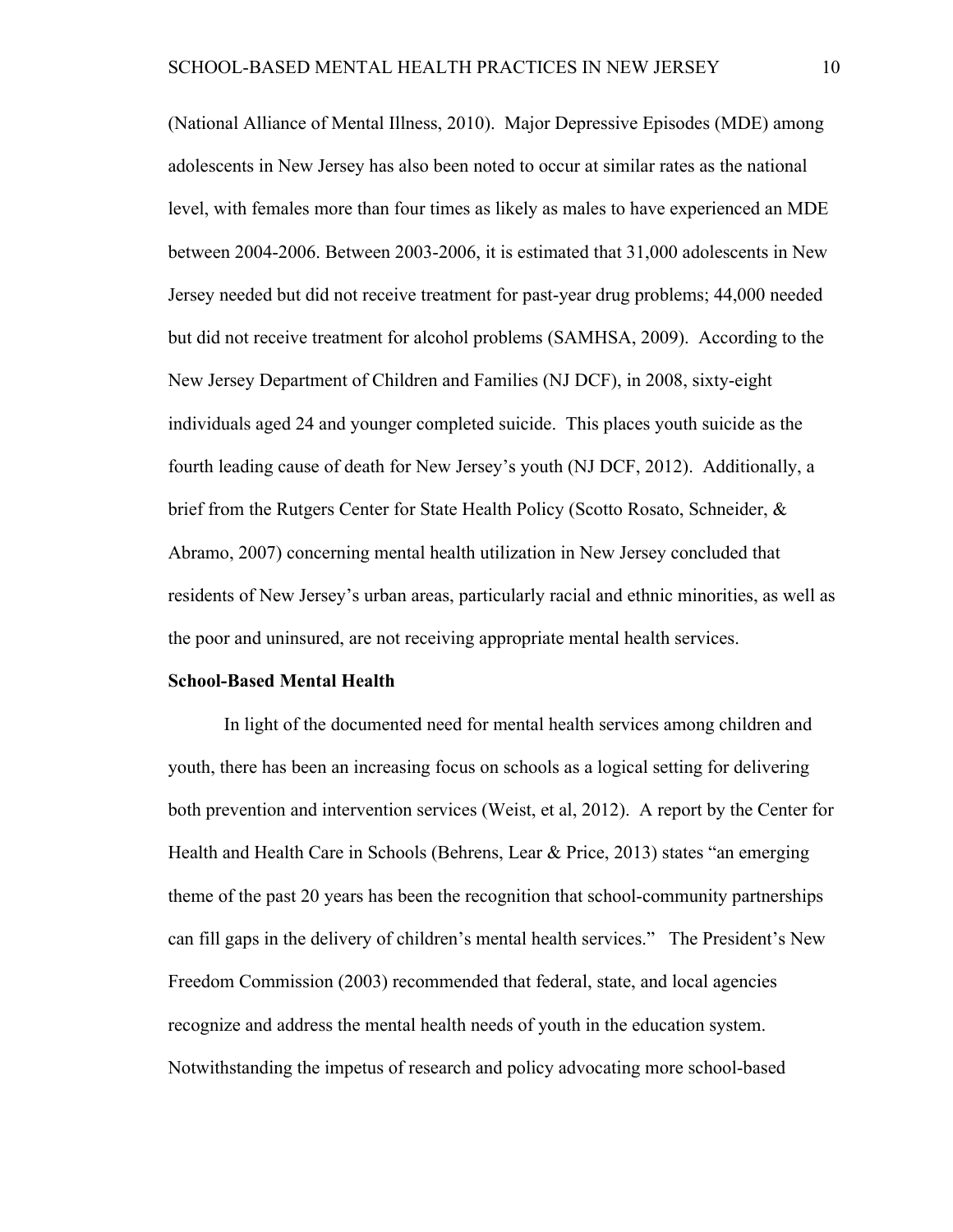mental health services (SBMHS), there remains an unmet need among children and youth for consistent access to high-quality and evidence-based services (Brener, Weist, Adelman, Taylor, & Vernon-Smiley, 2007; Paternite, 2005; Reinke, Nastasi & Varjas, 2008; Splett & Maras, 2011; Stormont, Herman, Puri, & Goel, 2011). This section will review the history and current status of SBMH, present an overview of outcome research on the effectiveness of SBMHS, and consider best practice, barriers to and future directions of SBMHS.

### **A History of and Rationale for School-Based Mental Health Services**

The recognition of mental health concerns among children and youth, and efforts within schools to address these concerns, is not a recent phenomenon (Perfect  $\&$  Morris,  $2011$ ). From the middle of the  $20<sup>th</sup>$  century, practitioners and researchers highlighted disparities between the numbers of children who could benefit from mental health services and available resources, and called for additional prevention initiatives and integrated school-based mental health services (Baumgartner, 1946; Courtney, 1951; Knoblock & Garcea, 1965; Stevenson, 1947). Lambert's introduction to a 1965 U.S. Public Health Service monograph, *The Protection and Promotion of Mental Health in Schools*, discussed the apparent gap between the need for mental health services and financial and human resources:

We needed to start *before* the problems grew to full size and, if possible, *before,* they even had a foothold…preventive programs must aim at building the strengths in children that would help them avoid behavior problems… and where is the laboratory, the logical proving ground for this approach? It has been with us all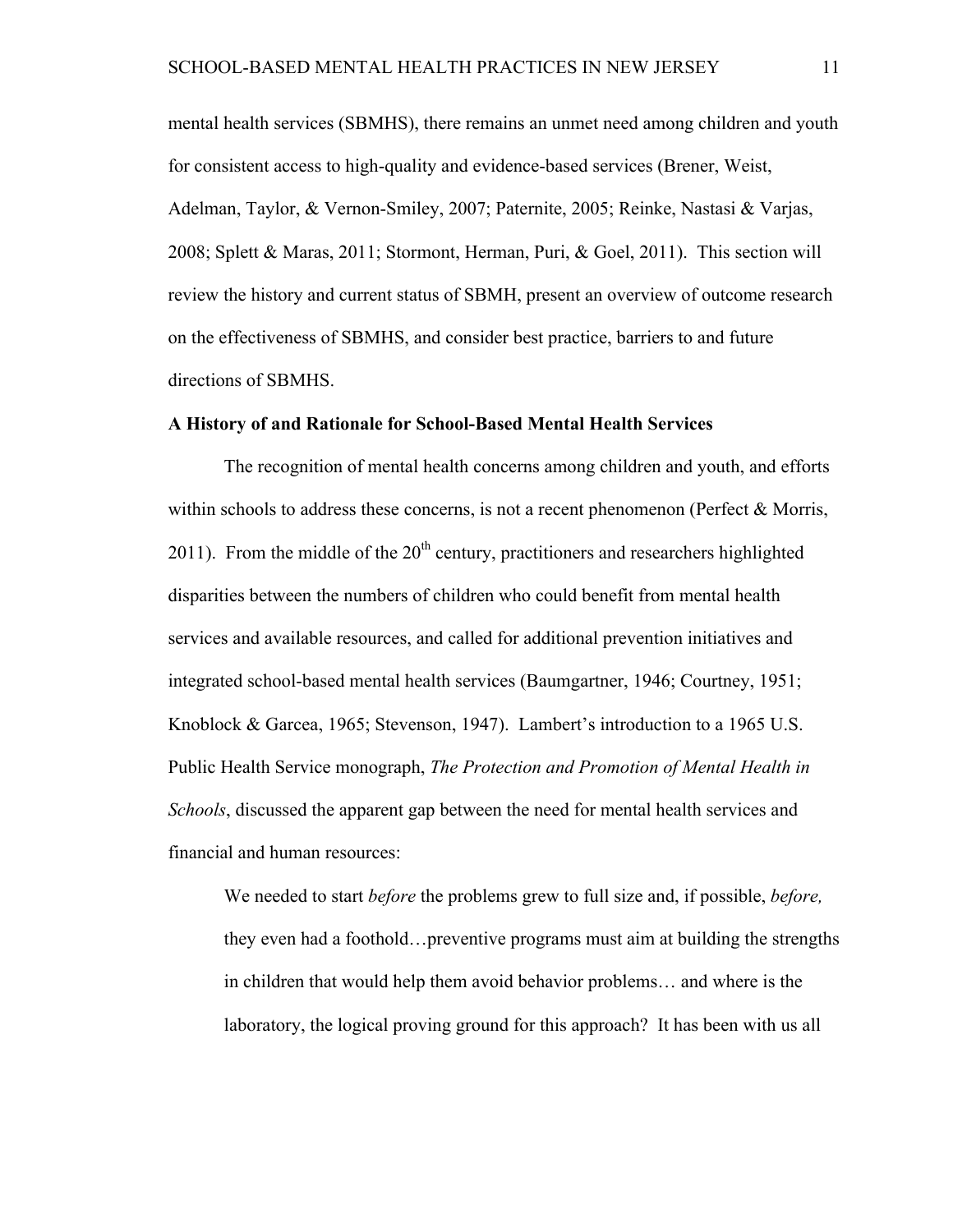the time: the school is the strategic place in which to start building these strengths. (pp. vii).

Educators and mental health professionals have long recognized the reciprocal relationship between children's development, access to resources, health status, and their schooling (Atkins, Hoagwood, Kutash & Seidman, 2010). The early SBMH movement emerged from the larger mental hygiene movement of the early  $20<sup>th</sup>$  century, as well rapid changes in education (e.g., compulsory attendance) and greater awareness and motivation to address public health issues impacting school attendance and educational outcomes (Dreyer, 1976; Fagan, 2000; Flaherty, Weist, & Warner, 1996; Sedlak, 1997). Throughout the  $20<sup>th</sup>$  century, the resolve to bring social services and mental health care into the schools was influenced by the pressing societal, political and economic concerns of the time (e.g., influx of immigration in the early 1900s, science and math education during space exploration in the 1960s). In the 1970s, the passage of PL 94-142 mandated the modern system of special education and schools were charged with the education and support services for students with disabilities, including emotional and behavioral disorders. During this time, services designed to promote positive behavior change for children and youth involved direct services (e.g., individual/group counseling, affective education, social problem-solving skill training), as well as efforts focused on primary prevention and altering the ecology of the school to prevent and treat learning and difficulties and mental health concerns (Conoley & Conoley, 1991).

Dryfoos (1995) highlighted the shifting, but steady, evolution of SBMH throughout the  $20<sup>th</sup>$  century and described the climate of SBMHS in the 1980s: "the pendulum is swinging back to bringing outside health and social service programs into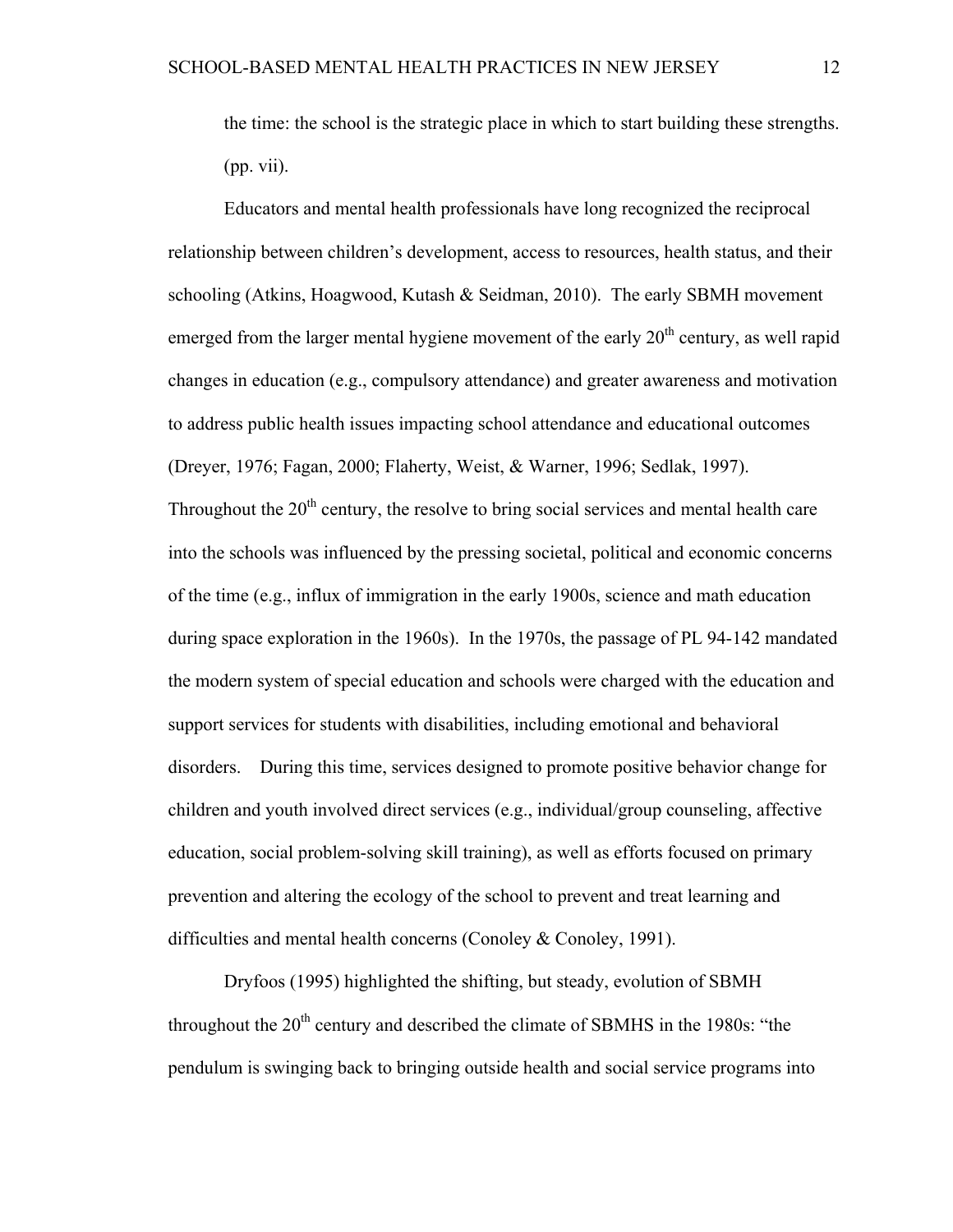schools in response to contemporary crises growing from poverty, immigration and community decay" (p. 151). During the 1980s there was great interest in expanding school-based health centers so that schools and communities could address physical and mental health concerns in one convenient and accessible location (Adelman, 1995). School-based health centers, one example of a movement toward *full service schools,*  proliferated rapidly from about 10 in 1984 to over 500 locations in the mid-1990s. (Adelman, 1995; Dryfoos, 1995).

In recent decades, schools have become the de facto location for mental health services for children and adolescents (Evans, 1999; Kutash, Duchnowski, & Lynn, 2006). Among the reasons that schools are viewed as rational and advantageous locations to house mental health services include: ease of access, reduced stigma, and opportunities to support generalization (Paternite, 2005; Powers, Bower, Webber & Martinson, 2011; Stephan, Weist, Kataoka, Adelsheim, & Mills, 2007). Lyon, Charlesworth-Attie, Vander Stoep & McCauley  $(2011)$ , write that schools provide opportunity to measure mental health and academic indicators concurrently, which they argue provides a comprehensive view of youth functioning. Greenberg, et al (2003) highlighted the fundamental mission of pre-K through grade 12 education as a basis for supporting comprehensive social and emotional learning (SEL) prevention programs. That is, to foster engaged, productive and socially competent citizens, schools necessarily need to be a place where mental health prevention and promotion programs are part of the culture.

Past research has found that a majority of children with mental health care needs did not receive professional help for those needs, and those who did receive services did so mostly through schools. Burns, et al (1995) found: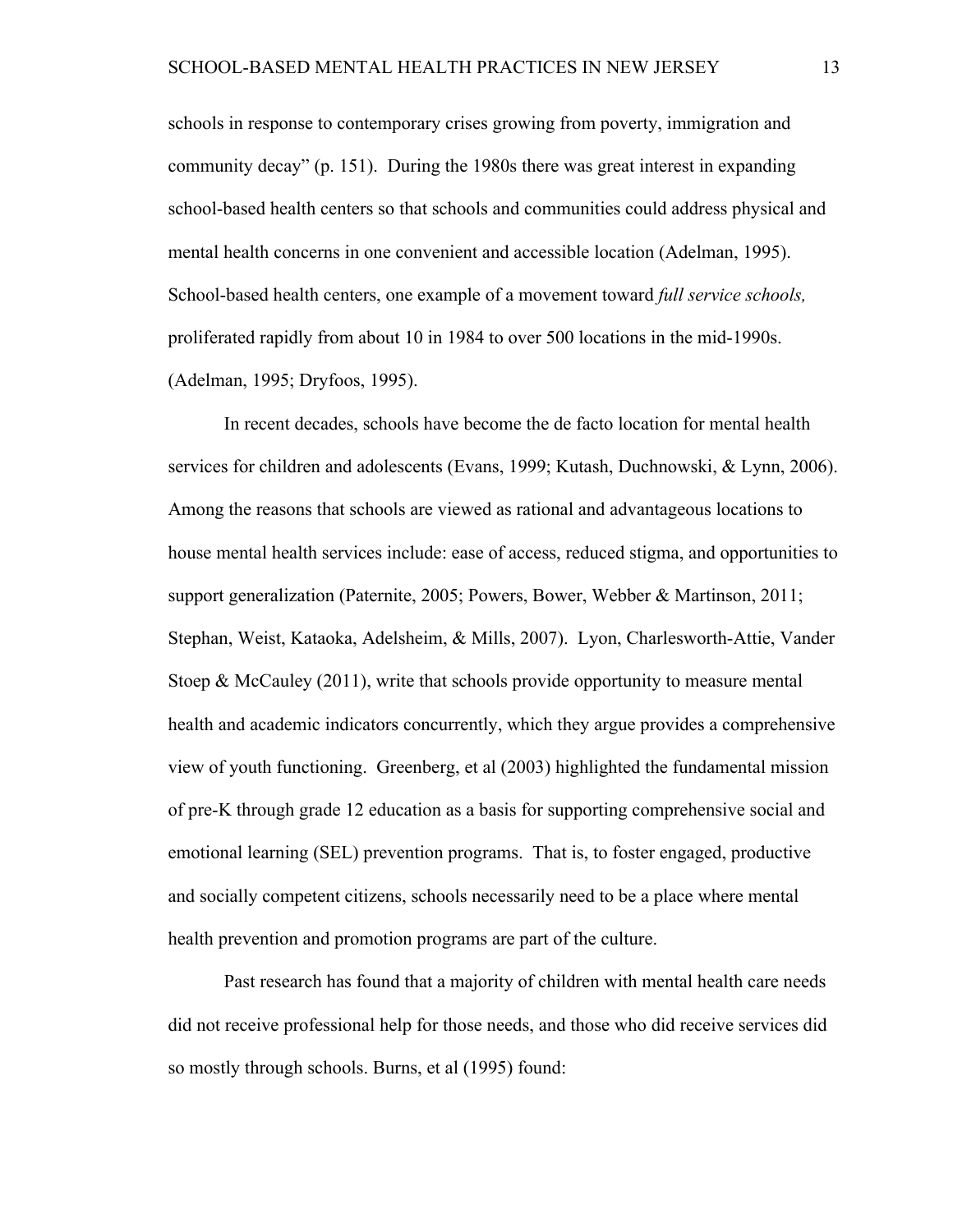Between 70 and 80 percent of children who received services for a mental health problem were seen by providers working within the education sector (mostly guidance counselors and school psychologists). For the majority of children who received any mental health care, the education sector was the sole source of care (pp. 152).

In a study examining service patterns in mental health care through various sectors, Farmer, Burns, Philip, Angold & Costello (2003) found 18 to 19 percent of children and youth utilized services from one or more sector. Of these children, approximately 11% used education services, compared with 7% specialty mental health services, and 4% general medical services. These researchers concluded that the education sector was a central provider of mental health services and in order to ensure children are receiving appropriate mental health care, more consistent linkages should be made between the education system and other sectors.

#### **The Current Picture of School-Based Mental Health Services**

According to Adelman & Taylor (2010), while the attempt by educators to address issues relating to mental health is not new, the drive to infuse school-based mental health services as a core component within education systems continues to be complex. In the last decade, an era of school accountability and a strong focus on academic achievement, in combination with an economic recession and its impact on school budgets, has resulted in SBMHS being characterized by fragmented, isolated programs, dependent on variable funding streams and commonly thought of as an adjunct to the true academic mission of schools (Brener, et al., 2007; Greenberg, et al., 2003; Paternite, 2005).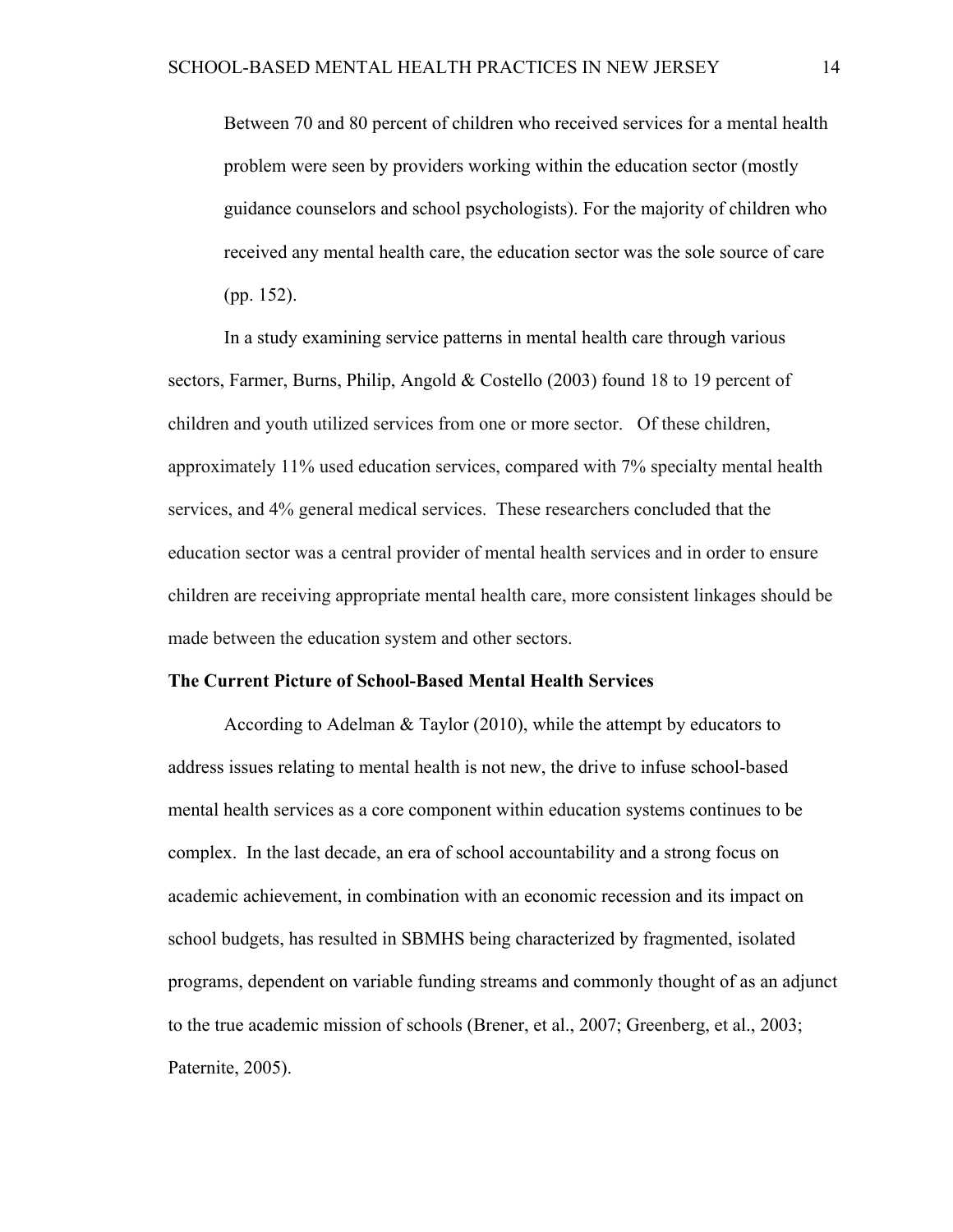Foster, et al. (2005) conducted the first national study of school mental health services in a representative sample of elementary, middle and high schools. In this study, mental health services were defined as "those services and supports delivered to individual students who have been referred and identified as having psychosocial or mental health problems" and focused on those with existing mental health concerns rather than preventative services (p. 19). This study found on average 20% of students had received a school-supported mental health service in the year prior to the study. Additionally, the study found that more than 80% of schools provided services such as assessment for mental health problems, behavior management consultation, and crisis intervention, as well as referrals. School personnel reported interpersonal, social or family problems as the most frequent mental health problem for male and female students. Male students' next most frequent mental health concerns were aggressive or disruptive behavior, while school staff reported the next most common mental health concerns of females as anxiety and adjustment issues. The authors concluded that while a majority of schools provide SBMHS, the findings suggest the need for mental health services is increasing and schools face multiple challenges addressing ongoing mental health concerns.

Although SBMHS have become increasingly widespread in recent decades, Stephan, et al. (2007) pointed out that schools do not have the same resources available to address non-academic barriers to learning, thus only a small percentage of students are offered mental health supports. A 2006 examination of school mental health practices and polices at the state, district and school level revealed that more than 75% of schools had at least a part-time counselor providing services to students, however "insufficient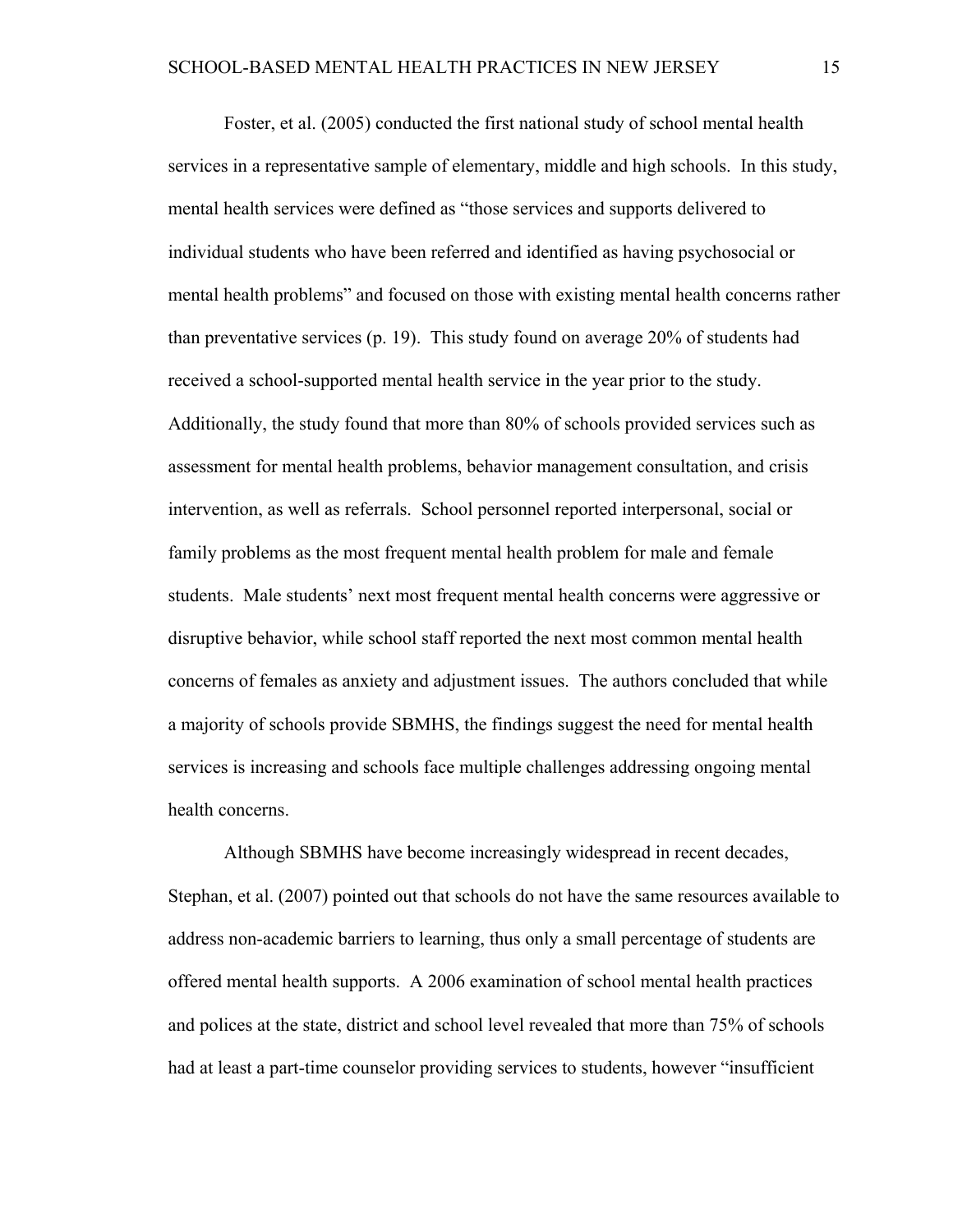numbers of mental health, and especially, social services providers are employed by schools, and connections between schools and related community systems, such as mental health, juvenile services and child welfare need to be strengthened" (Brener, et al., 2007, p. 498).

SBMH programs can refer to a wide variety of services and programs including: assessment, case management, crisis intervention, individual/group counseling, mental health education, alcohol/drug abuse prevention programs, drop-out prevention programs, job readiness services and after-school counseling services (Foster, et al., 2005). Researchers and practitioners have emphasized the need for comprehensive SBMHS to progress beyond traditional approaches of assessment, clinical consultation, and a focus primarily on students eligible for special education (Adelman & Taylor, 2004).

The term *expanded school mental health* (ESMH) refers to SBMHS that incorporate elements to build on existing services within schools and seek to collaborate with community agencies to more effectively serve larger numbers of students (Weist, et al., 2000). The elements of expanded school mental health include: (a) school-familycommunity agency partnerships, (b) commitment to a full continuum of mental health education, mental health promotion, assessment, problem prevention, early intervention, and treatment, and (c) services for all youth, including those in general and special education (Paternite, 2005; Weist, et al., 2000).

### **Best practice in School-Based Mental Health Services**

Though there is not a sole best practice model, there are commonalities among recommendations for best practice in SBMHS. According to Nastasi & Varjas (2008), the existing unmet need in the mental health care of children and youth requires a shift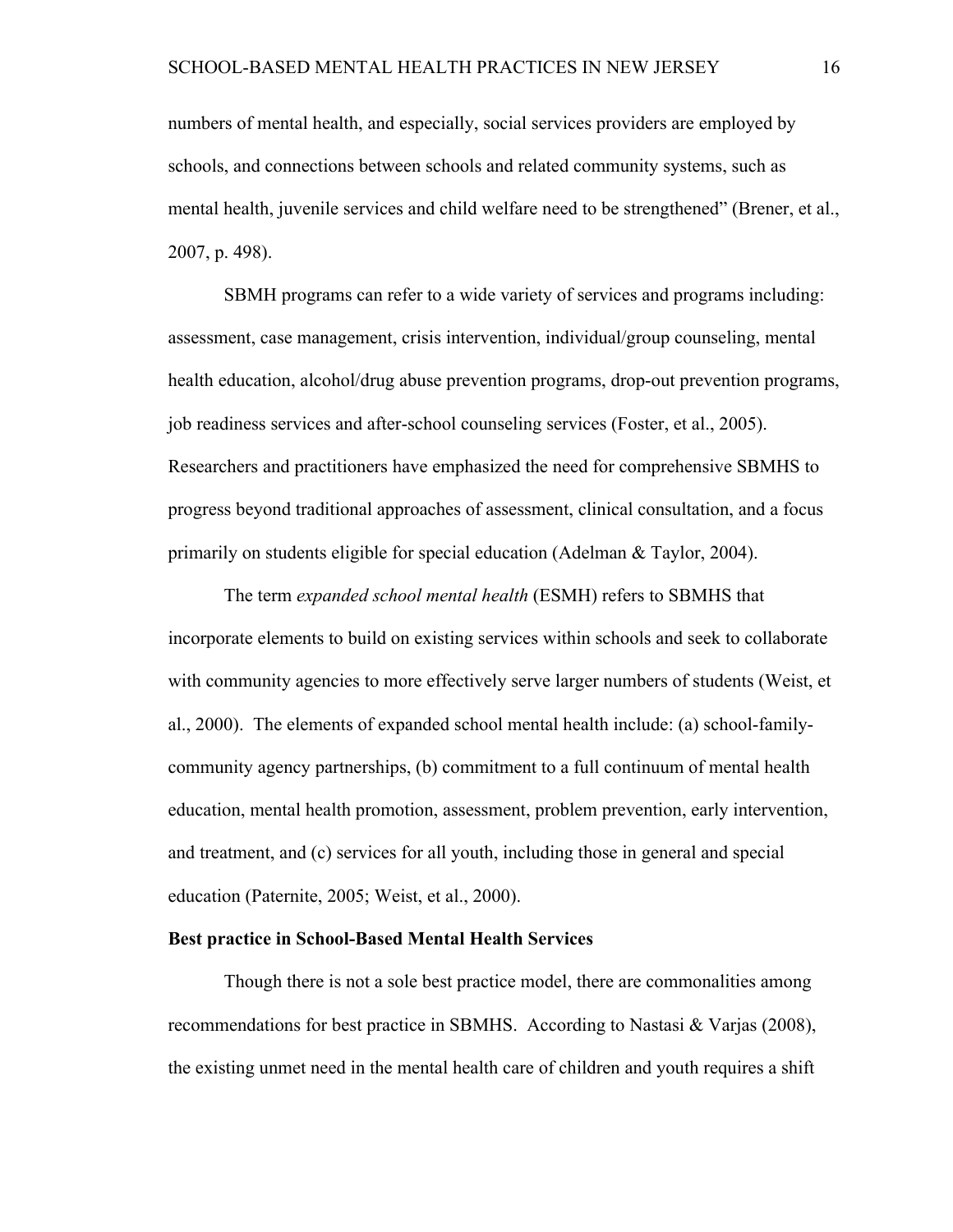from the traditional medical model to a public health model of SBMH. This involves comprehensive service-delivery in an ecological-developmental approach in which personal, social, cultural, and physical environmental factors are addressed. The authors summarize the key components of effective mental health programs derived from "a decade of program development and evaluation research" (p.1354). These include: 1) integration of educational, mental health, and social services through interagency and interdisciplinary collaboration; 2) focus on the full complement of ecological contexts – school, family, peers, community, society – that influence child and adolescent development and functioning; 3) provide services that address individual, developmental, and social-cultural factors; 4) include a full continuum of services, including prevention, risk reduction, early intervention, and treatment; 5) systematically evaluate program process and outcome; and 6) offer services that are based on empirical evidence of the complex array of factors that influence mental health of children and adolescents.

Weist, et al. (2005), in an effort to advance quality assessment and improvement (QAI) of ESMH, developed a set of 10 principles for best practice in school mental health. These principles, developed through a literature review, consultation with national experts and research leading to the development of a survey, are as follows: 1) all youth and families are able to access appropriate care regardless of their ability to pay; 2) programs are implemented to address needs and strengthen assets for students, families, schools, and communities; 3) programs and services focus on reducing barriers to development and learning, are student and family friendly, and are based on evidence of positive impact; 4) students, families, teachers and other important groups are actively involved in the program's development, oversight, evaluation, and continuous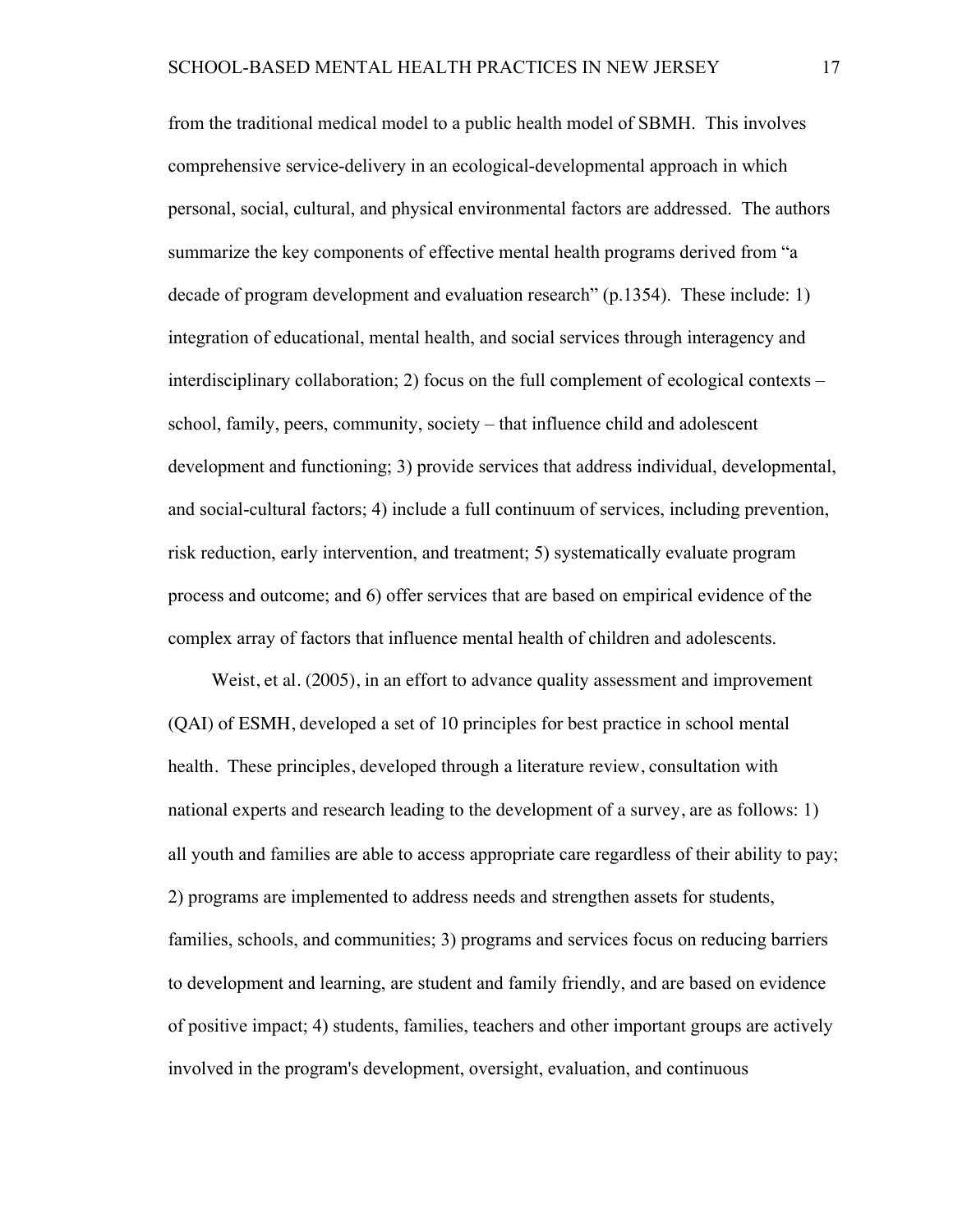improvement; 5) quality assessment and improvement activities continually guide and provide feedback to the program; 6) a continuum of care is provided, including schoolwide mental health promotion, early intervention, and treatment; 7) staff hold to high ethical standards, are committed to children, adolescents, and families, and display an energetic, flexible, responsive, and proactive style in delivering services; 8) staff are respectful of and competently address developmental, cultural, and personal differences among students, families, and staff; 9) staff build and maintain strong relationships with other mental health and health providers and educators in the school, and a theme of interdisciplinary collaboration characterizes all efforts; and 10) mental health programs in the school are coordinated with related programs in other community settings.

#### **Barriers to School-Based Mental Health Services**

Several barriers to effective SBMHS have been identified in the literature (Evans, 1999; Macklem, 2011; Powers, Bower, Webber, & Martinson, 2011; Slade, 2003; Weist, et al, 2000). These barriers include lack of material resources (e.g., finances, space, equipment), lack of trained staff to recognize symptoms and deliver interventions, school culture (e.g., attitudes regarding the responsibility of schools to address social-emotional functioning; high-stakes testing), and student and family issues (e.g., difficulty with home-school communication),

Weist, et al. (2012) argued that since SBMHS are often delivered through a diverse assortment of programs and disciplines, effective collaboration underpins the success of SBMHS at all levels of implementation. The authors delineate several challenges to collaboration in SBMHS including: the marginalization of SBMHS, limited interdisciplinary teamwork (e.g., between mental health professionals and with other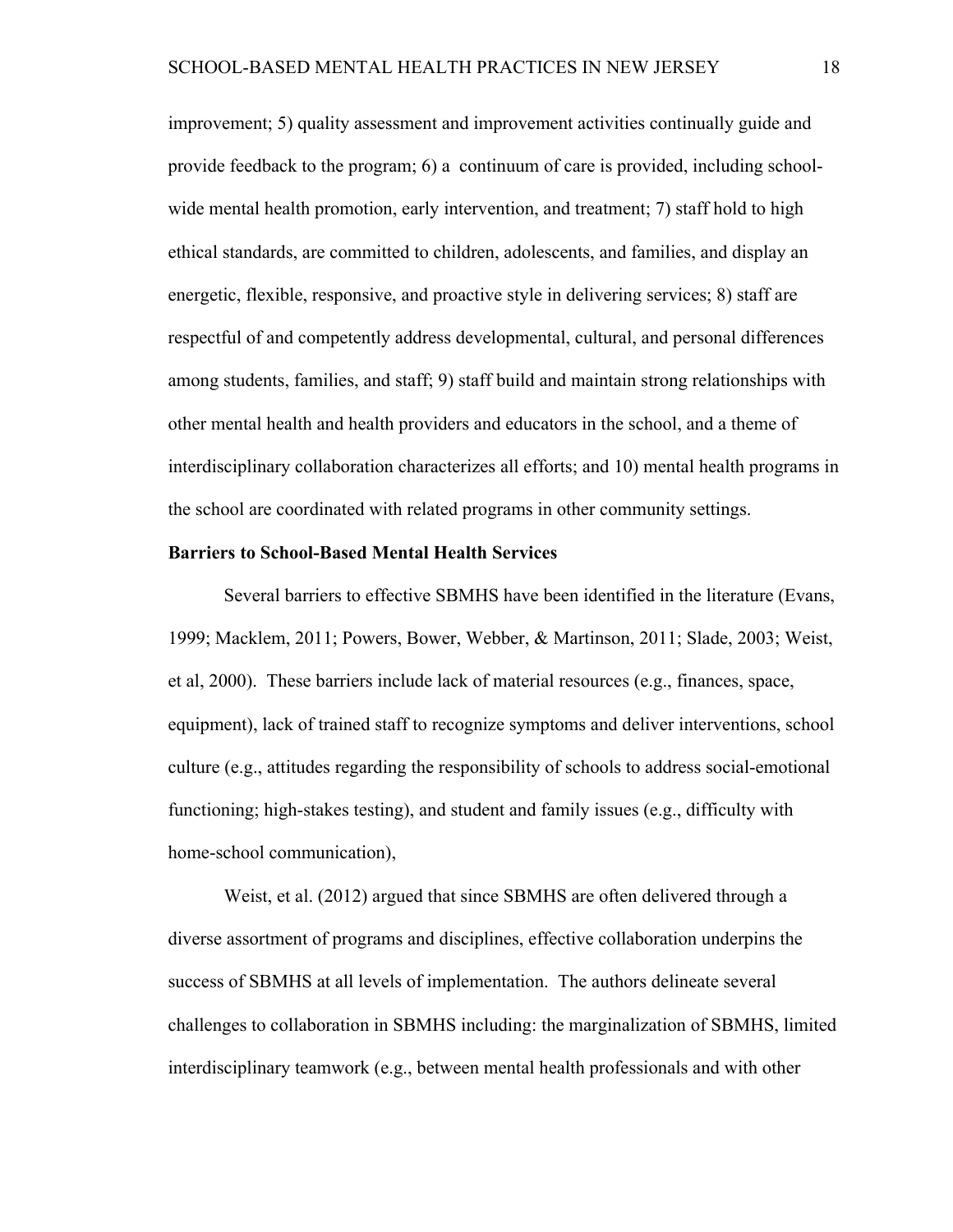educational staff), inadequate coordination of services, and confidentiality concerns. It is essential, stated Weist, et al., to attend to how professionals are working together when developing program improvement initiatives.

Another significant impediment to SBMHS found in the literature is related to the utilization of evidence-based interventions (EBI). Schaeffer, et al. (2005) identified several barriers related to the use of EBI in school setting such as inadequate funding for training and quality assurance, logistical issues, reluctance on the part of professionals to use EBI, and concerns about the applicability of EBI with culturally and linguistically diverse youth.

Forman, Olin, Hoagwood, Crowe & Saka (2009) interviewed developers of EBI as to the factors related to implementation in school settings. Several areas were identified that could enhance successful implementation of EBI including: development of principal/administrator and teacher support; development of financial resources to sustain practice; high-quality training and consultation to ensure fidelity; ensuring that program outcomes and impact are visible to key stakeholders; and addressing turnover in school staff and administrators.

Access to SBMHS may be associated to demographic factors. Beehler, Birman  $\&$ Campbell (2012) point out that immigrant status can significantly impact a child's access to mental health services, with barriers such as access, utilization, lack of familiarity with mental health services, stigma and validity of evidence-based treatments to this population. Additionally, Slade (2003) used data from the 1994-1995 National Longitudinal Study of Adolescent Health to estimate the proportion of middle and high schools that offer SBMHS. This research found substantial differences in mental health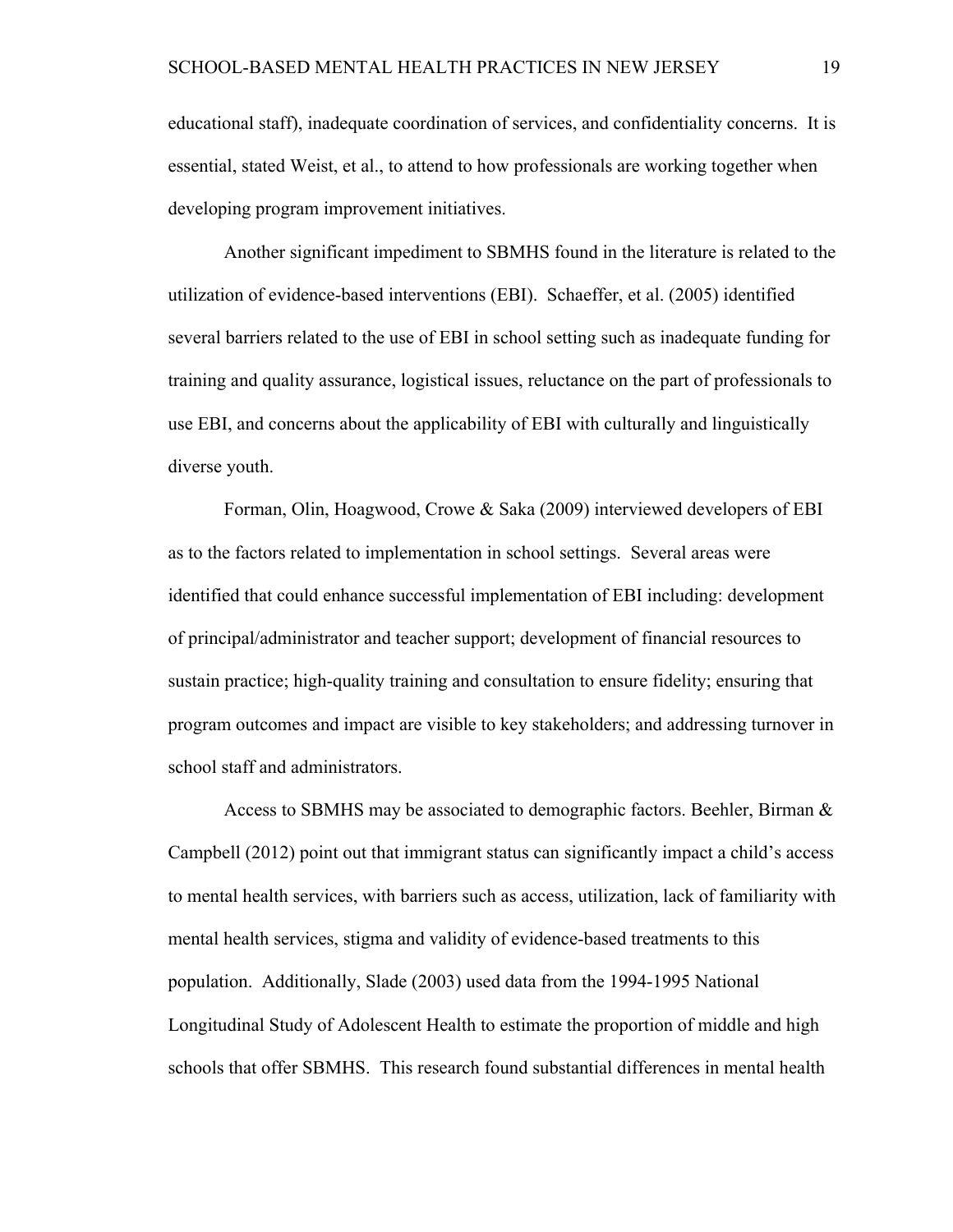counseling availability by region, with rural schools less likely to offer these services than suburban or urban schools.

Barriers to SBMHS have also been investigated at the practitioner level. Suldo, et al (2010), investigated factors perceived by school psychologists to impact their participation in SBMHS. In this study, systems-level barriers (e.g., time and space, clearly defined professional roles) were found to be more prevalent than person-centered factors. However the primary internal factor identified as a barrier was related to perceived insufficiency of professional preparation to provide SBMHS. Friedrich (2010) expanded on this study to include a national sample of school psychologists. In this study, external barriers to service provision were again found to occur in greater frequency than internal barriers, with significant to moderate barriers identified at the role level (e.g., caseload constraints), school-level (e.g., inconsistent treatment due to scheduling issues), and systems-level (e.g., lack of sufficient district funding).

#### **Research on School-Based Mental Health Outcomes**

Several meta-analytic and review-based research studies have demonstrated a link between mental health programs and positive student outcomes (Center for Health and Health Care in Schools, 2013). Rones and Hoagwood (2000) reviewed the evidence-base for mental health services delivered in the schools. For the studies included in their review, the target problems included a range of emotional and behavior problems, depression, conduct problems, stress management and substance use. The researchers found a strong group of programs that were found to have evidence of effectiveness. The authors also noted several key features of the implementation process that impact outcome and sustainability. These features include: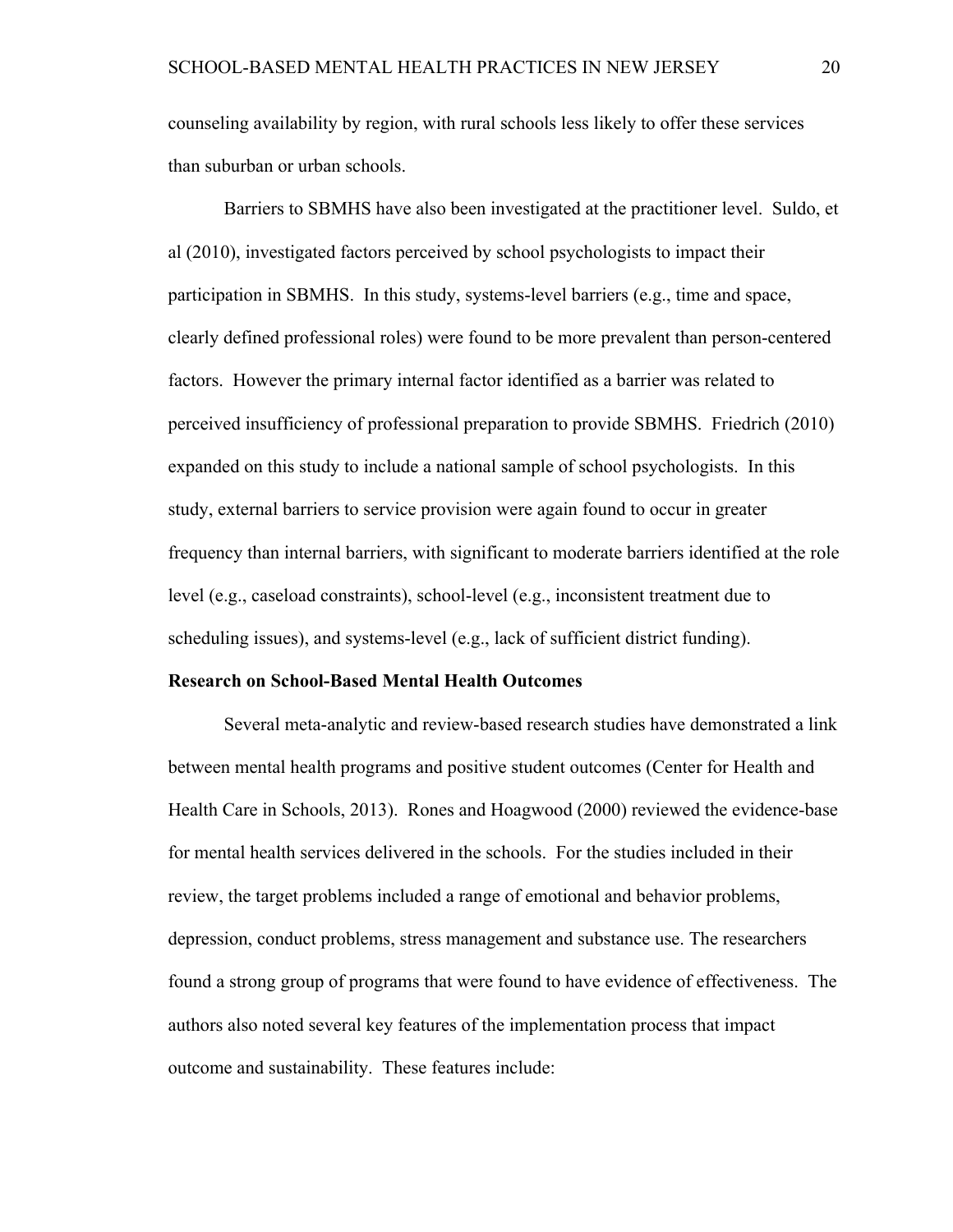(i) consistent program implementation; (ii) inclusion of parents, teachers or peers; (iii) use of multiple modalities (e.g., the combination of informational presentations with cognitive and behavioral skill training); (iv) integration of program content into general classroom curriculum; and (v) developmentally appropriate program components (p. 237).

Building upon this study, Farahmand, Grant, Polo, Duffy and DuBois (2011), utilized the same methodology to examine the effectiveness SBMHS for low-income, urban youth. In contrast to the study by Rones and Hoagwood (2000), the authors of this meta-analytic review of school programs between 1985-2009 found limited evidence of effective school-based interventions for low-income, urban youth, especially for those with externalizing concerns. The results of this study, according to the researchers, underline the importance of considering contextual factors when determining effectiveness and developing and implementing interventions.

In another meta-analysis, Reddy, Newman, De Thomas and Chun (2009), examined the effectiveness of school-based prevention and intervention programs for students with emotional disturbance. In this study, which included 29 studies spanning from 1988-2006, it was found that prevention programs generally yielded moderate effects, while intervention programs generally yielded larger effects, in reducing some symptoms associated with emotional disturbance. Though the authors noted that several factors, such as limited outcome research, indicated that findings should be interpreted cautiously, they also stated that "practitioners should be optimistic about the potential role" of prevention and intervention programs on academic and mental health outcomes for this population (p. 96).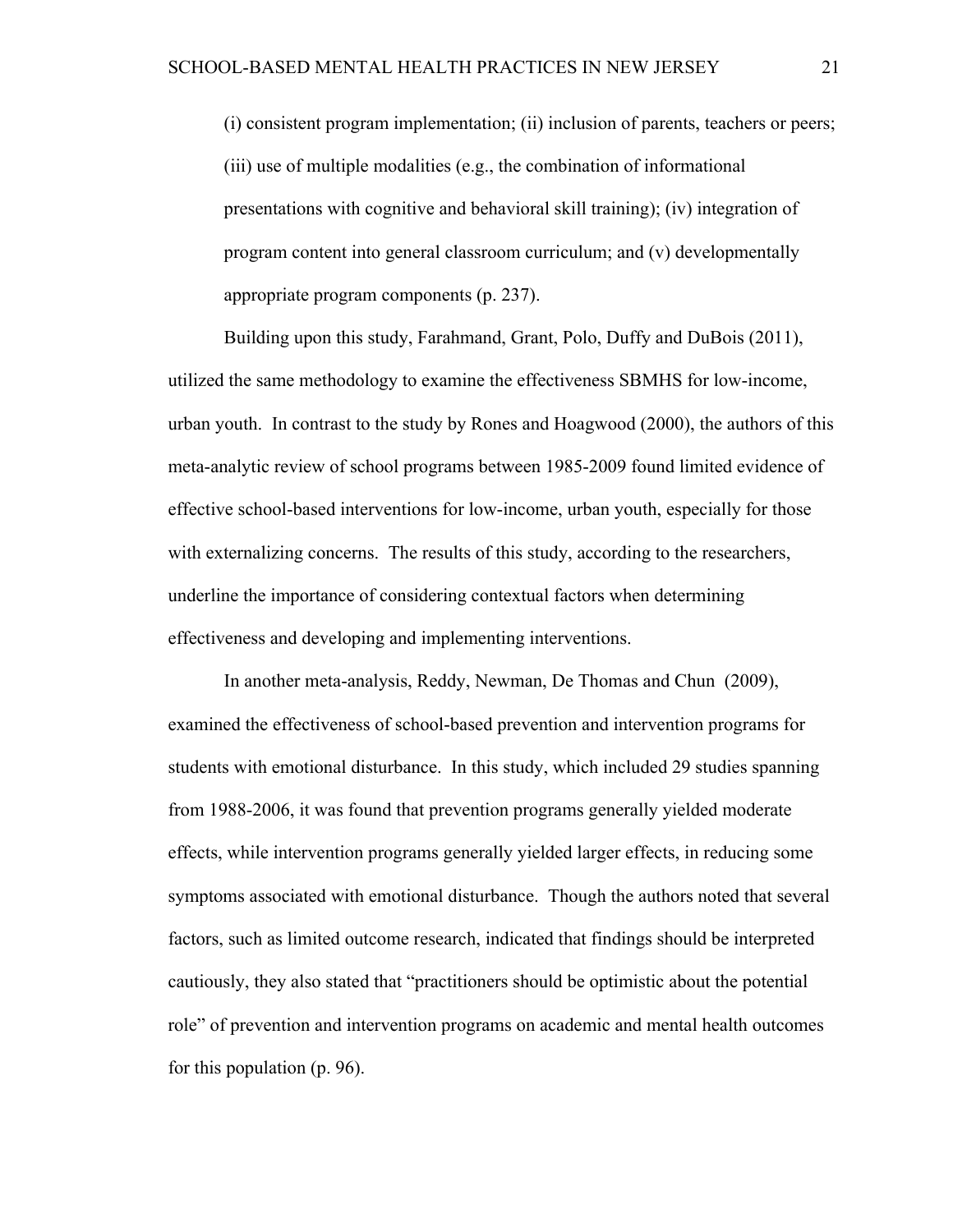The impact of social and emotional learning (SEL) was examined in a metaanalysis of 213 programs serving students in kindergarten through  $12<sup>th</sup>$  grade (Durlak, Weissberg, Dymnicki, Taylor & Schellinger, 2011). Looking at universal interventions across multiple outcomes, it was found that SEL programs yielded the largest significant positive effects on social-emotional competencies, but also enhanced behavioral and internalizing outcomes, and improved academic achievement.

Hoagwood, et al. (2007) point out that most research has not examined the outcome of SBMHS on academic functioning. In their literature review on existing studies of EBI's that target both academic and mental health functioning in schools, the authors found only 24 of more than 2000 studies both met the inclusion criteria and examined academic and mental health outcomes concurrently. The most effective interventions were noted to be time-intensive, with a range of targeted participants (students, families, and teachers) and contexts. The authors found that most SBMHS interventions, particularly universal programs, had modest effects and called for careful consideration of the most appropriate and meaningful academic outcomes for SBMHS research (e.g., distal outcomes such as grades, vs. proximal factors such as academic engagement).

### **School-Based Mental Health Services in New Jersey**

The statistics on mental health need in New Jersey is comparable to national data with (National Alliance of Mental Illness, 2010; SAMHSA, 2009). Relative to the national picture, there are some areas in which New Jersey fares well. On measures of past year serious psychological distress in adults and unmet need for treatment of drug or alcohol use among those 12 and older, New Jersey's rates have been found to be at or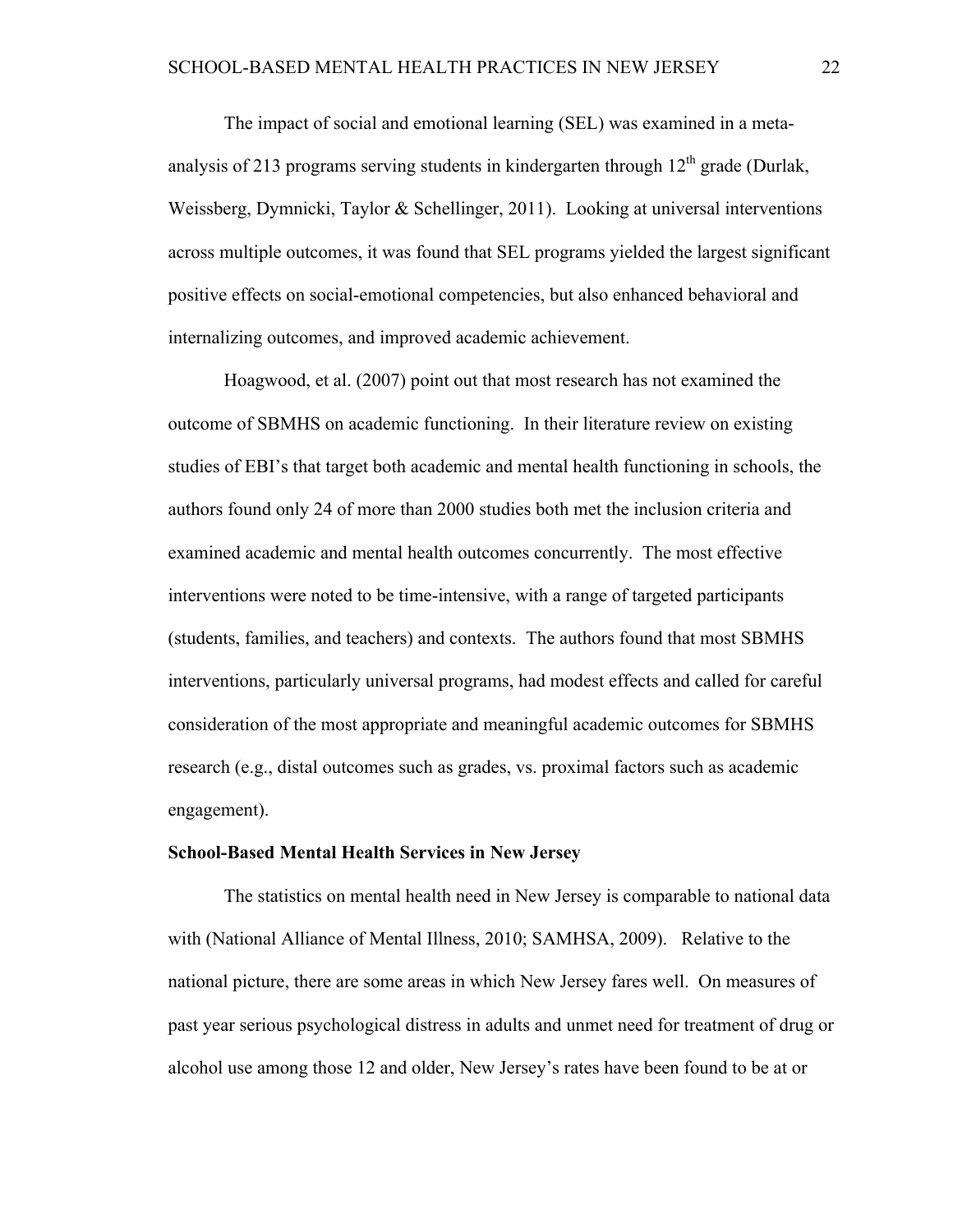below national rates on the National Survey on Drug Use and Health (NSDUH) (SAMHSA, 2008b). Additionally, New Jersey has ranked as one of the four lowest states for suicide rates. The New Jersey Department of Children and Families (2012) in their *New Jersey Youth Suicide Prevention Plan, 2011-2014* cited many efforts and policies in the state that are believed to contribute to effective prevention. These include laws restricting minors' access to firearms, mandated training for school staff in suicide prevention and detection of warning signs, and psychiatric screening centers in every county. Additionally cited in this report as the lead youth suicide prevention program in the state is the Traumatic Loss Coalitions for Youth Program (TLC) at Rutgers University Behavioral Health Care. The TLC operates as a county-based collaborative system that provides training, outreach and direct on-site assistance for school staff and students.

Special education classification rates in New Jersey from 2013 document 8,316 students age 3-21 classified through the eligibility category "emotional disturbance." This accounts for approximately 3.8% of the total population eligible for special education (New Jersey Department of Education, 2013).

One program that has been cited in research as an innovative SBMH program is New Jersey's School-Based Youth Services Program (SBYSP) (Warren & Fanscali, 2000). This program, run through the Department of Children and Families, Office of School-Linked Services, began in 1987 as a way to address non-academic barriers to learning and assist schools in helping adolescents achieve successful outcomes. Governor Thomas Kean (1989) underscored the conditions which led to the creation of the SBYSP, including recognition that schools were struggling to tend to the needs of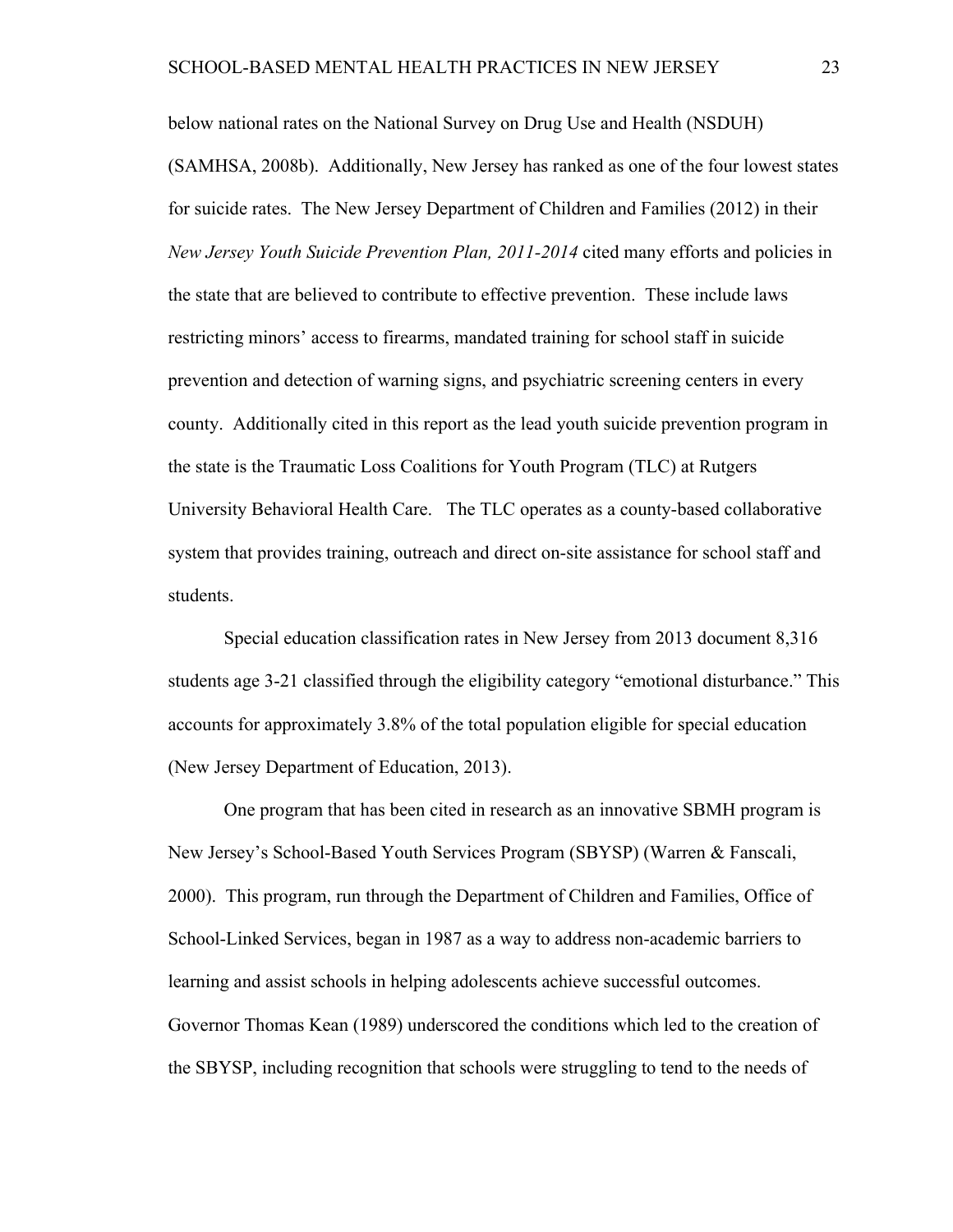adolescents, and that neither "education nor human services can do their jobs unless they work together" (p. 829). An outcome study of the SBYSP (Warren & Fanscali, 2000) concluded that SBYSP were reaching the most vulnerable students in the locations studied, participation in the program was related to positive effects on educational aspiration and credit accumulation, and may also have prevented further decline into negative behaviors. New Jersey continues to offer this program, which currently operates in 67 high schools, 18 middle schools and 5 elementary schools (NJ Department of Children and Families, n.d.). In the *New Jersey Child Abuse & Neglect Prevention Plan, 2010-2013: A Roadmap to Child and Family Well-being*, the New Jersey Task Force on Child Abuse and Neglect recognized SBYSP as a primary strategy to improve outcomes for youth and recommended expanding SBYSP in middle schools (NJ Department of Children and Families, n.d.).

In an examination of current mental health practices in New Jersey, Gallegly (2012) interviewed Directors of Special Education in seven school districts in central New Jersey. The data revealed that mental health programs are considered an important aspect of school districts. Prevention programs and ongoing staff development were identified as significant components to meeting the mental health needs of students.

## **The Role of School Practitioners**

For SBMHS to realize their full potential, there is growing emphasis on workforce development to ensure high-quality services are implemented and outcomes assessed appropriately (Center for Mental Health in Schools, 2001; Flaherty, et al., 1998; Hanchon & Allen, 2013). Among the numerous professionals that have a role in SBMH programs (e.g., teachers, school nurses), school counselors, school psychologists and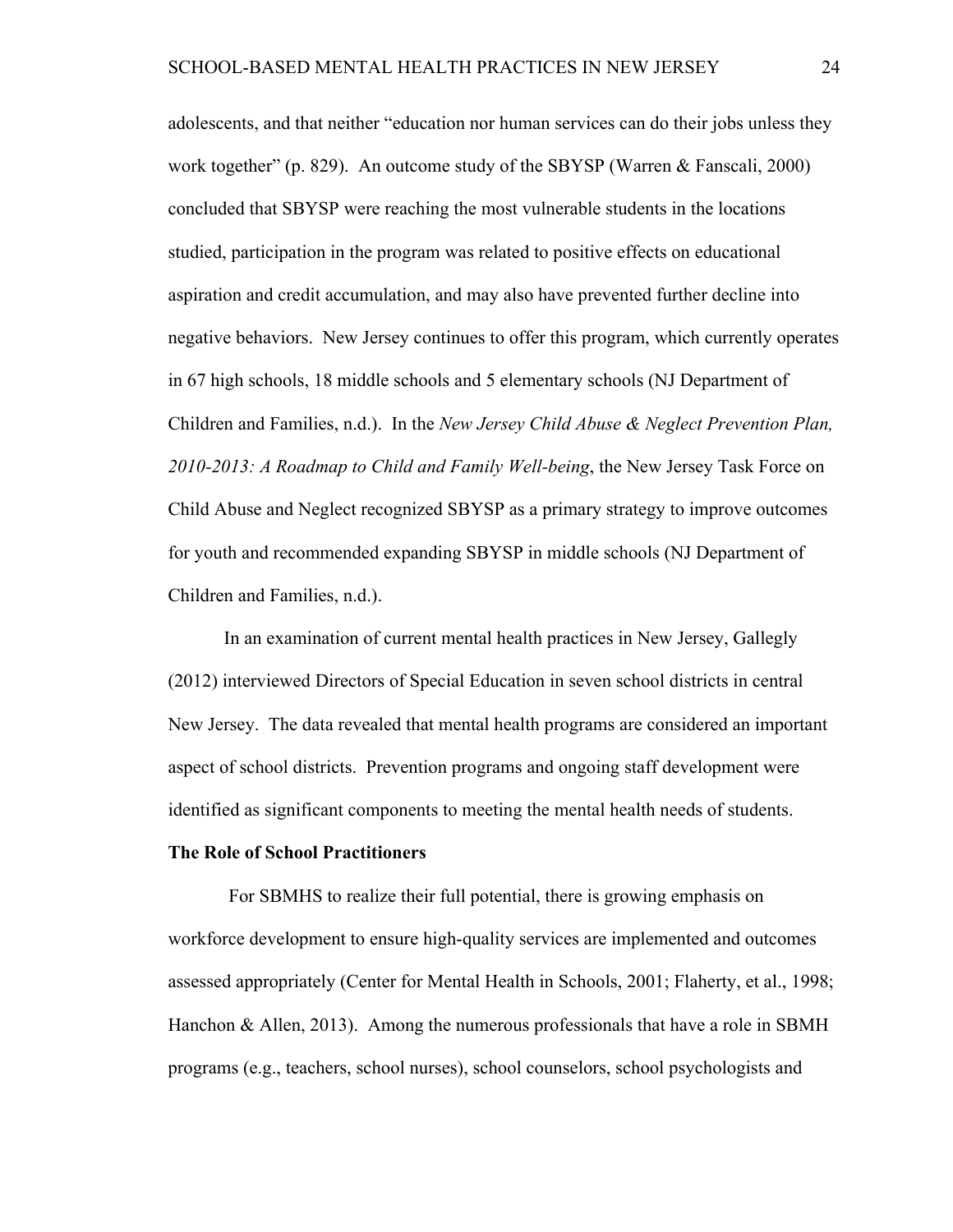school social workers have been consistently identified in the literature as having a critical function in SBMHS (Foster, et al, 2005; Splett, Fowler, Weist, McDaniel, & Dvorsky, 2013). In New Jersey, Gallegly (2012) found that administrators most frequently identified school counselors, school psychologists, school social workers and student assistance professionals as providers of school mental health services. The following sections will briefly present the historical nature and current function of several professions in SBMHS, and review current research on these practitioners as SBMHS providers.

#### **The Development and Current Practice of School Practitioners**

The profession of school counselors arose during the early 1900s as part of the vocational guidance movement (Flaherty, et al., 1998). Throughout the 20<sup>th</sup> century, the role grew to include working with mental health issues of students, social and development issues and prevention (Agresta, 2004). The American School Counselor Association (ASCA) (n.d.) describes school counselors as "uniquely qualified to address the developmental needs of all students through a comprehensive school counseling program addressing the academic, career and personal/social development of all students" (p. 2).

Early influences on the profession of school psychology include the child guidance clinics of the late  $19<sup>th</sup>$  century and the IQ testing movement in the early  $20<sup>th</sup>$ century (Merrell, Ervin & Peacock, 2012). The passing of PL 94-142 drastically increased the need for professionals trained to assess students for special education eligibility, thus further solidifying the "gatekeeper/sorter" role of school psychologists (Merrell, et al., 2012, p. 30). Through the  $20<sup>th</sup>$  century, the profession of school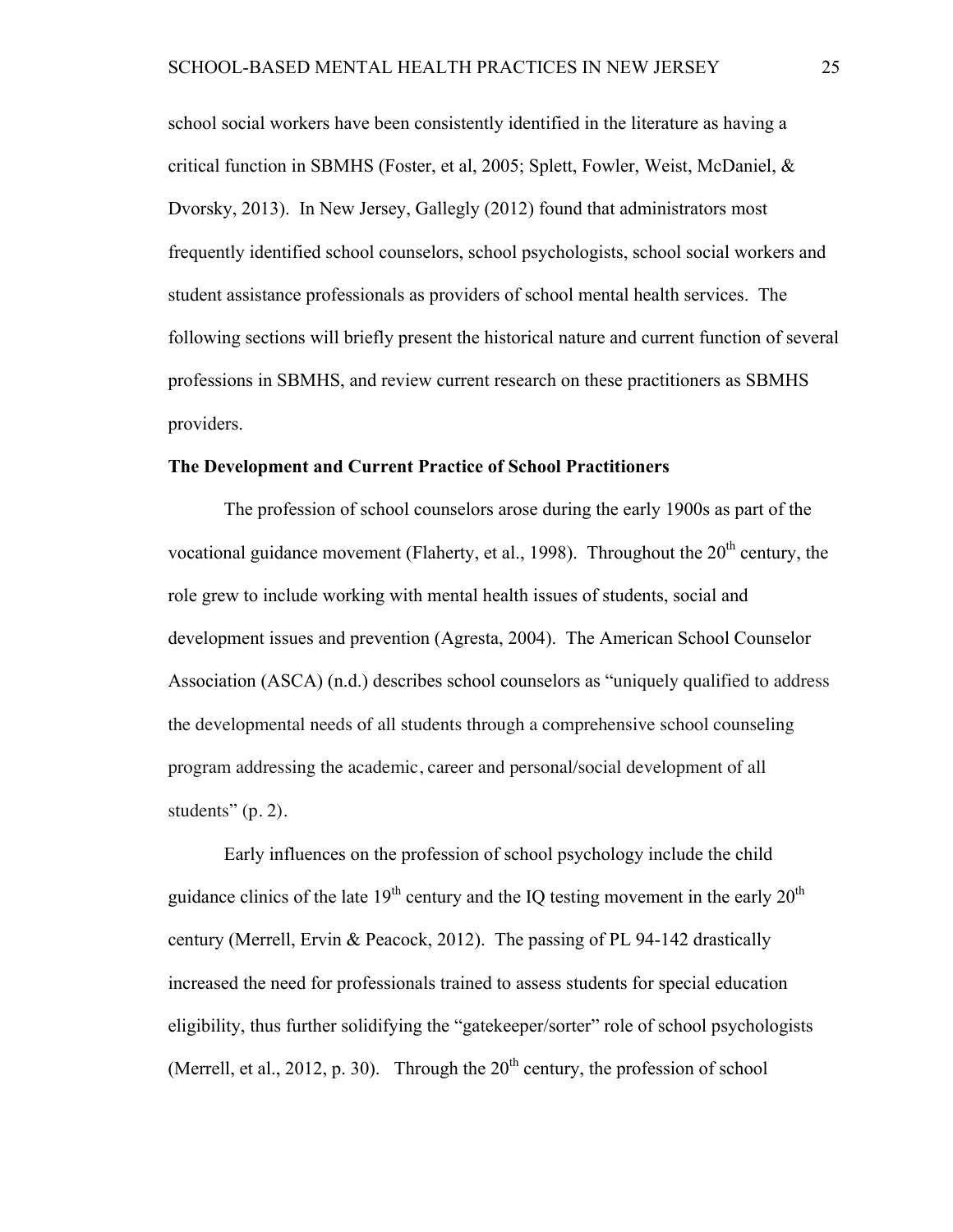psychology developed from its initial emphasis on psychometric testing to include roles in counseling, consultation, behavioral supports, violence prevention and, more recently, within models of Response to Intervention (RTI)/Multi-Tiered System of Supports (MTSS) (Agresta, 2004; Flaherty, et al., 1998). The National Association of School Psychologists (NASP) (n.d.) describes school psychologists as "highly trained in both psychology and education" who help students "succeed academically, socially, behaviorally, and emotionally" by collaborating with stakeholders to "create safe, healthy, and supportive learning environments" (p. 1).

Phillippo & Blosser (2013) write that school social work arose as a profession, then known as "visiting teachers," in the early  $20<sup>th</sup>$  century as a response to "schools" perceived failure to address" rapid changes in regard to compulsory education laws, industrialization and immigration (p. 22). From these early roles, school social workers focused on home-school connection, mobilization of community resources, and direct service to children and families (e.g., individual and group counseling), around mental health and social-behavioral adjustment (Flaherty, et al., 1998; Merrell, et al., 2012). The School Social Work Association of America (n.d.) states "school social work is a specialized area of practice within the broad field of the social work…school social workers are trained in mental health concerns, behavioral concerns, positive behavioral support, academic and classroom support, consultation...[and] individual and group counseling techniques" (para. 1).

According to the Association of Student Assistance Professionals of New Jersey (ASAP-NJ) (n.d.), Student Assistance Programs were modeled after Employee Assistance Programs and developed throughout the 1970's and 1980's as a way to assist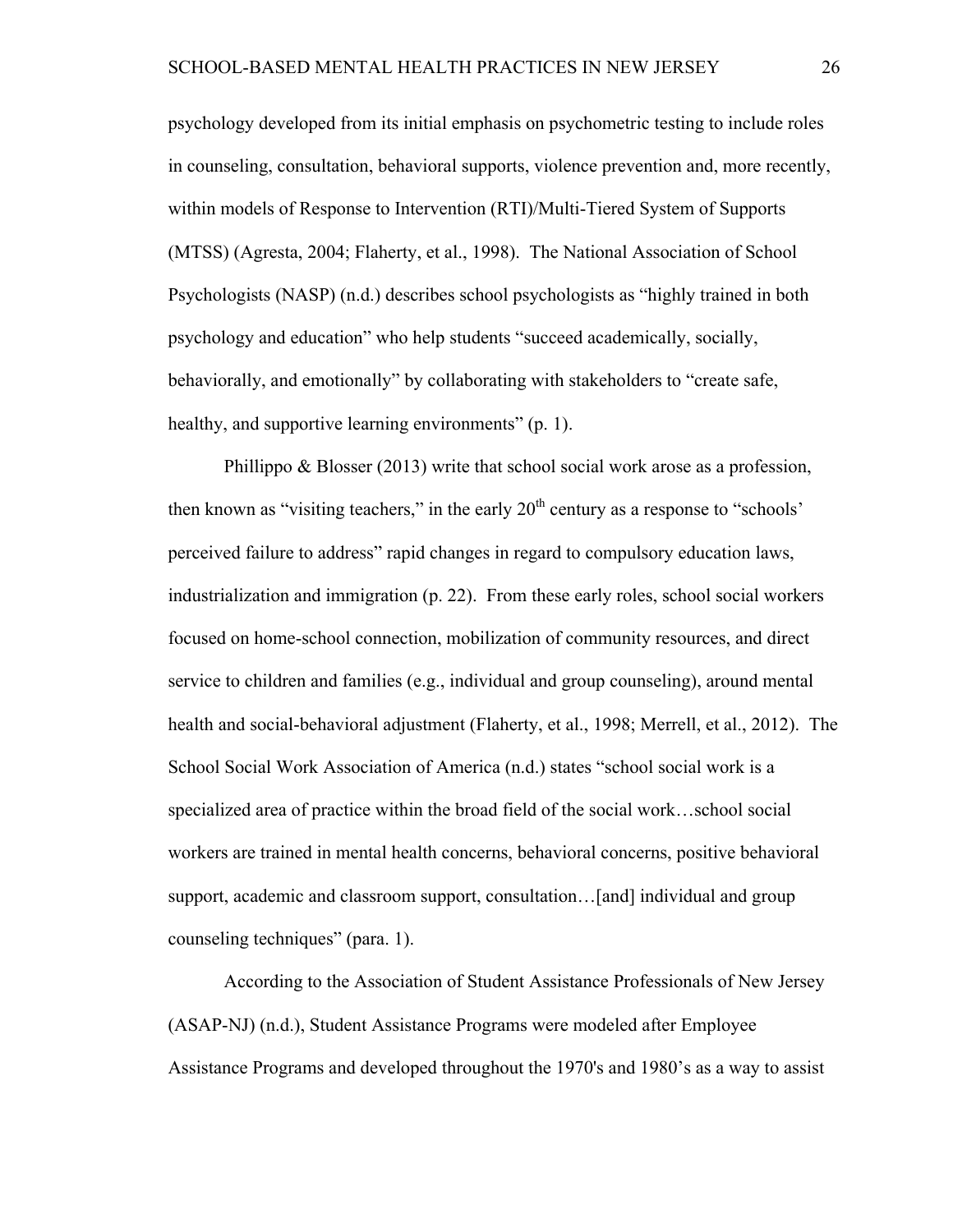elementary, middle and secondary schools in dealing with alcohol and other drug problems. Since that time, Student Assistance Programs have "evolved to focus…on all barriers to learning that impact student success including substance use, mental health issues, violence, as well as a host of other individual and environmental problems that interfere with student achievement" (p. 1).

The New Jersey Department of Education (2010) has set the current minimum qualifications to obtain certification for each role are as follows: 1) School Counselor: Master's Degree with 48 credits including a 6-credit supervised internship in a school setting; 2) School Psychologist: Master's degree with 60 credits including a 300-hour supervised practicum and a 1200-hour supervised externship (600 hours of which must be in a school setting); 3) School Social Worker: Master's degree with 30 credits including 6 credits in introductory and advanced level social case work; and 4) Student Assistance Coordinator: Bachelor's degree with 21 to 27 graduate credits in specified areas and a supervised six month full time or equivalent school residency.

#### **School Practitioners and Need for Future Research**

Research has examined the roles of school counselors, school psychologists and school social workers and their involvement with SBMHS (Agresta, 2004; Phillippo & Blosser, 2013, Suldo, et al., 2010). Agresta (2004) surveyed these groups regarding their actual and ideal time spent on various professional role functions. The results showed that school social workers and school counselors devoted the greatest proportion of their time to individual counseling, group counseling and administrator/teacher consultation. School psychologists reported the greatest time spent in psychometric testing, report writing and administrator/teacher consultation. All groups expressed a desire to spend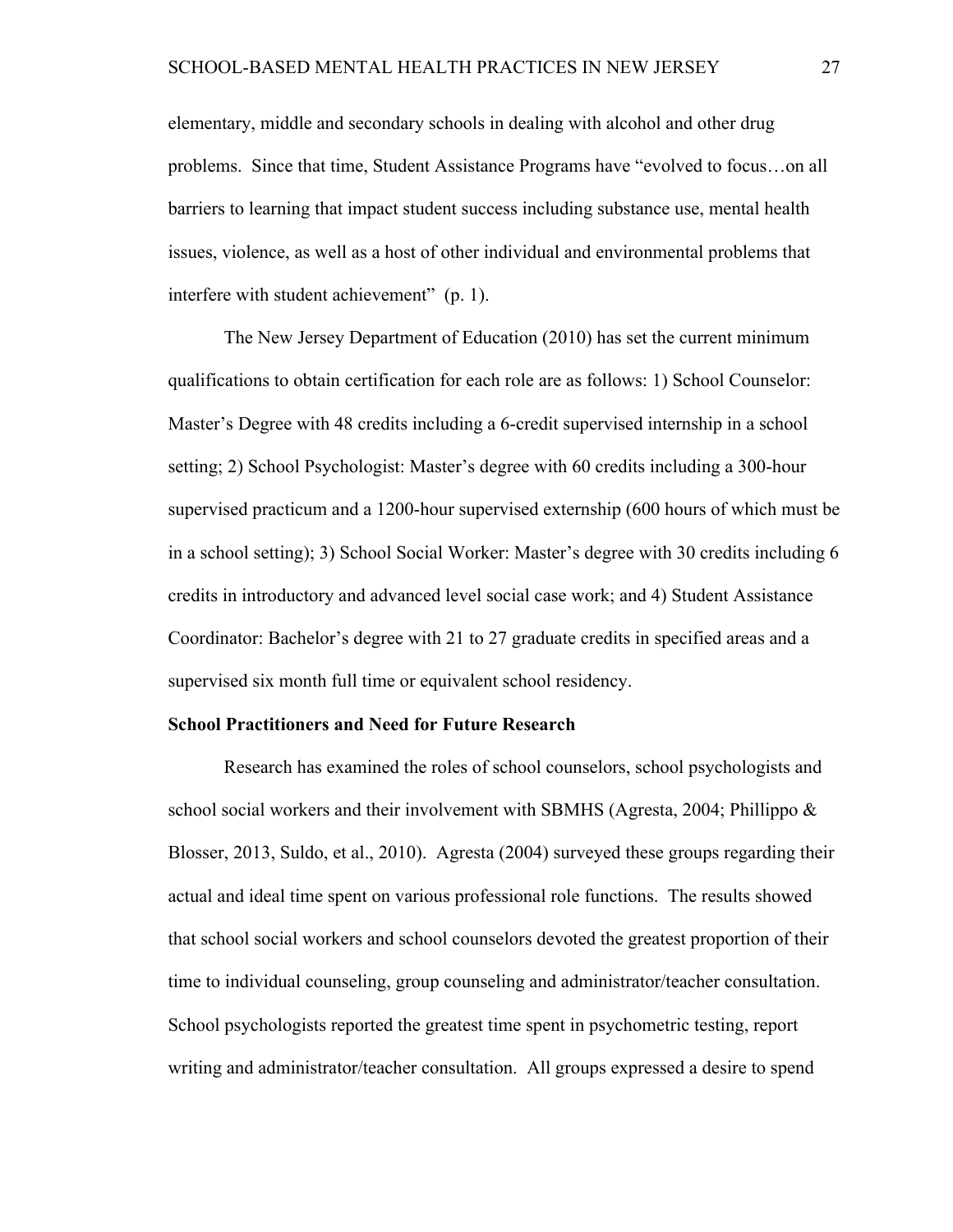increased time engaged in individual and group counseling. Agresta (2004) also examined the degree of role overlap and feelings of competitiveness between the disciplines. According to the author, the results of this study suggest "relatively little duplication of function or role overlap" and do not support the idea of "turf wars" between the professional roles (p. 161-162).

Several researchers in the field have called for a transformation of the traditional roles of school practitioners in relation to SBMHS (Keys, Bemak, & Lockhart, 2001; Lyon, Charlesworth-Attie, Perfect & Morris, 201; Stoep & McCauley, 2011). Flaherty, et al. (1998) asserted that for SBMHS to be optimally effective, a shift in the approach of the various SBMH disciplines to more effective collaboration is necessary. Barriers to collaboration were identified such as isolated programs and services, logistics, organizational structure and differences between the background and norms of each discipline (Flaherty, et al., 1998). Perfect and Morris (2011) proposed that state agencies or professional groups develop task forces to outline specific competencies related to the delivery of SBMHS. They also suggest research on factors such as pre-service didactic and training experiences and barriers to service delivery as valuable next steps to advance the field.

In a qualitative study examining the perspectives of multidisciplinary school practitioners on resources needed to promote mental health among students, Powers, et al. (2011) found that participants viewed mental health needs as increasing and described critical school needs, (e.g., access to outside colleagues for consultation, more time to utilize specialized training) in order to effectively support students.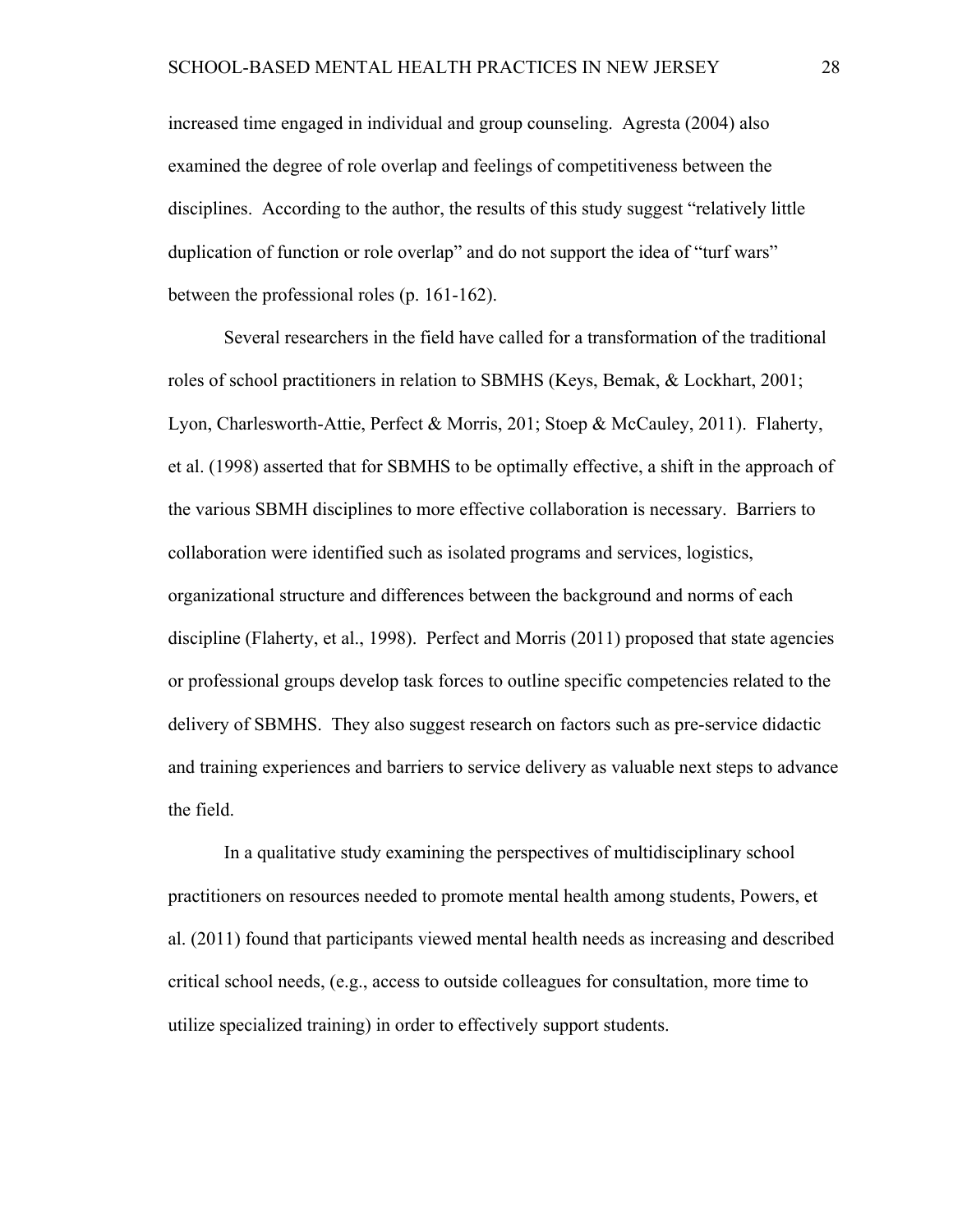Friedrich (2010) surveyed a national sample of school psychologists on their role in providing SBMHS. In this study, school psychologists reported receiving referrals for a variety of student issues and providing a wide array of mental health services. Identified barriers to provision of SBMHS included caseload constraints, role strain, and lack of funding for services. The highest rated facilitators to SBMHS provision involved personal characteristics (e.g., personal desire to provide mental health services), having adequate training and confidence, and school-related factors (e.g., availability to consult with other mental health professionals). Friedrich asserted that such information could be utilized to expand and improve SBMHS and identify pre-service and in-service training needs.

In a national survey of regular and special education teachers, school counselors, and school psychologists on a range of issues related to SBMHS, Repie (2005) found differences among these professional groups regarding their perception of the most problematic mental health issues, as well as barriers to services. The author recommended that future research utilize such a survey as part of a needs assessment. Further, the author states:

> Targeting key informants such as regular and special education teachers, school counselors, school psychologists, administrators, and even parents and students may glean a broad and accurate perspective of need and guide the development of school-based programs to address districtspecific mental health needs of students. The data provided by these assessments may also spotlight areas of problem and need, thus promoting community and school receptiveness and support for services (p. 295).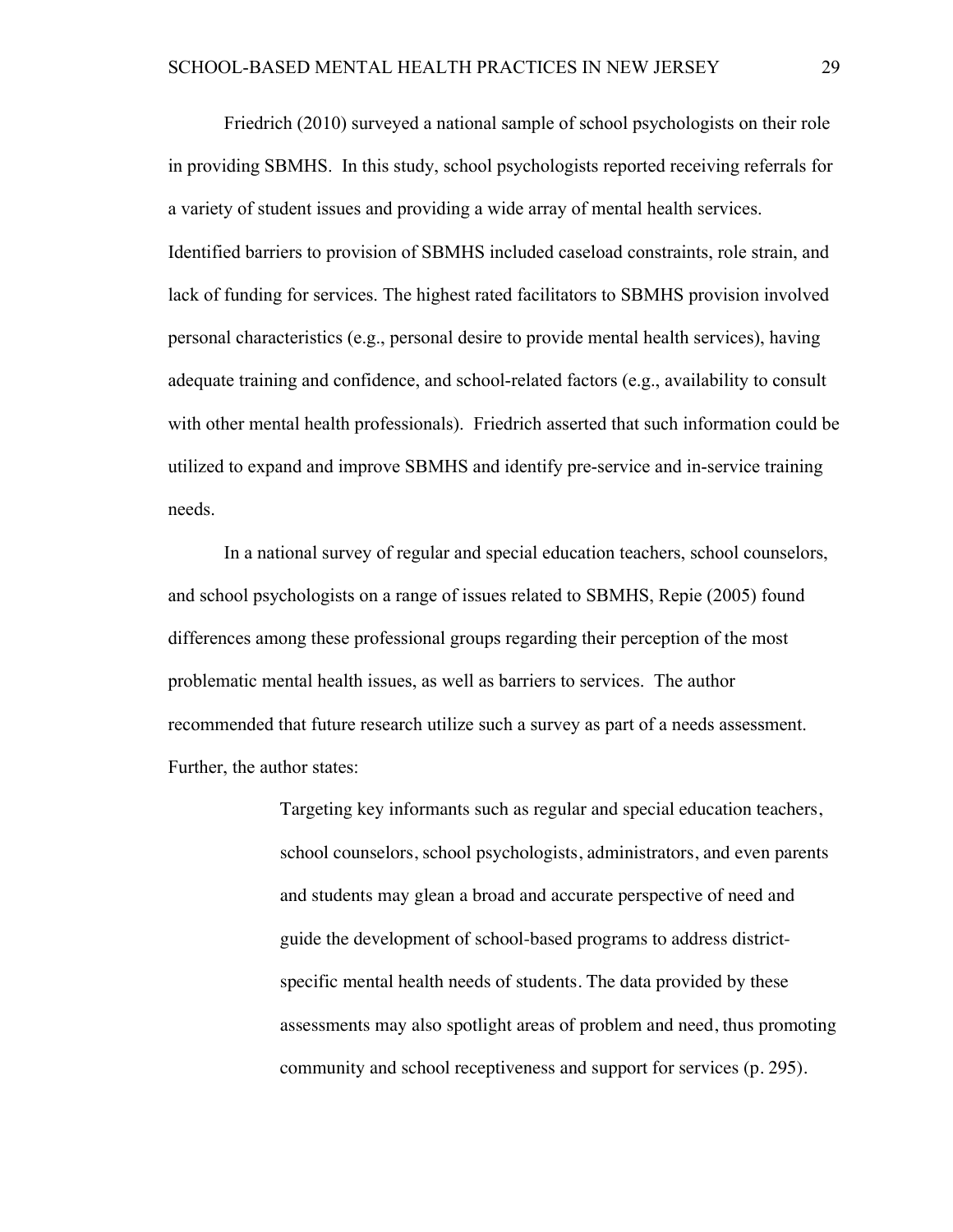To obtain more detailed information regarding SBMHS in New Jersey, Gallegly (2012) recommended gathering information from providers of mental health services, such as school psychologists, school counselors, and school social workers. For a comprehensive view of SBMHS at the state level, Gallegly also suggested investigating service-delivery programs and methods and evaluation of the effectiveness of SBMHS.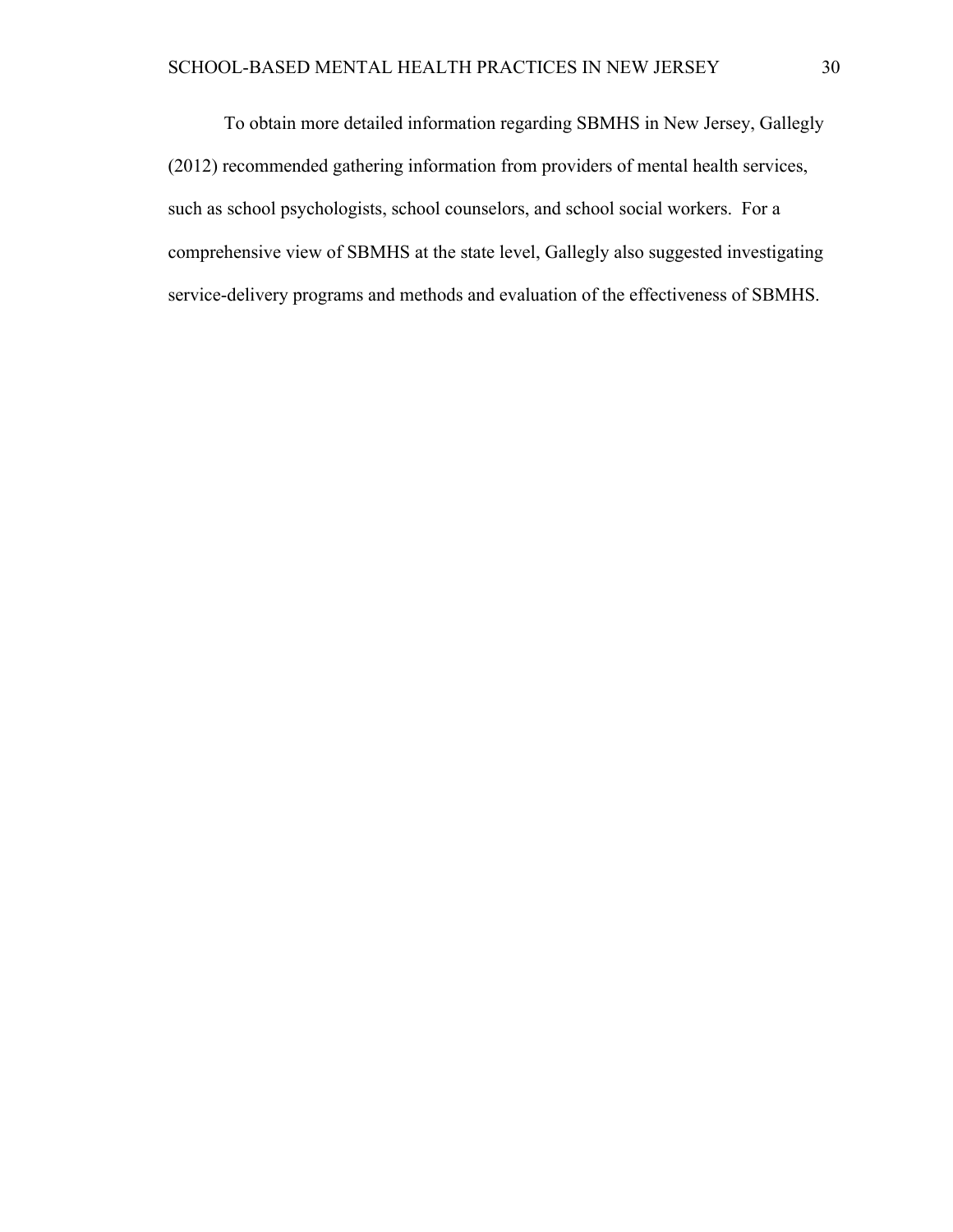### Chapter III

### **Method Of Investigation**

The aim of the current study was to gather nominal descriptive information about a sample of school-based mental health services (SBMHS) providers in New Jersey and investigate their perceptions on mental health problems encountered and treated in schools, facilitators and barriers to the provision of SBMHS, and training and education needs. The methodology used in this study, including the research design, participants, instrumentation development, and procedure are discussed in this chapter.

### **Research Design**

This study sought to extend the survey of school psychologists developed by Friedrich (2010) to include perspectives of multiple professional disciplines involved in SBMHS in New Jersey. To develop an inclusive overview of SBMHS in the state it was decided to survey four distinct groups of professionals most closely aligned with direct service provision: school counselors, school psychologists, school social workers and student assistance professionals. Kerlinger and Lee (2000) stated that survey research is well suited to "obtaining personal and social facts, beliefs, and attitudes" (p.611). A survey method was chosen in order to explore and describe current conditions of SBMHS in New Jersey, as well as the perceptions and characteristics of practitioners. Greenlaw and Brown-Welty (2009) asserted that a survey design allows for collection of demographics and perceptions in an efficient and cost-effective manner.

### **Participants**

**Setting.** As of 2013-2014, there were 591 operating school districts serving 1.37 million students in New Jersey (Department of Education, n.d.). A search of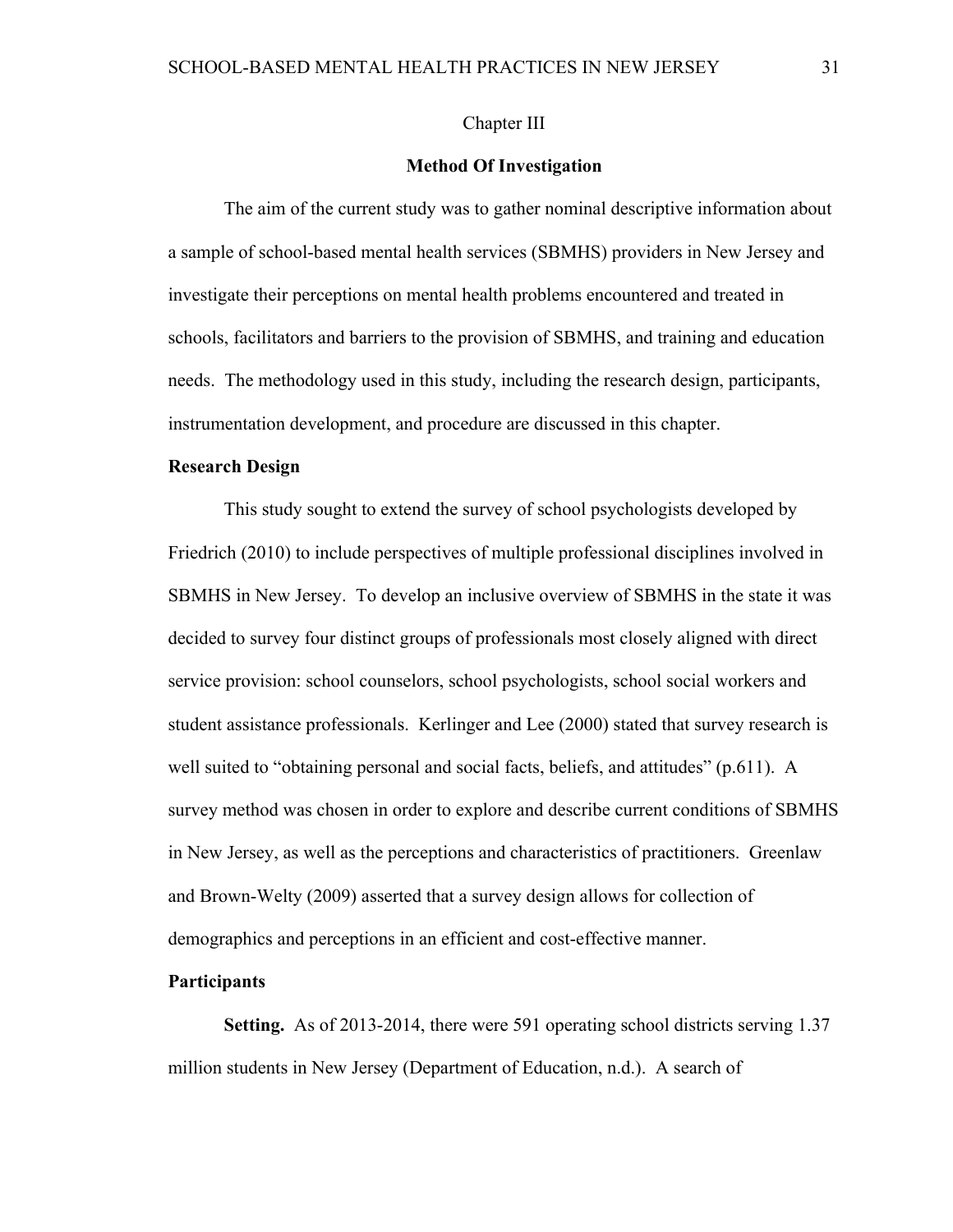*DataUniverse* (Asbury Park Press, n.d.), a database of New Jersey public government data, revealed that the number of school counselors, school psychologists, school social workers and student assistance professionals (categorized as "Coordinator Substance Abuse") employed in the state during the 2012-2013 academic year was 7,847.

**Sample.** This investigator attempted to obtain a random sample of current members of the four professional organizations in New Jersey representing practitioners in SBMHS. However, after discussions with the leadership of each organization, it was determined that random sampling would be impossible due to the privacy policies of each group. After further discussion, it was decided to draw participants from a convenience sample (those who were available). The investigator was aware that the use of a convenience sample would place limits on any major generalizations that could be drawn from this research. All four organizations agreed to participate and be named in this dissertation: the Association of Student Assistance Professionals of New Jersey (ASAP-NJ) (personal communication, April 10, 2015), the New Jersey Association of School Psychologists (NJASP) (personal communication, April 10, 2015), the New Jersey Association of School Social Workers (NJASSW) (personal communication, April 13, 2015) and the New Jersey School Counselor Association (NJSCA) (personal communication, April 12, 2015). Inclusionary and exclusionary criteria for participants were developed to focus on soliciting professionals currently working in school settings (i.e., only professional members were included in the survey vs. students/retired/affiliated). Current membership data, as provided by the four

professional organizations, are shown in Table 1.

**Ethical considerations.**Prior to data collection, permissions and approval from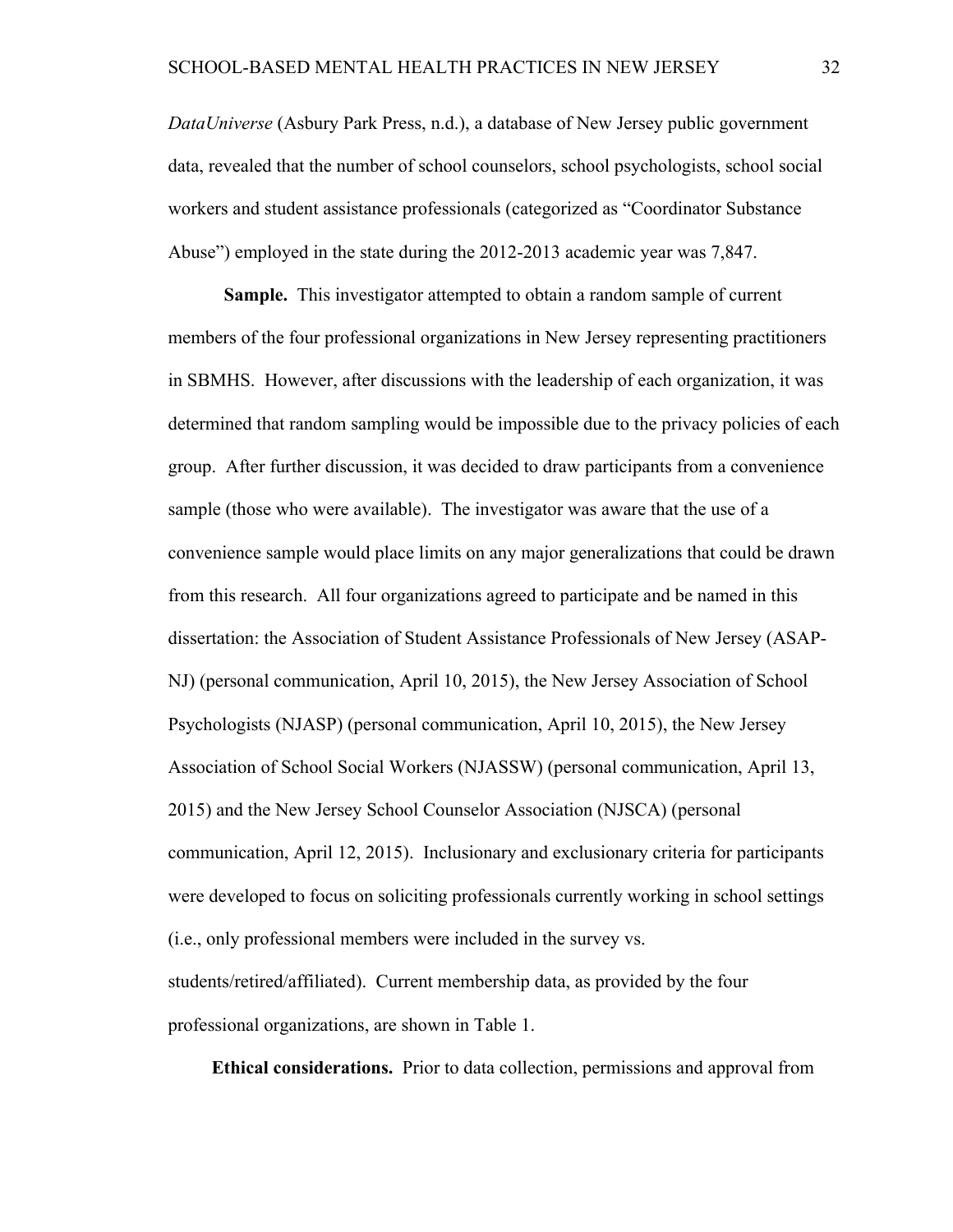each of the four professional groups that were to be surveyed, as well the Institutional Review Board (IRB) at Rutgers University were obtained. Prior to participation in the survey, all potential participants read an informed consent letter describing the study, their rights, potential risks and the researcher's contact information (see Appendix A). The identities of participants were kept confidential and IP addresses were not collected.

### **Instrumentation Development**

**Survey.** A web-based survey was developed following a literature review and adapted from Friedrich's (2010) *School Based Mental Health Survey for School Psychologists*. The response options from Friedrich's survey were derived from prior qualitative research (Suldo, Friedrich & Michalowski, 2010) investigating a range of factors school psychologists perceived to impact the provision of SBMHS. Additionally, for an initial examination of quality indicators of SBMHS in New Jersey as perceived by practitioners, a set of survey questions were also derived from *The School Mental Health Quality Assessment Questionnaire (SMHQAQ)* (Weist, Stephan, Lever, Moore, & Lewis, 2006) which connects to 10 research-based principles for best practice in SBMH (Weist, et al., 2005). Permission to use and adapt both instruments was granted by their respective authors (A. Friedrich, personal communication, August 28, 2012; M. D. Weist, personal communication, April 20, 2014).

 Selected items from the original survey for school psychologists were revised to be inclusive of other professional disciplines. The sections of the survey (see Appendix B) were designed to gather information on six areas: (1) nominal descriptive characteristics of the sample of practitioners, (2) referral concerns, (3) mental health services provided, (4) barriers and enablers to mental health service provision, (5)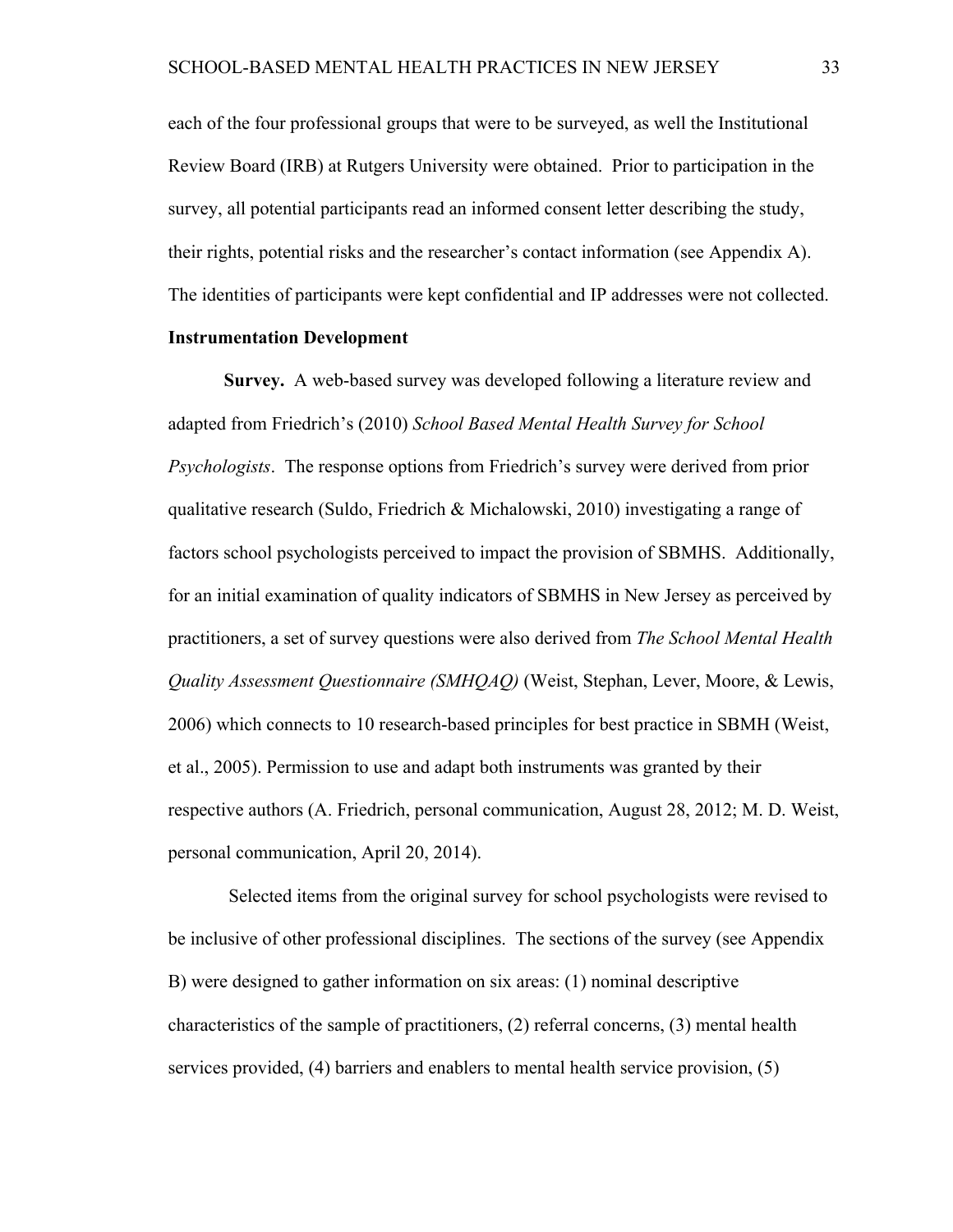training in school-based mental health, and (6) indicators of quality of SBMHS. A webbased survey format, using SurveyMonkey (www.surveymonkey.com) was selected after discussions with the leadership of each professional organization regarding the parameters of distribution (i.e., this researcher was not granted direct access to members' contact information). It was decided that an electronic survey was the optimal method to gather information across multiple groups. Research conducted by Greenlaw & Brown-Welty (2009), showed that when administered to an educated population with access to computers, web-based surveys could produce higher response rates with less cost and effort than paper-based surveys.

**Field test**. A field test study to determine the utility of the survey was conducted. Four individuals, one of each of the four professional disciplines, were asked to participate in the field test. The researcher knew these individuals personally and three (a school psychologist, a school social worker and a student assistance professional) agreed to participate in the field test. The field test participants were asked to complete the webbased survey followed by a brief interview to gather information on survey length, clarity of questions, and potential impediments to survey completion. The explanation provided to the field test participants and follow-up interview questions can be found in Appendix C. Each participant was provided the survey link to complete independently. All three participants reported completing the survey at their workplace. The researcher then interviewed each field test participant using the questions shown in Appendix C. Results from field testing revealed the average length of time for survey completion was approximately 35 minutes. It was noted by two of the three participants that several work-related interruptions prolonged survey completion time. Additionally, a section of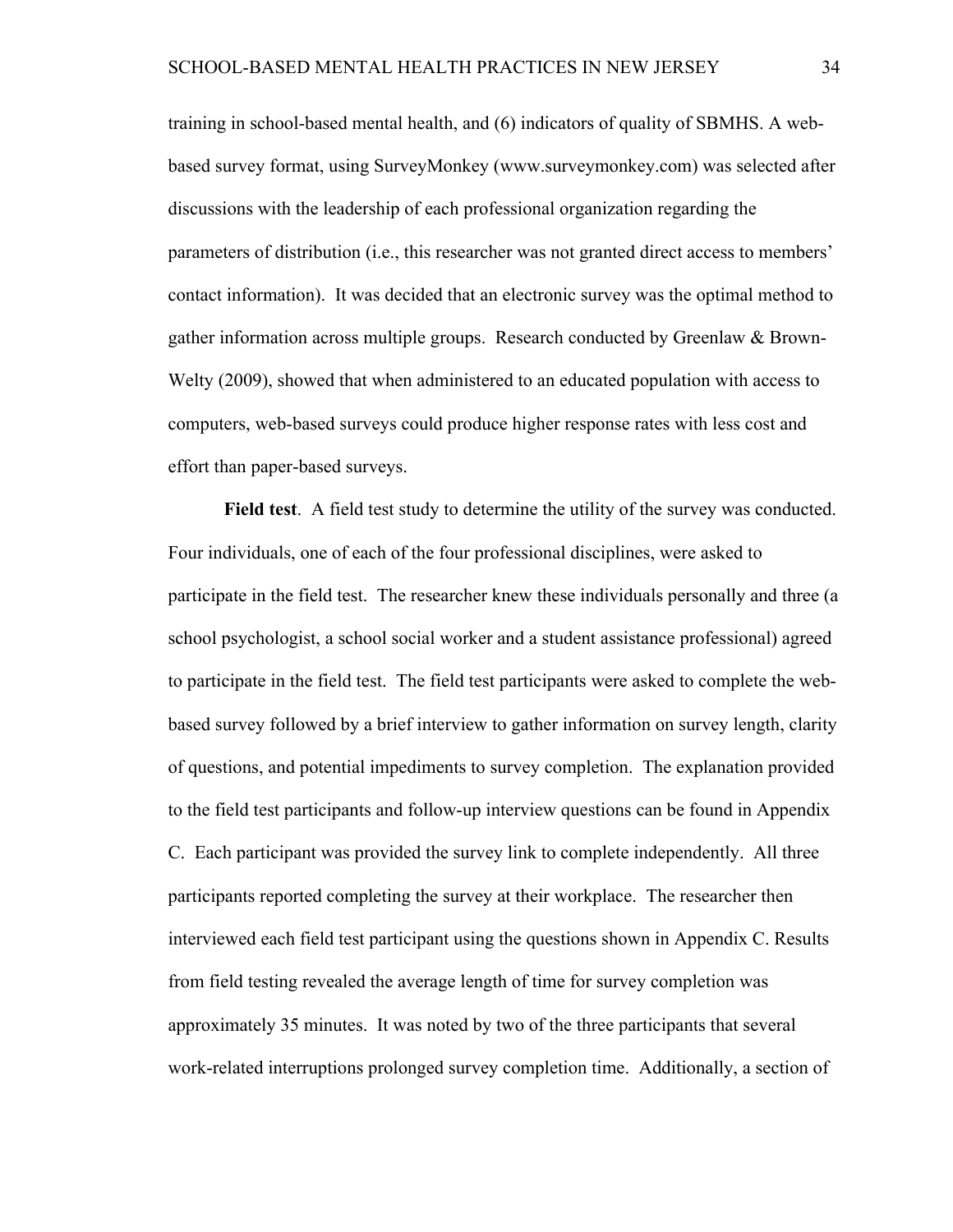the survey in which participants indicated the number of hours spent providing various mental health services in a typical work week was cited by all field test participants as notably time-consuming. Field test participants also reported that rating full lists of factors (e.g., barriers, enablers and training areas), followed by rank ordering the top five from each category, was cumbersome in the web-based format. In an effort to maximize the response rate for this study, the original field test survey was revised to shorten completion time and improve the web-based interface. The section regarding frequency of SBMHS provision was modified to provide participants with response options (e.g., indicate if provide service daily, weekly, monthly) as an alternative to indicating number of hours. The questions in which participants were asked to rank order the top five barriers, enablers and training experiences in SBMHS were eliminated. Two of the field test participants agreed to complete the revised survey. The average completion time for the revised survey was 16 minutes.

### **Procedure**

The link to the web-based survey was disseminated to participants by a representative within each professional organization. Each organization was provided with a cover letter appropriate for introducing the survey (see Appendix D). Two of the organizations (NJASP, NJASSW) distributed the survey link to their members via direct e-mail. One organization (ASAP-NJ) distributed the survey to County/Regional Chairs, who subsequently e-mailed the survey link to their respective regional members. The fourth organization (NJSCA) distributed the survey link to members as an item within their regularly published bi-weekly electronic newsletter. Each professional organization disseminated the survey during late September through October 2014. All four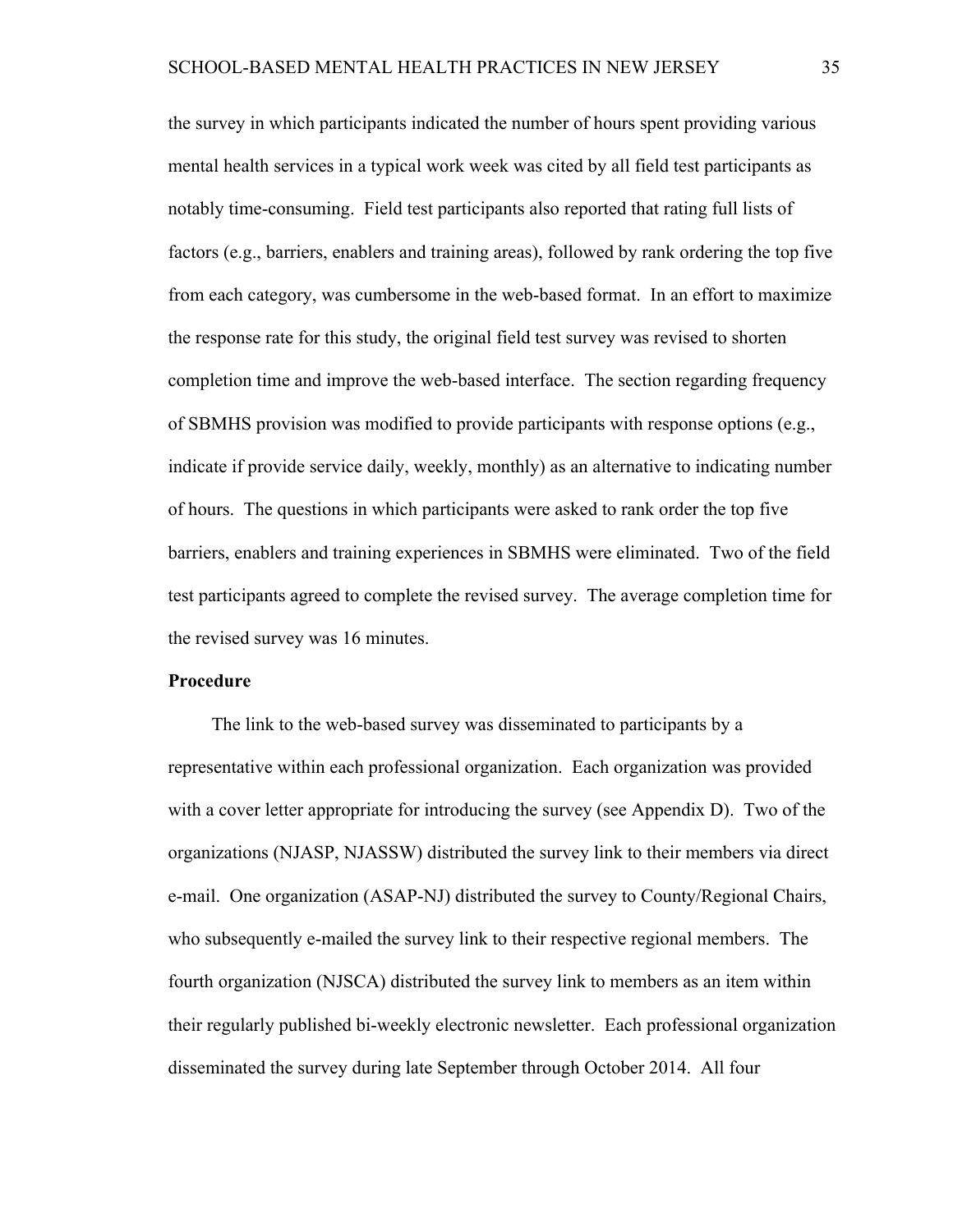organizations reported sending at least one survey reminder to participants through the methods listed above. Informed consent (see Appendix A) for the survey was provided through the electronic cover letter. The participants completed the survey (see Appendix B) online. Participants were given an opportunity to provide an e-mail address to be entered in a drawing for one of two \$25 Amazon.com gift cards. The e-mail address, if provided, was stored separately from the survey data.

**Response Rate.** Though past research has indicated that response rates of paper vs. web-based surveys could be comparable, other evidence pointed to lower response rates for web-based surveys (Hayslett & Wildemuth, 2004). The increased use of webbased surveys, owing to low cost and ease of delivery, has led researchers to examine factors affecting response rate (Laguilles, Williams & Saunders, 2011). High-salience topics and length (approximately 15 minutes) have been associated with higher response rates in both mail and web-based surveys (Fan & Yan, 2010). The evidence regarding the impact of incentives on response rates in web-based surveys is mixed; for instance, some research shows no effect, other studies show post-survey raffles can have a positive effect on response rate, and yet other data indicates lottery incentives of perceived high value are most likely to influence response rates, and may also impact subgroups differently (Laguilles, Williams & Saunders, 2011).

 Attempts to maximize response rate were made through instrumentation development as described above. Additionally, a raffle drawing accompanied the survey as an incentive to participants. A total of 179 out of 188 completed surveys met the inclusionary criteria and were further analyzed. Each professional organization provided the researcher with data on current membership numbers. The total number of potential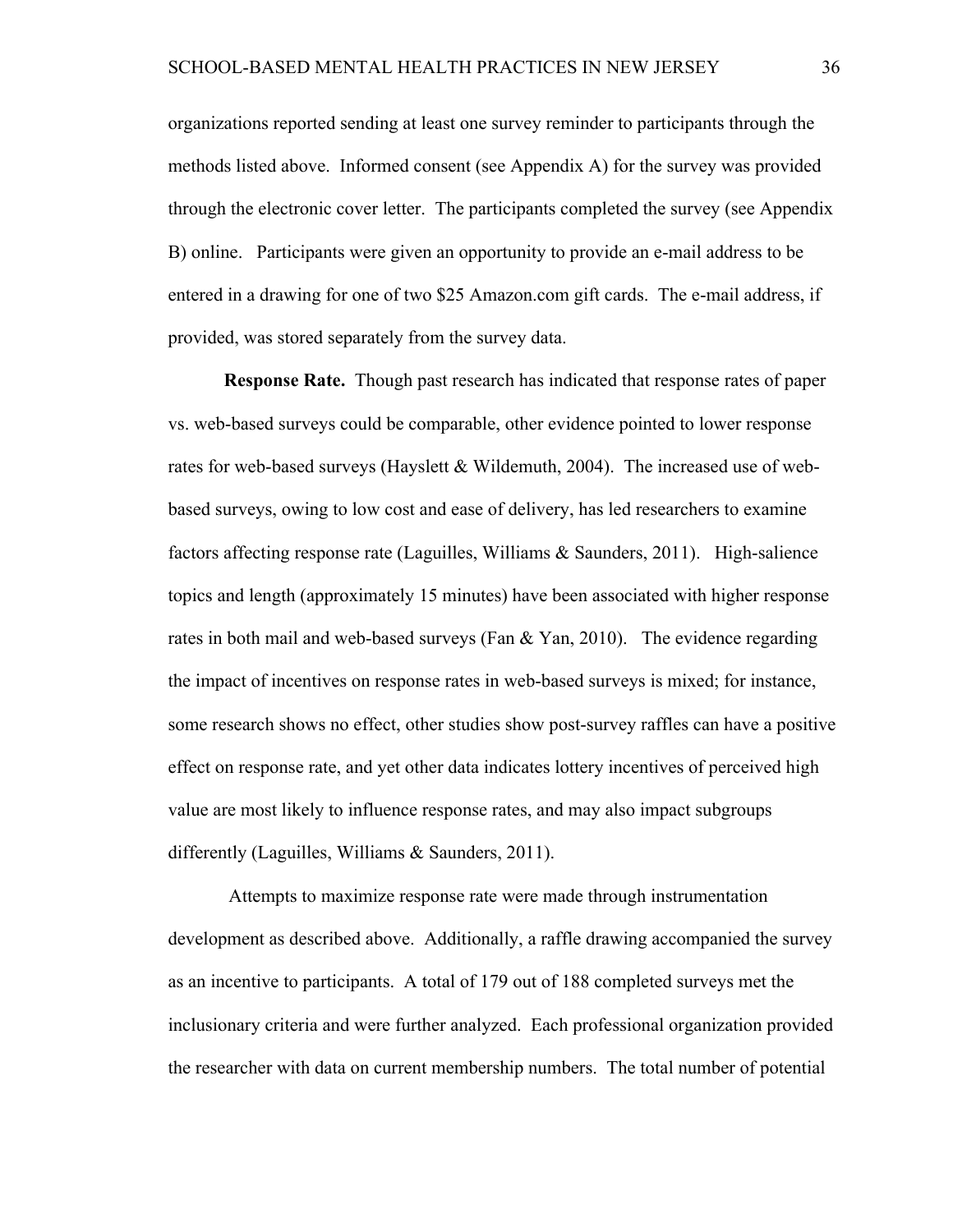respondents (i.e., the number of professional members across all four organizations)

equaled 2,078 leading to an overall response rate of 8.6%. Table 1 summarizes the response rate for each professional group.

Table 1

# *Response Rate by Professional Role*

|                                                         | Number of |                      |          |  |  |  |  |
|---------------------------------------------------------|-----------|----------------------|----------|--|--|--|--|
|                                                         |           | Professional Members | Response |  |  |  |  |
| Professional Role                                       | n         | in Organization      | Rate     |  |  |  |  |
| <b>School Counselors</b>                                | 15        | 1,020                | $1.5\%$  |  |  |  |  |
| School Psychologists                                    | 89        | 469                  | 19.0%    |  |  |  |  |
| <b>School Social Workers</b>                            | 30        | 220                  | 13.6%    |  |  |  |  |
| <b>Student Assistance Professionals</b>                 | 38        | 369                  | $10.3\%$ |  |  |  |  |
| Total <sup>a</sup>                                      | 179       | 2,078                | 8.6%     |  |  |  |  |
| <sup>a</sup> Includes "Other" Professional Role (n = 7) |           |                      |          |  |  |  |  |

### **Data Analysis**

Data collected from the web-based survey were coded and entered into a database using SPSS, version 22. Descriptive statistics were used to provide information relevant to each research question. Frequencies, percentages and measures of central tendency of the overall sample, as well as the four professional groups, were used to examine nominal descriptive characteristics and referral concerns. With respect to the data collected on barriers, enablers and training in SBMHS, frequencies, percentages, mean ratings and standard deviation for each item were obtained. Descriptive statistics, including the mean and standard deviation, were also used to summarize data gathered from the final section of the survey regarding quality indicators of SBMHS.

### **Research Questions**

This study sought to gather information on the following research questions: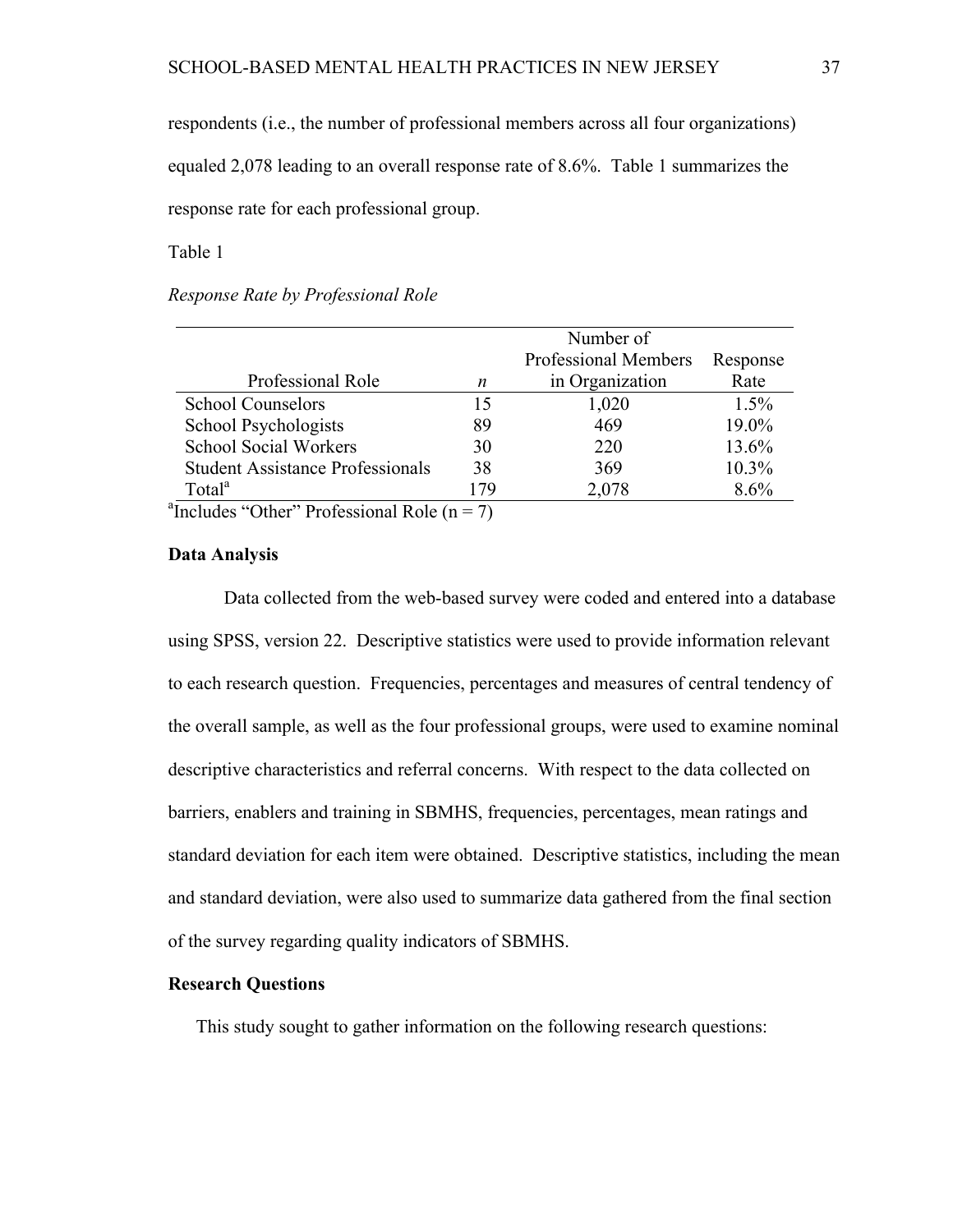- 1. What are the nominal descriptive characteristics of the sample of SBMHS practitioners in New Jersey, including: years of experience, background and training?
- 2. What types of mental health issues and problems are seen by school practitioners in New Jersey?
- 3. What types of school-based mental health services are provided by school practitioners in New Jersey?
- 4. What factors (system level (district, school, state); individual; other) do school practitioners perceive as facilitators in the provision of SBMHS in New Jersey?
- 5. What factors (system level (district, school, state); individual; other) do school practitioners perceive as barriers in the provision of SBMHS in New Jersey?
- 6. What content areas and experiences are perceived by practitioners in New Jersey as important to prepare school practitioners to provide SBMHS?
- 7. What are the perceptions of school practitioners in New Jersey on the quality of mental health services available in their schools?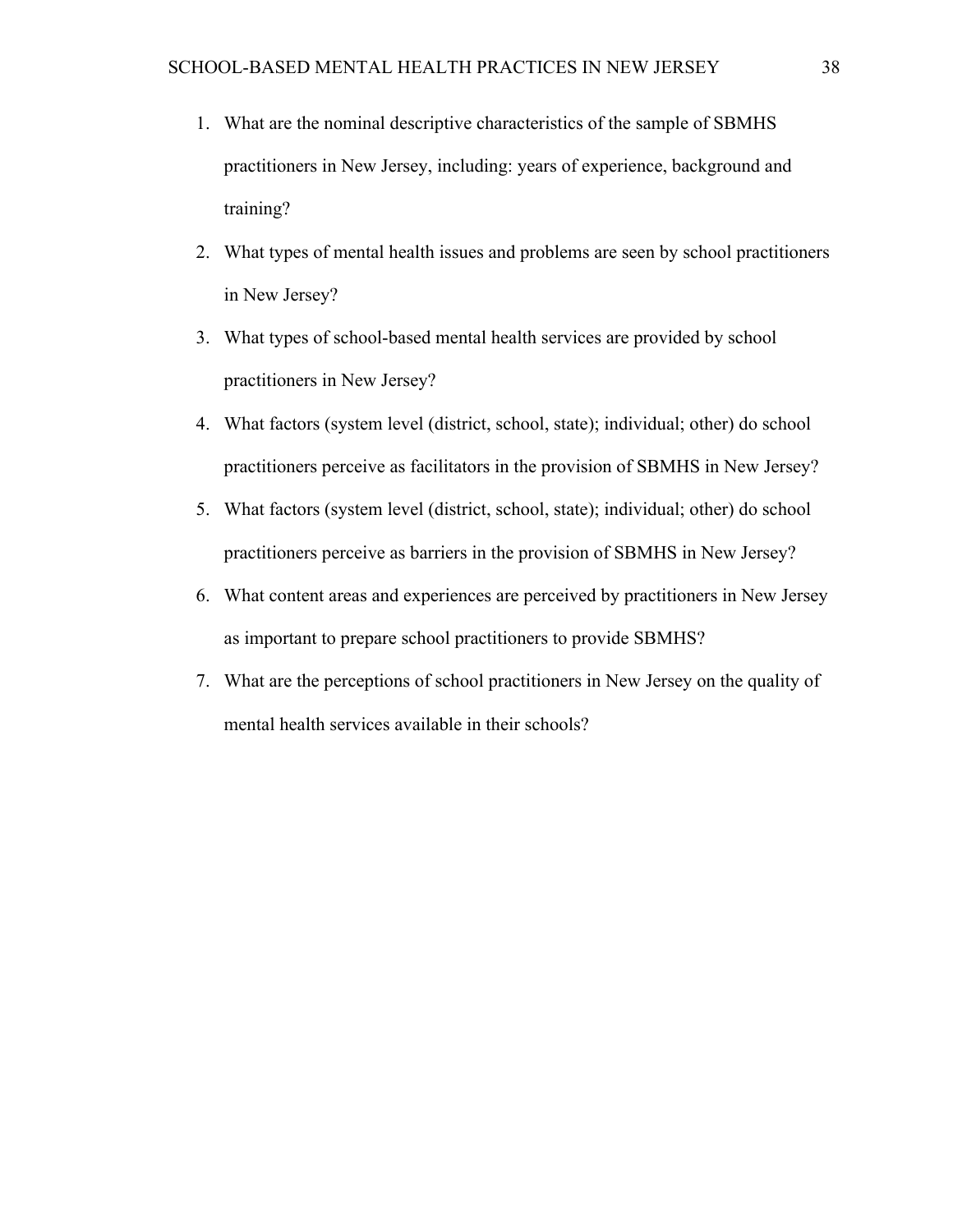### Chapter IV

### **Results**

The purpose of this study was to explore the perspectives of New Jersey school mental health practitioners (school counselors, school psychologists, school social workers, and student assistance counselors) regarding their role in the provision of school-based mental health services (SBMHS), the barriers and facilitators to involvement in SBMHS, and needs for training and professional development. Additionally, this study gathered information on the type of referrals SBMH practitioners receive and their perspectives on the resources available for effective SBMHS. Data were collected from 179 SBMHS professionals in New Jersey via a web-based survey. However, some participants did not complete all items on the survey. The number of participants who responded to an item is noted. On an a priori basis, the research methods were not designed to determine group differences. Post hoc analyses were considered and deemed unlikely to contribute meaningfully to interpretation of this research. Therefore, only descriptive methods were used in data analysis. The results of the survey data corresponding to the research questions presented in Chapter 3 are reported in this chapter.

**Research Question 1: What are the nominal descriptive characteristics of the sample of SBMHS practitioners in New Jersey, including: years of experience, background and training?**

To answer this research question, responses from questions 1 through 14 on the survey were analyzed. These questions gathered information on the characteristics of SBMH practitioners as well as the schools in which they currently work. Frequency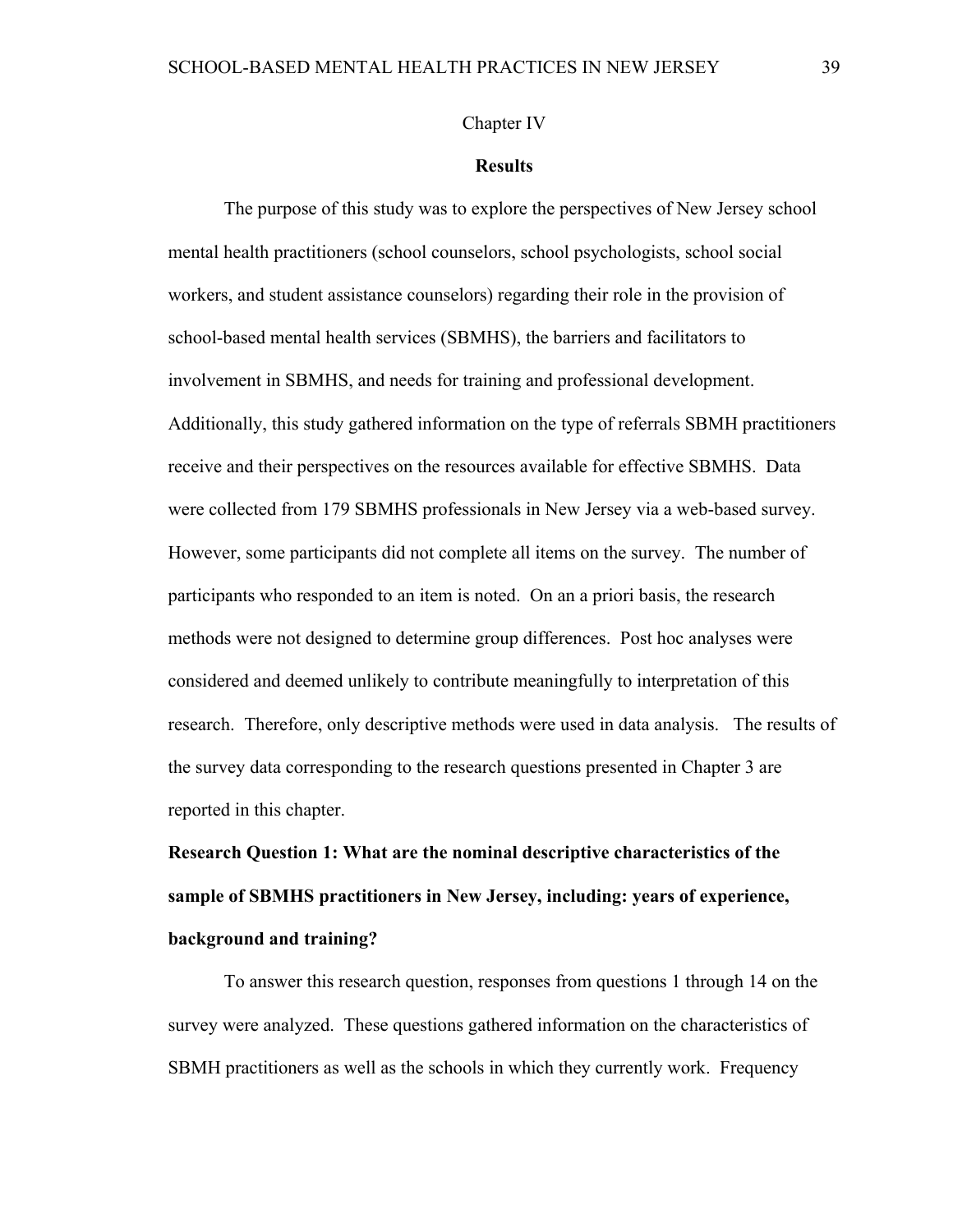counts and percentages were calculated based on the number of participants that completed each item. Additionally, the mean, standard deviation and the range of responses were calculated. The data gathered on gender, ethnicity, professional role, school type (private, public, parochial), school setting (rural, suburban, urban) and the ratio of students to professional role in their school are presented in Table 2. Information on the average age of respondents, years practicing, number of school buildings served and time spent serving each grade level (preschool, elementary, middle school and high school) are presented in Table 3. Participants consisted of 153 female (85.5%) and 26 male (14.5%) school based mental health practitioners in New Jersey. Most respondents were Caucasian ( $n = 157$ ; 89.2%) with an average age of 45.01 and 13.23 years of experience in their current professional role. Additional ethnicities reported by respondents included: Black/African American (3.4%), Hispanic/Latino (2.3%), Asian/Pacific Islander (0.6%), and Other (4.5%). The responses obtained from the other ethnicity category included: American Indian/White, Black/White, Hispanic/White, South Asian and White/Jewish.

The majority of participants worked in public schools (95.9%) and were school psychologists (*n =* 89, 49.7%), followed by student assistance professionals (*n =* 38, 21.2%), school social workers (*n =* 30, 16.8%), school counselors (*n =* 15, 8.4%) and other professional role ( $n = 7, 3.9\%$ ). The responses given for other professional role included Assistant Superintendent of PPS, Director of School Counseling, School Counselor/School Social Worker, Supervisor of Mental Health team, Supervisor of School Psychologists. Most participants reported their highest degree as Specialist/Post-Masters (42.5%). Other participants reported holding Masters degrees (36.9%),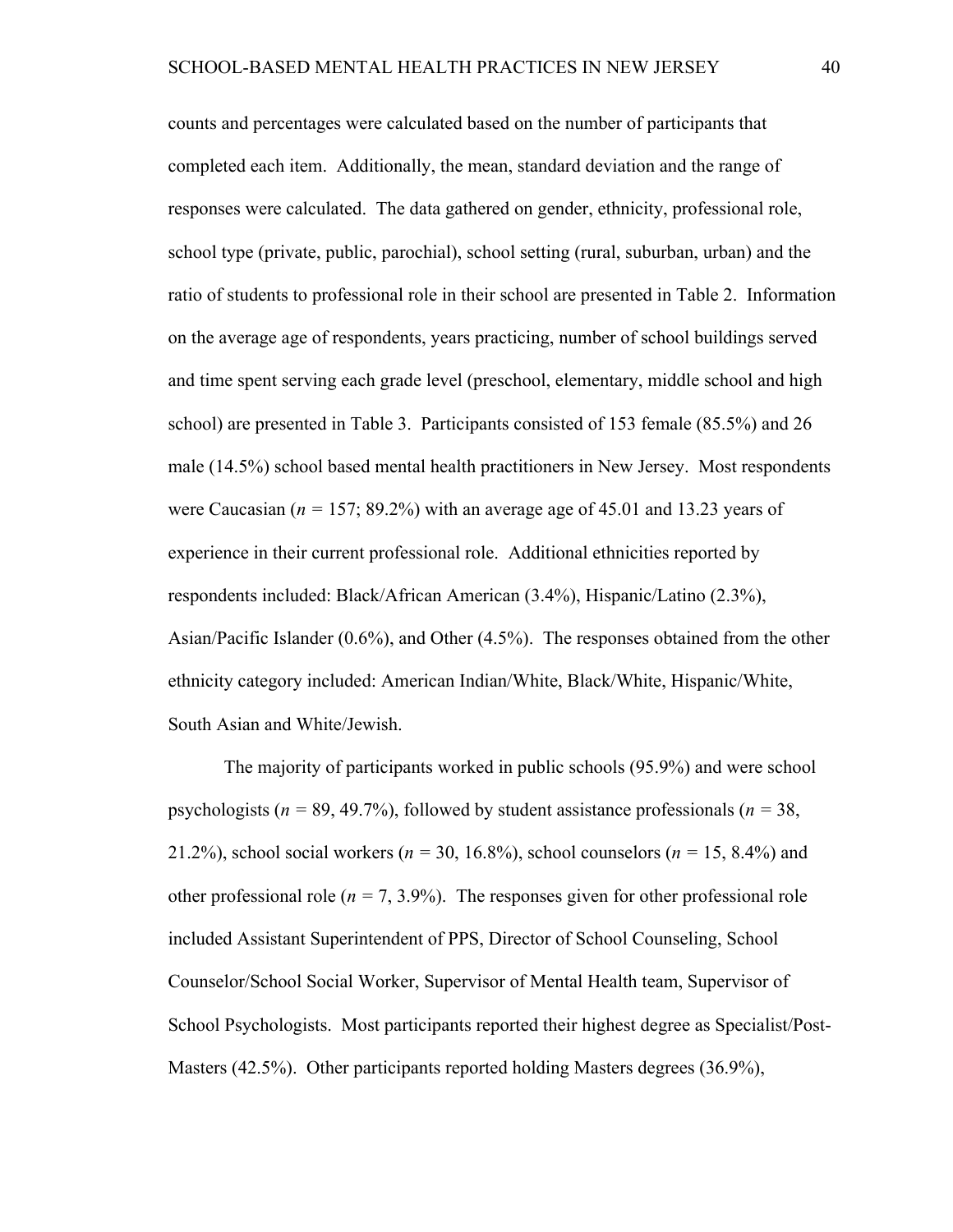Doctorate degrees (16.8%), Post Bachelors certification (3.4%) and Bachelors degrees

(0.6%). The school settings reported by respondents were suburban (77.1%), urban

(17.1%) and rural (5.7%).

### Table 2

*Nominal Descriptions of the Sample* 

| Variable                               | n                | Percentage     |
|----------------------------------------|------------------|----------------|
| Gender ( $n = 179$ )                   |                  |                |
| Female                                 | 153              | 85.5           |
| Male                                   | 26               | 14.5           |
|                                        |                  |                |
| Ethnicity ( $n = 176$ )                |                  |                |
| American Indian or Alaskan Native      | $\boldsymbol{0}$ | $\overline{0}$ |
| Asian or Pacific Islander              | $\mathbf{1}$     | 0.6            |
| <b>Black or African American</b>       | 6                | 3.4            |
| Hispanic or Latino                     | 4                | 2.3            |
| White/Caucasian                        | 157              | 89.2           |
| Other                                  | 8                | 4.5            |
|                                        |                  |                |
| Professional Role ( $n = 179$ )        |                  |                |
| <b>School Counselor</b>                | 15               | 8.4            |
| School Psychologist                    | 89               | 49.7           |
| <b>School Social Worker</b>            | 30               | 16.8           |
| <b>Student Assistance Professional</b> | 38               | 21.2           |
| Other                                  | $\tau$           | 3.9            |
|                                        |                  |                |
| Highest Degree Earned ( $n = 179$ )    |                  |                |
| <b>Bachelors</b>                       | $\mathbf{1}$     | 0.6            |
| Post-Bachelors Certification           | 6                | 3.4            |
| <b>Masters</b>                         | 66               | 36.9           |
| Specialist/Post-Masters                | 76               | 42.5           |
| Doctorate                              | 30               | 16.8           |
|                                        |                  |                |
| Type of School Served ( $n = 170$ )    |                  |                |
| Private                                | 6                | 3.5            |
| Public                                 | 163              | 95.9           |
| Parochial                              | 1                | 0.6            |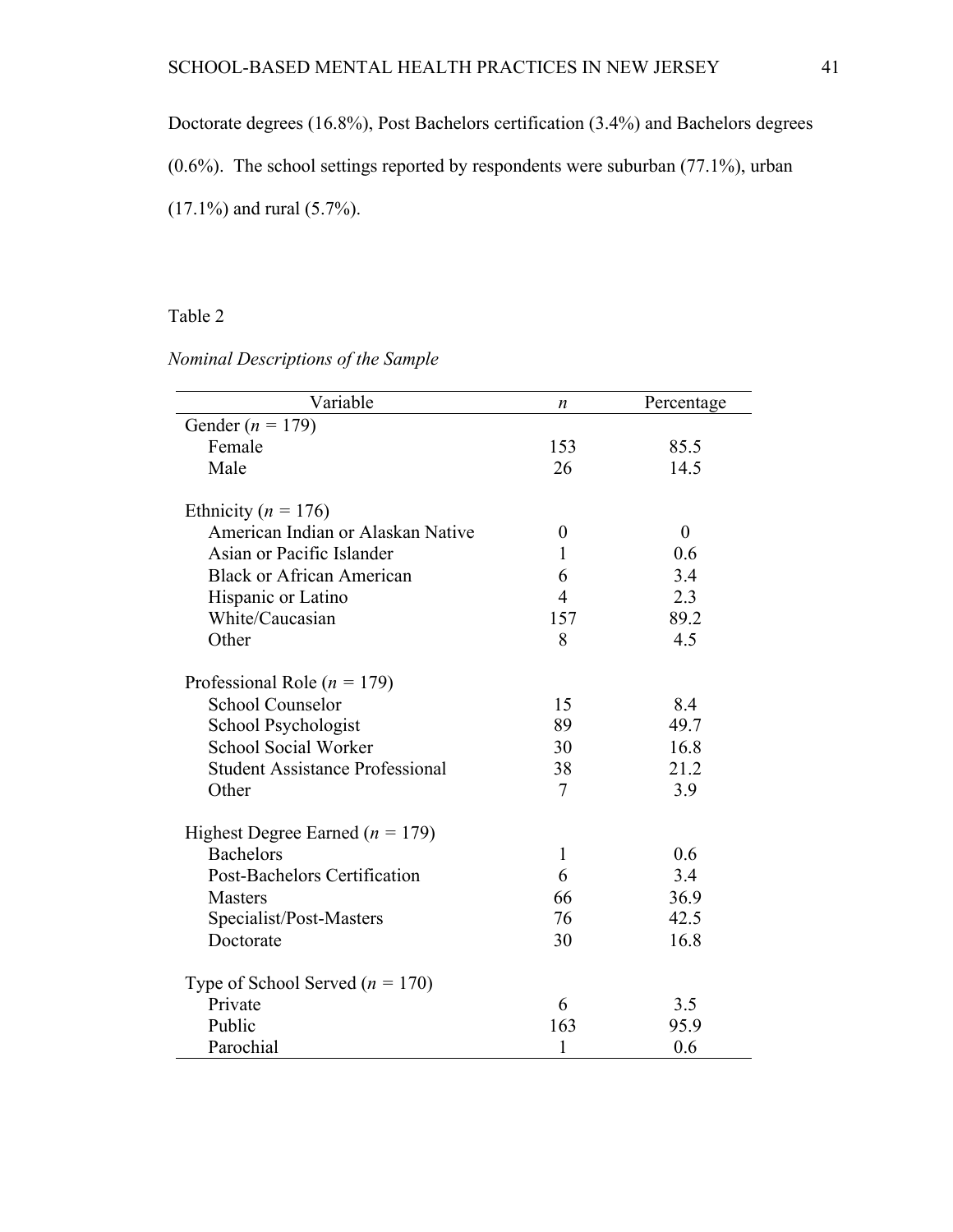| School Setting ( $n = 175$ )<br>Rural<br>Suburban<br>Urban | 10<br>135<br>30 | 5.7<br>77.1<br>17.1 |
|------------------------------------------------------------|-----------------|---------------------|
| Professional Role to Student Ratio                         |                 |                     |
| $(n=175)$                                                  |                 |                     |
| $1: \leq 500$                                              | 95              | 54.3                |
| $1:500-999$                                                | 49              | 28.0                |
| $1:1000 - 1499$                                            | 18              | 10.3                |
| 1:1500-2000                                                | 8               | 4.6                 |
| 1: >2000                                                   | 5               | 2.9                 |

*Table 2 Continued* 

More than half (54.3%) of participants reported a 1:500 professional role to student ratio in their school while less than a third (28.0%) indicated a 1:500-999 ratio. Fewer respondents reported ratios of 1:1000-1499 (10.3%), 1:1500-2000 (4.6%) or 1:>2000 (2.9%). The average number of school buildings served by respondents was 2.07. The average percentage of time reported serving students at each grade level was calculated: high school (32.10%), elementary school (30.53%), middle school (26.56%), preschool (20.83%) and other (0.39%).

### Table 3

### *Participant Job Related Information*

| Variable                                         | n   | M     | SD    | Min | Max |
|--------------------------------------------------|-----|-------|-------|-----|-----|
| Age in years                                     | 170 | 45.01 | 12.92 | 25  | 85  |
| Years practicing in current<br>professional role | 178 | 13.23 | 9 77  |     | 51  |
| Number of school buildings<br>served             | 175 | 2.07  | 1 70  |     |     |
| Percentage of time serving<br>preschool students | 167 | 9.82  | 20.83 |     | 100 |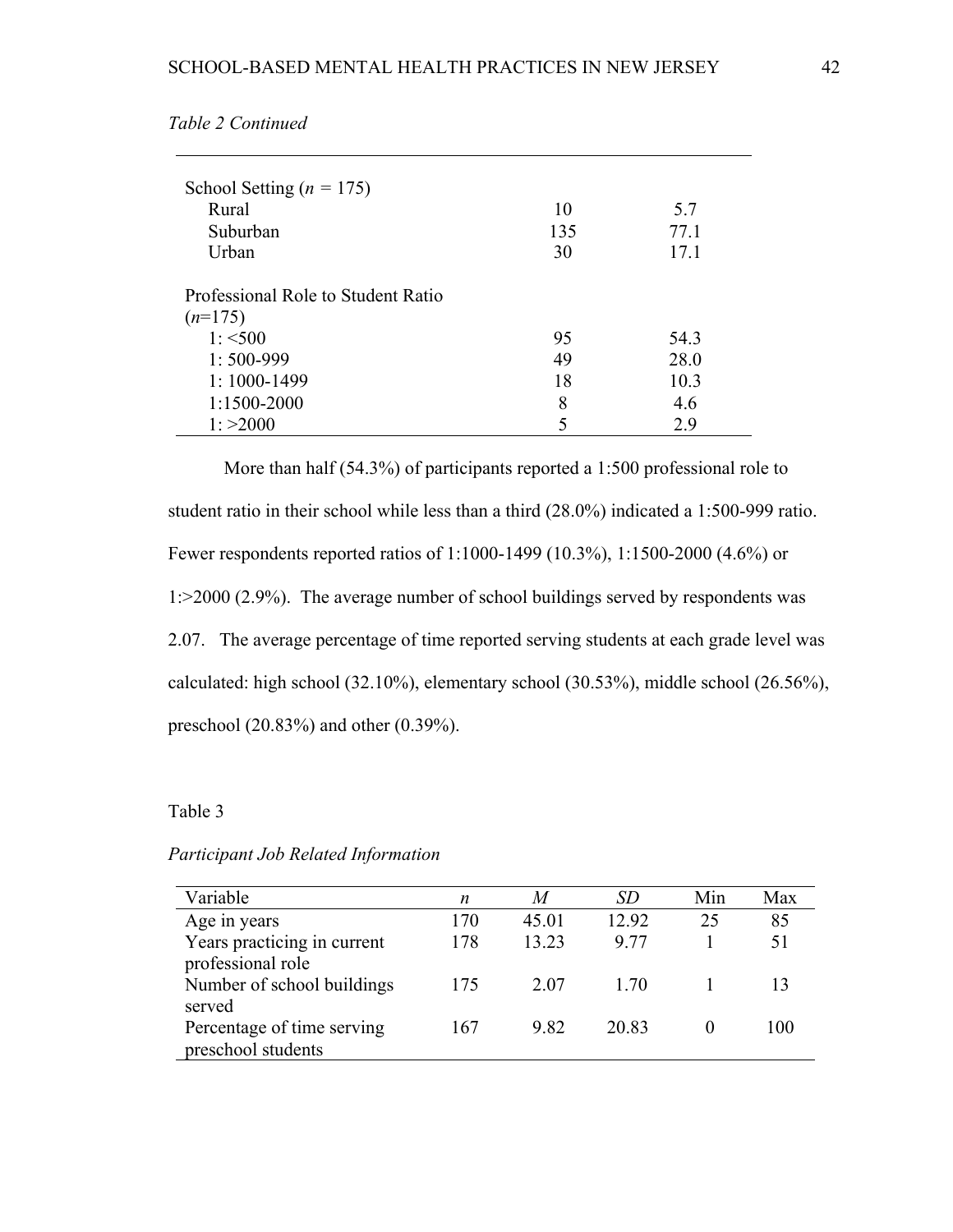| Percentage of time serving     | 167 | 30.53 | 35.50 | 100 |
|--------------------------------|-----|-------|-------|-----|
| elementary students            |     |       |       |     |
| Percentage of time serving     | 167 | 26.56 | 35.26 | 100 |
| middle school students         |     |       |       |     |
| Percentage of time serving     | 167 | 32.10 | 43.89 | 100 |
| high school students           |     |       |       |     |
| Percentage of time serving     | 166 | 0.39  | 2.70  | 25  |
| students at other school level |     |       |       |     |

### *Table 3 Continued*

The frequencies, percentages and means of the nominal descriptive and jobrelated information for each of the four professional roles are delineated in Tables 4 through 8. Participants who selected "other" professional role were not included in these analyses. The composition of the groups are described here but further interpretation is not presented. The investigator considered doing a post hoc analysis to compare groups but due to differences in the sample size of each group this would have provided very limited data.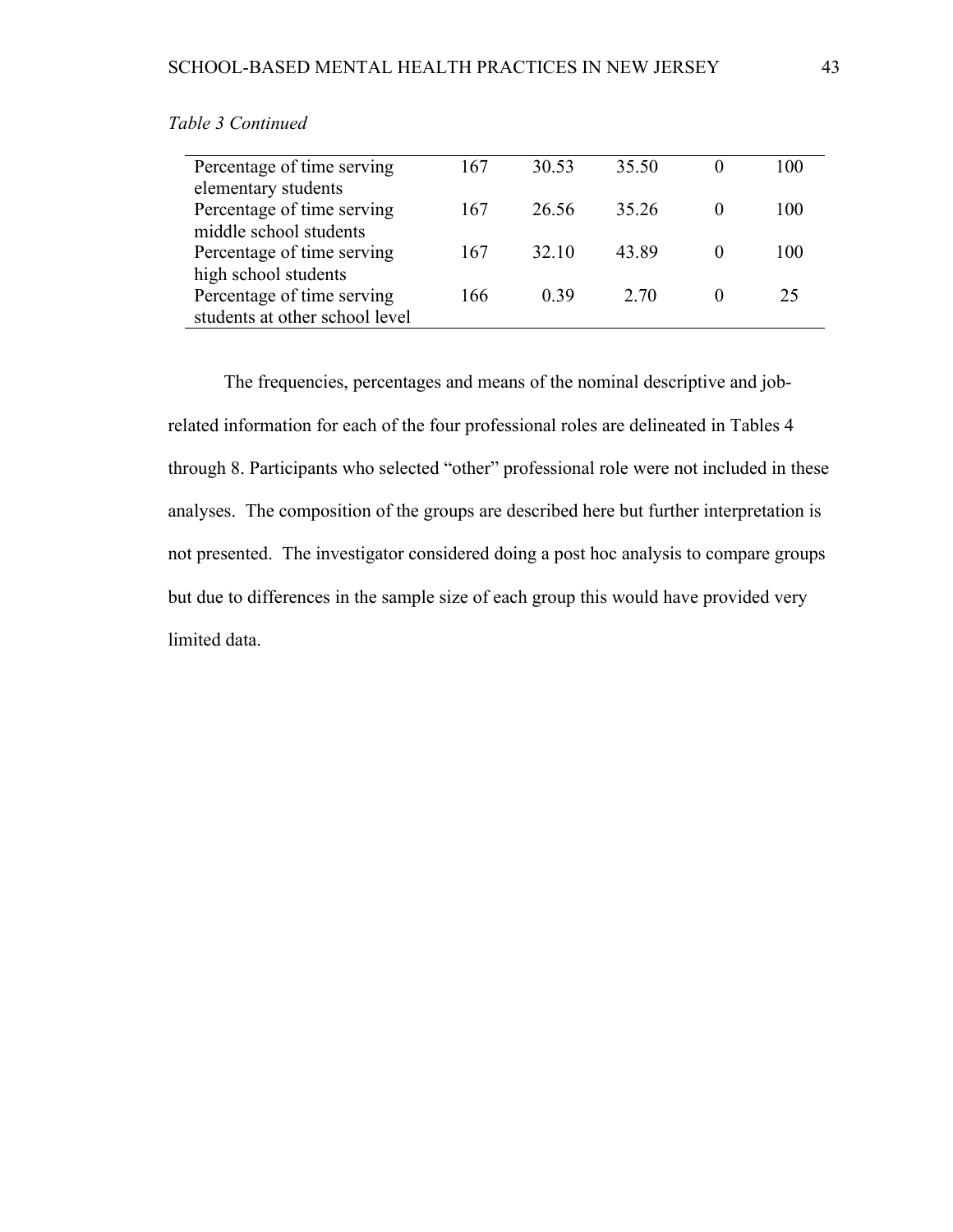| Variable                            |                    | School<br>Counselors |                  | School<br>Psychologists | School<br>Social<br>Workers |                  |                  | Student<br>Assistance<br>Professionals |
|-------------------------------------|--------------------|----------------------|------------------|-------------------------|-----------------------------|------------------|------------------|----------------------------------------|
|                                     | n                  | $\frac{0}{0}$        | $\boldsymbol{n}$ | $\frac{0}{0}$           | $\boldsymbol{n}$            | $\frac{0}{0}$    | $\boldsymbol{n}$ | $\frac{0}{0}$                          |
| Gender                              |                    |                      |                  |                         |                             |                  |                  |                                        |
| Female<br>Male                      | 14<br>$\mathbf{1}$ | 93.3<br>6.7          | 72<br>17         | 80.9<br>19.1            | 29<br>$\mathbf{1}$          | 96.7<br>3.3      | 33<br>5          | 86.8<br>13.2                           |
| Ethnicity                           |                    |                      |                  |                         |                             |                  |                  |                                        |
| American Indian<br>or Alaskan       |                    |                      |                  |                         |                             |                  |                  |                                        |
| Native                              | $\boldsymbol{0}$   | $\boldsymbol{0}$     | $\boldsymbol{0}$ | $\boldsymbol{0}$        | $\boldsymbol{0}$            | $\boldsymbol{0}$ | $\boldsymbol{0}$ | $\boldsymbol{0}$                       |
| Asian or Pacific                    |                    |                      |                  |                         |                             |                  |                  |                                        |
| Islander                            | $\boldsymbol{0}$   | $\boldsymbol{0}$     | $\mathbf{1}$     | 1.1                     | $\boldsymbol{0}$            | $\boldsymbol{0}$ | $\boldsymbol{0}$ | $\boldsymbol{0}$                       |
| <b>Black or African</b><br>American | $\boldsymbol{0}$   | $\boldsymbol{0}$     | $\overline{2}$   | 2.3                     | 3                           | 10.0             | $\mathbf{1}$     | 2.8                                    |
| Hispanic or                         | $\overline{0}$     | $\overline{0}$       | $\overline{2}$   | 2.3                     | $\mathbf{1}$                | 3.3              | $\boldsymbol{0}$ | $\boldsymbol{0}$                       |
| Latino                              |                    |                      |                  |                         |                             |                  |                  |                                        |
| White/Caucasian                     | 15                 | 100.0                | 77               | 87.5                    | 25                          | 83.3             | 34               | 94.4                                   |
| Other                               | $\boldsymbol{0}$   | $\boldsymbol{0}$     | 6                | 6.8                     | $\mathbf{1}$                | 3.3              | $\mathbf{1}$     | 2.8                                    |
|                                     |                    |                      |                  |                         |                             |                  |                  |                                        |
| <b>Highest Degree</b><br>Earned     |                    |                      |                  |                         |                             |                  |                  |                                        |
| <b>Bachelors</b>                    | $\boldsymbol{0}$   | $\boldsymbol{0}$     | $\boldsymbol{0}$ | $\boldsymbol{0}$        | $\boldsymbol{0}$            | $\theta$         | $\mathbf{1}$     | 2.6                                    |
| Post-Bachelors                      | $\boldsymbol{0}$   | $\boldsymbol{0}$     | $\boldsymbol{0}$ | $\boldsymbol{0}$        | $\boldsymbol{0}$            | $\overline{0}$   | 6                | 15.8                                   |
| Certification                       |                    |                      |                  |                         |                             |                  |                  |                                        |
| <b>Masters</b>                      | 9                  | 60.0                 | 17               | 19.1                    | 23                          | 76.7             | 13               | 34.2                                   |
| Specialist/Post-<br><b>Masters</b>  | 6                  | 40.0                 | 45               | 50.6                    | $\tau$                      | 23.3             | 16               | 42.1                                   |
| Doctorate                           | $\boldsymbol{0}$   | $\boldsymbol{0}$     | 27               | 30.3                    | $\boldsymbol{0}$            | $\boldsymbol{0}$ | $\overline{2}$   | 5.3                                    |
| Type of School<br>Served            |                    |                      |                  |                         |                             |                  |                  |                                        |
| Private                             | $\mathbf{1}$       | 7.1                  | 3                | 3.7                     | 1                           | 3.3              | $\mathbf{1}$     | 2.6                                    |
| Public                              | 13                 | 92.9                 | 78               | 96.3                    | 28                          | 93.3             | 37               | 97.4                                   |
| Parochial                           | $\boldsymbol{0}$   | $\boldsymbol{0}$     | $\boldsymbol{0}$ | $\boldsymbol{0}$        | $\mathbf{1}$                | 3.3              | $\boldsymbol{0}$ | $\boldsymbol{0}$                       |
| <b>School Setting</b>               |                    |                      |                  |                         |                             |                  |                  |                                        |
| Rural                               | $\mathbf{1}$       | 6.7                  | 3                | 3.4                     | 3                           | 10.3             | 3                | 8.1                                    |
| Suburban                            | 13                 | 86.7                 | 66               | 75.9                    | 20                          | 69.0             | 30               | 81.1                                   |
| Urban                               | $\mathbf{1}$       | 6.7                  | 18               | 20.7                    | 6                           | 20.7             | $\overline{4}$   | 10.8                                   |

# *Nominal Descriptions by Professional Role*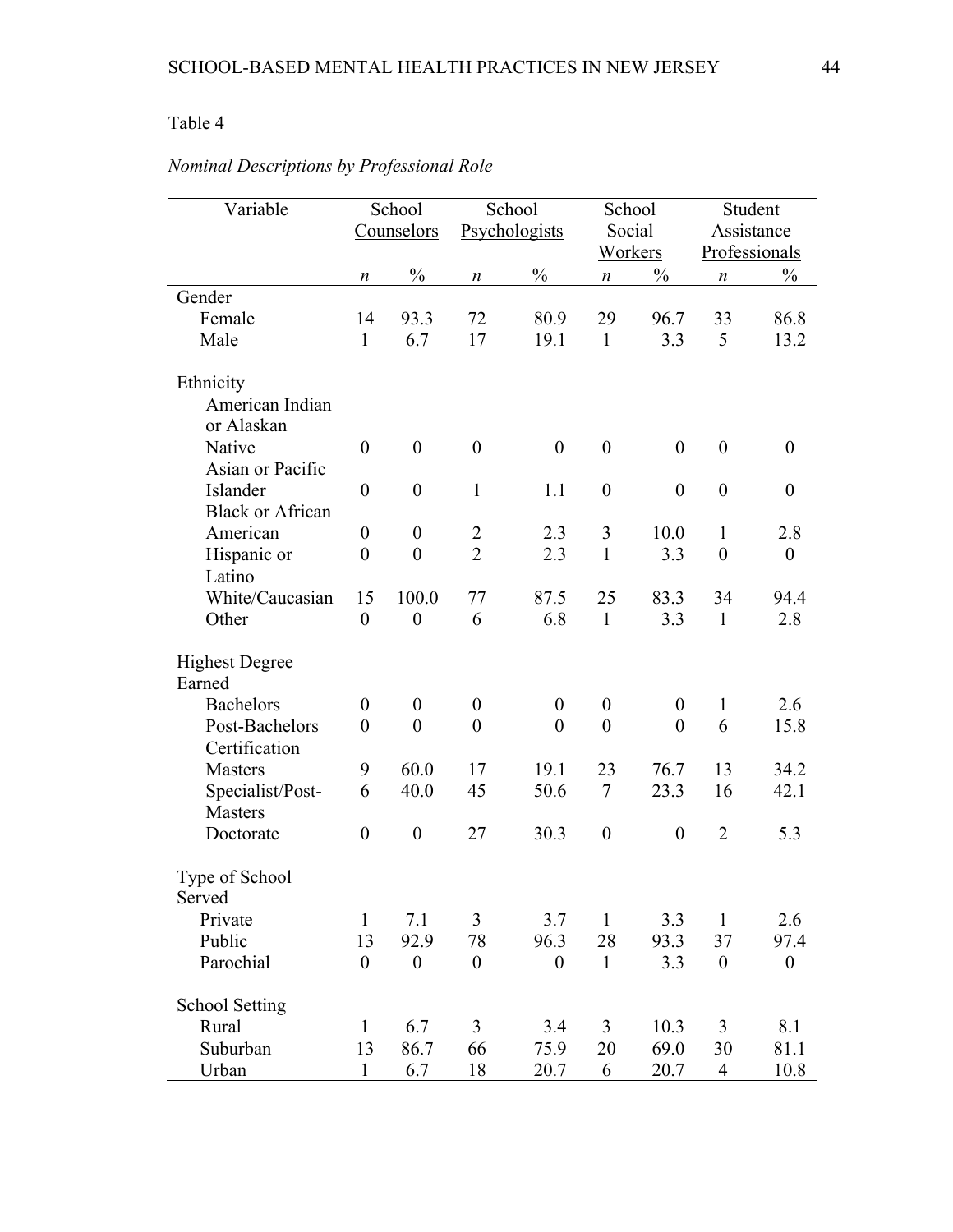|  |  | н. | l |
|--|--|----|---|
|  |  |    |   |

| Professional Role to |          |          |    |      |          |          |    |      |
|----------------------|----------|----------|----|------|----------|----------|----|------|
| <b>Student Ratio</b> |          |          |    |      |          |          |    |      |
| $1: \leq 500$        | 12       | 80.0     | 43 | 49.4 | 25       | 86.2     | 11 | 29.7 |
| $1:500-999$          | 3        | 20.0     | 30 | 34.5 | 4        | 13.8     | 10 | 27.0 |
| $1:1000-1499$        | $\Omega$ | $\Omega$ | 9  | 10.3 | $\Omega$ | 0        | 8  | 21.6 |
| 1:1500-2000          | $\Omega$ | $\theta$ | 4  | 4.6  | $\theta$ | $\theta$ | 4  | 10.8 |
| 1: >2000             | $\theta$ | $\theta$ |    | 1.1  | $\theta$ | 0        | 4  | 10.8 |

*Table 4 Continued* 

*Participant Job Related Information by Professional Role – School Counselors*

| Variable                       | n  | M     | SD    | Min      | Max |
|--------------------------------|----|-------|-------|----------|-----|
| Age in years                   | 14 | 43.07 | 12.38 | 27       | 64  |
| Years practicing in current    | 15 | 10.40 | 7.03  |          | 25  |
| professional role              |    |       |       |          |     |
| Number of school buildings     | 15 | 1.87  | 3.09  | 1        | 13  |
| served                         |    |       |       |          |     |
| Percentage of time serving     | 14 | 6.07  | 14.30 | $\Omega$ | 50  |
| preschool students             |    |       |       |          |     |
| Percentage of time serving     | 14 | 27.64 | 41 34 | $\theta$ | 100 |
| elementary students            |    |       |       |          |     |
| Percentage of time serving     | 14 | 41.29 | 47.38 | $\theta$ | 100 |
| middle school students         |    |       |       |          |     |
| Percentage of time serving     | 14 | 24.29 | 42.38 | $\theta$ | 100 |
| high school students           |    |       |       |          |     |
| Percentage of time serving     | 14 | 0.71  | 2.67  | $\Omega$ | 10  |
| students at other school level |    |       |       |          |     |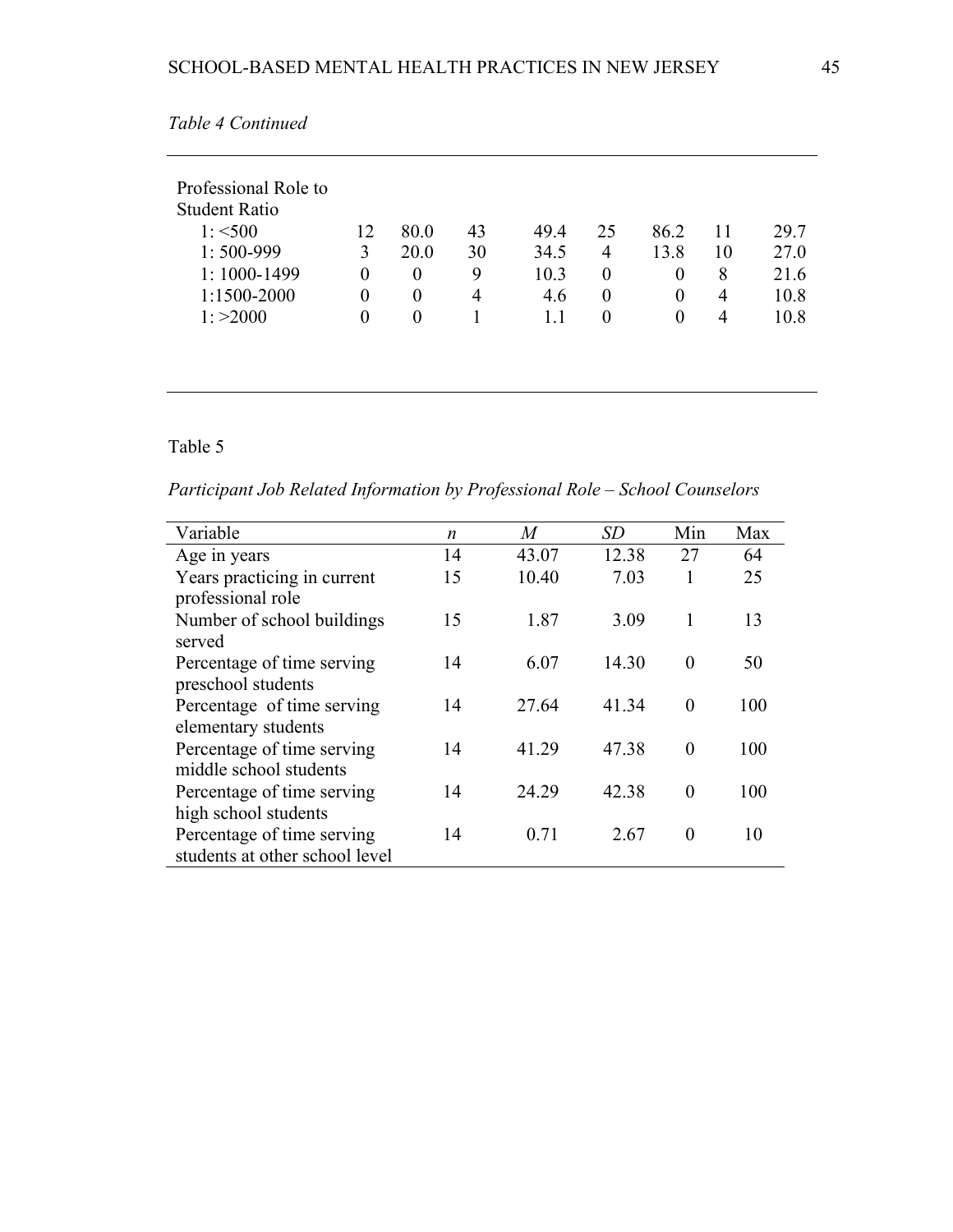| Variable                      | $\boldsymbol{n}$ | M     | <i>SD</i> | Min      | Max |
|-------------------------------|------------------|-------|-----------|----------|-----|
| Age in years                  | 89               | 44.99 | 14.44     | 25       | 85  |
| Years practicing in current   | 89               | 13.50 | 11.33     |          | 51  |
| professional role             |                  |       |           |          |     |
| Number of school buildings    | 88               | 2.20  | 1.49      | 1        | 8   |
| served                        |                  |       |           |          |     |
| % of time serving preschool   | 84               | 12.89 | 24.16     | $\theta$ | 100 |
| students                      |                  |       |           |          |     |
| % of time serving elementary  | 84               | 41.93 | 36.09     | $\theta$ | 100 |
| students                      |                  |       |           |          |     |
| % of time serving middle      | 84               | 23.24 | 29.85     | $\theta$ | 100 |
| school students               |                  |       |           |          |     |
| % of time serving high school | 84               | 20.21 | 36.42     | $\theta$ | 100 |
| students                      |                  |       |           |          |     |
| % of time serving students at | 83               | 0.54  | 3.49      | $\theta$ | 25  |
| other school level            |                  |       |           |          |     |

*Participant Job Related Information by Professional Role – School Psychologists*

## Table 7

*Participant Job Related Information by Professional Role – School Social Workers*

| Variable                      | n  | M     | SD    | Min            | Max |
|-------------------------------|----|-------|-------|----------------|-----|
| Age in years                  | 25 | 44.44 | 9.47  | 26             | 66  |
| Years practicing in current   | 30 | 12.80 | 6.18  | $\overline{2}$ | 28  |
| professional role             |    |       |       |                |     |
| Number of school buildings    | 29 | 2.10  | 1.15  | 1              | 5   |
| served                        |    |       |       |                |     |
| % of time serving preschool   | 27 | 15.74 | 24.01 | $\theta$       | 75  |
| students                      |    |       |       |                |     |
| % of time serving elementary  | 27 | 33.15 | 33.17 | $\theta$       | 100 |
| students                      |    |       |       |                |     |
| % of time serving middle      | 27 | 26.48 | 33.71 | $\theta$       | 100 |
| school students               |    |       |       |                |     |
| % of time serving high school | 27 | 24.26 | 41.53 | $\theta$       | 100 |
| students                      |    |       |       |                |     |
| % of time serving students at | 23 | 0.37  | 1.93  | $\theta$       | 10  |
| other school level            |    |       |       |                |     |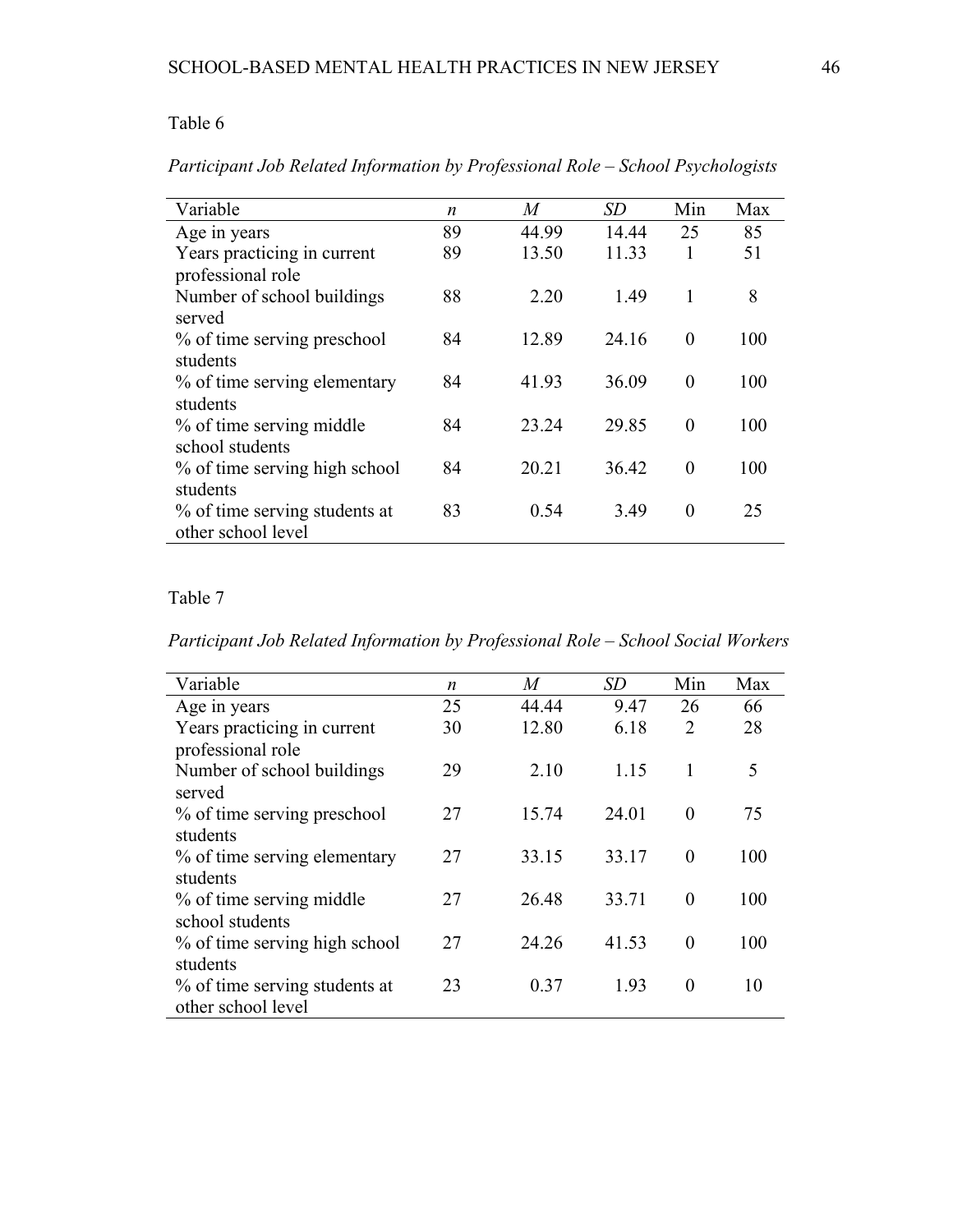| Variable                      | n  | M     | SD    | Min      | Max      |
|-------------------------------|----|-------|-------|----------|----------|
| Age in years                  | 35 | 44.54 | 10.29 | 25       | 62       |
| Years practicing in current   | 37 | 13.35 | 7.94  | 1        | 27       |
| professional role             |    |       |       |          |          |
| Number of school buildings    | 36 | 1.61  | 1.44  | 1        | 6        |
| served                        |    |       |       |          |          |
| % of time serving preschool   | 36 | 0.14  | 0.83  | $\theta$ | 5        |
| students                      |    |       |       |          |          |
| % of time serving elementary  | 36 | 3.03  | 13.42 | $\theta$ | 80       |
| students                      |    |       |       |          |          |
| % of time serving middle      | 36 | 29.75 | 43.69 | $\Omega$ | 100      |
| school students               |    |       |       |          |          |
| % of time serving high school | 36 | 67.08 | 45.30 | $\theta$ | 100      |
| students                      |    |       |       |          |          |
| % of time serving students at | 36 | 0.00  | 0.00  | $\Omega$ | $\Omega$ |
| other school level            |    |       |       |          |          |

*Participant Job Related Information by Professional Role – Student Assistance Professionals*

Question 13 on the survey asked participants to indicate how prepared they felt provide mental health services in schools after completion of graduate training. The number and percentages corresponding with the answer options for the questions, for both the overall sample as well as by professional group are presented in Table 9. Overall, the largest number of respondents felt adequately prepared to provide SBMHS with 28.5% selecting *Satisfactorily Prepared* and 26.8% indicating they felt *Well Prepared* to provide SBMHS upon completion of graduate training. A number of respondents (31.8%) felt *A Little Prepared* by their graduate school training to provide SBMHS. Only 9.5% respondents felt *Extremely Prepared* by their graduate training experience while very few respondents (0.6%) indicated they felt *Not at All Prepared* to provide mental health services in schools.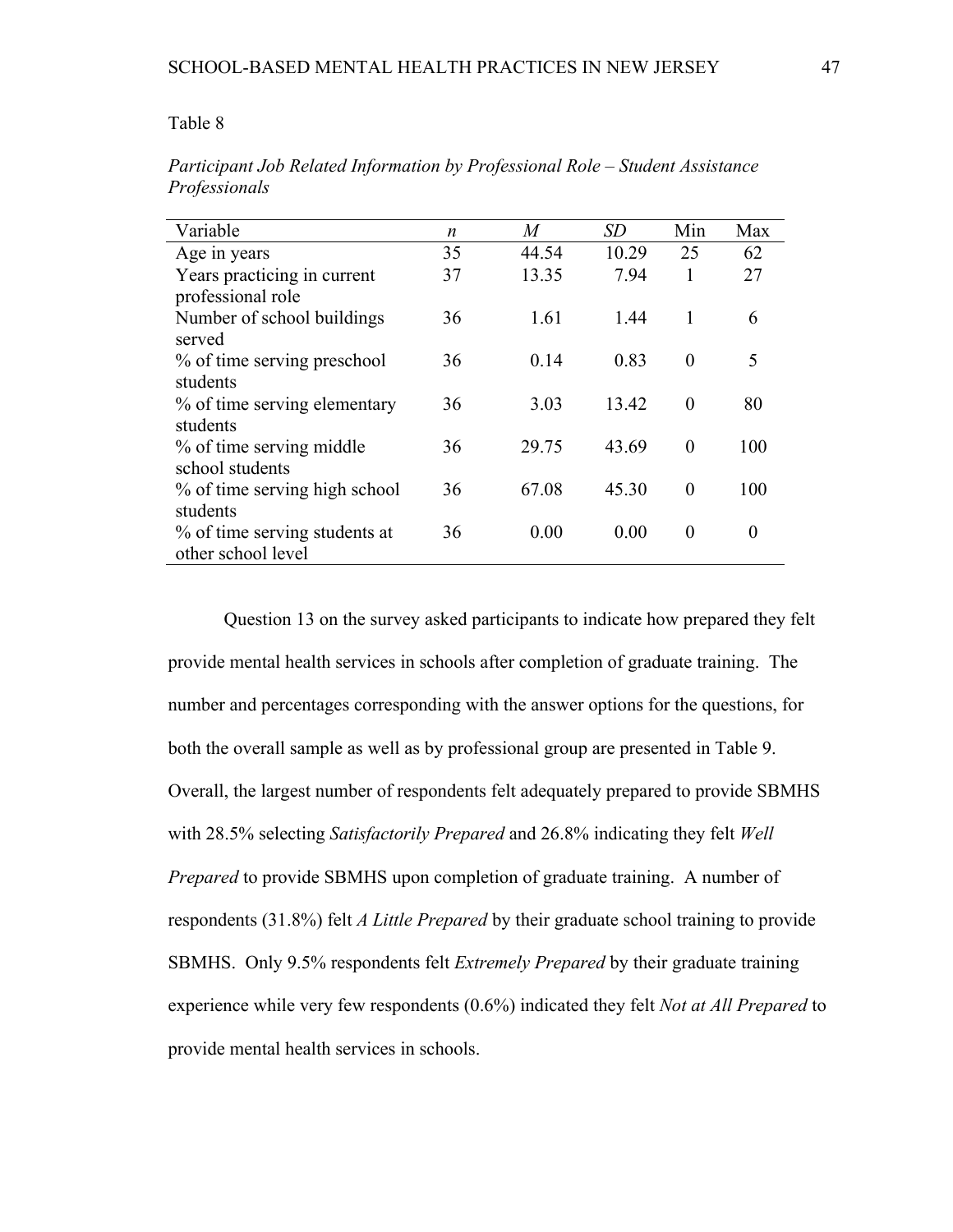Question 14 on the survey asked participants to indicate the amount of time they would prefer to spend providing mental health services. The number and percentages corresponding with answer options for the overall sample, as well as by professional group are presented in Table 10. Overall, the majority of participants (55.3%) indicated they would prefer to spend *More time* providing mental health services. Over a third of respondents (37.4%) preferred to spend *The same amount of time* and few respondents (4.5%) indicated they would prefer to spend *Less time* providing mental health services.

Table 9

|                |           |            |               | School   | Students      |
|----------------|-----------|------------|---------------|----------|---------------|
|                |           | School     | School        | Social   | Assistance    |
|                | Overall   | Counselors | Psychologists | Workers  | Professionals |
| Level          | $(n=174)$ | $(n=15)$   | $(n=87)$      | $(n=29)$ | $(n=36)$      |
| Prepared       | $n(\%)$   | $n(\%)$    | $n(\%)$       | $n(\%)$  | $n(\%)$       |
| Not at all     |           |            |               |          |               |
| prepared       | 1(0.6)    | 0(0)       | 1(1.1)        | 0(0)     | 0(0)          |
| A little       |           |            |               |          |               |
| prepared       | 57(32.8)  | 2(13.3)    | 35(40.2)      | 9(31.0)  | 10(27.8)      |
| Satisfactorily |           |            |               |          |               |
| Prepared       | 51(29.3)  | 2(13.3)    | 30(34.5)      | 8(27.6)  | 7(19.4)       |
| Well           |           |            |               |          |               |
| prepared       | 48 (27.6) | 9(60.0)    | 15(17.2)      | 10(34.5) | 12(33.3)      |
| Extremely      |           |            |               |          |               |
| prepared       | 17(9.8)   | 2(13.3)    | 6(6.9)        | 2(6.9)   | 7(19.4)       |

*Perception of Level Prepared to Provide Mental Health Services after Graduate School*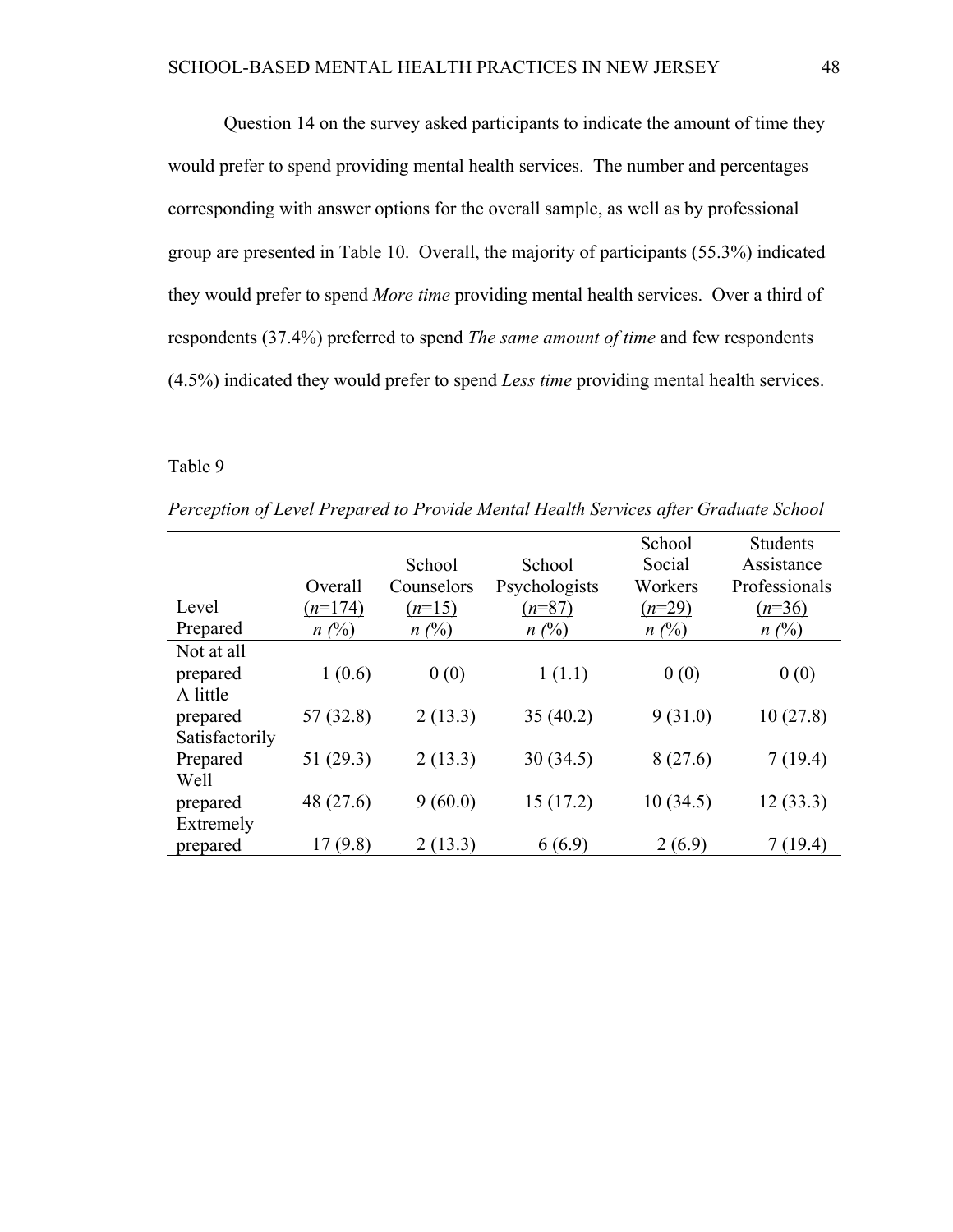|           |             |            |               | School   | Student       |
|-----------|-------------|------------|---------------|----------|---------------|
|           |             | School     | School        | Social   | Assistance    |
|           | Overall     | Counselors | Psychologists | Workers  | Professionals |
| Amount of | $(n = 174)$ | $(n=15)$   | $(n = 87)$    | $(n=29)$ | $(n = 36)$    |
| Time      | $n(\%)$     | $n(\%)$    | $n(\%)$       | $n(\%)$  | $n(\%)$       |
| More time | 99 (56.9)   | 12(80.0)   | 45(51.7)      | 21(72.4) | 17(47.2)      |
| Less time | 8(4.6)      | 0(0)       | 7(8.0)        | 0(0)     | 1(2.8)        |
| Same      |             |            |               |          |               |
| amount    | 67(38.5)    | 3(20.0)    | 35(40.2)      | 8 (27.6) | 18(50.0)      |
|           |             |            |               |          |               |

*Participants' Preference for Amount of Time Providing Mental Health Services* 

# **Research Questions 2: What type of mental health issues and problems are seen by school practitioners in New Jersey?**

To answer this research question, responses from question 15 on the survey were analyzed. This question asked respondents to review a list of 32 problems for which children are commonly referred for mental health services and rank order the five types of problems referred most frequently. The results for the participants who responded to this question (n=163) are presented in Table 11. Analyses on this item included calculating the number and percentages of respondents who ranked each problem in their top five, as well as the percentage of respondents who did not rank a given referral problem. All referral problems were ranked by at least two respondents as among the top five most common problems referred for SBMHS. The most commonly ranked items, (i.e., ranked by the highest percentages of respondents as one of their top five) were (1) interpersonal problems (57.7%), (2) academic problems (57.1%), (3) general anxiety (42.9%), (4) Attention Deficit Hyperactivity Disorder (ADHD) (41.7%), (5) anger/aggression (31.3%) and (6) general externalizing concern (31.3%). The least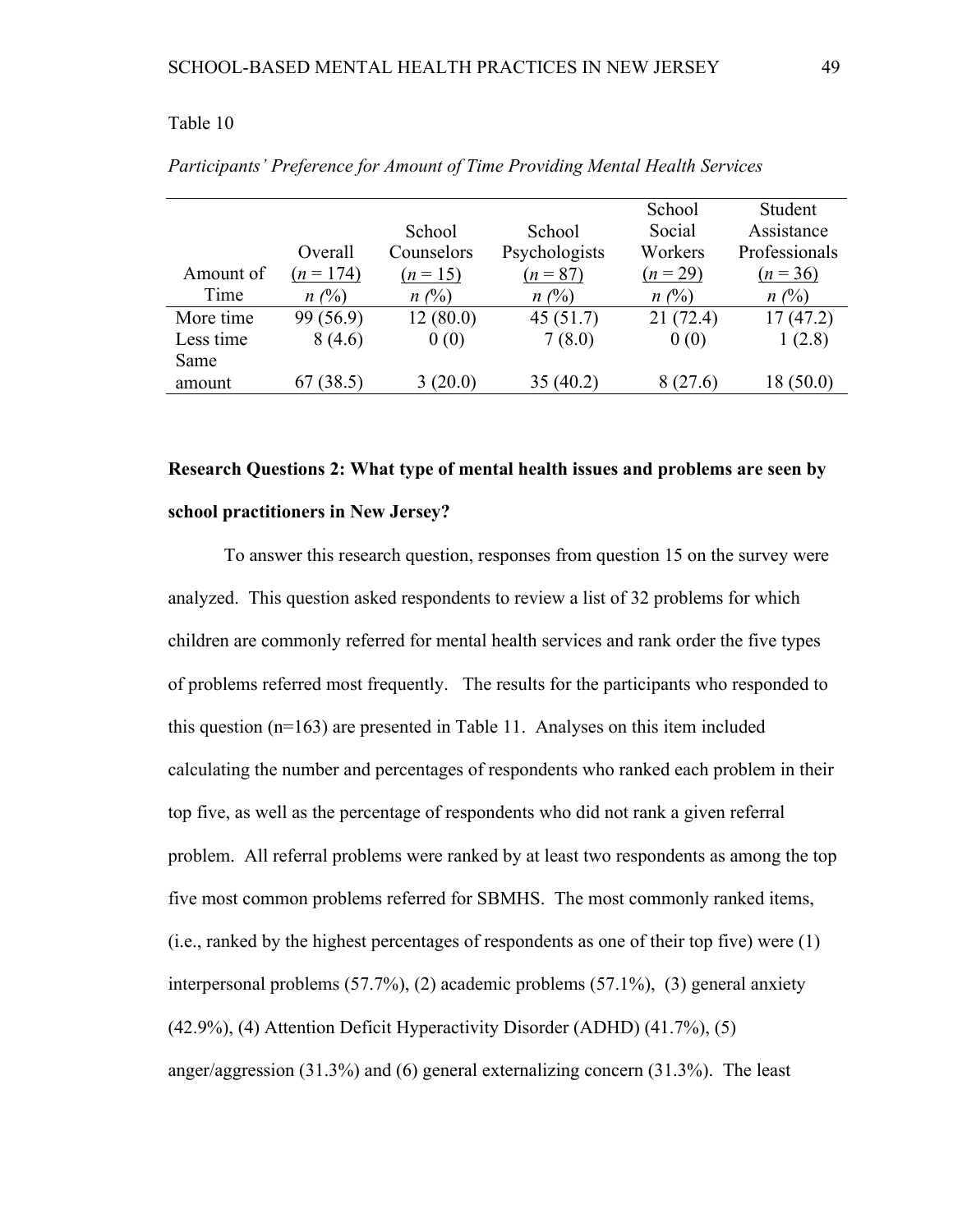commonly ranked problems referred to respondents for mental health services include (1) romantic relationship problems (1.2%), (2) Obsessive Compulsive Disorder (OCD)  $(1.2\%)$ ,  $(3)$  eating problems  $(1.2\%)$ ,  $(4)$  school-wide tragedy  $(1.8\%)$ , and  $(5)$  adolescent sexuality (1.8%). Responses generated by the "Other" referral problem category (5 respondents) included academic pressure, debilitating conditions in community, developmental delays, and school refusal/school anxiety.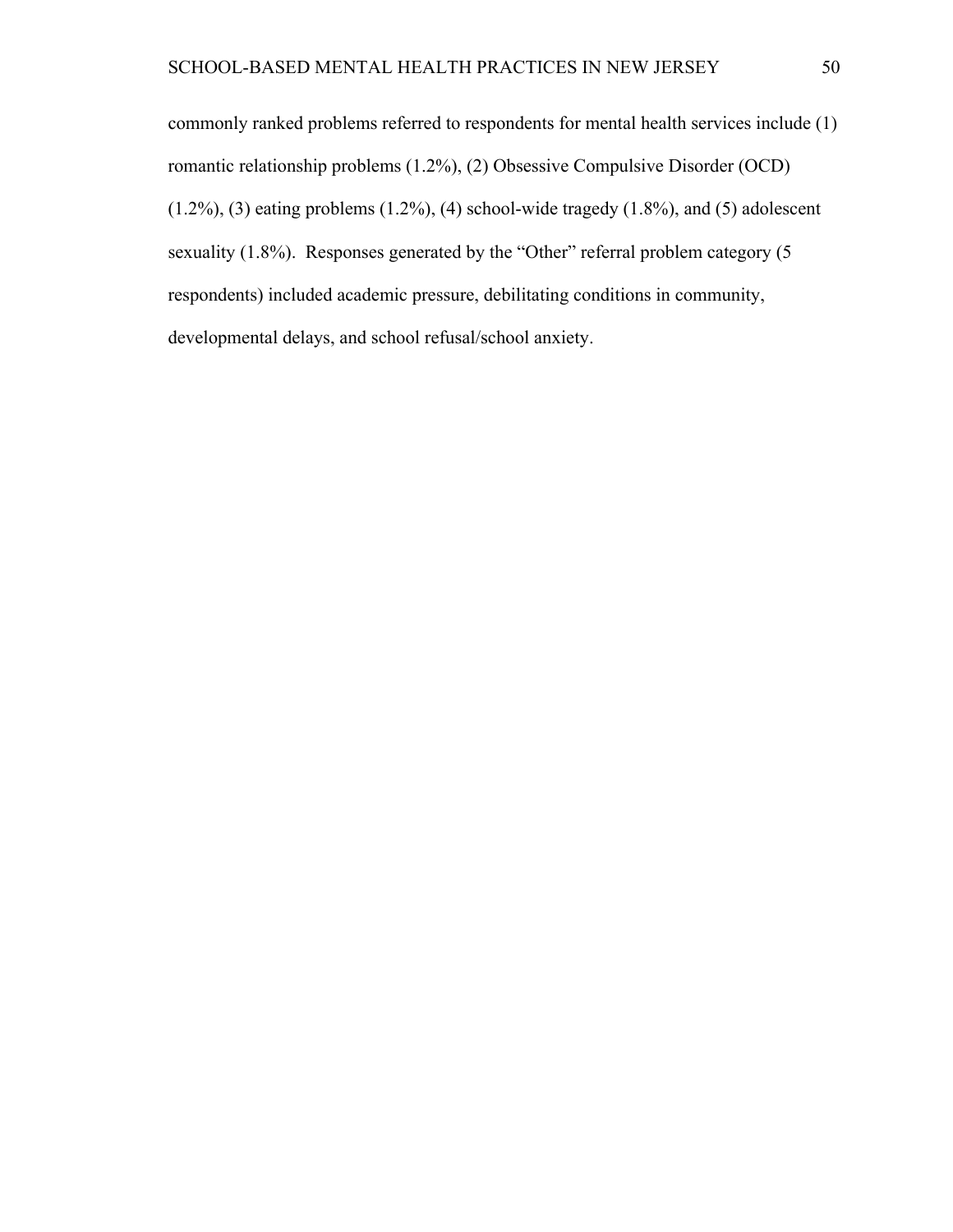|                         |          |                  |                  |                  |                  |                  | $\frac{0}{0}$ |
|-------------------------|----------|------------------|------------------|------------------|------------------|------------------|---------------|
| Referral Problem        | % Ranked | $\frac{0}{0}$    | $\frac{0}{0}$    | $\frac{0}{0}$    | $\frac{0}{0}$    | $\frac{0}{0}$    | Not           |
| $(n=163)$               | in Top 5 | 1 <sup>st</sup>  | 2 <sup>nd</sup>  | $3^{\text{rd}}$  | $4^{\text{th}}$  | $5^{\text{th}}$  | Ranked        |
| Interpersonal problems  | 57.7     | 11.0             | 11.0             | 9.8              | 14.1             | 11.7             | 42.3          |
| Academic problems       | 57.1     | 32.5             | 9.8              | 9.2              | 3.7              | 1.8              | 42.9          |
| General anxiety         | 42.9     | 8.0              | 7.4              | 11.7             | 8.0              | 8.0              | 57.1          |
| <b>ADHD</b>             | 41.7     | 8.6              | 17.8             | 6.1              | 6.1              | 3.1              | 58.3          |
| Anger/aggression        | 31.3     | 6.7              | 7.4              | 8.0              | 5.5              | 3.7              | 68.7          |
| General externalizing   |          |                  |                  |                  |                  |                  |               |
| concern                 | 31.3     | 4.9              | 7.4              | 8.0              | 8.0              | 3.1              | 68.7          |
| Autism/Asperger's       | 23.3     | 4.3              | 2.5              | 5.5              | 6.1              | 4.9              | 76.7          |
| <b>Bullying</b>         | 21.5     | 2.5              | 3.7              | 6.1              | 4.9              | 4.3              | 78.5          |
| Depression              | 21.5     | 1.2              | 5.5              | 4.9              | 5.5              | 4.4              | 78.5          |
| Threat to harm self     | 20.2     | 3.1              | 4.9              | 1.2              | 4.9              | 6.1              | 79.8          |
| Lack of Motivation      | 19.0     | 0.6              | 2.5              | 3.7              | 6.1              | 6.1              | 81.0          |
| Substance use           | 17.8     | 8.6              | 3.1              | 2.5              | 1.2              | 2.5              | 82.2          |
| Atypical or odd         |          |                  |                  |                  |                  |                  |               |
| behaviors               | 13.5     | 2.5              | 3.1              | 2.5              | 3.1              | 2.5              | 86.5          |
| Low self-esteem/self    |          |                  |                  |                  |                  |                  |               |
| concept                 | 12.3     | $\boldsymbol{0}$ | 1.2              | 1.2              | 4.9              | 4.9              | 87.7          |
| Cutting                 | 11.7     | 0.6              | 2.5              | 3.1              | 1.2              | 4.3              | 88.3          |
| ODD                     | 11.7     | 0.6              | 1.8              | 3.1              | 3.1              | 3.1              | 88.3          |
| Grief or loss           | 10.4     | $\boldsymbol{0}$ | $\boldsymbol{0}$ | 1.8              | 4.3              | 4.3              | 89.6          |
| General internalizing   |          |                  |                  |                  |                  |                  |               |
| concern                 | 9.2      | 0.6              | 0.6              | 2.5              | 1.2              | 4.3              | 90.8          |
| Trauma                  | 5.5      | 1.2              | $\boldsymbol{0}$ | 1.2              | 1.2              | 1.8              | 94.5          |
| Truancy                 | 4.3      | $\boldsymbol{0}$ | 0.6              | 1.8              | 0.6              | 1.2              | 95.7          |
| <b>Bipolar Disorder</b> | 3.7      | 0.6              | 1.2              | 0.6              | 1.2              | $\boldsymbol{0}$ | 96.3          |
| Caregivers' mental      |          |                  |                  |                  |                  |                  |               |
| health issues           | 3.7      | $\boldsymbol{0}$ | $\boldsymbol{0}$ | 2.5              | 1.2              | $\boldsymbol{0}$ | 96.3          |
| Divorce in family       | 3.7      | $\boldsymbol{0}$ | 0.6              | 0.6              | $\boldsymbol{0}$ | 2.5              | 96.3          |
| Specific phobia         | 3.7      | $\boldsymbol{0}$ | 1.2              | 0.6              | 0.6              | 1.2              | 96.3          |
| Problems/conflict with  |          |                  |                  |                  |                  |                  |               |
| caregivers              | 3.1      | $\overline{0}$   | 1.2              | 1.2              | $\boldsymbol{0}$ | 0.6              | 96.9          |
| Other (please specify)  | 3.1      | $\boldsymbol{0}$ | 1.2              | $\boldsymbol{0}$ | $\boldsymbol{0}$ | $\boldsymbol{0}$ | 96.9          |
| Threat to harm others   | 2.5      | 0.6              | 0.6              | $\boldsymbol{0}$ | 0.6              | 0.6              | 97.5          |
| Adolescent sexuality    | 1.8      | 0.6              | $\boldsymbol{0}$ | $\boldsymbol{0}$ | $\boldsymbol{0}$ | 1.2              | 98.2          |
| School-wide tragedy     | 1.8      | $\boldsymbol{0}$ | 0.6              | $\boldsymbol{0}$ | $\boldsymbol{0}$ | 1.2              | 98.2          |
| <b>Eating Problems</b>  | 1.2      | $\boldsymbol{0}$ | 0.6              | $\boldsymbol{0}$ | $\boldsymbol{0}$ | 0.6              | 98.8          |
| <b>OCD</b>              | 1.2      | 0.6              | $\boldsymbol{0}$ | $\boldsymbol{0}$ | $\boldsymbol{0}$ | 0.6              | 98.8          |
| Romantic Relationship   |          |                  |                  |                  |                  |                  |               |
| Problems                | 1.2      | $\boldsymbol{0}$ | $\boldsymbol{0}$ | 0.6              | $\boldsymbol{0}$ | 0.6              | 98.8          |

# *School-Based Mental Health Referral Concerns*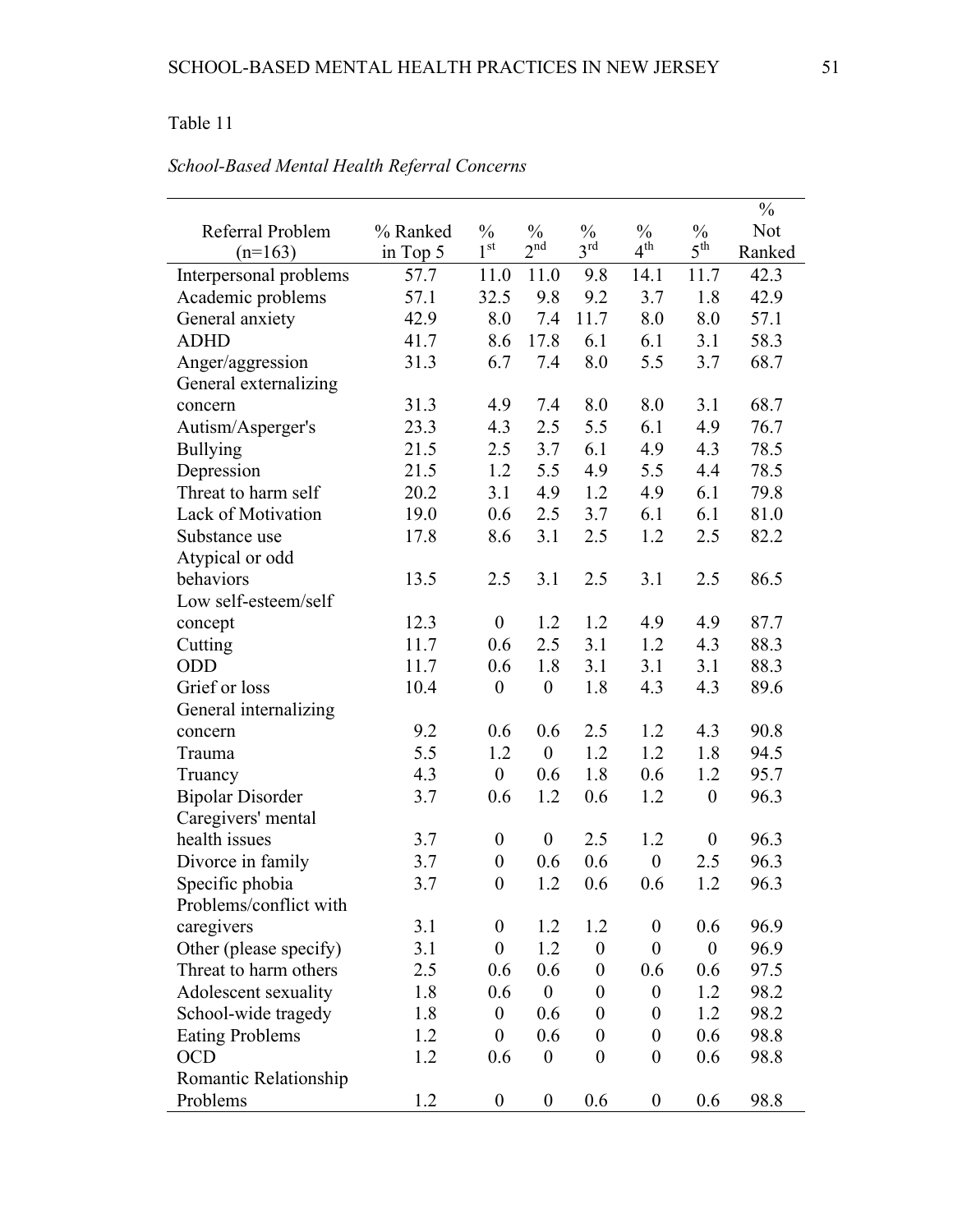Further analysis on this item computed the most commonly ranked mental health problems referred for each professional group. Among school counselors (n=14), the most common problems were (1) interpersonal problems (71.4%), (2) academic problems (50.0%), (3) general anxiety (50.0%), (4) anger/aggression (35.7%), (5) general externalizing concern (35.7%), and (6) grief or loss (35.7%). Among school psychologists  $(n=80)$ , the most commonly ranked were (1) academic problems (72.5%), (2) ADHD (41.7%), (3) interpersonal problems (53.8%), 4) general externalizing concern (43.8%), (5) general anxiety (37.5%), and (6) Autism/Asperger's (37.5%). The most commonly ranked referral problems reported by school social workers (n=27) include (1) academic problems  $(66.7\%)$ ,  $(2)$  interpersonal problems  $(63.0\%)$ ,  $(3)$  general anxiety (40.7%), (4) anger/aggression (40.7%), and (5) ADHD (40.7%). Finally, among student assistance professionals ( $n=36$ ) the most commonly ranked items were (1) substance use  $(75\%)$ ,  $(2)$  general anxiety  $(50.0\%)$ ,  $(3)$  interpersonal problems  $(50.0\%)$ ,  $(4)$  depression (44.4%) and (5) threat to harm self (38.9%).

# **Research Question 3: What type of school-based mental health services are provided by school practitioners in New Jersey?**

To answer this question, responses from survey questions 16 and 17 were analyzed. Question 16 asked respondents to select "yes" or "no" for a list of items to indicate which services they provide to children with mental health problems. For all items marked "yes", respondents indicated the frequency they provide the service (e.g., 1=*Daily*, 2=*Several days per week,* 3=*Weekly*, 4=*Several days per month*, 5=*Monthly*, 6=*Less than monthly*). For each item, the percentage of respondents providing the service was calculated. The number of missing responses varied by item, thus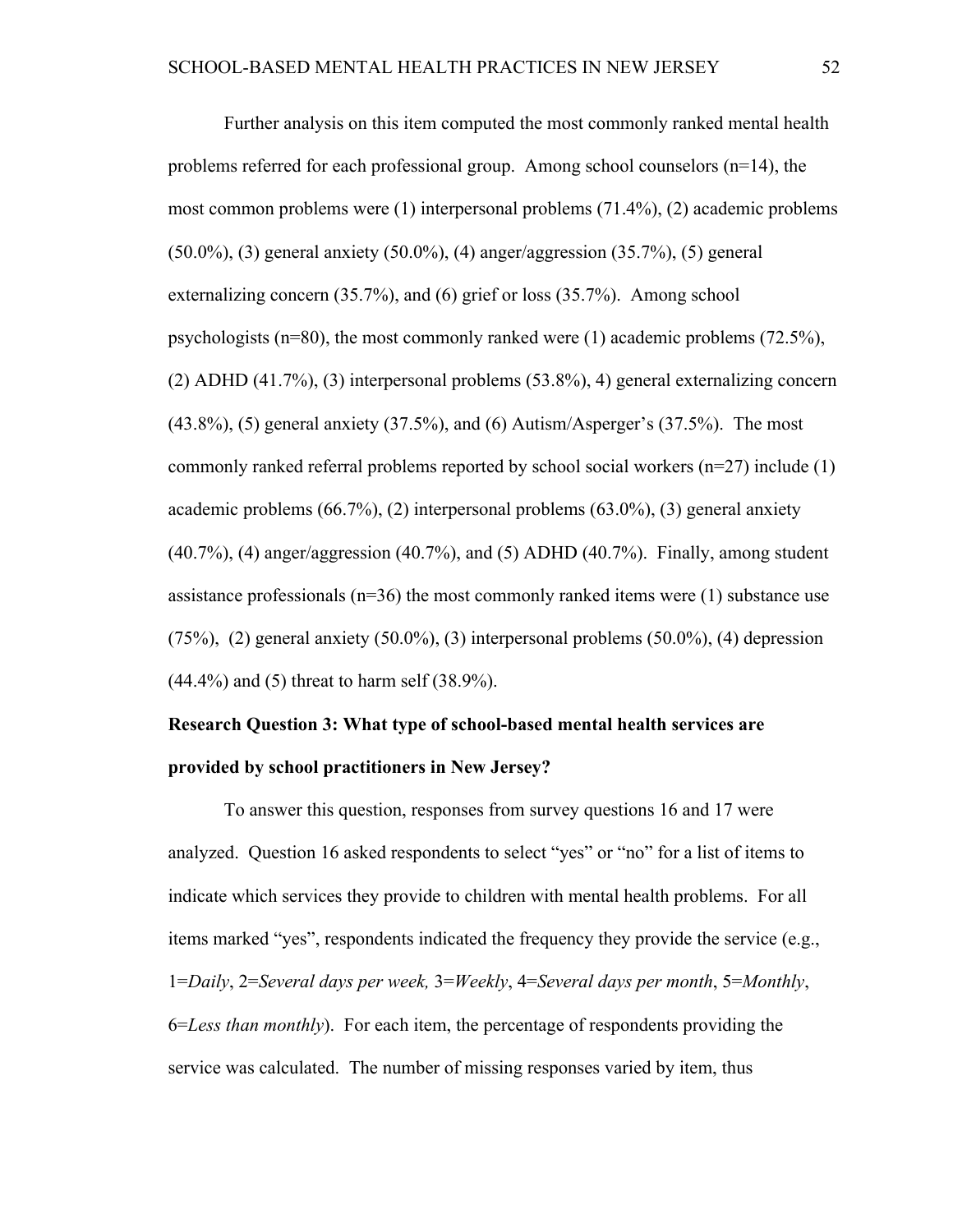percentages were calculated for each item based on the valid responses. The mean rating of the frequency was calculated for each service. The results from this question in order of descending mean rating of frequency are presented in Table 12.

### Table 12

|                                       |                  |               | $\overline{M}$ |      |                |     |
|---------------------------------------|------------------|---------------|----------------|------|----------------|-----|
|                                       |                  | $\frac{0}{0}$ | Frequency      |      |                |     |
| Service                               | $\boldsymbol{n}$ | Provide       | Rating         | SD   | Min            | Max |
| <b>Consultation with School</b>       | 157              | 100           | 1.92           | 1.10 | $\mathbf{1}$   | 6   |
| Staff                                 |                  |               |                |      |                |     |
| Other                                 | 54               | 22.2          | 2.10           | 1.45 | $\mathbf{1}$   | 5   |
| <b>Individual Counseling</b>          | 155              | 87.1          | 2.64           | 1.32 | $\mathbf{1}$   | 6   |
| <b>Brief Counseling</b>               | 153              | 83.7          | 3.40           | 1.68 | $\mathbf{1}$   | 6   |
| Consultation with                     | 150              | 98.7          | 3.44           | 1.60 | $\mathbf{1}$   | 6   |
| Parent/Caregiver                      |                  |               |                |      |                |     |
| <b>Group Counseling</b>               | 152              | 66.4          | 3.58           | 1.30 | $\mathbf{1}$   | 6   |
| <b>Consultation with Problem-</b>     | 154              | 90.3          | 3.77           | 1.29 | $\mathbf{1}$   | 6   |
| Solving or I&RS Team                  |                  |               |                |      |                |     |
| <b>Behavioral Interventions</b>       | 154              | 81.2          | 4.22           | 1.50 | $\mathbf{1}$   | 6   |
| Social/Emotional/Behavioral           | 152              | 75.7          | 4.53           | 1.27 | $\mathbf{1}$   | 6   |
| Assessment                            |                  |               |                |      |                |     |
| <b>Prevention Programs</b>            | 151              | 49.0          | 4.67           | 1.36 | $\mathbf{1}$   | 6   |
| <b>Consultation with Community</b>    | 151              | 89.4          | 4.78           | 1.28 | $\overline{2}$ | 6   |
| <b>Service Providers</b>              |                  |               |                |      |                |     |
| Referrals to Outside Agencies         | 153              | 89.5          | 4.94           | 1.14 | 1              | 6   |
| <b>Counseling Adults</b>              | 147              | 37.4          | 5.04           | 1.09 | $\overline{2}$ | 6   |
| <b>Family Counseling</b>              | 149              | 21.5          | 5.22           | 1.04 | $\overline{2}$ | 6   |
| Suicide Assessment and                | 154              | 81.8          | 5.36           | 0.90 | $\overline{3}$ | 6   |
| Intervention                          |                  |               |                |      |                |     |
| <b>Threat Assessment</b>              | 152              | 71.7          | 5.62           | 0.91 | $\overline{2}$ | 6   |
| Schoolwide/Classwide                  | 149              | 18.1          | 5.64           | 0.91 | $\overline{3}$ | 6   |
| Screening                             |                  |               |                |      |                |     |
| <b>Inservice Training for School</b>  | 154              | 63.0          | 5.78           | 0.51 | 3              | 6   |
| Staff                                 |                  |               |                |      |                |     |
| <b>Inservice Training for Parents</b> | 151              | 44.4          | 5.90           | 0.35 | $\overline{4}$ | 6   |

## *Mental Health Services Provided by School Practitioners by Frequency*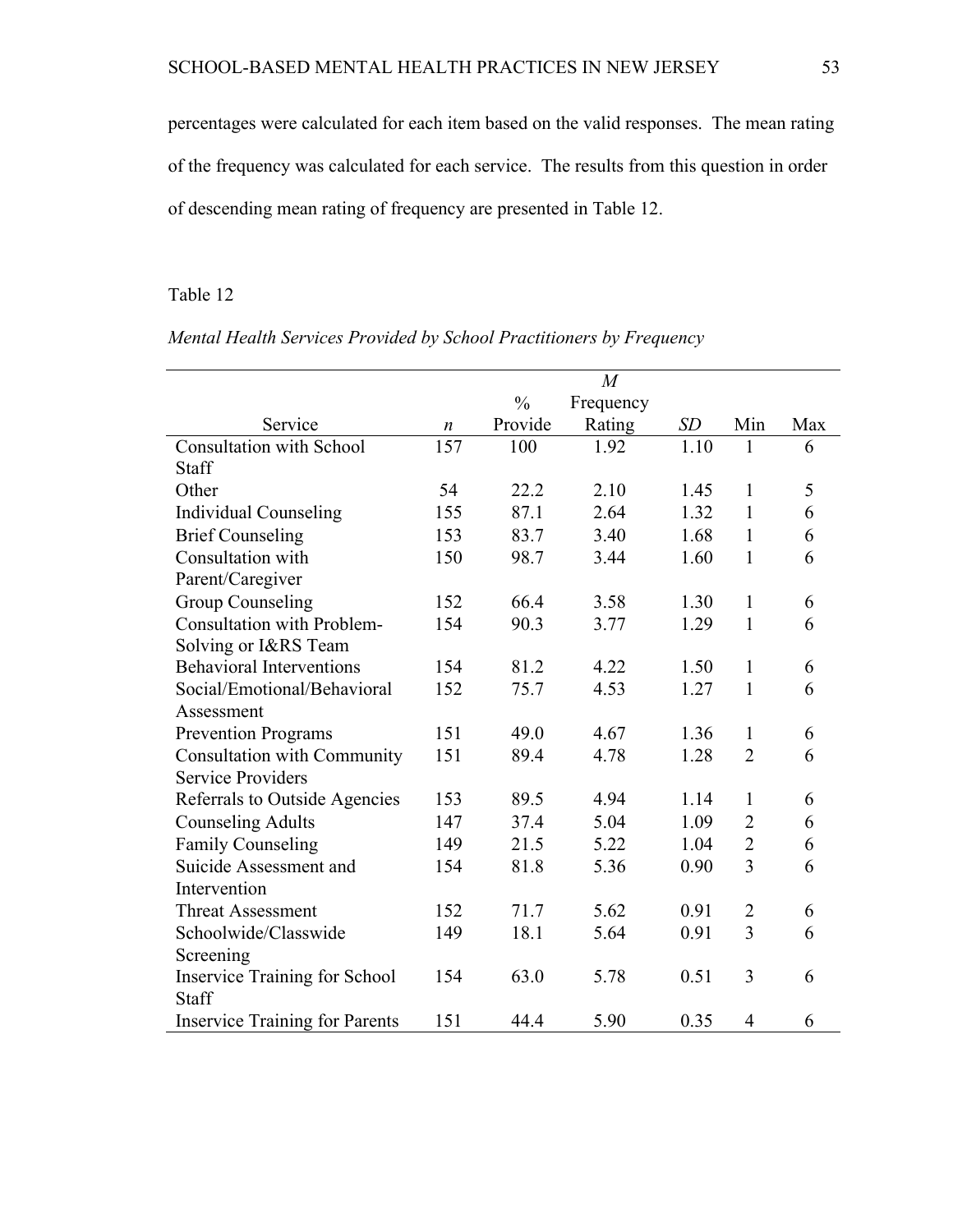A substantial majority of respondents (i.e., more than 75%) indicated they provide the following services to children with mental health problems: consultation with school staff (100%), individual counseling (87.1%), brief counseling (83.7%), consultation with parent/caregiver (98.7%), consultation with problem-solving or Intervention and Referral Services (I&RS) team (90.3%), behavioral interventions (81.2%),

social/emotional/behavioral assessment (75.7%), consultation with community service providers (89.4%), referrals to outside agencies (89.5%), and suicide assessment and intervention (81.8%). A moderate amount of respondents (i.e., 35 to 75%) reported providing group counseling (66.4%), prevention programs (49%), counseling adults (37.4%), threat assessment (71.7%), and inservice trainings for school staff (63%) and parents (44.4%). Less respondents (i.e., less than 25%) indicated they provide family counseling (21.5%) or schoolwide/classwide screenings (18.1%). Fifty-four respondents (22.2%) indicated they provide an "other" service to children with mental health problems. Of this group 17 respondents specified the type of "other" service. Responses elicited included (1) services related to bullying (3 respondents), (2) case management (3 respondents), (3) special education assessment (2 respondents), (4) substance use/abuse services (2 respondents), (5) clinical staffings, (6) crisis intervention, (7) meetings with community resources , (8) planning and preparation for programs/groups, (9) services to homeless students, and (10) parenting assistance/training.

In regard to the frequency of mental health service provision, five services were reported to occur on average on at least a weekly basis (i.e., mean frequency rating <3.5): (1) consultation with school staff, (2) individual counseling, (3) brief counseling, (4) consultation with parent/caregiver and (5) other. As is shown in Table 14, ten services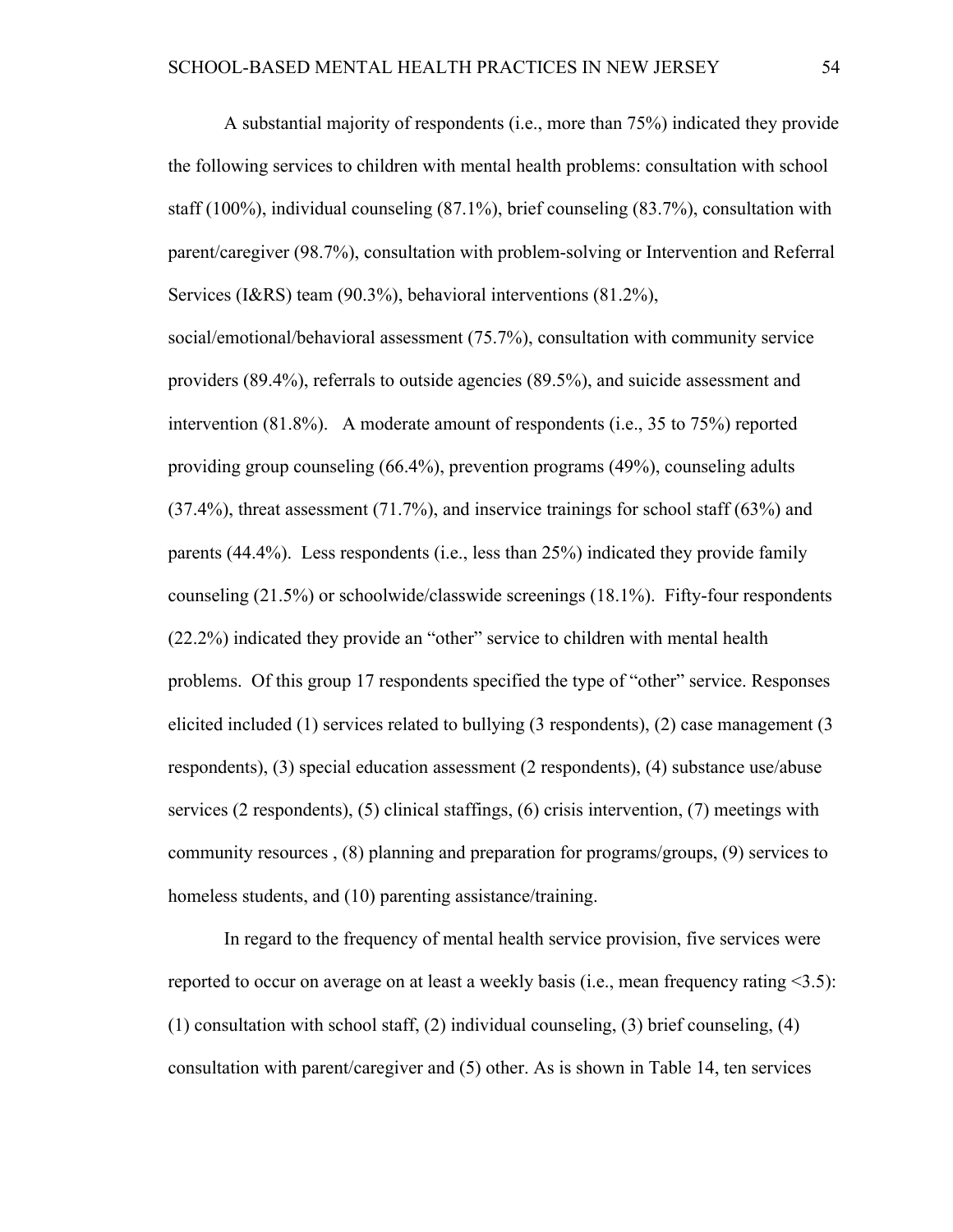were reported to occur on average at least several times per month (i.e. mean frequency ratings between 3.1 and 5.49). Respondents reported engaging in four services on a less than monthly basis (i.e., mean frequency ratings  $>5.5$ ): (1) threat assessment, (2) schoolwide/classwide screening, (3) inservice training for school staff and (4) inservice training for parents.

Answers from survey question 17 were analyzed to identify the types of group counseling services provided by respondents. Of the 101 respondents who indicated they provide group counseling, 99 further specified the types of groups. The most frequently identified group among this subsample was social skills (82.8%) followed by anger management (51.5%). Additional group types reported by respondents included anxiety (38.4%), grief (26.3%), study skills (23.2%), and divorce (19.2%). In addition, 28 respondents (28.2%) indicated they provide one or more "other" type of group. These responses were tabulated and included (1) substance abuse and related issues (16 respondents), (2) gender, sexuality and relationship related topics (5 respondents), (3) self-esteem (3 respondents), (4) motivation (2 respondents), (5) stress management (2 respondents), (6) teenage parenting (2 respondents), (7) ACT/CBT, (8) ADHD, (9) attendance, (10) cutting, (11) organization, (12) peer support, (13) smoking cessation, (14) social skills and yoga, (15) transition, and (16) general groups.

**Research Question 4: What factors (system level (district, school, state); individual; other) do school practitioners perceive as facilitators in the provision of SBMHS in New Jersey?**

To answer this research question, responses from question 19 on the survey were analyzed. Respondents rated various factors that enable provision of mental health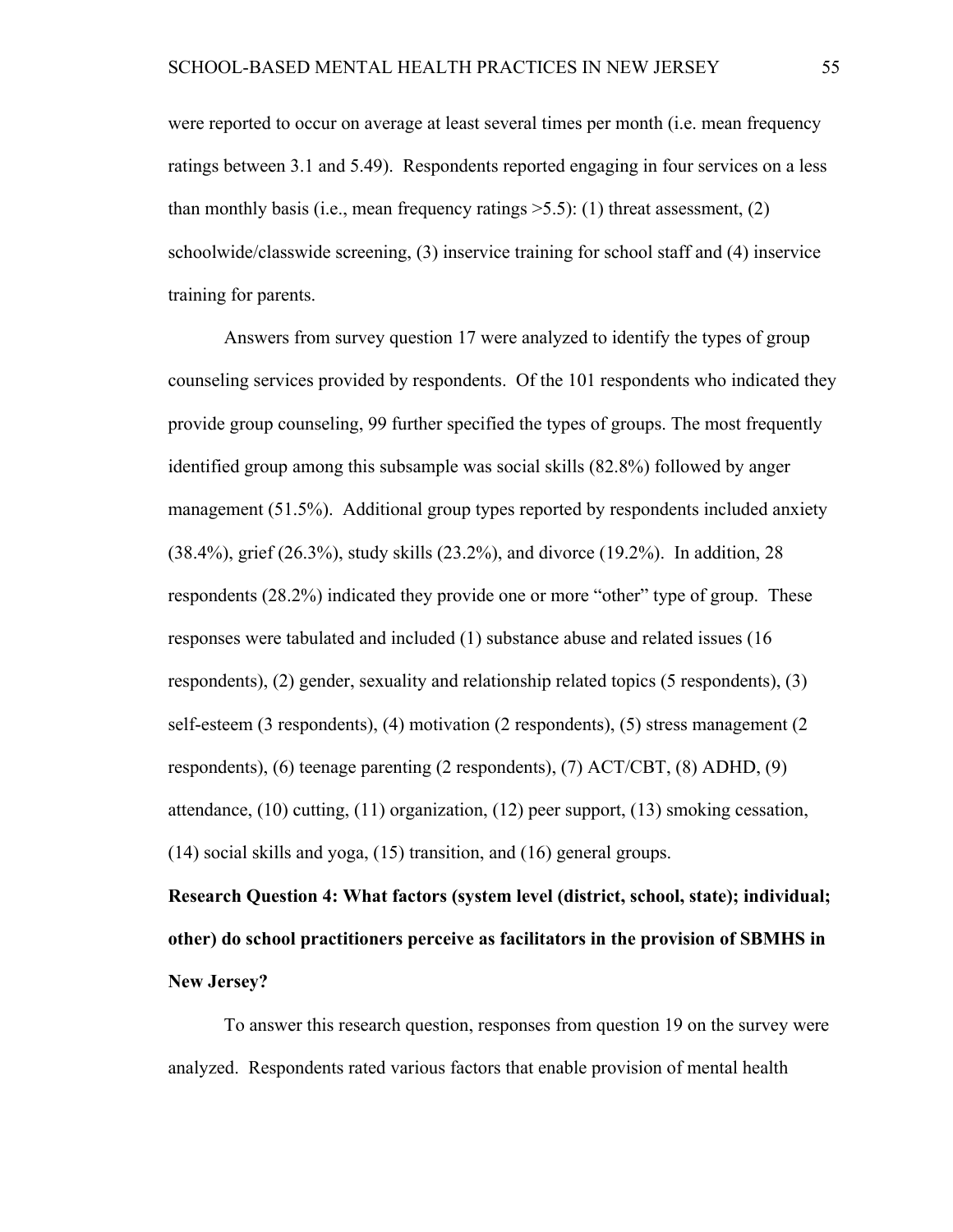services. The factors were rated as follows: *1=Not an enabler, 2=Slight enabler,* 

*3=Moderate enabler, 4=Significant enabler, 5=Extreme enabler and 6= N/A, Have not personally experienced this factor.* Each factor was reviewed to determine the number of respondents per item followed by computing the percentage of respondents rating the item N/A. The mean rating (excluding N/A) and standard deviation for each factor were calculated as well as the range of scores. Results of the analysis, including the number of respondents for each factor, are presented in Table 13 in order of descending mean factor rating.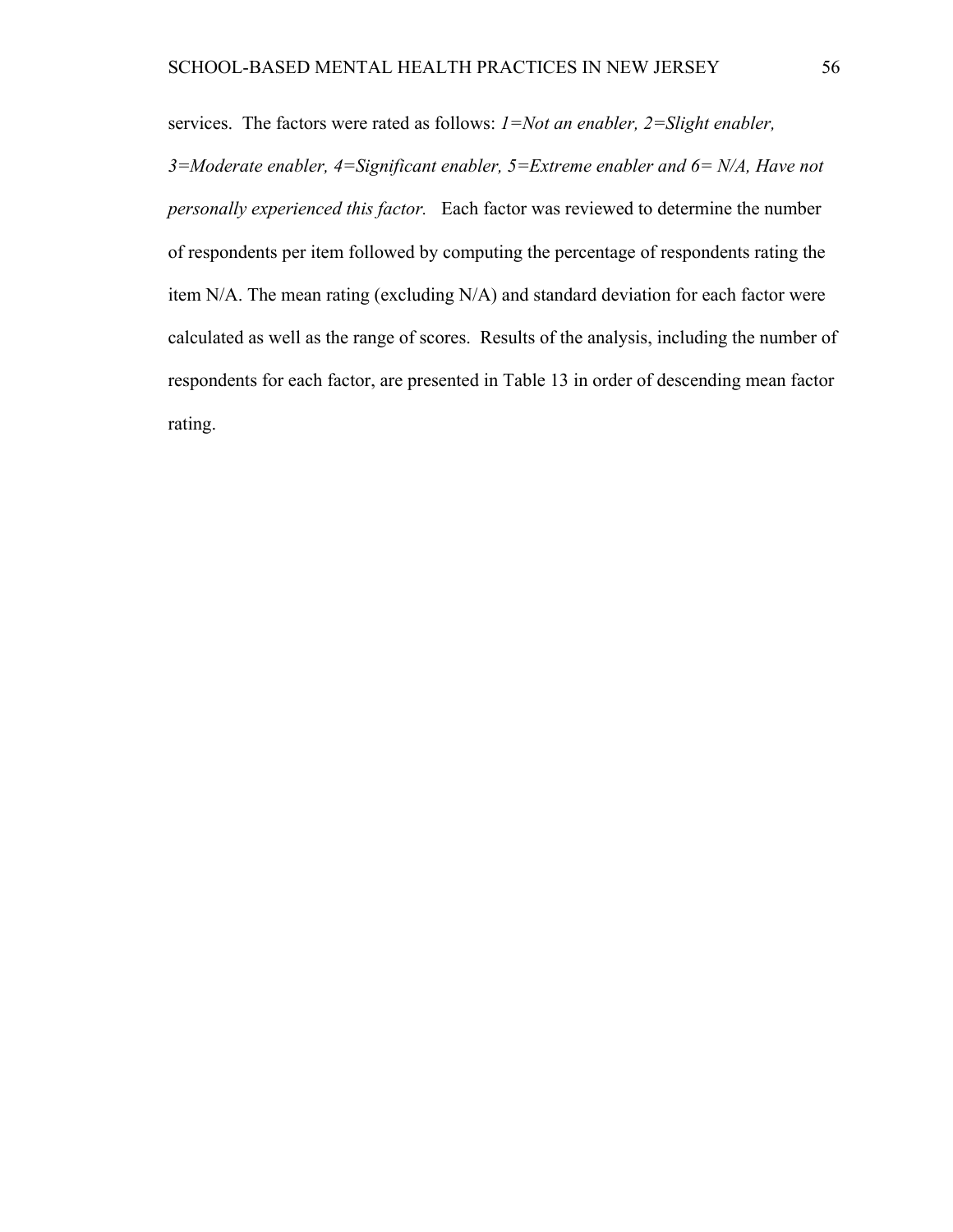|                                                  |                  | $\%$      |           |           |              |               |
|--------------------------------------------------|------------------|-----------|-----------|-----------|--------------|---------------|
|                                                  |                  | reported  |           |           |              |               |
| Possible Enabler                                 | $\boldsymbol{n}$ | $N\!/\!A$ | $M_{\rm}$ | <b>SD</b> | Min          | Max           |
| Personal desire to provide                       | 136              | 1.5       | 3.51      | 1.35      | 1            | 5             |
| mental health (m.h.) services                    |                  |           |           |           |              |               |
| Sufficient knowledge/skills                      | 135              | 3.0       | 3.41      | 1.16      | $\mathbf{1}$ | 5             |
| relevant to m.h. service                         |                  |           |           |           |              |               |
| provision                                        |                  |           |           |           |              |               |
| Ability to remain objective                      | 134              | 3.7       | 3.41      | 1.22      | $\mathbf{1}$ | 5             |
| with a student                                   |                  |           |           |           |              |               |
| Access to adolescents                            | 135              | 21.5      | 3.39      | 1.41      | $\mathbf{1}$ | 5             |
| Adequate confidence in                           | 136              | 2.2       | 3.38      | 1.25      | $\mathbf{1}$ | 5             |
| ability to provide m.h.services                  |                  |           |           |           |              |               |
| Ability to maintain personal                     | 136              | 6.6       | 3.32      | 1.35      | $\mathbf{1}$ | 5             |
| boundaries                                       |                  |           |           |           |              |               |
| Availability to consult with                     | 135              | 5.9       | 3.31      | 1.31      | $\mathbf{1}$ | 5             |
| other school m.h.                                |                  |           |           |           |              |               |
| professionals                                    |                  |           |           |           |              |               |
| Sufficient space                                 | 134              | 5.2       | 3.24      | 1.41      | $\mathbf{1}$ | $\frac{5}{5}$ |
| Sufficient support for m.h.                      | 137              | 4.4       | 3.06      | 1.32      | $\mathbf{1}$ |               |
| services from building-level                     |                  |           |           |           |              |               |
| administrator                                    |                  |           |           |           |              |               |
| Access to/linkages with                          | 135              | 3.0       | 3.05      | 1.32      | $\mathbf{1}$ | 5             |
| community resources                              |                  |           |           |           |              |               |
| Sufficient time and integration                  | 137              | 6.6       | 3.02      | 1.50      | $\mathbf{1}$ | 5             |
| into your site                                   |                  |           |           |           |              |               |
| Teachers are supportive of                       | 136              | 2.2       | 3.02      | 1.16      | $\mathbf{1}$ | 5             |
| mental health                                    |                  |           |           |           |              |               |
| services/interventions                           |                  |           |           |           |              |               |
| Teachers expect your role to                     | 136              | 2.2       | 3.01      | 1.32      | $\mathbf{1}$ | 5             |
| include m.h. services                            |                  |           |           |           |              |               |
| Personal experiences as a                        | 136              | 28.7      | 2.99      | 1.34      | $\mathbf{1}$ | 5             |
| parent                                           |                  |           |           |           |              |               |
| Sufficient support from                          | 134              | 3.7       | 2.67      | 1.24      | $\mathbf{1}$ | 5             |
| parents for m.h. services                        |                  |           |           |           |              |               |
| Manageable number of<br>children in need of m.h. | 135              | 3.0       | 2.62      | 1.33      | $\mathbf{1}$ | 5             |
|                                                  |                  |           |           |           |              |               |
| services                                         |                  |           |           |           |              |               |

*Ratings of Possible Enablers to the Provision of School-Based Mental Health Services by All Practitioners*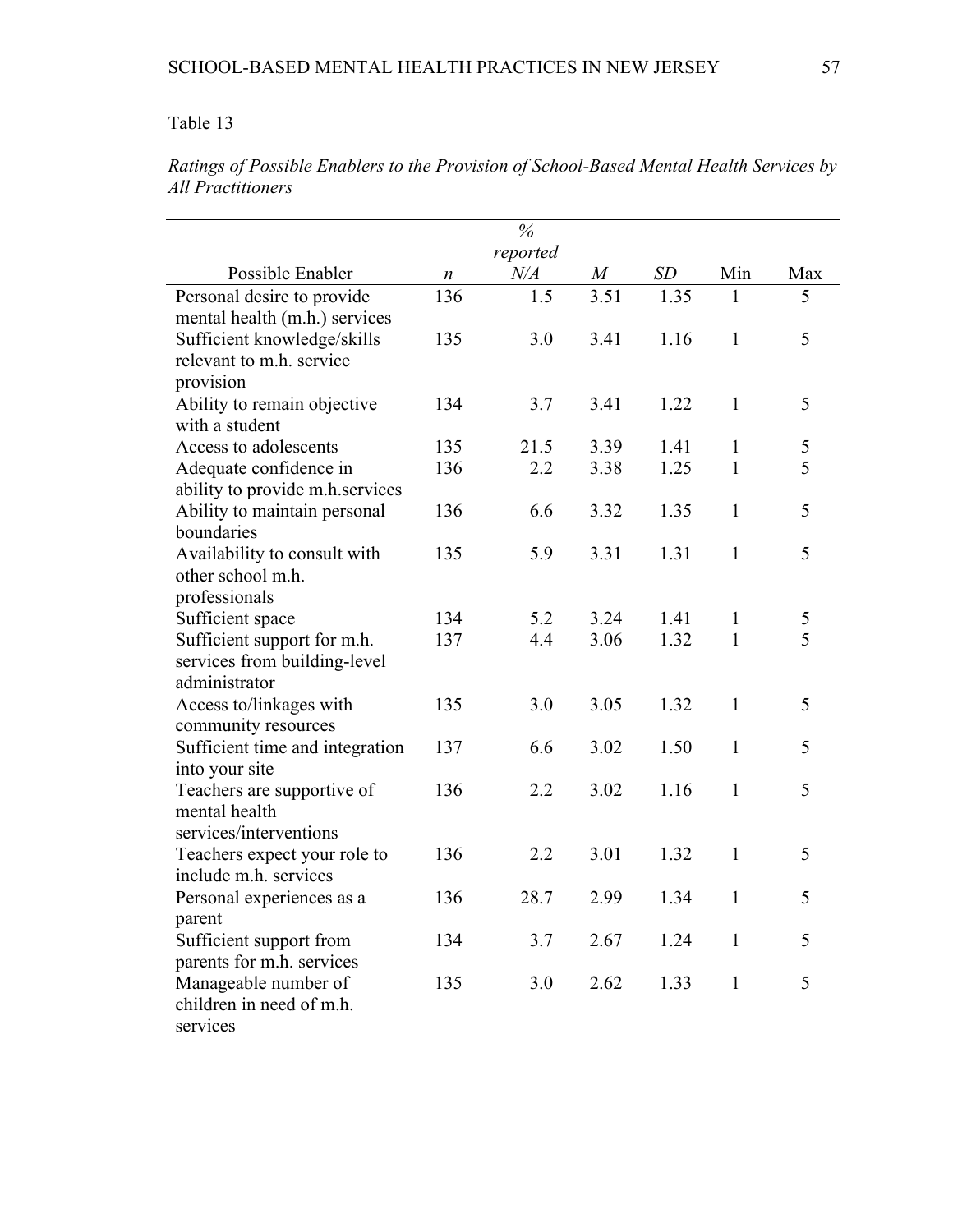| Department gives explicit     | 137 | 16.8 | 2.60 | 1.31 |  |
|-------------------------------|-----|------|------|------|--|
| permission to provide m.h.    |     |      |      |      |  |
| services                      |     |      |      |      |  |
| District Support for m.h.     | 137 | 6.6  | 2.53 | 1 33 |  |
| services provision            |     |      |      |      |  |
| Department provides relevant  | 136 | 5.1  | 249  | 124  |  |
| professional development      |     |      |      |      |  |
| Manageable number of          | 135 | 3.0  | 2.41 | 139  |  |
| children who require          |     |      |      |      |  |
| psychoeducational evals       |     |      |      |      |  |
| Other enabler to m.h. service | 24  | 8.9  | 2.00 | 1.41 |  |
| provision in schools          |     |      |      |      |  |

*Table 13 Continued* 

 The vast majority of respondents (i.e., >90%) reported having personally experienced most of the items listed as possible enablers. Three enabling factors were rated by more than 10% as respondents as N/A: (1) personal experiences as a parent (28.7%), (2) access to adolescents (21.5%) and (3) department gives explicit permission to provide mental health services (16.8%). The factors personally experienced by the greatest number of respondents (i.e., >97%) included (1) personal desire to provide mental health services (98.5%), (2) adequate confidence in ability to provide mental health services (97.8%), (3) teachers are supportive of mental health services/interventions (97.8%) and (4) teachers expect your role to include mental health services (97.8%).

All factors but one ("Other") received ratings from the minimum of one to the maximum of five. None of the factors received a mean rating corresponding to *Extreme Enabler* (i.e., mean rating of 4.51 to 5.00) or *Not an Enabler* (i.e., mean rating of 1.00 to 1.50). One factor, a personal desire to provide mental health services, received a mean rating corresponding to *Significant Enabler* (i.e., mean rating of 3.51 to 4.50). As can be seen in Table 15, the large majority of factors received a mean rating corresponding to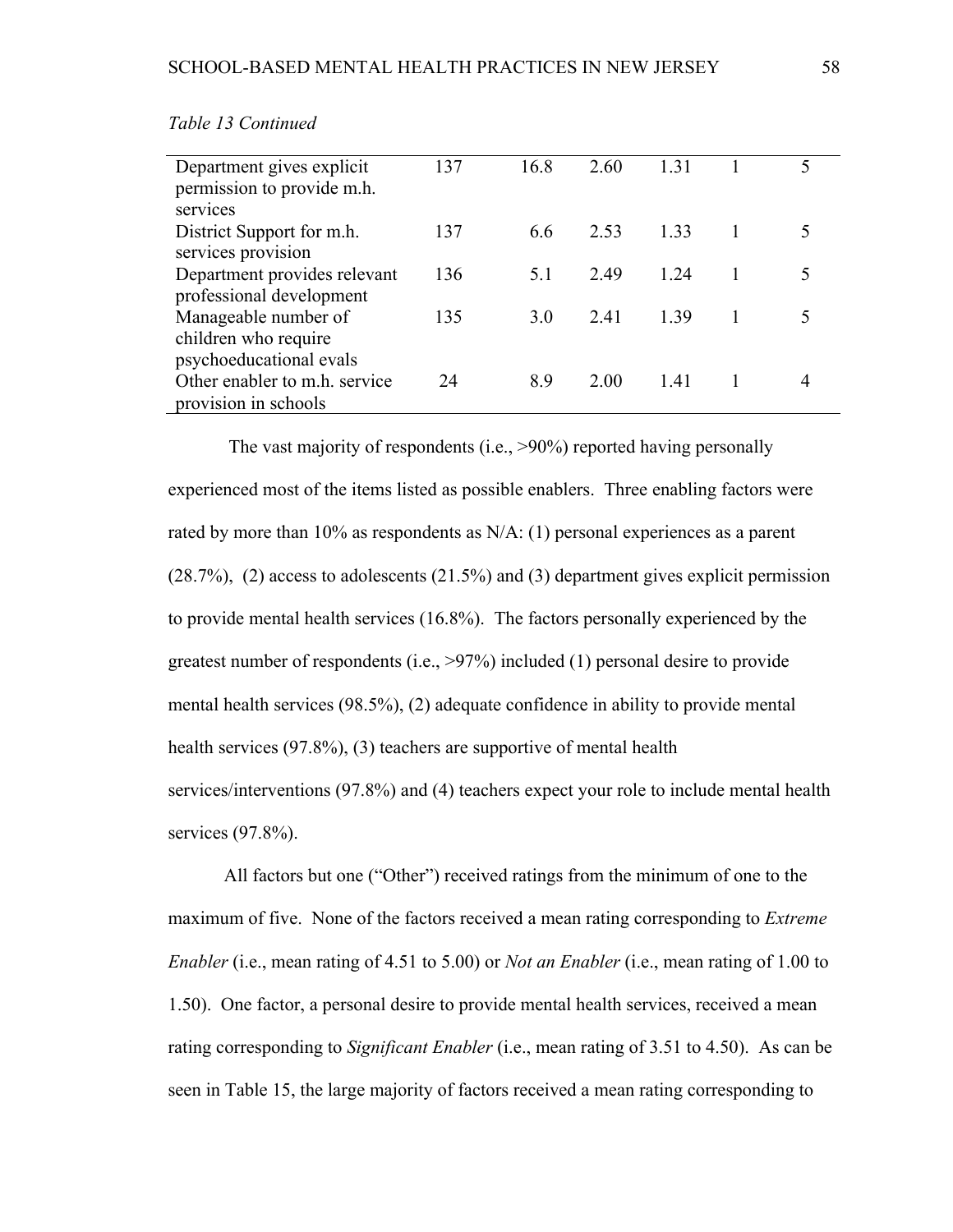*Moderate Enabler* (i.e., mean rating of 2.51 to 3.50). Three factors received a rating corresponding to *Slight Enabler* (i.e., a mean rating of 1.51 to 2.50): (1) department provides relevant professional development, (2) manageable number of children who require psychoeducational evaluations, and (3) "Other" enabler.

Eight respondents selected the "Other" category and one respondent specified an "Other" type of enabler: Responses elicited from the "Other" category included: district administration supportive of mental health services to the extent that we have partnered with a private agency to provide quality mental health services to our students and their families.

# **Research Question 5: What factors (system level (district, school, state); individual; other) do school practitioners perceive as barriers in the provision of SBMHS in New Jersey?**

To answer this research question, responses from question 18 on the survey were analyzed. Respondents rated various factors that present a barrier in their provision of mental health services. The factors were rated as follows: *1=Not a barrier, 2=Slight barrier, 3=Moderate barrier, 4=Significant barrier, 5=Extreme barrier and 6= N/A, Have not personally experienced this factor.* Each factor was reviewed to determine the number of respondents per item followed by computing the percentage of respondents rating the item  $N/A$ . The mean rating (excluding  $N/A$ ) and standard deviation for each factor were calculated as well as the range of scores. Results of the analysis, including the number of respondents for each factor, are presented in Table 13 in order of descending mean factor rating.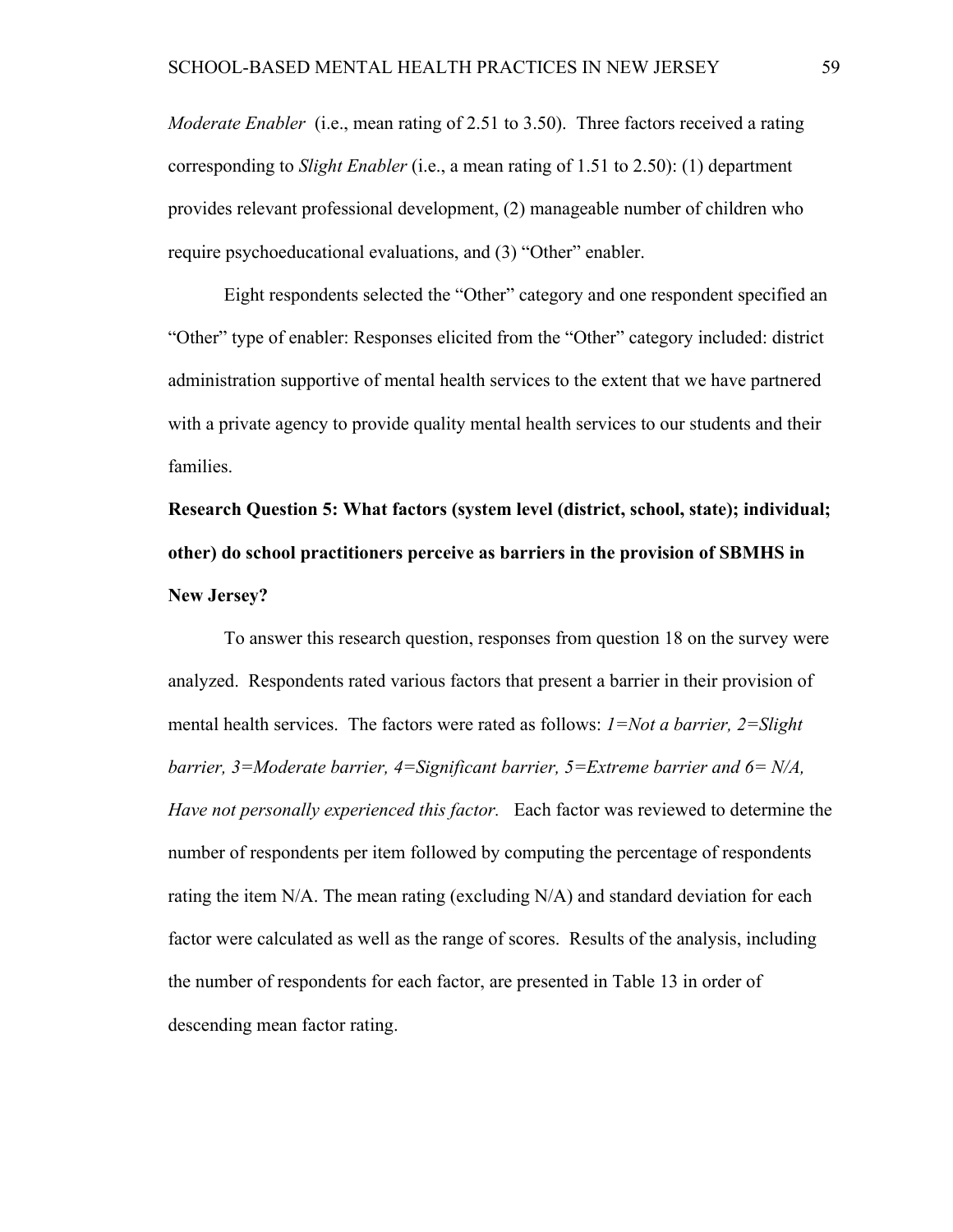|                               |                  | $\%$      |                  |      |              |                |
|-------------------------------|------------------|-----------|------------------|------|--------------|----------------|
|                               |                  | reported  |                  |      |              |                |
| Possible Barrier              | $\boldsymbol{n}$ | $N\!/\!A$ | $\boldsymbol{M}$ | SD   | Min          | Max            |
| Role strain                   | 150              | 2.7       | 3.35             | 1.32 | 1            | 5              |
| Inconsistent treatment        | 148              | 7.4       | 2.96             | 1.17 | 1            | 5              |
| Problems accessing students   | 150              | 4.7       | 2.88             | 1.17 | $\mathbf{1}$ | 5              |
| during the day                |                  |           |                  |      |              |                |
| Too many students in need of  | 149              | 4.7       | 2.80             | 1.32 | $\mathbf{1}$ | 5              |
| mental health (m.h.) services |                  |           |                  |      |              |                |
| Too many psychoeducational    | 149              | 12.1      | 2.63             | 1.49 | $\mathbf{1}$ | 5              |
| evaluations                   |                  |           |                  |      |              |                |
| Lack of time and integration  | 149              | 4.7       | 2.61             | 1.48 | $\mathbf{1}$ | 5              |
| into site                     |                  |           |                  |      |              |                |
| Cumbersome department         | 149              | 6.0       | 2.47             | 1.47 | $\mathbf{1}$ | 5              |
| procedures                    |                  |           |                  |      |              |                |
| Difficulty collaborating with | 150              | 2.0       | 2.47             | 1.16 | $\mathbf{1}$ | 5              |
| teachers to implement         |                  |           |                  |      |              |                |
| services                      |                  |           |                  |      |              |                |
| Lack of funds                 | 147              | 8.2       | 2.39             | 1.46 | 1            | 5              |
| Overlapping responsibilities  | 148              | 2.7       | 2.37             | 1.18 | $\mathbf{1}$ | 5              |
| among m.h. staff              |                  |           |                  |      |              |                |
| Lack of support from parents  | 148              | 5.4       | 2.37             | 1.24 | $\mathbf{1}$ | 5              |
| during m.h. intervention      |                  |           |                  |      |              |                |
| efforts                       |                  |           |                  |      |              |                |
| Schools accountable for       | 148              | 8.1       | 2.29             | 1.27 | 1            | 5              |
| students' academic success    |                  |           |                  |      |              |                |
| only                          |                  |           |                  |      |              |                |
| <b>Burnout</b>                | 149              | 6.7       | 2.27             | 1.25 | 1            | $\mathfrak{S}$ |
| Lack of support from building | 147              | 8.8       | 2.08             | 1.30 | $\mathbf{1}$ | 5              |
| level administrator           |                  |           |                  |      |              |                |
| Lack of space                 | 148              | 8.1       | 2.08             | 1.38 | 1            | 5              |
| Lack of support from teachers | 150              | 4.0       | 2.03             | 1.17 | 1            | 5              |
| Concerns with liability       | 150              | 6.0       | 2.03             | 1.15 | 1            | 5              |
| Narrowly defined department   | 150              | 6.7       | 1.97             | 1.18 | 1            | 5              |
| assigned role                 |                  |           |                  |      |              |                |
| Teachers unaware of m.h.      | 150              | 6.0       | 1.92             | 1.17 | $\mathbf{1}$ | 5              |
| services that school          |                  |           |                  |      |              |                |
| professionals can provide     |                  |           |                  |      |              |                |
| Difficulty maintaining        | 150              | 6.7       | 1.90             | 1.03 | $\mathbf{1}$ | 5              |
| students' privacy             |                  |           |                  |      |              |                |

*Ratings of Possible Barriers to the Provision of School-Based Mental Health Services by All Practitioners*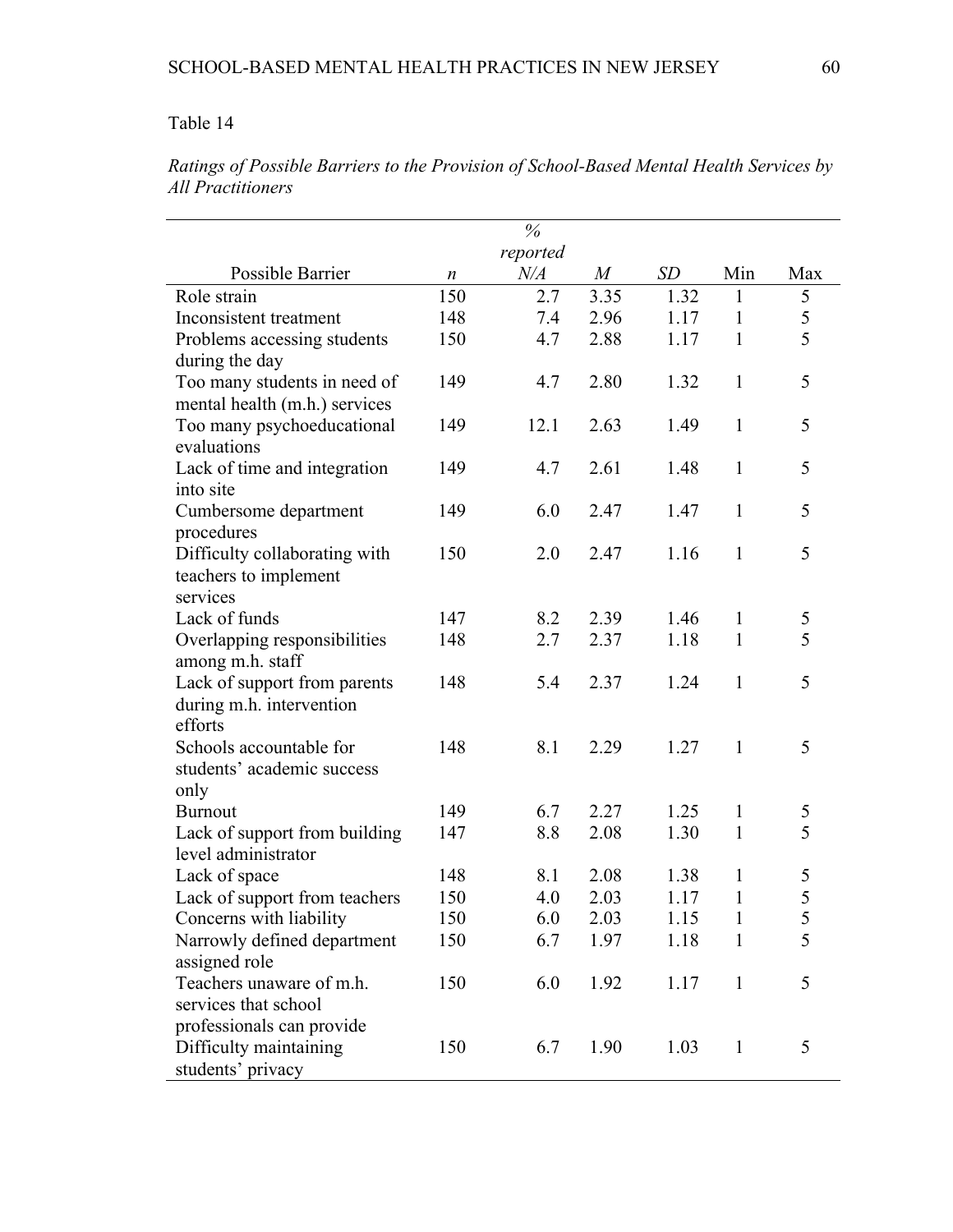| Unplanned/premature           | 148 | 9.5  | 1.89 | 1.05 |   | 5 |
|-------------------------------|-----|------|------|------|---|---|
| termination                   |     |      |      |      |   |   |
| Personal desire to provide    | 148 | 10.1 | 1.88 | 1.20 | 1 | 5 |
| traditional services such as  |     |      |      |      |   |   |
| assessment                    |     |      |      |      |   |   |
| Student attrition             | 150 | 9.3  | 1.82 | 1.06 | 1 | 5 |
| Lack of knowledge/skills      | 149 | 5.4  | 1.69 | 0.82 | 1 | 5 |
| relevant to m.h. services     |     |      |      |      |   |   |
| provision                     |     |      |      |      |   |   |
| Lack of confidence in ability | 150 | 4.7  | 1.63 | 0.84 | 1 | 5 |
| to provide m.h. services      |     |      |      |      |   |   |
| Other barrier to provision of | 28  | 28.6 | 1.50 | 1.24 | 1 | 5 |
| m.h. services in schools      |     |      |      |      |   |   |
| Off-putting student           | 150 | 6.0  | 1.30 | 0.65 | 1 | 5 |
| characteristics               |     |      |      |      |   |   |
| Personal mental health        | 150 | 10.7 | 1.30 | 0.73 |   | 5 |
| problems                      |     |      |      |      |   |   |

*Table 14 Continued* 

The majority of respondents (i.e., >90%) reported having personally experienced most of the items listed as possible barriers. Four potential barriers were rated by more than 10% of respondents as N/A: (1) too many psychoeducational evaluations (12.1%), (2) personal mental health problems (10.7%), (3) personal desire to provide traditional services such as assessment (10.1%), and (4) "Other" barrier (28.6%). The factors personally experienced by the greatest number of respondents (i.e., >97%) included difficulty collaborating with teachers to implement services (98.0%), role strain (97.3%), and overlapping responsibilities among mental health staff (97.3%).

All factors received ratings from the minimum of one to the maximum of five. As can be seen in Table 16, the large majority of factors received a mean rating corresponding to *Slight Barrier* (i.e., mean rating of 1.51 to 2.50). None of the factors received an average rating corresponding to *Extreme Barrier* (i.e., mean rating of 4.51 to 5.00) or to *Significant Enabler* (i.e., mean rating of 3.51 to 4.50). Six factors received a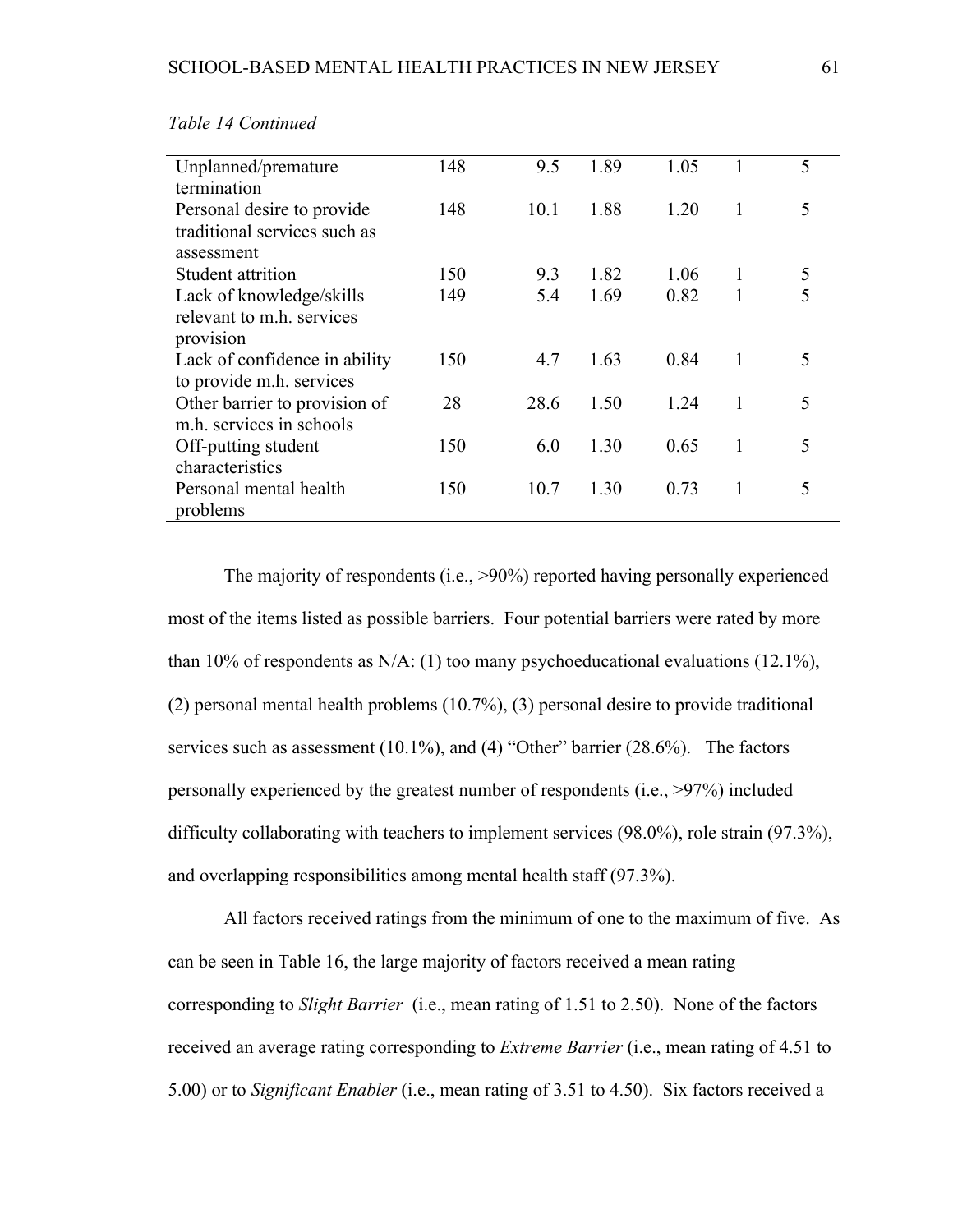rating corresponding to *Moderate Barrier* (i.e., a mean rating of 2.51 to 3.50): (1) role strain, (2) inconsistent treatment, (3) problems accessing students during the day, (4) too many students in need of mental health services, (5) too many psychoeducational evaluations, and (6) lack of time and integration into site. Three factors received a rating corresponding to *Not a Barrier* (i.e., mean rating of 1.00 to 1.50): (1) off-putting student characteristics, (2) personal mental health problems and (3) "Other" barrier.

Twenty respondents selected the "Other" category, however only 3 of these respondents provided a rating higher than *Not a barrier*. Responses elicited from the "Other" category included: insufficient funds, securing parental permission, and teachers intervening instead of referring students for help.

# **Research Question 6: What content areas and experiences are important to prepare school practitioners to provide SBMHS?**

To answer this research question, responses from questions 20 through 22 were analyzed. Respondents rated various types of content area, experiential activities and professional development opportunities on their importance in preparing them to provide SBMHS. The items were rated as follows: *1=Not helpful, 2=Somewhat helpful, 3=Moderately helpful, 4=Very helpful, 5=Extremely helpful and 6= N/A, Did not receive training in content area* or *Did not receive/incur this experience.* Content and training items were reviewed to determine the number of respondents per item followed by computing the percentage of respondents rating the item N/A. The mean rating (excluding N/A) and standard deviation for each item were calculated as well as the range of scores.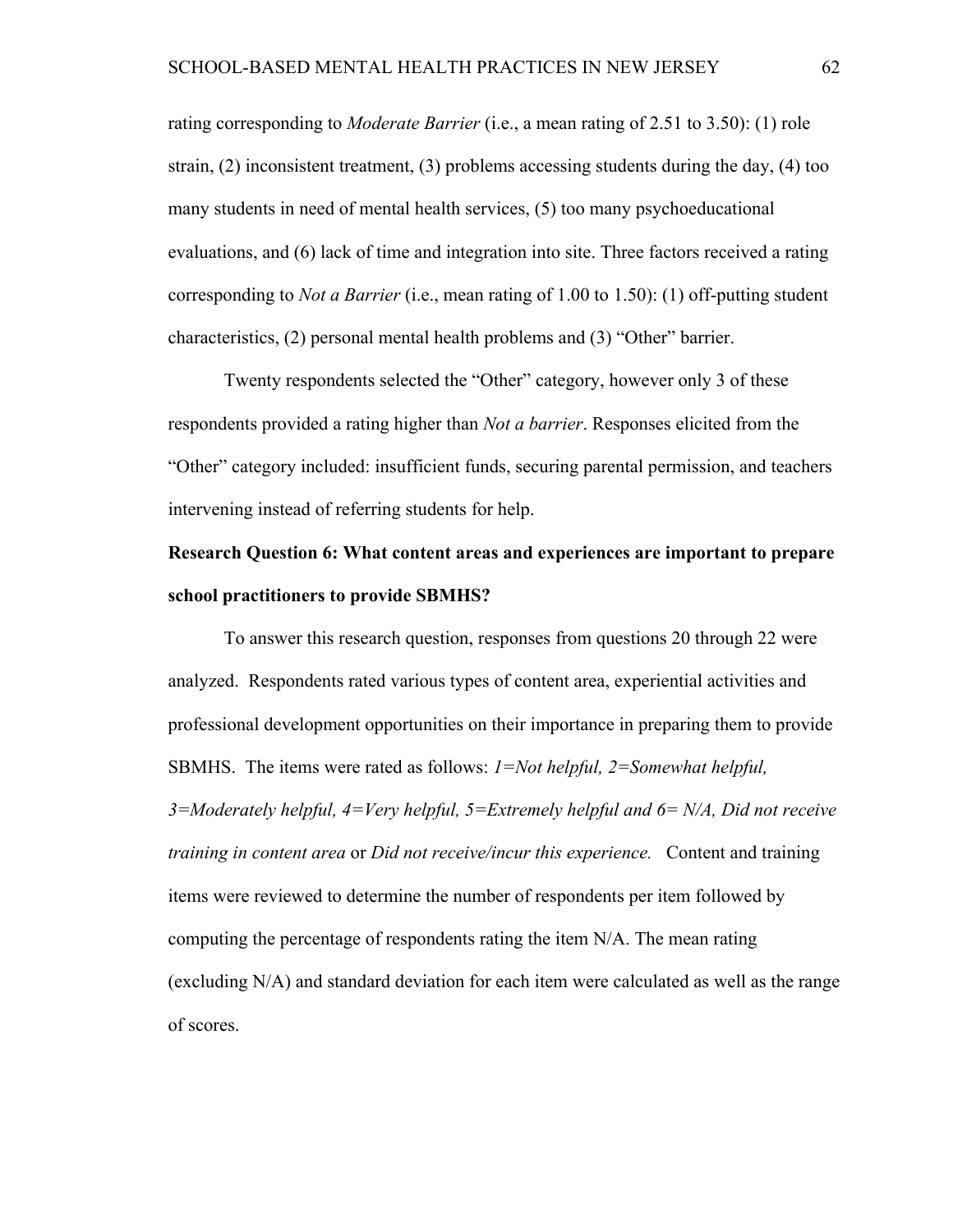The results regarding content areas viewed as important preparation for SBMHS are shown in Table 15. Results of the analysis, including the number of respondents for each item, are presented in Table 15 in order of descending mean item rating. A substantial majority of respondents (i.e.,  $\geq$ 80%) reported having received training in all but four content areas. The content areas rated by 20% or more of respondents as N/A: (1) counseling adults  $(28.0\%)$ ,  $(2)$  substance abuse prevention and treatment  $(26.5\%)$ ,  $(3)$ advanced counseling/psychotherapy (22.1%), and (4) systems consultation (20.0%). The content areas in which the greatest number of respondents (i.e., >97%) reported having received training were (1) developmental psychology (99.3%), (2) Ethics/Law (99.3%), (3) social-emotional-behavioral assessment (98.5%) and (4) psychopathology/behaviors disorders/abnormal psychology (98.5%).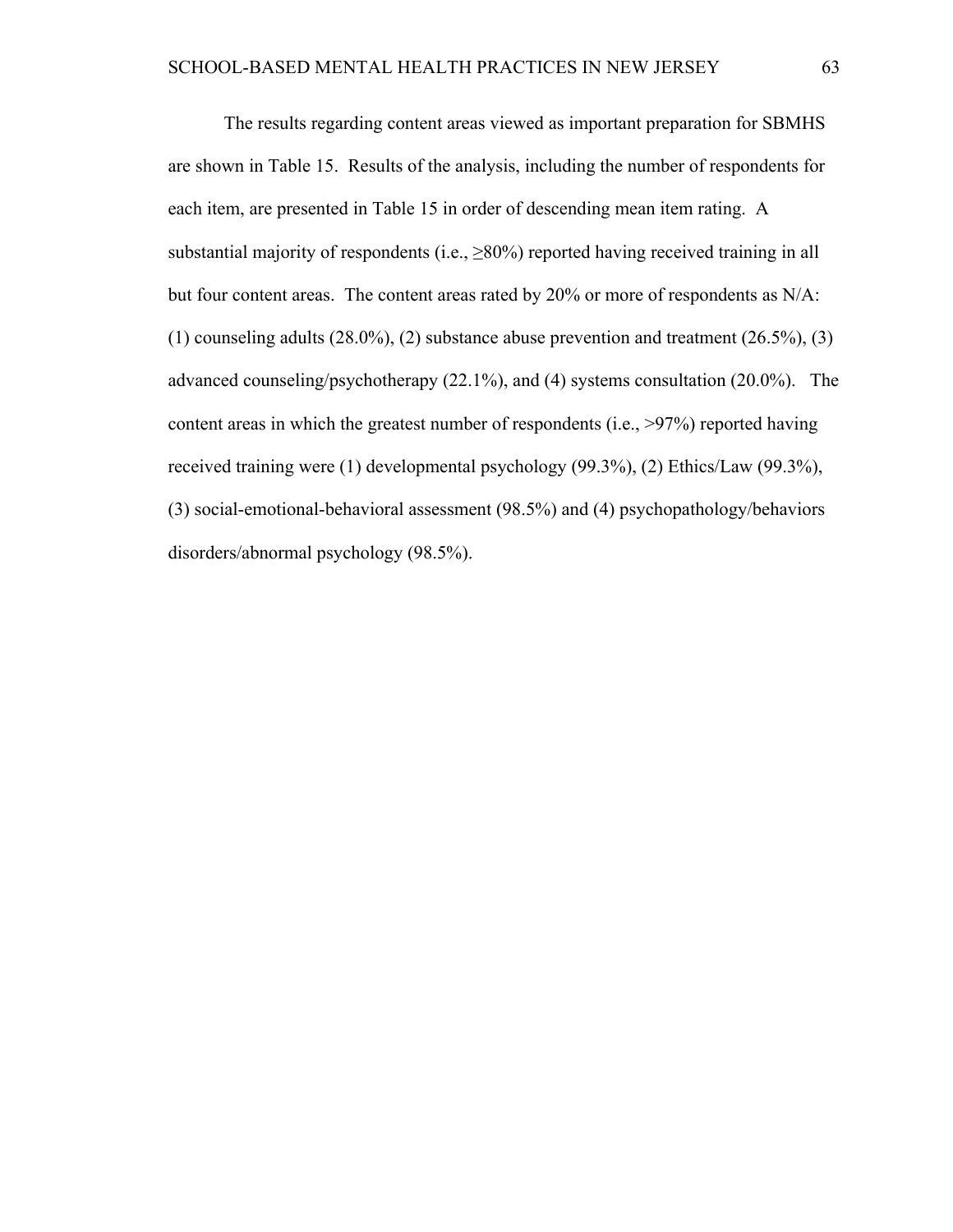## Table 15

|                                 |                  | $\%$      |                  |      |                |     |
|---------------------------------|------------------|-----------|------------------|------|----------------|-----|
|                                 | reported         |           |                  |      |                |     |
| Content Area                    | $\boldsymbol{n}$ | $N\!/\!A$ | $\boldsymbol{M}$ | SD   | Min            | Max |
| Therapeutic relationship skills | 135              | 3.0       | 4.15             | 0.92 | 2              | 5   |
| Social-emotional-behavioral     | 135              | 1.5       | 4.13             | 0.89 | $\overline{2}$ | 5   |
| assessment                      |                  |           |                  |      |                |     |
| Crisis intervention             | 135              | 10.4      | 4.02             | 0.98 | $\overline{2}$ | 5   |
| Developmental psychology        | 135              | 0.7       | 4.01             | 0.92 | $\overline{2}$ | 5   |
| Consultation with teachers or   | 136              | 5.1       | 3.95             | 1.02 | $\overline{2}$ | 5   |
| parents                         |                  |           |                  |      |                |     |
| Learning skills needed to be a  | 135              | 4.4       | 3.92             | 1.06 | $\mathbf{1}$   | 5   |
| lifelong learner                |                  |           |                  |      |                |     |
| Techniques/strategies for       | 135              | 11.1      | 3.91             | 1.00 | $\overline{2}$ | 5   |
| working in school               |                  |           |                  |      |                |     |
| environments                    |                  |           |                  |      |                |     |
| <b>Behavior</b> interventions   | 135              | 6.7       | 3.85             | 0.96 | 2              | 5   |
| Psychopathology/behaviors       | 135              | 1.5       | 3.82             | 1.01 | $\overline{2}$ | 5   |
| disorders/abnormal psychology   |                  |           |                  |      |                |     |
| Advanced                        | 136              | 22.1      | 3.81             | 1.16 | $\mathbf{1}$   | 5   |
| counseling/psychotherapy        |                  |           |                  |      |                |     |
| Information on mental health    | 135              | 9.6       | 3.80             | 1.07 | $\mathbf{1}$   | 5   |
| agencies and resources in the   |                  |           |                  |      |                |     |
| community                       |                  |           |                  |      |                |     |
| Group therapy approaches and    | 136              | 11.0      | 3.73             | 1.12 | 1              | 5   |
| techniques                      |                  |           |                  |      |                |     |
| Counseling adults               | 132              | 28.0      | 3.63             | 1.23 | $\mathbf{1}$   | 5   |
| Ethics/Law                      | 136              | 0.7       | 3.61             | 1.15 | $\mathbf{1}$   | 5   |
| <b>Empirically supported</b>    | 135              | 11.9      | 3.54             | 1.11 | $\mathbf{1}$   | 5   |
| treatments                      |                  |           |                  |      |                |     |
| Substance abuse prevention      | 136              | 26.5      | 3.52             | 1.33 | $\mathbf{1}$   | 5   |
| and treatment                   |                  |           |                  |      |                |     |
| Case documentation              | 135              | 9.6       | 3.51             | 1.11 | $\mathbf{1}$   | 5   |
| Treatment planning              | 136              | 13.2      | 3.50             | 1.05 | $\mathbf{1}$   | 5   |
| Family therapy approaches and   | 135              | 17.0      | 3.47             | 1.19 | $\mathbf{1}$   | 5   |
| techniques                      |                  |           |                  |      |                |     |
| Systems consultation            | 135              | 20.0      | 3.40             | 1.07 | $\mathbf{1}$   | 5   |
| Multicultural                   | 136              | 5.1       | 3.39             | 1.12 | $\mathbf{1}$   | 5   |
| education/therapy techniques    |                  |           |                  |      |                |     |

## *Ratings of Content Areas in School-Based Mental Health Preparation*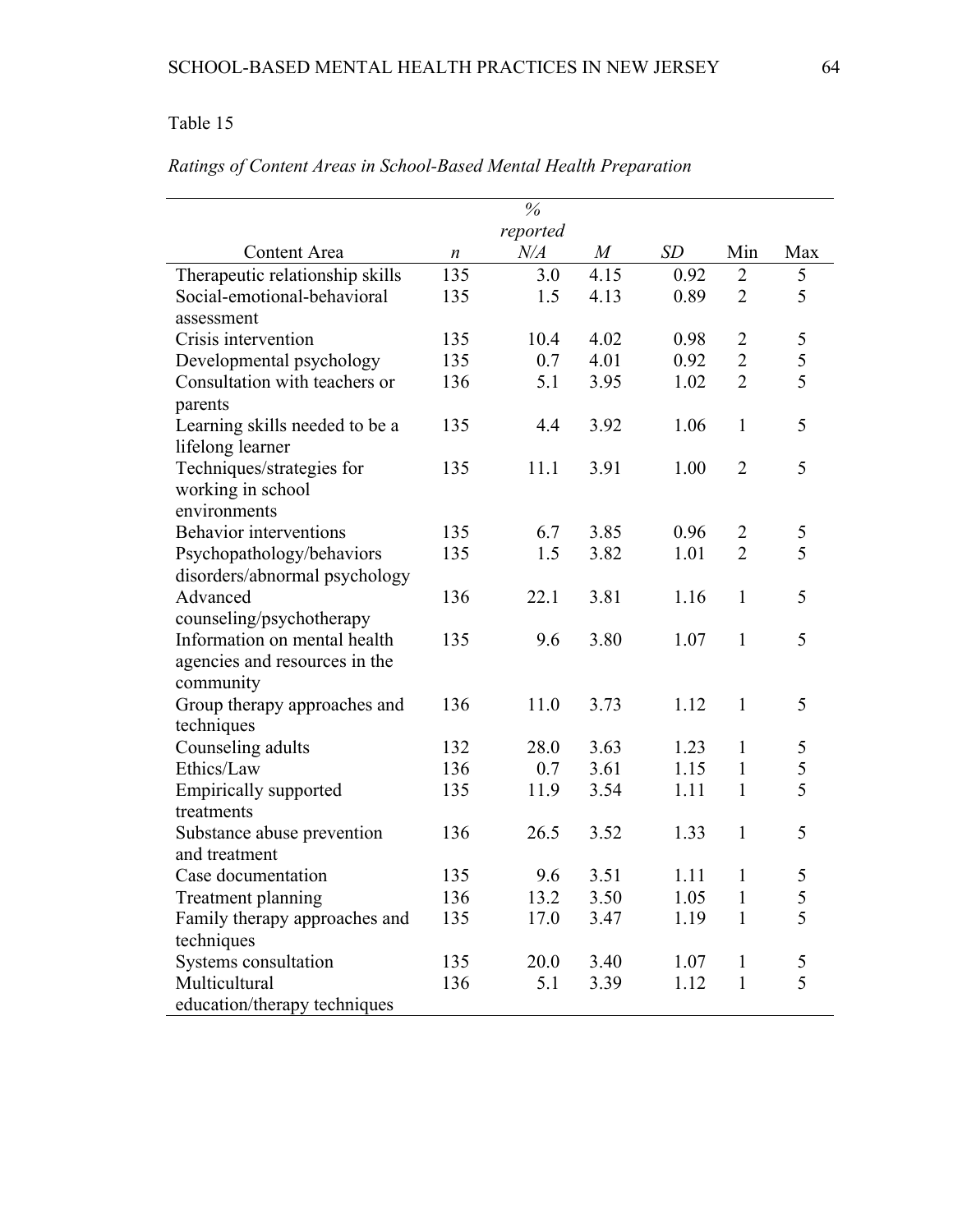| Prevention of mental health | 136 | 14.7 | 337  | 1 14 |  |
|-----------------------------|-----|------|------|------|--|
| problems                    |     |      |      |      |  |
| Survey course covering      | 136 | 88   | 3.27 |      |  |
| multiple therapeutic        |     |      |      |      |  |
| orientations                |     |      |      |      |  |
| Psychopharmacology          | 136 | 169  | 3.25 | 115  |  |
| Advanced study of a single  | 136 | 19.1 | 3.09 | 1 27 |  |
| therapeutic orientation     |     |      |      |      |  |

*Table 15 Continued* 

Eight content areas did not receive a rating of less than two (*Somewhat Helpful*) by any respondent. These content areas were therapeutic relationship skills, socialemotional-behavioral assessment, crisis intervention, developmental psychology, consultation with teachers or parents, techniques/strategies for working in school environments, behavior interventions, and psychopathology/behaviors disorders/abnormal psychology. The remaining content areas received ratings from the minimum of one and all content areas received ratings to the maximum of five.

The majority of content areas received a mean rating corresponding to "Very Helpful" (i.e., mean rating of 3.51 to 4.50). No content area received a mean rating corresponding to *Extremely Helpful* (i.e., mean rating of 4.51 to 5.00), *Somewhat Helpful* (i.e., mean rating of 1.51 to 2.50) or *Not Helpful* (i.e., mean rating of 1.00 to 1.50). The remaining eight content areas received a mean rating corresponding to *Moderately Helpful* (i.e., mean rating of 2.51 to 3.50).

Results of the participants' ratings of experiential activities and professional development opportunities as preparation for providing SBMHS, including the number of respondents for each item, are delineated in Tables 16 and 17, in order of descending mean item rating. As shown in Table 16, three experiential activities were reported as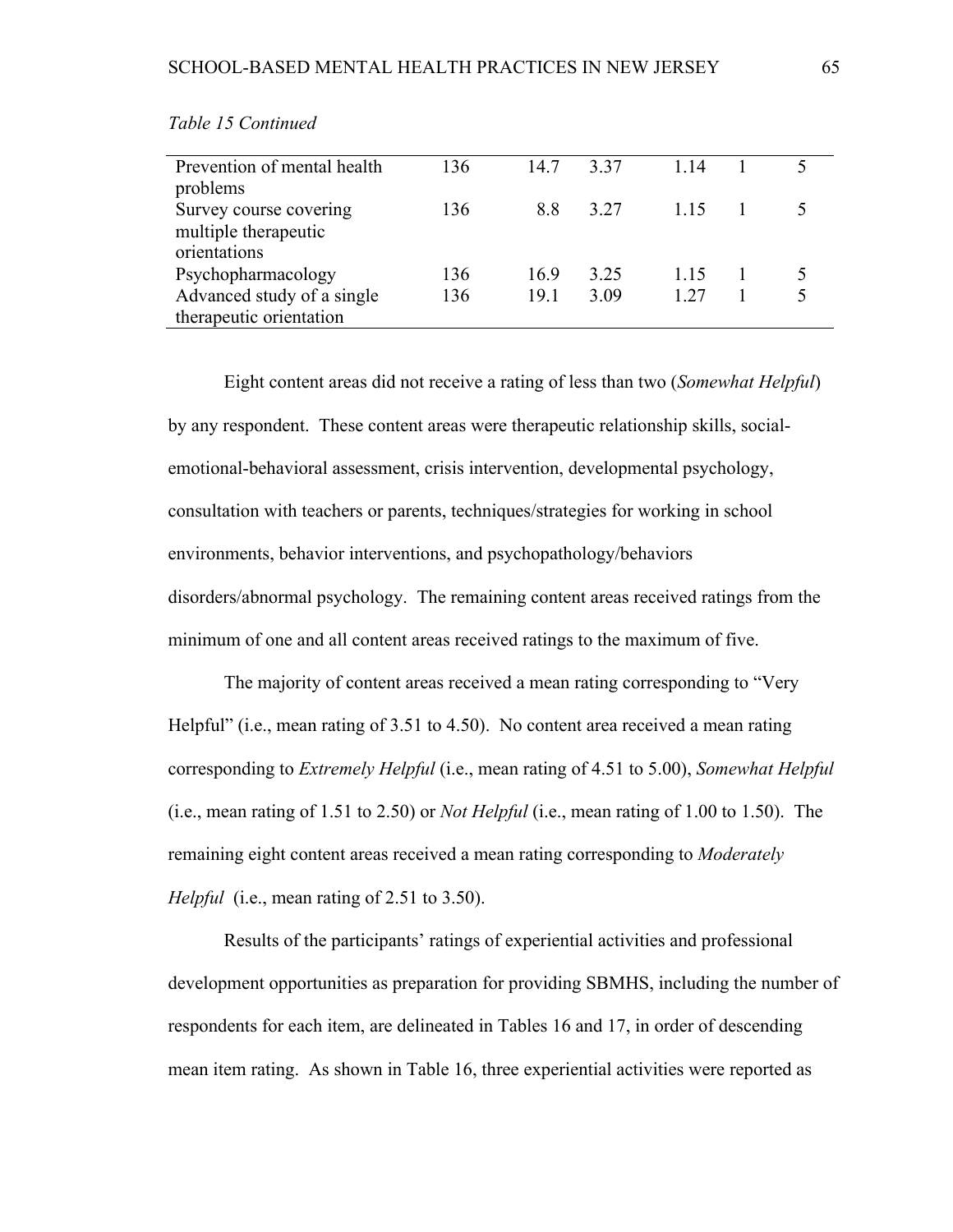personally experienced by a vast majority of respondents (i.e., >90%): (1) supervised practicum/externship/internship (97.1%), (2) work on a multidisciplinary team (94.8%) and (3) in-class role plays (93.4%). In contrast, four experiential activities were reported by more than 20% of respondents as *N/A, Did not receive/incur this experience*: (1) receive own counseling (39.3%), (2) self-review and critique of counseling (35.8%), (3) observe master therapist(s)  $(34.1\%)$ , and  $(4)$  co-lead counseling group(s)  $(21.3\%)$ .

#### Table 16

| $\%$                           |     |           |      |           |     |     |  |
|--------------------------------|-----|-----------|------|-----------|-----|-----|--|
| reported                       |     |           |      |           |     |     |  |
| Content Area                   | n   | $N\!/\!A$ | M    | <i>SD</i> | Min | Max |  |
| Supervised                     | 136 | 2.9       | 4.30 | 0.91      |     | 5   |  |
| practicum/externship/          |     |           |      |           |     |     |  |
| internship                     |     |           |      |           |     |     |  |
| Work on a multidisciplinary    | 135 | 5.2       | 4.12 | 1.00      |     |     |  |
| team                           |     |           |      |           |     |     |  |
| $Co$ -lead counseling group(s) | 136 | 21.3      | 3.96 | 0.97      |     | 5   |  |
| Self-review and critique of    | 134 | 35.8      | 3.60 | 1.20      |     |     |  |
| counseling                     |     |           |      |           |     |     |  |
| Observe master therapist $(s)$ | 135 | 34.1      | 3.56 | 1.10      |     | 5   |  |
| Receive own counseling         | 135 | 39.3      | 3.44 | 1 37      |     |     |  |
| In-class role plays            | 136 | 6.6       | 3.12 | 1.31      |     |     |  |

*Ratings of Experiential Training Activities in School-Based Mental Health Preparation* 

As shown in Table 17, three professional development opportunities were reported as personally experienced by a vast majority of respondents (i.e., >90%): (1) consultation with colleagues (100.0%), (2) self-study (99.3%) and (3) participate in professional organization (99.3%). More than 20% of respondents reported they had not personally experienced one professional development opportunity: work with interns  $(26.5\%)$ .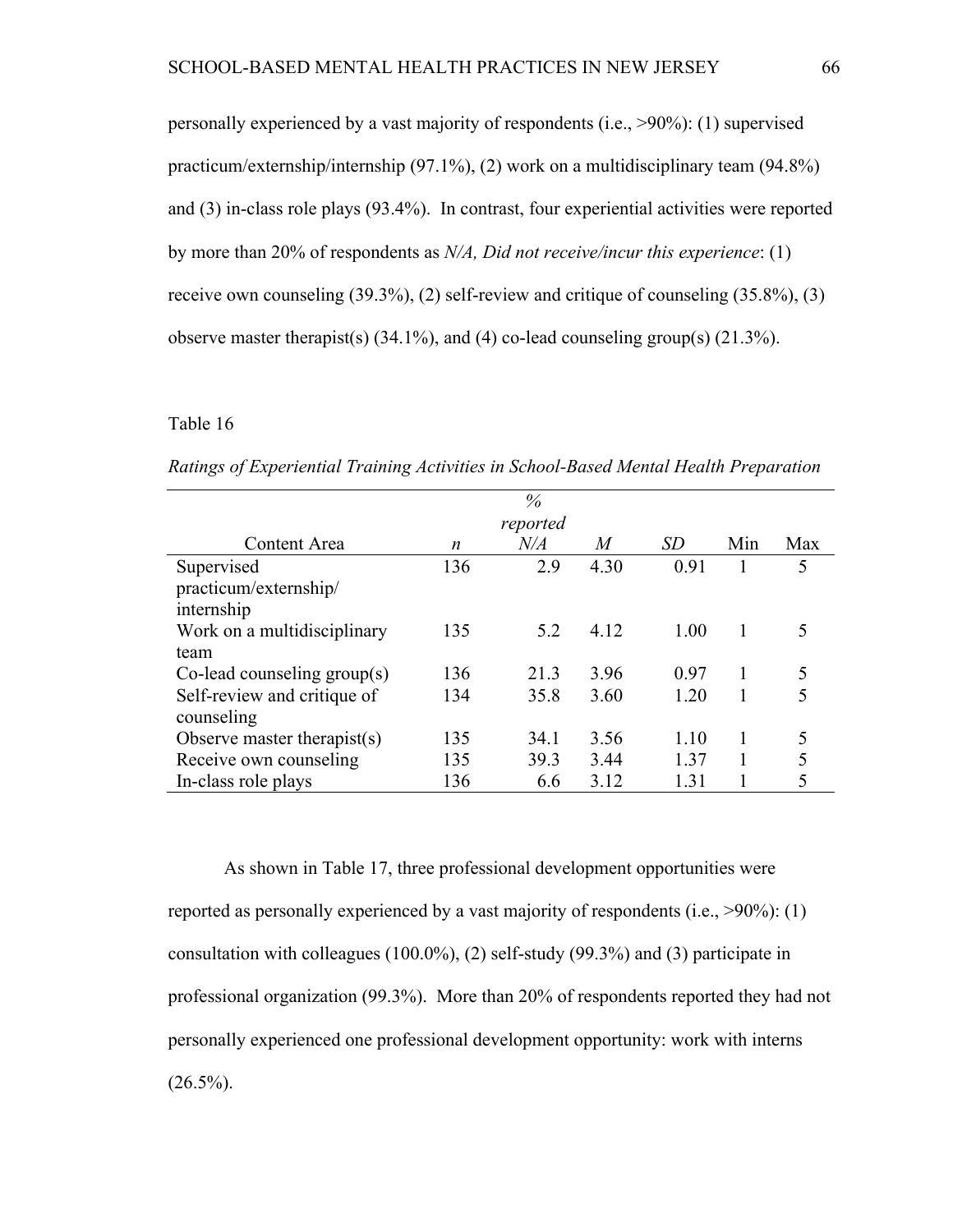#### Table 17

|                                |          | $\%$      |      |      |                |     |  |  |
|--------------------------------|----------|-----------|------|------|----------------|-----|--|--|
|                                | reported |           |      |      |                |     |  |  |
| Content Area                   | n        | $N\!/\!A$ | M    | SD   | Min            | Max |  |  |
| Consultation with colleagues   | 136      | $\theta$  | 4.32 | 0.85 | $\overline{2}$ | 5   |  |  |
| Self-study                     | 135      | 0.7       | 3.83 | 1.02 | $\overline{2}$ |     |  |  |
| Participate in professional    | 134      | 0.7       | 3.47 | 1.15 |                |     |  |  |
| organization                   |          |           |      |      |                |     |  |  |
| Formal supervision of services | 135      | 14.8      | 3.44 | 1 24 |                |     |  |  |
| Applied experiences following  | 135      | 14.8      | 2.90 | 1.28 |                |     |  |  |
| an in-service                  |          |           |      |      |                |     |  |  |
| Work with interns              | 136      | 26.5      | 2.84 | 1 29 |                |     |  |  |
| In-services offered through    | 136      | 11.0      | 2.55 | 1 20 |                |     |  |  |
| one's district                 |          |           |      |      |                |     |  |  |

*Ratings of Professional Development Opportunities in School-Based Mental Health Preparation* 

All experiential areas and most professional development opportunities received ratings from the minimum of one to the maximum of five. Two professional development opportunities were not rated less than two ("Somewhat Helpful") by any respondent: (1) consultation with colleagues and (2) self-study. All mean ratings of experiential areas and professional development opportunities corresponded to either *Moderately Helpful* (i.e., mean rating of 2.51 to 3.50) or *Very Helpful* (i.e., mean rating of 3.51 to 4.50). No items received mean ratings corresponding to *Extremely Helpful* (i.e., mean rating of 4.51 to 5.00), *Somewhat Helpful* (i.e., mean rating of 1.51 to 2.50) or *Not Helpful* (i.e., mean rating of 1.00 to 1.50).

# **Research Question 7: What are the perceptions of school practitioners in New Jersey on the quality of mental health services available in their schools?**

To answer this question, responses from question 23 on the survey were analyzed. Respondents rated 17 items relevant to several SBMHS quality indicators. The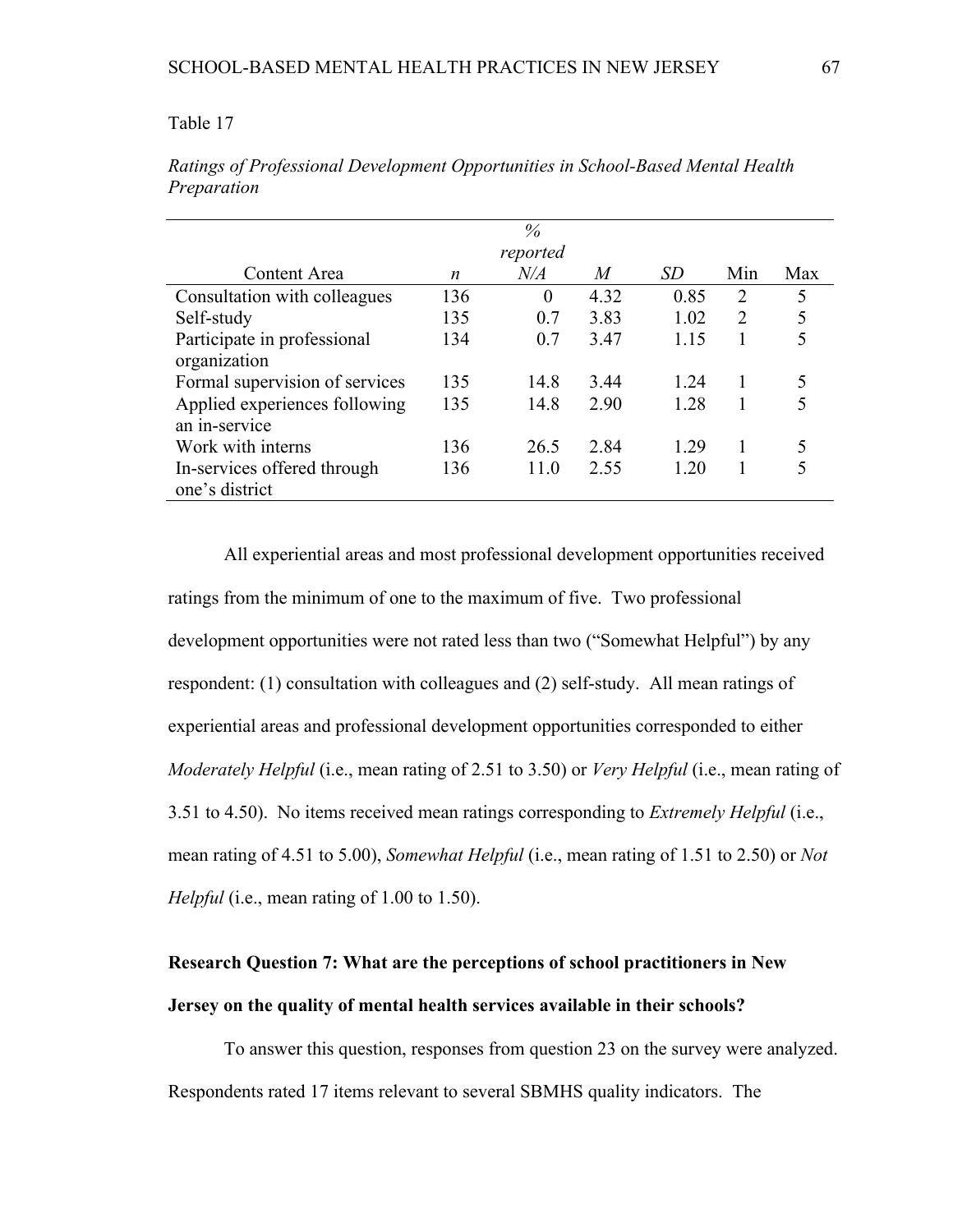respondents were asked to rate the item according to the degree it is currently developed and/or implemented in their school(s) on a 5-point Likert scale from 1=*Not at all in place to 5=Fully in place.* Analyses determined the number of respondents per item. The mean rating and standard deviation for each quality indicator were calculated as well as the range of scores. Results of the analysis, including number of respondents for each indicator, are presented in Table 18 grouped by the relevant best practice principle.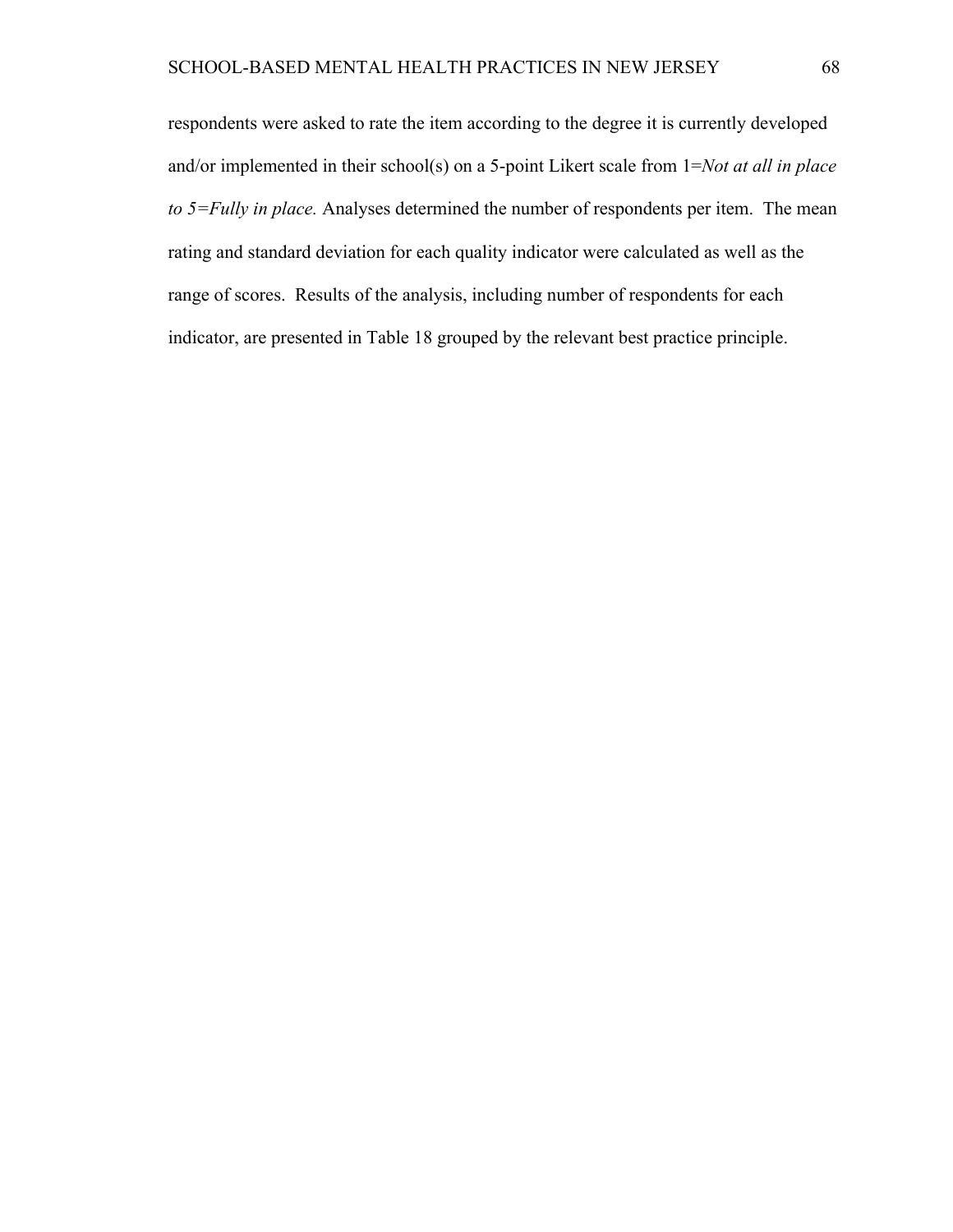## Table 18

*Ratings of Degree of Implementation of School-Based Mental Health Quality Indicators* 

| Principle of Best Practice and Quality Indicators   | n   | $\boldsymbol{M}$ | <b>SD</b> | Min          | Max |
|-----------------------------------------------------|-----|------------------|-----------|--------------|-----|
| Evidence Based-Practice                             |     |                  |           |              |     |
| Receive ongoing training and supervision on:        | 134 | 1.98             | 1.11      | $\mathbf{1}$ | 5   |
| effective diagnosis, treatment planning and         |     |                  |           |              |     |
| implementation, clinical decision- making           |     |                  |           |              |     |
| Conduct screening and follow-up assessments         | 132 | 2.33             | 1.07      | $\mathbf{1}$ | 5   |
| to identify mental health concerns                  |     |                  |           |              |     |
| Continually assess whether ongoing services         | 133 | 2.99             | 1.12      | $\mathbf{1}$ | 5   |
| provided to students are appropriate and helping    |     |                  |           |              |     |
| to address presenting problems                      |     |                  |           |              |     |
| A clear and effective protocol in district to       | 133 | 3.47             | 1.40      | $\mathbf{1}$ | 5   |
| assist clinical decision making and care for        |     |                  |           |              |     |
| more serious situations (e.g., abuse and neglect    |     |                  |           |              |     |
| reports, self-reporting of suicidal/homicidal       |     |                  |           |              |     |
| ideation)                                           |     |                  |           |              |     |
| Actively using the evidence-base (practices and     | 132 | 2.99             | 1.05      | $\mathbf{1}$ | 5   |
| programs) to guide preventive and clinical          |     |                  |           |              |     |
| interventions                                       |     |                  |           |              |     |
| Continuum of Care and Referral Process              |     |                  |           |              |     |
| District offers activities promoting school-wide    | 133 | 2.55             | 1.16      | 1            | 5   |
| mental health                                       |     |                  |           |              | 5   |
| Faculty and staff trained on the identification,    | 133 | 2.71             | 1.04      | $\mathbf{1}$ |     |
| referral, and behavior management of                |     |                  |           |              |     |
| social/emotional/behavioral problems in<br>students |     |                  |           |              |     |
| District offers prevention activities (e.g., group, | 133 | 2.87             | 1.20      | 1            | 5   |
| classroom, and/or school-wide)                      |     |                  |           |              |     |
| District offers intensive treatment services to     | 133 | 2.11             | 1.24      | $\mathbf{1}$ | 5   |
| youth and families (e.g., individual, group, and    |     |                  |           |              |     |
| family therapy)                                     |     |                  |           |              |     |
| Referral procedures utilized by stakeholders        | 133 | 3.02             | 1.09      | $\mathbf{1}$ | 5   |
| (e.g., educators, other mental health staff, health |     |                  |           |              |     |
| staff, administrators, parents and students)        |     |                  |           |              |     |
| Clinician Training and Support                      |     |                  |           |              |     |
| Feel sufficiently trained, supported, and           | 133 | 3.33             | 1.13      | $\mathbf{1}$ | 5   |
| supervised to handle the unique demands of          |     |                  |           |              |     |
| school-based practice in an ethical and effective   |     |                  |           |              |     |
| manner                                              |     |                  |           |              |     |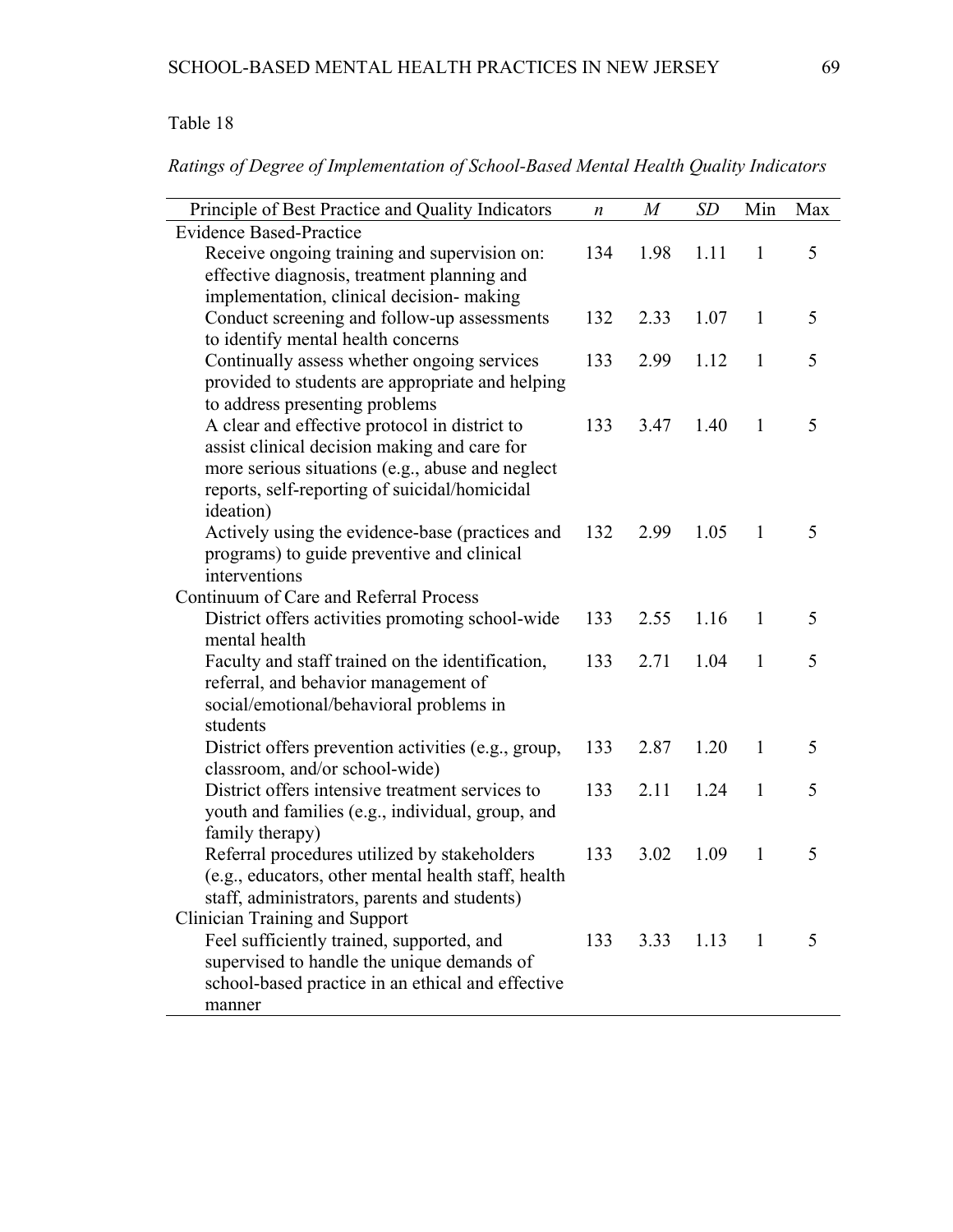| Competence in Cultural, Developmental and                 |     |           |      |                |   |
|-----------------------------------------------------------|-----|-----------|------|----------------|---|
| <b>Personal Differences</b>                               |     |           |      |                |   |
| Receive regular training on effectively                   | 133 | 2.44 1.18 |      | $\overline{1}$ | 5 |
| providing care for students and families who              |     |           |      |                |   |
| present diverse developmental, cultural, ethnic,          |     |           |      |                |   |
| and personal backgrounds                                  |     |           |      |                |   |
| Caseload reflects the diversity of the school             | 133 | 3.63      | 1.08 | $\mathbf{1}$   | 5 |
| population                                                |     |           |      |                |   |
| District makes effort to ensure that school               | 133 | 3.05      | 1.30 | $\mathbf{1}$   | 5 |
| mental health programs and services are                   |     |           |      |                |   |
| welcoming and respects students and families              |     |           |      |                |   |
| Interdisciplinary Collaboration                           |     |           |      |                |   |
| District coordinates mental health efforts in the         | 132 | 2.71      | 1.24 | $\overline{1}$ | 5 |
| school to ensure that youth who need services             |     |           |      |                |   |
| receive them, while avoiding service                      |     |           |      |                |   |
| duplication                                               |     |           |      |                |   |
| Actively collaborate with other professionals in 131 3.91 |     |           | 0.96 | $\overline{1}$ | 5 |
| school (other health/mental health providers,             |     |           |      |                |   |
| educators, administrators)?                               |     |           |      |                |   |
| <b>Community Coordination</b>                             |     |           |      |                |   |
| District works with other community health and 133        |     | 3.03      | 1.22 | $\overline{1}$ | 5 |
| mental health providers to improve and                    |     |           |      |                |   |
| coordinate and expand resources                           |     |           |      |                |   |

*Table 18 Continued* 

All quality indicators received ratings from the minimum of one to the maximum of five. No items received a rating corresponding to *Not at all in place* (i.e., mean rating of 1 to 1.5) or *Fully in place* (i.e., mean rating of 4.51 to 5.00). As seen in Table 20, the majority of items received ratings corresponding to "*Somewhat in Place*" (i.e., mean rating of 2.51 to 3.5). For items relevant to evidence-based practice, two out of five received average ratings of less than *Somewhat in place* (i.e., mean rating <2.51): (1) ongoing training and supervision on: effective diagnosis, treatment planning and implementation, clinical decision- making; and (2) conduct screening and follow-up assessments to identify mental health concerns. In regard to continuum of care practices, one of five items received an average rating less than *Somewhat in place* (i.e., mean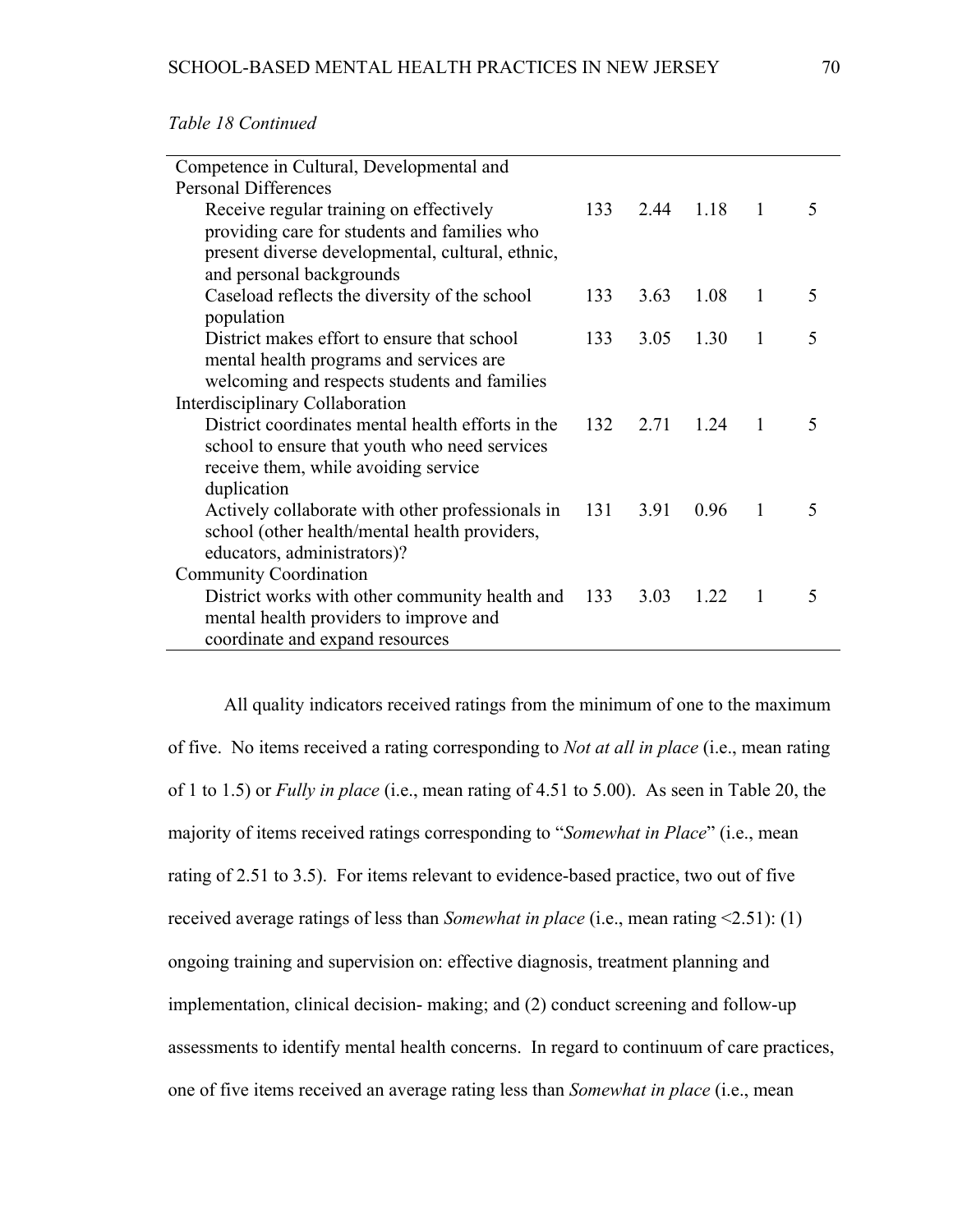rating <2.51): district offers intensive treatment services to youth and families (e.g., individual, group, and family therapy). Of three items relevant to cultural competence and diversity, one item received an average rating less than *Somewhat in place* (i.e., mean rating <2.51): receive regular training on effectively providing care for students and families who present diverse developmental, cultural, ethnic, and personal backgrounds.

Overall, two quality indicators received average ratings corresponding to greater than *Somewhat in place* (i.e., mean rating >3.5): (1) caseload reflects the diversity of the school population and (2) actively collaborate with other professionals in school.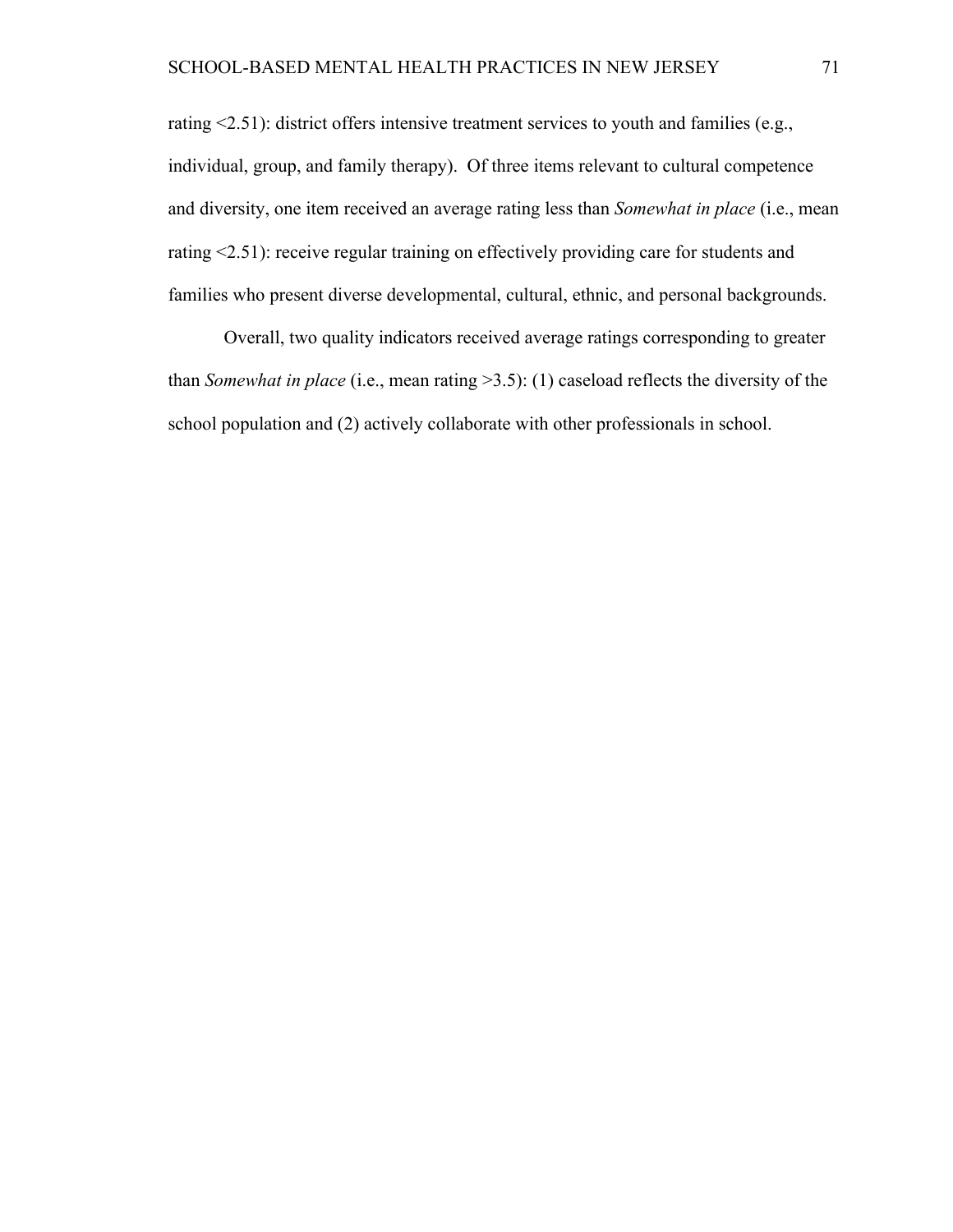Chapter V

#### **Discussion**

The purpose of this study was to examine perceptions of practitioners from multiple disciplines regarding school-based mental health services (SBMHS) in New Jersey. This research gathered information regarding nominal descriptive characteristics of providers, types of mental health problems and services provided in schools, perceived facilitators and barriers to the provision of mental health services, and practitioners' views on helpful content and experiences for preparation to provide SBMHS. This study also examined the perceptions of practitioners regarding the quality of SBMH practices in New Jersey. A web-based survey was administered to a sample derived from members in professional organizations of school counselors, school psychologists, school social workers, and student assistance professionals currently working in New Jersey. This chapter provides a summary of the important findings of the current study and the relationship of the results to other research on this topic. Implications for the practice of school-based mental health services, limitations of the study, and recommendations for further research are also discussed.

#### **Nominal Descriptive Characteristics of School-Based Mental Health Practitioners**

One of the primary goals of this research was to add to current knowledge regarding the characteristics of SBMH practitioners in the state of New Jersey as well as the schools in which they provide service. Similar to past research concerning SBMH practitioners and school psychologists at a national level (Agresta, 2004; Curtis, Castillo & Gelley, 2012), the majority of respondents in this study were women  $(85.5\%)$ , White/Caucasian (89.2%), with Masters level (36.9%) or Specialist/Post-Masters level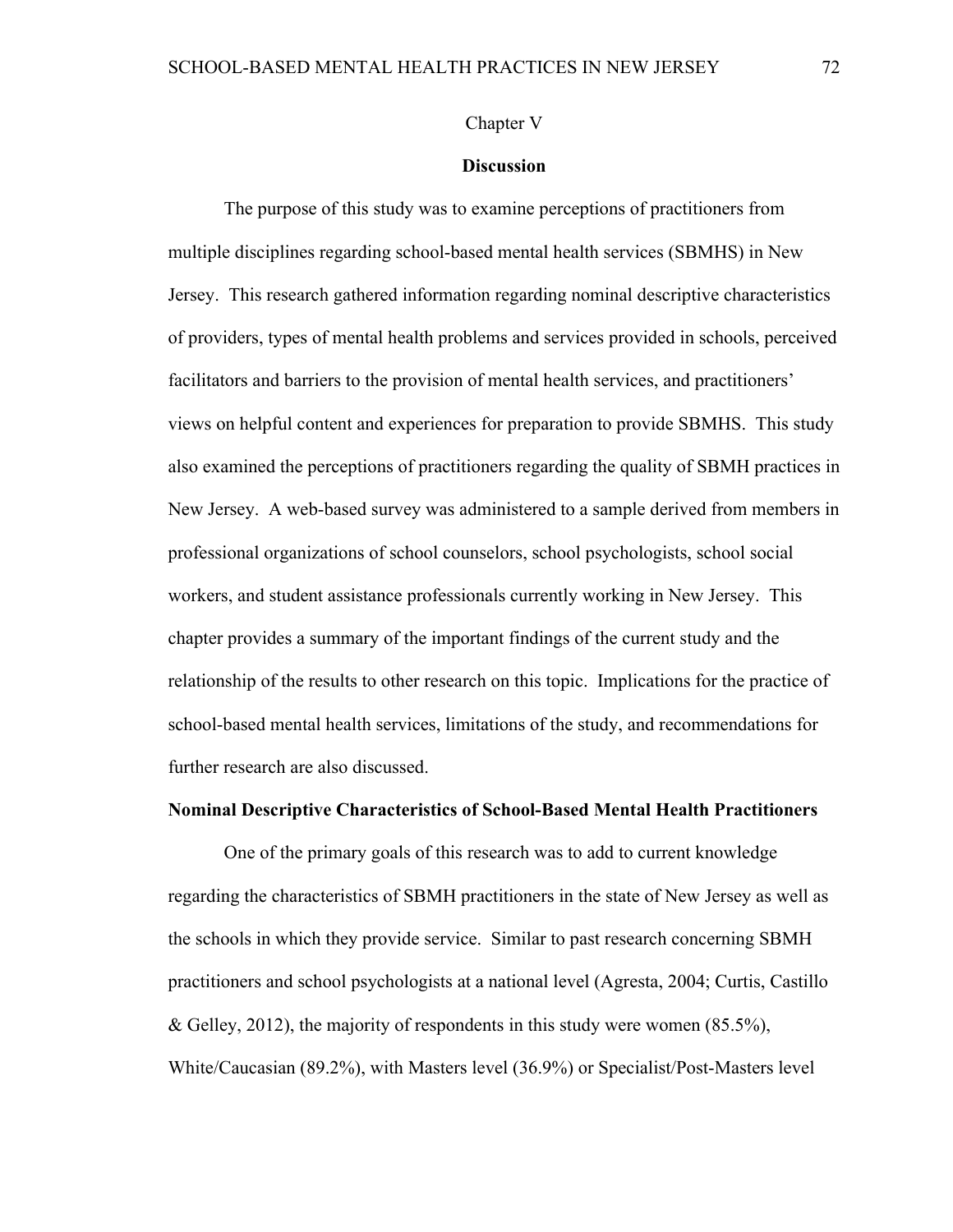(42.5%) graduate degrees. Also consistent with prior research is that a higher percentage of school psychologists reported having a doctorate degree compared with other SBMHS providers. However, in contrast with prior research (Agresta, 2004) the majority of this sample of NJ-based practitioners reported suburban schools as their work setting (77.1%), with urban (17.1%) and rural settings (5.7%) indicated much less frequently.

In regard to the professional designations of SBMH practitioners in New Jersey, it is important to take into consideration the membership numbers and disparate response rates of the professional organizations. In this study school psychologists are overrepresented having made up 22.6% of the number of possible responders and 49.7% of actual respondents. Conversely, school counselors composed only 8.4% of respondents but 49.1% of the possible responders.

SBMH providers in New Jersey reported spending, on average, the largest percentage of time at the high school level, closely followed by elementary and middle. However, differences in averages between professional roles were observed. School psychologists reported spending the largest percentage of time serving elementary students (41.9%), school counselors spent the most time in middle school (41.3%), student assistance counselors reported spending a majority of their time at the high school level (67.1%), and school social workers appeared to spend a comparable amount of time among elementary, middle and high school levels. As might be expected given their roles in special education eligibility determination and case management in New Jersey, school psychologists and school social workers reported spending a higher percentage of time on average serving preschoolers compared to the other professional groups.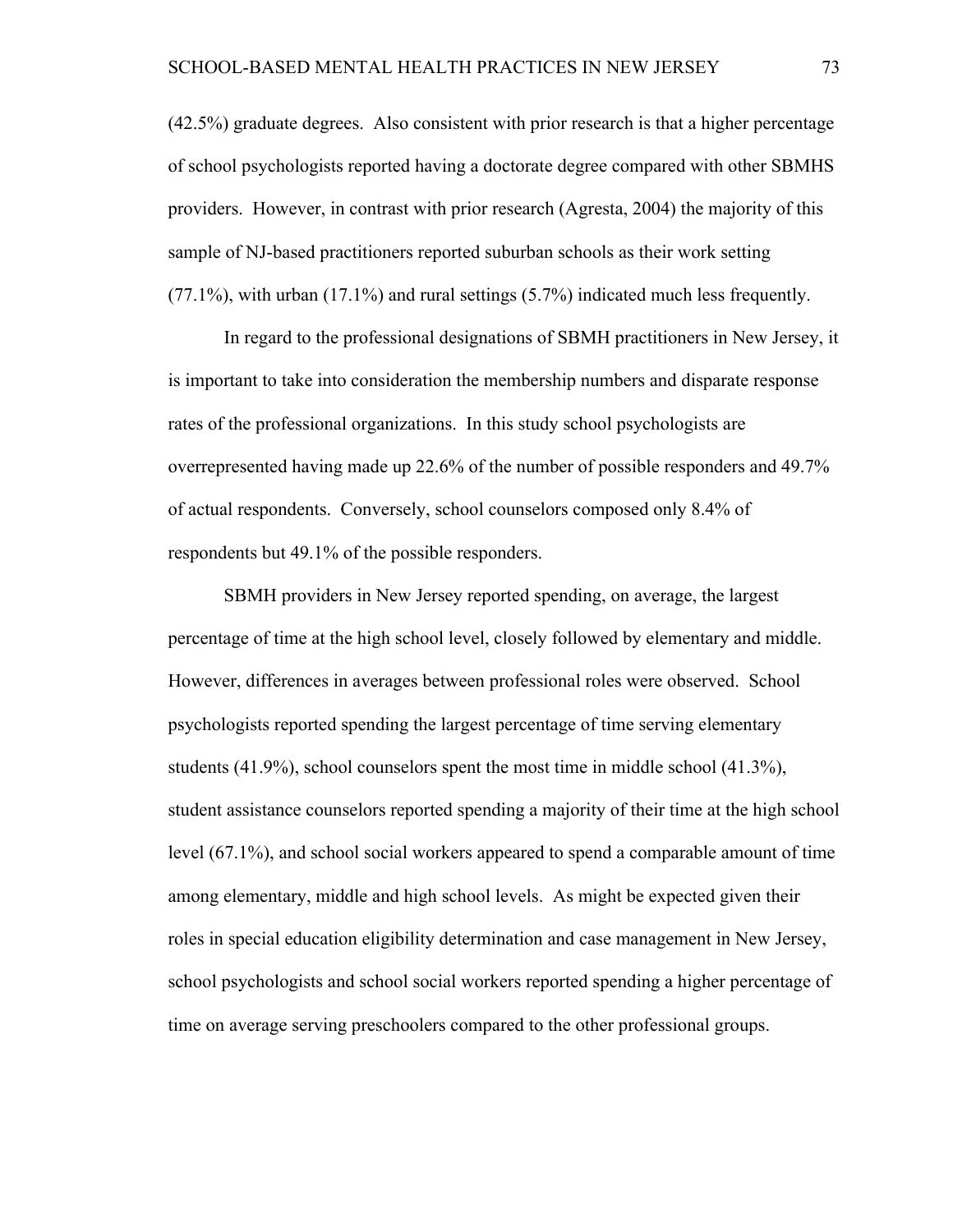It is a notable finding that the majority of professionals (66.7%) reported their graduate school training as sufficient to provide SBMHS. However, one-third of participants overall (33.3%) reported feeling less than satisfactorily prepared, suggesting there may be opportunities at the pre-service level to bolster perceptions of preparedness. Among the professional roles, school psychologists had the largest proportion of respondents (41.2%) report feeling less than satisfactorily prepared to provide mental health services.

The majority of respondents (56.9%) indicated they would prefer to spend more time providing mental health services. However, it is not known if respondents believe more time is necessary to adequately address the mental health need of the students in their school(s), or if the desire to spend more time providing SBMHS is associated with a preference for a particular function (e.g., counseling) versus other tasks (e.g., administrative duties). Very few practitioners (4.6%) indicated they would prefer to spend less time providing mental health services.

#### **Mental Health Problems and Services Provided**

This study extended Friedrich's (2010) survey of school psychologists to include multiple professional disciplines. Results suggest practitioners in New Jersey encounter a diverse range of mental health problems in schools. The problems reported by practitioners in New Jersey as most frequently referred for mental health services are generally consistent with previous research (Brener, 2007; Kelly & Lueck, 2011; Reinke, et al, 2011; Repie, 2005). Interpersonal and academic concerns were the most commonly cited among practitioners' top five referrals. Disruptive behavioral concerns (e.g.,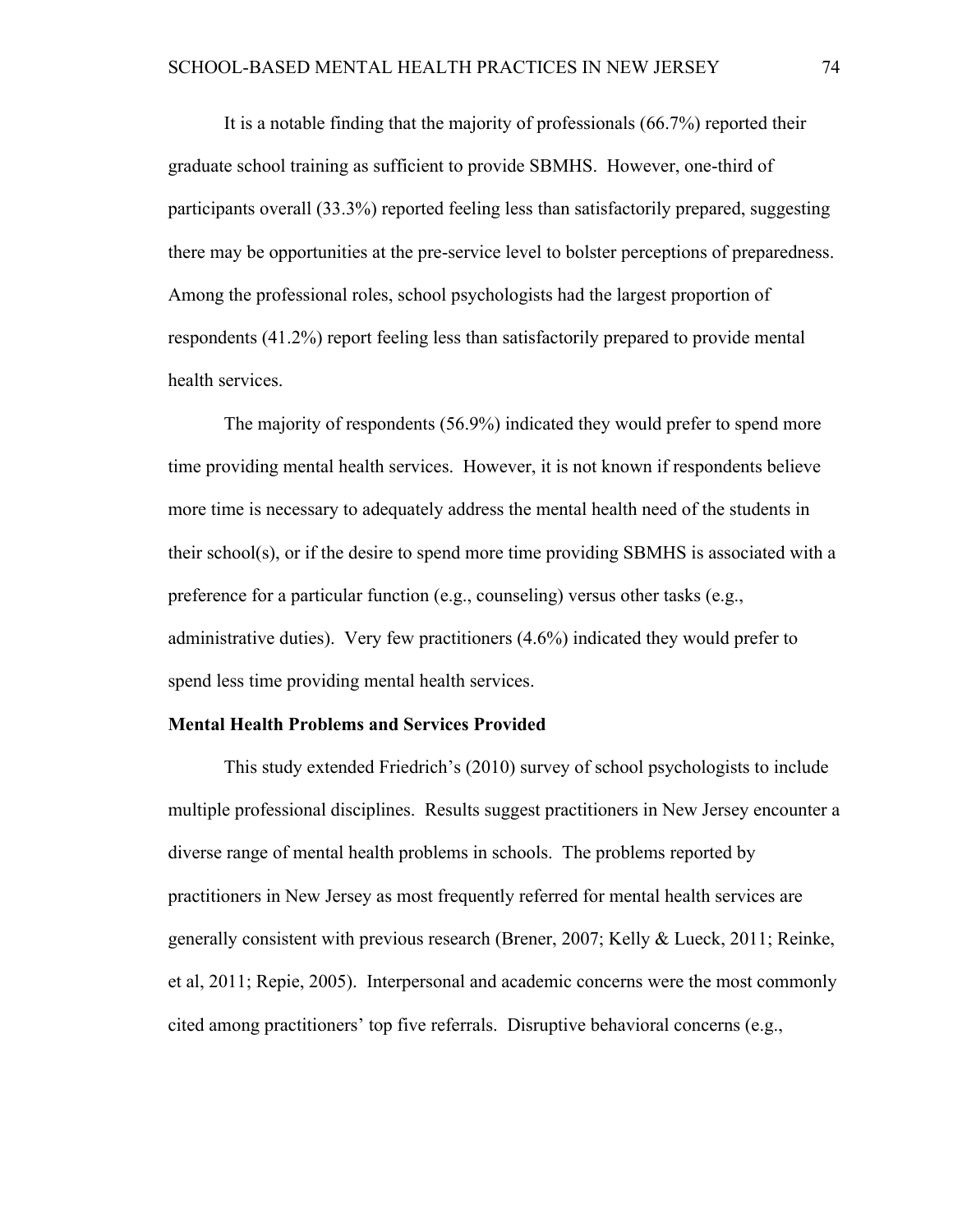general externalizing, anger/aggression, ADHD) were also frequently reported as primary referrals.

Viewed alongside Friedrich's study (2010) of school psychologists, the inclusion of multiple professional disciplines in this research appears to contribute to a broader depiction of mental health concerns seen in schools. As a top referral concern, general anxiety was cited by more New Jersey practitioners overall (42.9%), as well as more school psychologists (37.5%), than reported by the national sample of school psychologists in Friedrich's study (16.4%). Additionally, referrals for concerns such as bullying and threat of self-harm were reported by a greater percentage of practitioners in New Jersey than by school psychologists nationally. As might be predicted with the inclusion of student assistance professionals, substance use was reported as a top referral by a greater percentage of participants in this study (17.8%) than in Friedrich's research (1.82%). Three-quarters of student assistance professionals in the current study ranked substance use within the top five referrals.

Results of this study suggest there may be distinctions regarding the types of mental health problems referred to the various SBMH professionals in New Jersey. Referrals for interpersonal problems and general anxiety were among the most frequently identified concerns for each professional group. However, whereas referrals for academic problems were ranked by 57.1% of all respondents, only 13.9% of student assistance counselors ranked this in their top five. Similarly, while 10.4% of practitioners overall ranked grief or loss as a top referral, over a third (35.7%) of school counselors reported this as a main referral. School psychologists (37.5%), reported referrals for Autism/Asperger's more frequently, compared to counselors (7.1%), social workers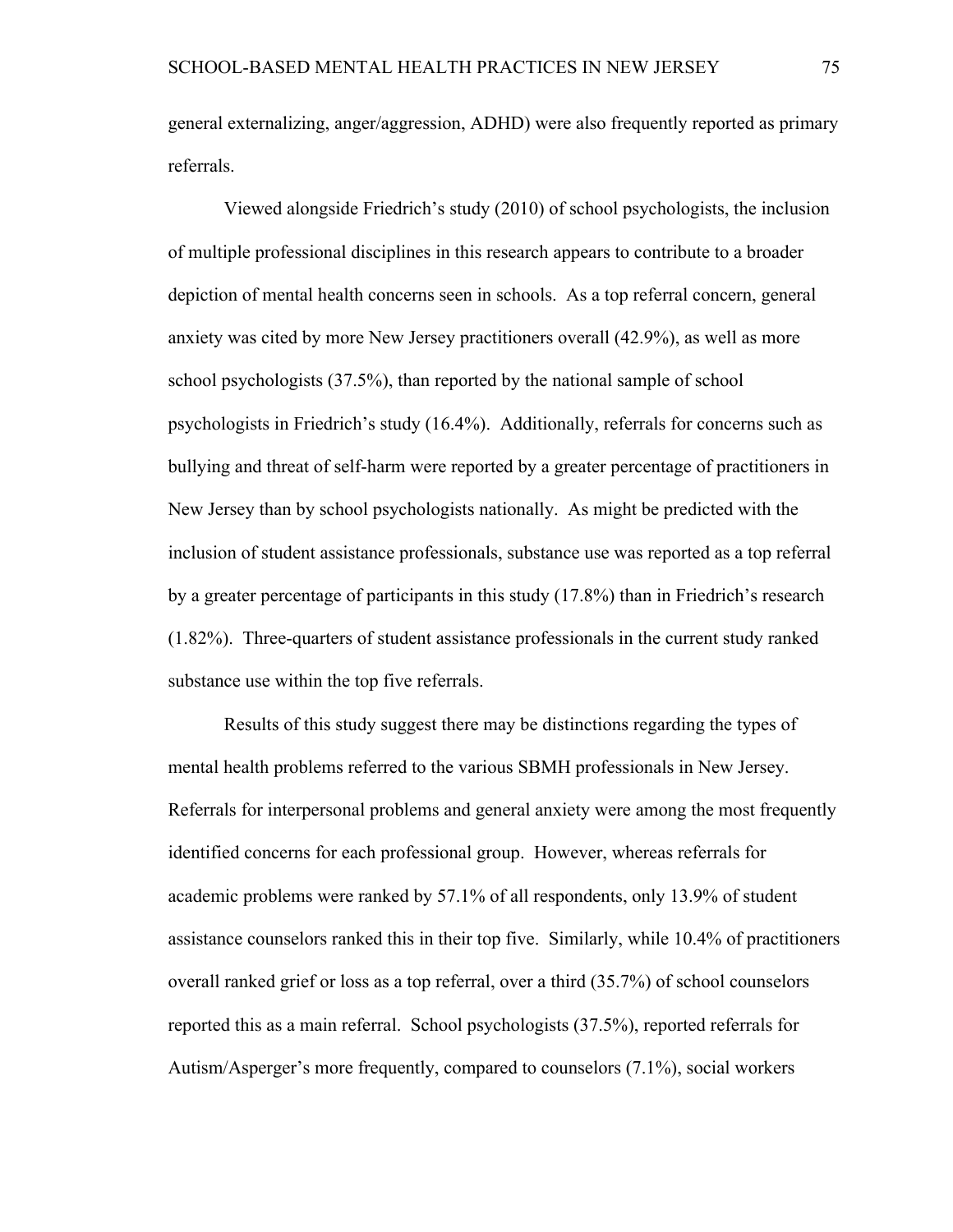(11.1%) and student assistance professionals (2.8%). Differences observed in the types of mental health referrals reported by different professional roles may be an artifact of the position (e.g., practitioners who are chiefly involved in special education procedures) or may be influenced by the grade level of the students with whom they work. For example, the student assistance professionals in this study were more likely to work with high school students. This group also reported higher rates of referrals for substance use, depression, and threat to harm self than participants overall which is consistent with prior research finding these concerns more prevalent among adolescents (Repie, 2005).

In regard to the types of services provided by practitioners, consultation services with various stakeholders (e.g., school staff, parents/caregivers, community providers) were reported by the vast majority of respondents as one of the most common and frequently provided service. Other activities provided by a large majority of SBMH professionals in New Jersey include social-emotional-behavioral assessment, inservices for staff, counseling (e.g., individual, group, and brief), behavioral interventions and referrals to outside agencies.

In comparison to the mental health services provided by the national sample of school psychologists in Friedrich's study (2010), a higher percentage of this transdisciplinary sample reported providing suicide assessment and intervention and threat assessment. This is consistent, however, with Repie's (2005) finding that showed the most frequently available mental health services available on school grounds included emotional/behavioral assessment, individual counseling and crisis intervention.

Services least frequently provided by SBMH practitioners in New Jersey included family counseling (21.5%) and schoolwide/classwide screening (18.1%). Family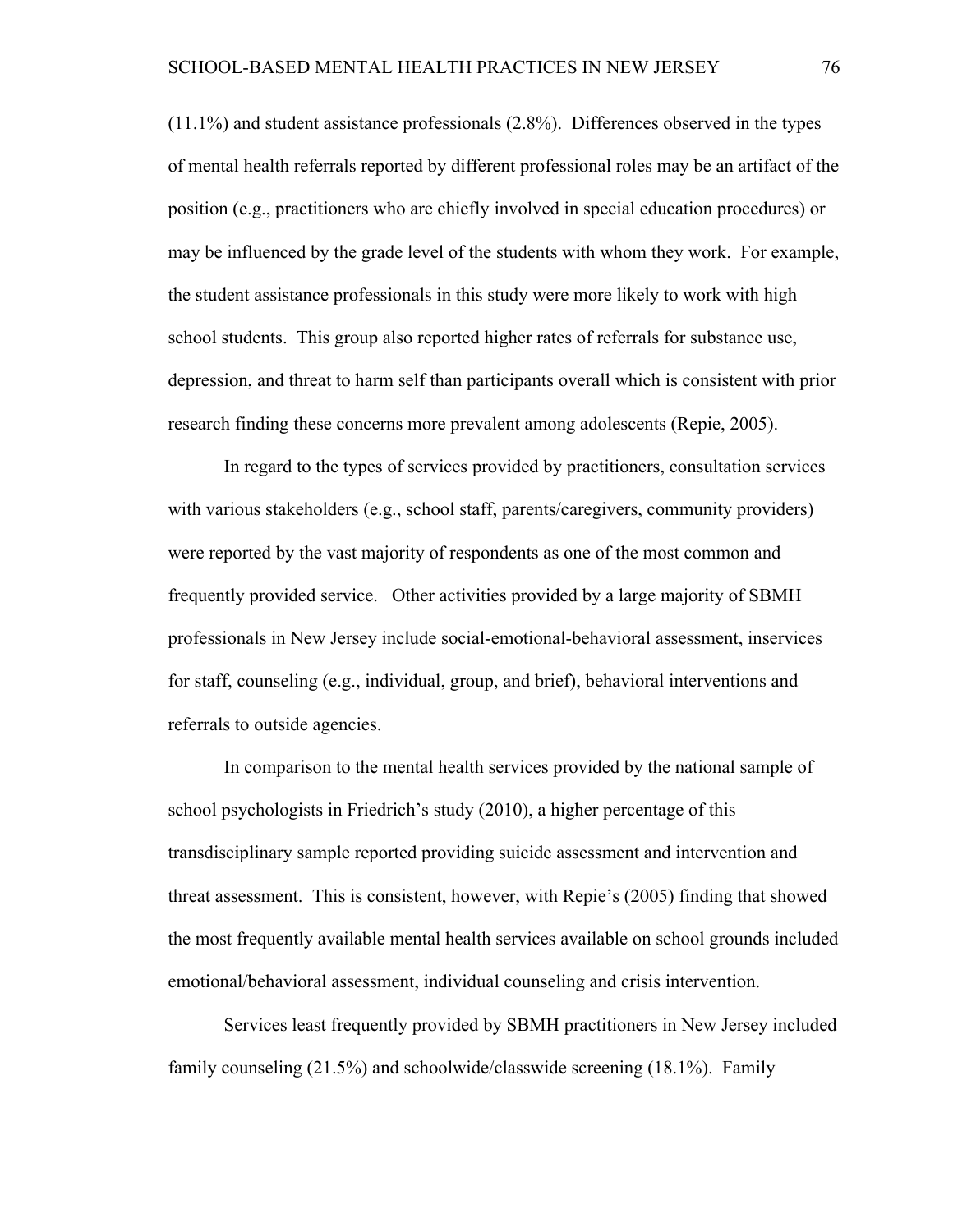counseling has not been found to be a widely available SBMH service in other studies (Repie, 2005). Furthermore, although screening has been mentioned often as a critical element in comprehensive SBMHS (Levitt, Saka, Romanelli & Hoagwood, 2006), routine use of screening in schools as an integrated service for early identification and prevention of mental health problems remains limited (Dowdy, et al 2014; Essex, et al, 2009).

#### **Facilitators and Barriers to Mental Health Service Provision**

This research surveyed SBMH practitioners in New Jersey with a comprehensive list of personal and systems-level barriers and facilitators developed through prior qualitative and quantitative research (Friedrich, 2010; Suldo, et al., 2010). Through an examination of issues that hinder or promote provision of SBMHS, implications may result for training and professional development as well systems-level considerations.

Although the barriers and enablers included in this survey were developed through research with school psychologists, the vast majority of SBMH practitioners in this study reported having experienced most of these factors. This suggests there is an amount of shared experiences between professionals providing mental health services in schools. In this study, practitioners more often reported school or district level factors (e.g., problems accessing student during the day, lack of time and integration into site) as moderate barriers to service provision. The majority of items related to personal or internal characteristics (e.g., personal mental health problems, lack of confidence/knowledge) were among the lowest rated barriers, however role strain and burnout were reported as slight to moderate barriers to SBMHS.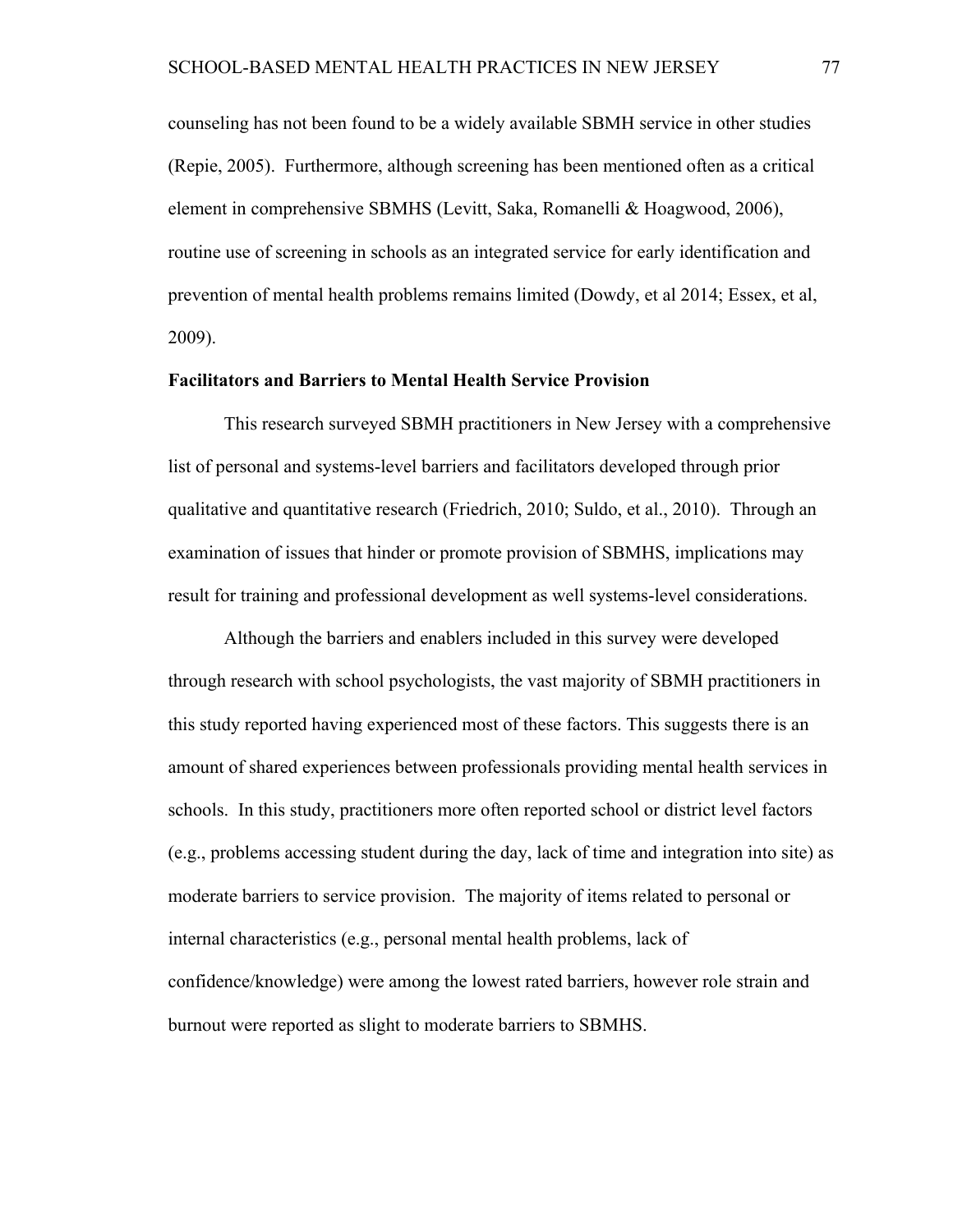Systems-level factors were also reported as slight to moderate enablers of SBMH service provision. Among the highest rated systems-level enabling factors were items such as availability to consult with other school mental health professionals and having sufficient space to provide SBMHS. Thus, although there are challenges providing mental health services in schools, some features of the school setting may also serve to facilitate SBMHS. Similar to prior research (Friedrich, 2010; Suldo, et al., 2010), enabling factors received higher ratings by the practitioners in this study than factors serving as barriers. Also comparable was the finding that the highest rated enabling factors tended to be personal characteristics (e.g., personal desire to provide mental health services, sufficient knowledge and confidence in ability), while systems-level factors tended to be the higher rated barriers.

#### **Preparation for School-Based Mental Health Practice**

In regard to the perceived helpfulness of various didactic and experiential training areas for SBMH practitioners, all items were rated as moderately to very helpful, suggesting current pre-service offers substantive preparation for provision of SBMHS. Several items contained in this section of the survey, particularly the experiential training items, had not been experienced by a relatively greater percentage of respondents (e.g., receive own counseling, self-review and critique of counseling). Just over a quarter of respondents indicated that they had not personally experienced working with interns as a professional development activity. Roughly the same percentage of participants (23.6%) reported having five years of less of experience, suggesting that the lower rate of relevance for this item could be associated with the qualifications typically required of internship supervisors (e.g., 3 or more years experience). The content areas rated most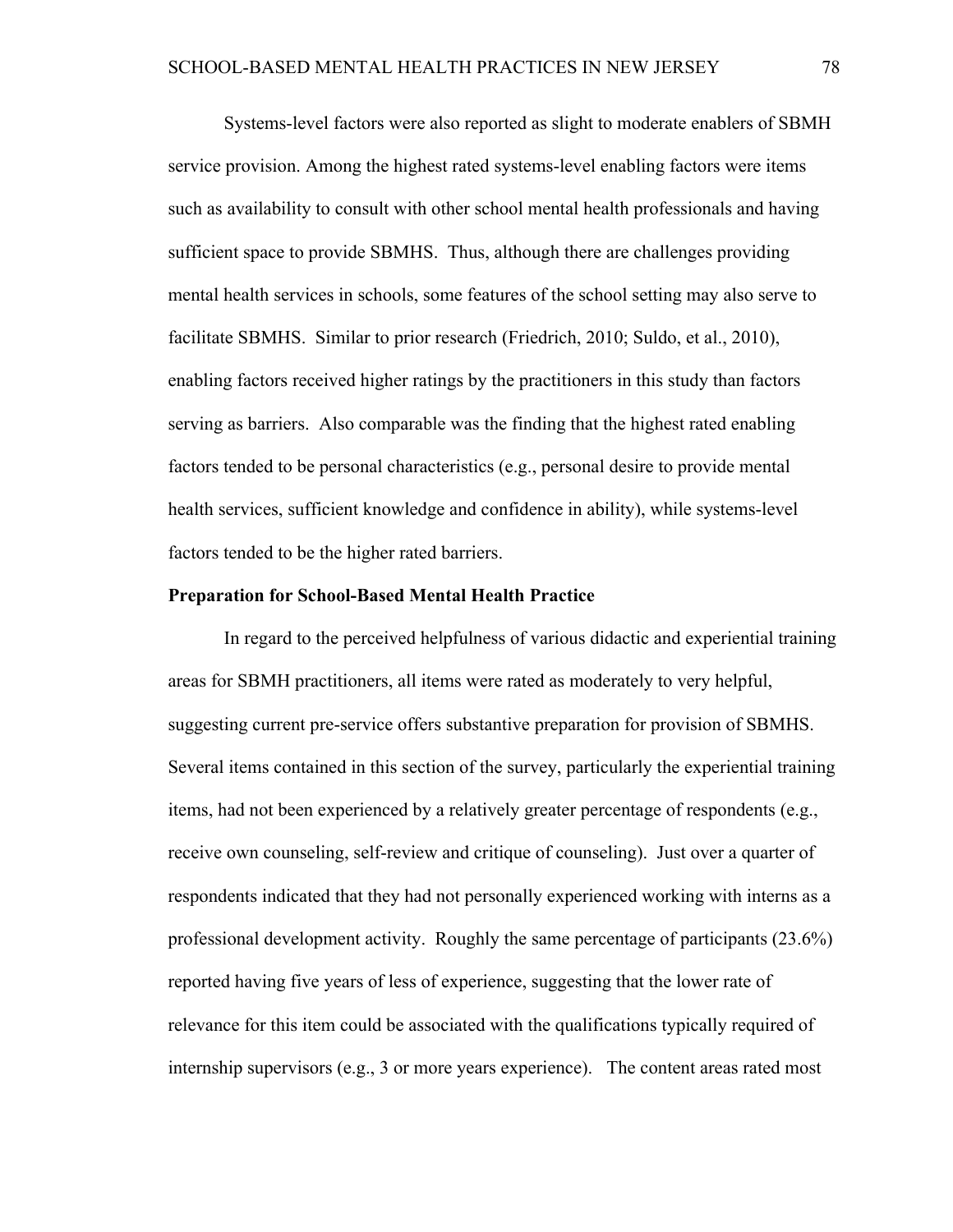helpful for preparation for SBMHS provision (e.g., therapeutic relationship skills, socialemotional-behavioral assessment, crisis intervention, developmental psychology, consultation) appear to coincide well with the mental health services reported as most frequently provided by practitioners. Practitioners viewed supervised practicum/externship/internship, work on a multidisciplinary team, consultation with colleagues and self-study as the most helpful experiential and professional development training opportunities. Participation in professional organization was reported as personally experienced by the vast majority of respondents (99.3%), which could be anticipated given the sample was derived from current members of such organizations. This item also received one of the highest helpfulness ratings, suggesting that respondents perceive their respective state organizations as valuable to their professional development and ability to provide mental health services in schools. This finding is less likely to be able to be generalized to SBMH professionals who are not members of state organizations.

#### **Quality of School-Based Mental Health Services in Schools**

The purpose of this area of research was to gain insight into the perception of the quality of SBMHS in New Jersey. The range of responses for all quality indicators ranged from the minimum to the maximum rating, suggesting a degree of variability in the quality of services. Only two of the items obtained an average rating greater than somewhat in place, suggesting that there are improvements required among school districts in New Jersey to better align their SBMHS with best practice. Among the lowest rated quality indicators were items relevant to evidence-based practice and cultural diversity. Respondents perceived active collaboration with other school professionals as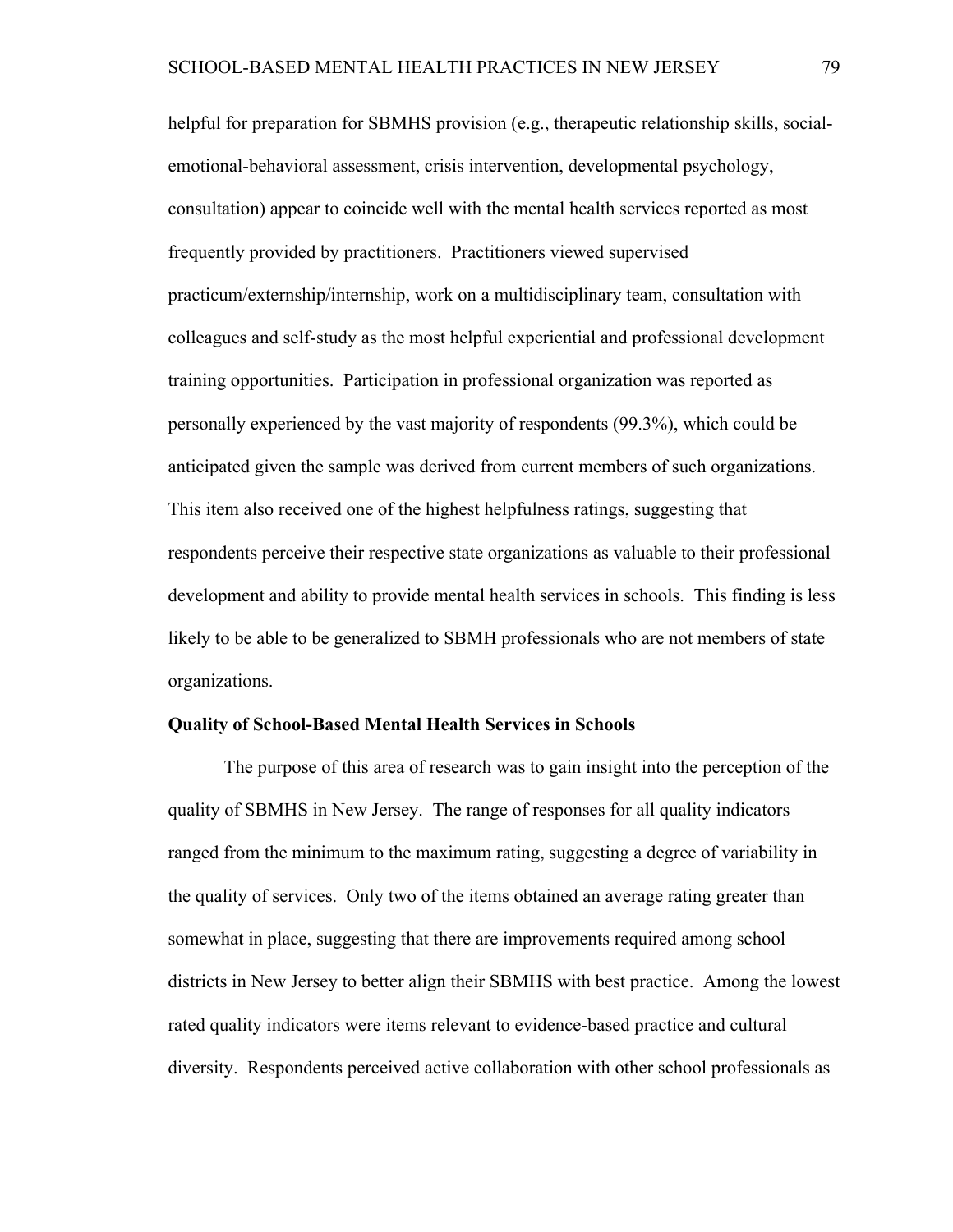the most developed and established of the quality indicators. The emphasis on transdisciplinary collaboration as a strength within New Jersey schools is supported by respondents ratings on the services they provide and the training experiences they perceive as most helpful for service provision.

#### **Implications for Training**

Several implications for SBMH practitioners in New Jersey arise from the results of this study. In the area of training, it is encouraging that a clear majority of respondents felt at least satisfactorily prepared to provide mental health services after graduate school. This is consistent with the finding that didactic and experiential training activities in graduate programs are generally reported as helpful preparation for SBMHS provision. However, one-third of overall respondents reported feeling less than prepared to provide mental health services in the schools. Furthermore school psychologists in this study more reported feeling less than satisfactorily prepared more often than other professional roles. Further inquiry may be warranted to determine if this perceptions relates to factors such required coursework for the professional degree (e.g., number of courses on assessment vs. mental health interventions), the extent to which school psychology graduate students engage in mental health service provision as part of their pre-service experiential training experiences, or other factors.

Collaboration and consultation with colleagues were noted as important enablers to service and professional development. Training programs may want to consider what can be done to support and extend this at the pre-service level. Although mental health practitioners often work collaboratively within school districts, at the graduate level the opportunities for transdisciplinary dialogue appears limited. Faculty across disciplines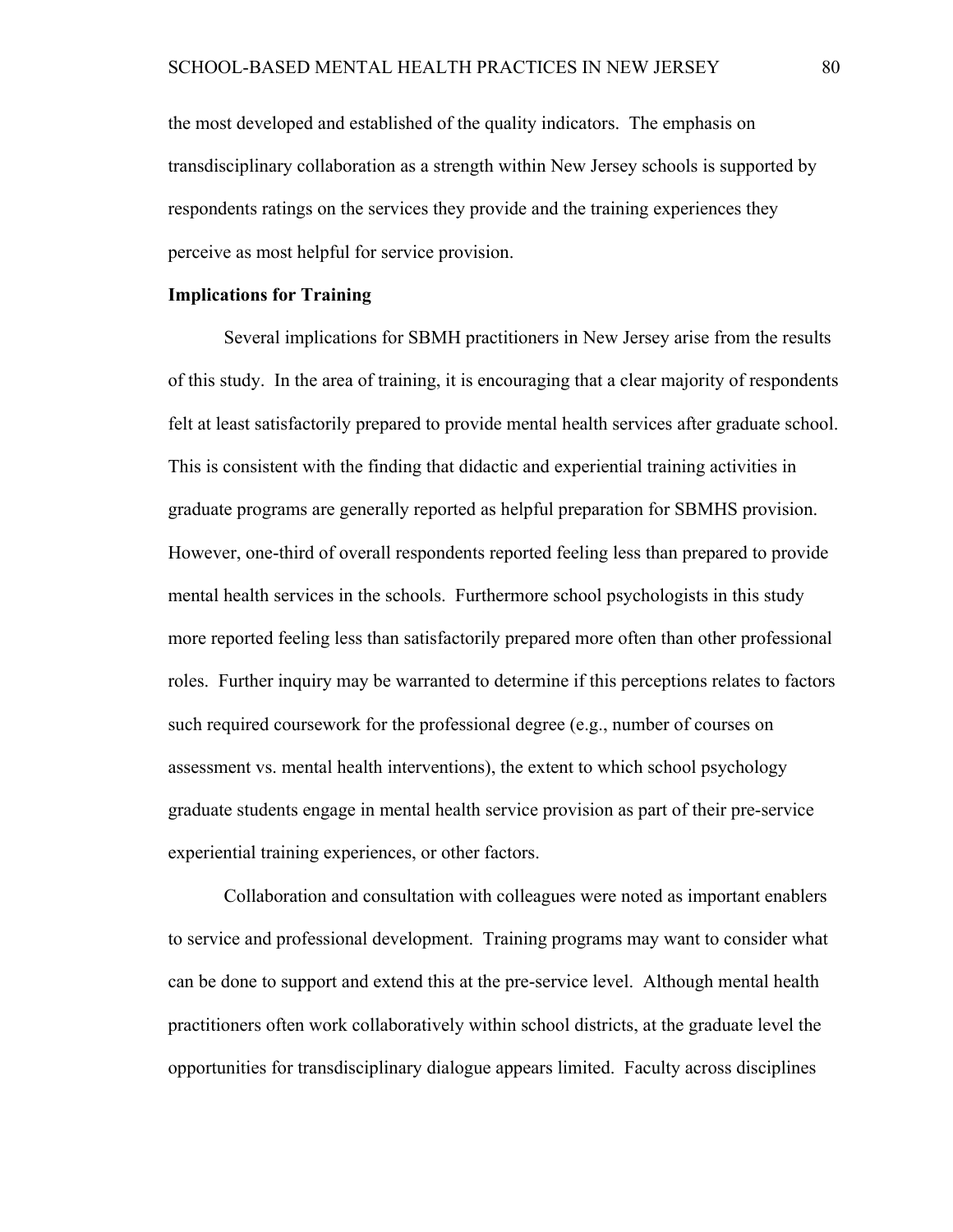may consider developing partnerships designed to support collaborative research projects and experiential training opportunities in SBMHS.

Another implication relevant to training is the substantial lack of diversity among SBMH practitioners in this study. Prior research (Lewis, Truscott, & Volker, 2008) of members and non-members of the National Association of School Psychologists (NASP) has found that non-members may be more culturally diverse than members, thus using professional organization data may underestimate the degree of diversity in the field. However it is not clear if this may also be true of state-level organizations. While almost 90% of respondents in this study were White/Caucasian, according to the New Jersey Department of Education (2014) enrollment data, in 2013-2014, less than half (48.9%) of the almost 1.4 million students enrolled were White. Hispanic students made up the next largest group of students by ethnicity (24.2%), followed by Black (16.1%) and Asian (9.3%). There is a need for training programs in New Jersey to work toward meaningful progress to create a diverse field of practitioners. Castillo, Curtis & Gelley (2013) recommend training programs use the available literature to evaluate and strengthen their efforts at recruitment (e.g., financial support, marketing efforts) and retention (e.g., faculty support, fostering community) of diverse candidates.

Other potential implications for training emanate from findings on personal and systems-level barriers and enablers to service provision. SBMH professionals rated items such as sufficient knowledge and skills, confidence in ability, and personal desire to provide mental health services as moderate to significant enablers to service and only slight barriers to service. Training programs could utilize this information by aligning training goals and activities with outcomes on these personal factors. Systems-level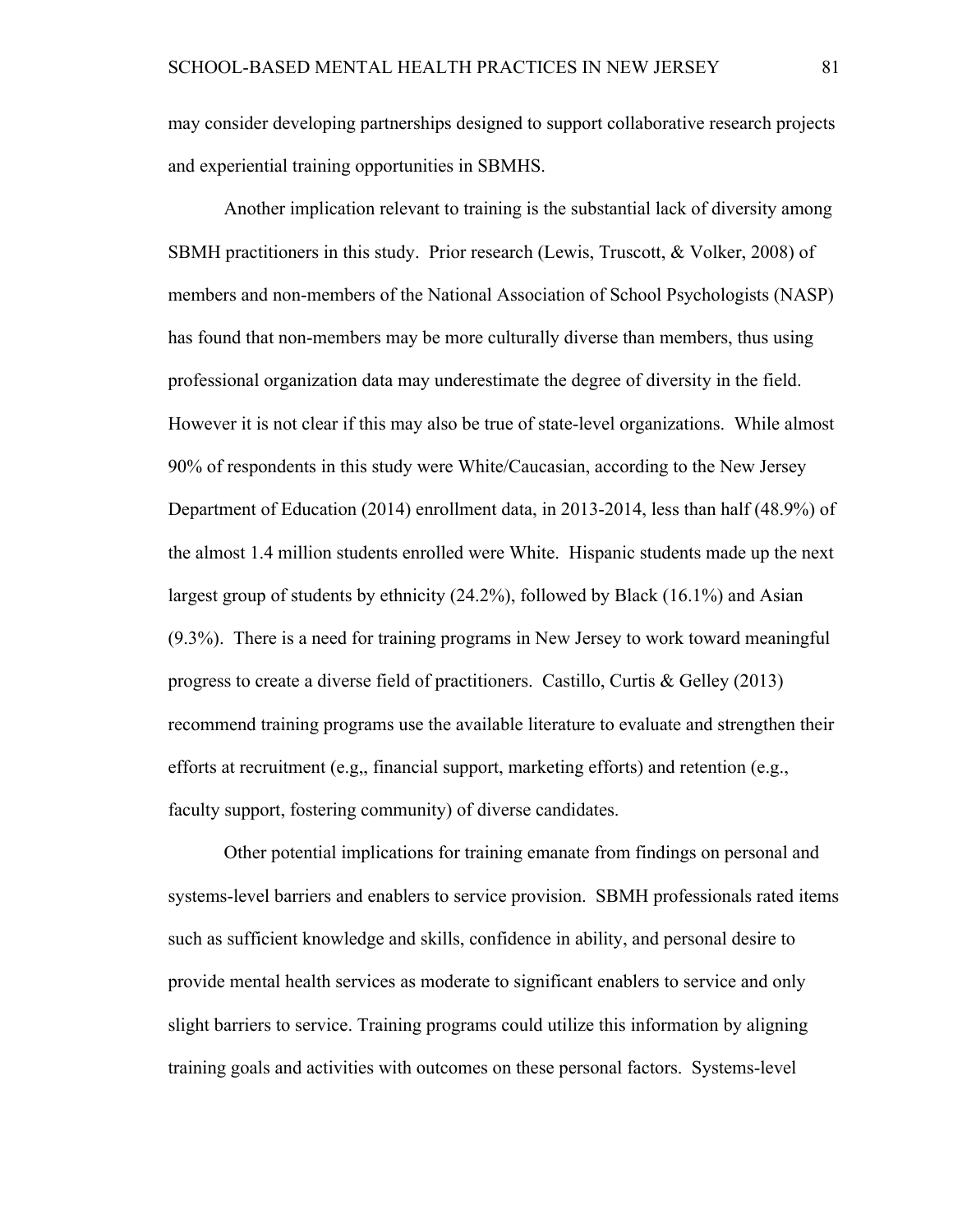factors were often identified as barriers to service and respondents reported having received less training in systems consultation relative to other areas. Taken together, this suggests that augmenting training opportunities related to systems-level concerns may be another viable area for training programs to impact the readiness of practitioners to effectively deliver SBMHS.

#### **Implications for Practice**

The results of the survey in regard to facilitators, barriers and perceived quality of services can inform potential next steps to improve the delivery of SBMHS in New Jersey. Practitioners reported they are not commonly involved in efforts to screen students at the school or classroom level. The routine use of screening to identify mental health concerns was also reported as one of the quality indicators currently least in place in schools. At the practitioner level, it is important for professionals to become educated on the available methods for universal screening and best practice models for implemented screening efforts as part of a comprehensive SBMHS program. Dowdy, et al. (2015) indicated that universal screening models require practitioners who understand the need for a planned response to screening data (e.g., who will utilize the data, a protocol linking screening to intervention) and awareness of how to consult with stakeholders. Practitioners with skills and knowledge in these areas can become effective advocates for the development of such programs, as well as assist in the implementation and evaluation of these efforts.

The challenges of implementing evidence-based interventions in schools have been often discussed in the literature (Schaeffer, et al., 2005). Results from this study suggest that this is also true for practitioners in New Jersey. Recent literature (Lyon et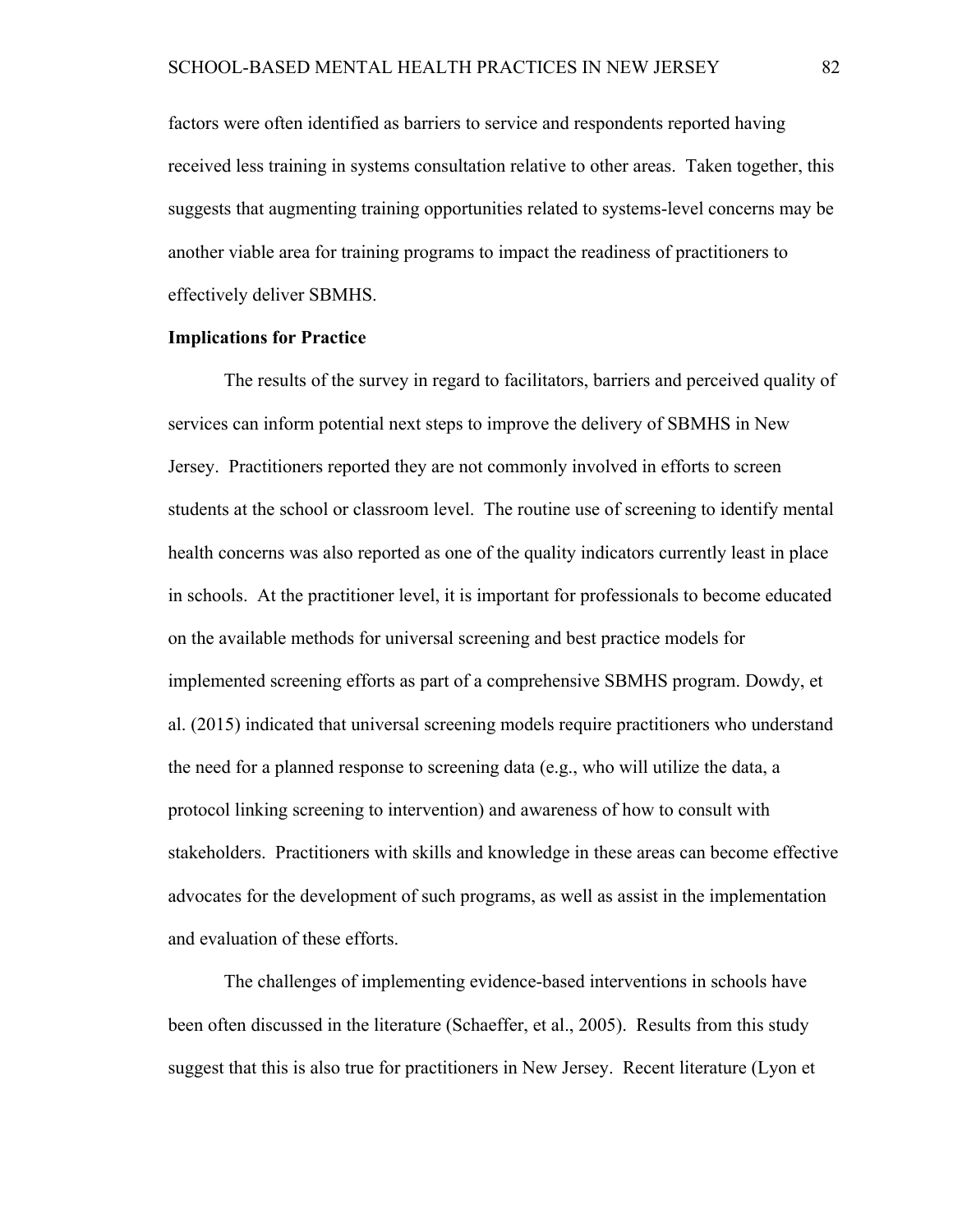al., 2014; Weist et al., 2014) points to the potential of a modular approach to treatment. Practitioners can use the growing research on this approach to assist them in using components of evidence-based interventions. These components can then be integrated into programs that also take into account school-based factors that could impact treatment.

Organizations in New Jersey that support the professional development of SBMHS practitioners could take results from this study to further develop targeted programming related to SBMHS. In regard to enhancing the practice of SBMH providers, potential topics for which to offer advanced training and/or ongoing workshops are diagnosis and treatment planning concerns and the provision of appropriate services for individuals and families from diverse cultural, linguistic and developmental backgrounds.

The final area implication for practice arising from this research comes from a consideration of the consistent endorsement by participants in this study of the importance and utility of collaboration and consultation in providing SBMHS, as well as the systems-level factors which both contribute and detract from service provision in schools. Collaboration at the district level can be supported through the use of district teams, but also has potential to occur on a wider level. SBMHS in New Jersey may benefit from an approach found in other states (e.g., Ohio's Center for School-Based Mental Health and Network for School Success) to build a multidisciplinary network designed to influence training, research, policy, and support school-community collaborations. These networks may be best situated at a state or regional (e.g., county) level, or by school setting (e.g., rural, urban, etc.).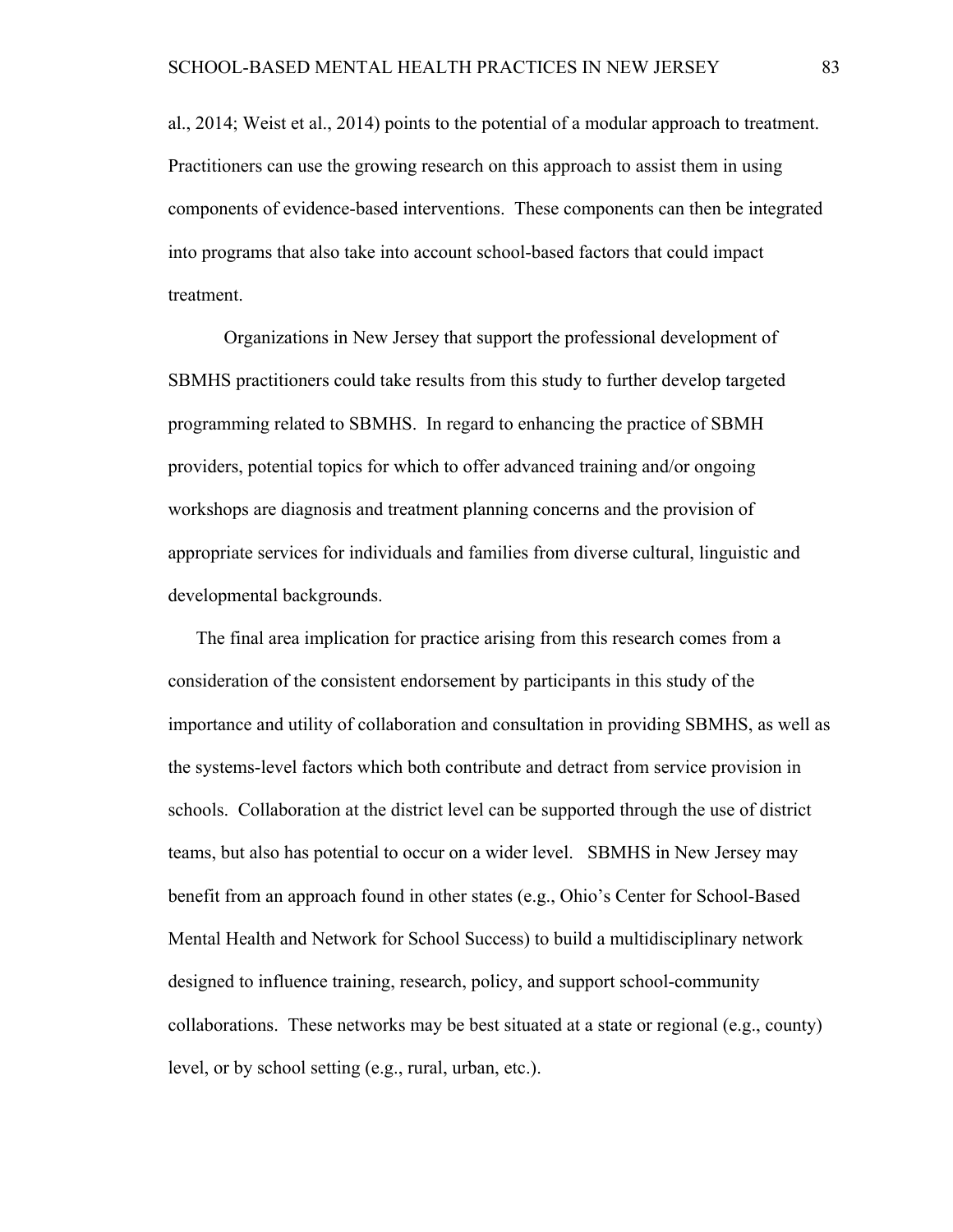#### **Limitations**

There are limitations that affect the generalizability of these results. The first relates to the use of a convenience sample of practitioners belonging to professional organizations. Attempts were made to use a random sample of professional members, but due to privacy regulations this was not feasible. Thus, the characteristics of participants in this study are unlikely to be representative of SBMH practitioners in New Jersey as a whole and, moreover, may not be representative of the total population of members of professional organizations.

The use of a web-based survey requires consideration of several limitations inherent to survey methodology. All professional members had an opportunity to participate in the survey and the number of participants who completed the survey resulted in a low overall response rate. The participants in this study may possess characteristics that differ in meaningful ways from professional members who chose not to respond. For example, participants in this study may have self-selected due to their level of interest in or affiliation with mental health services and this could affect the findings (e.g., ratings of personal desire to provide mental health services as an enabler).

The survey results may also be susceptible to the effect of social desirability, or the tendency of respondents to answer questions in a way they feel is more acceptable to others. For example, some personal characteristics that received low ratings as barriers to SBMH service provision (e.g., personal mental health problems), may have been affected by an unwillingness of participants to reveal potentially sensitive information.

The method of survey distribution in this study specifically may have influenced the response rate. Higher response rates were observed within the groups that received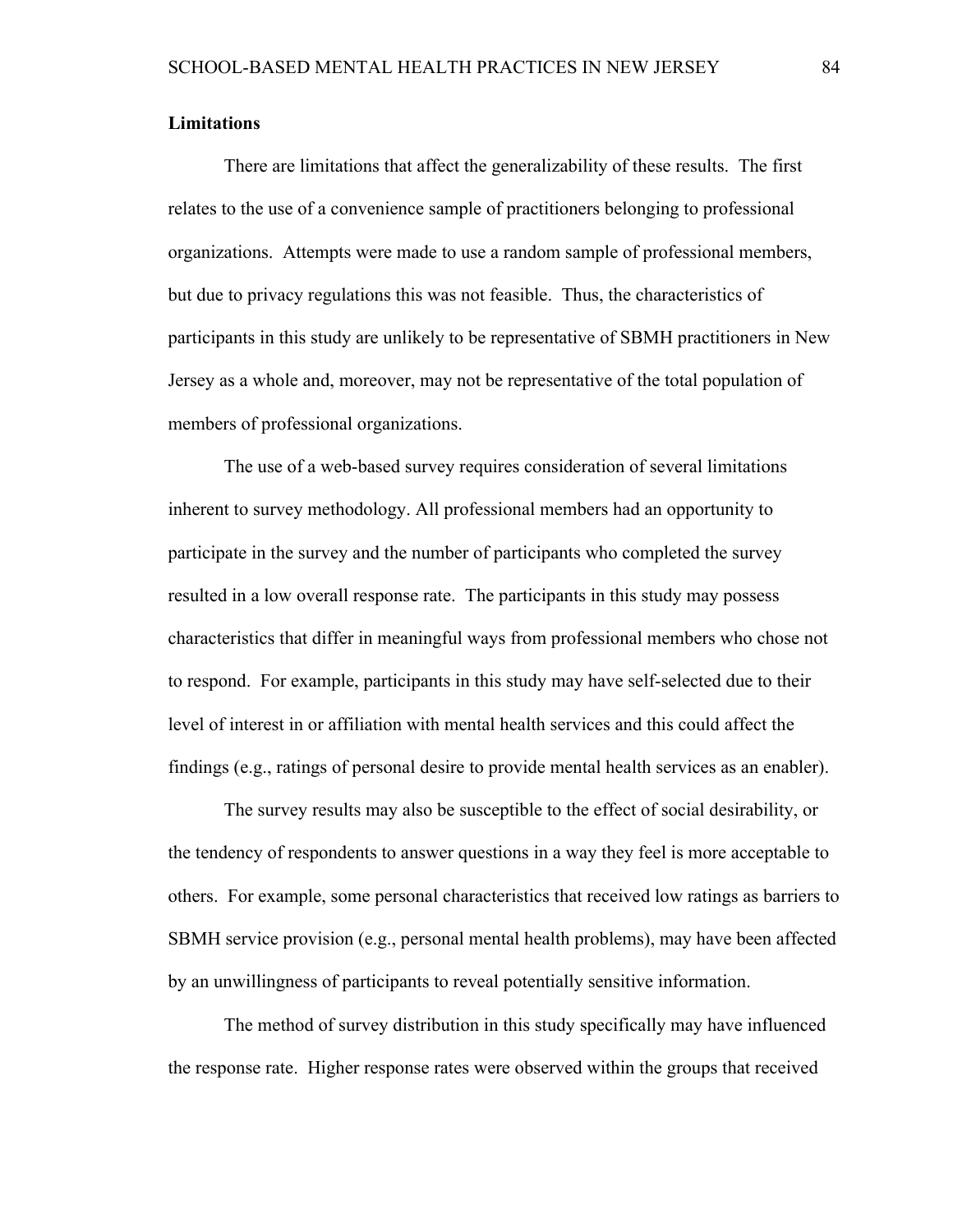the survey link as a direct e-mail versus other means (e.g., the link included within a newsletter). Additionally, although field test results were used to simplify and shorten the survey, respondent fatigue was observed through the rate of missing data. Results from the field test underscored the notion that school-based practitioners are subject to frequent interruptions at work. To improve response rates and reduce the rate of missing data, the survey could be further abridged and the formatting further enhanced for an online platform. Finally, another factor to consider is the timing of distribution of the survey. This survey was distributed within the first two months of the academic year and respondents were instructed to base their answers on experiences of the current school year. To the extent that the involvement of practitioners in SBMHS may vary over the course of a school year (e.g., as the needs of individual students become more apparent or referrals are processed), this data may provide a limited picture of the overall scope of practice.

#### **Directions for Future Research**

This study provides an initial overview of the current state of SBMHS in New Jersey from the perspective of practitioners. Further lines of research can add to this understanding in a number of meaningful ways. This was the first study to ask professionals other than school psychologists to rate this particular list of barriers and facilitators to SBMH service provision. Qualitative studies of school counselors, school social workers, and student assistance professionals in regard to this topic would contribute depth (e.g., in what ways do these barriers/facilitators function) and potentially identify additional role-specific factors not included in this study. To obtain a more extensive view of SBMHS, it is recommended that future studies include the perspective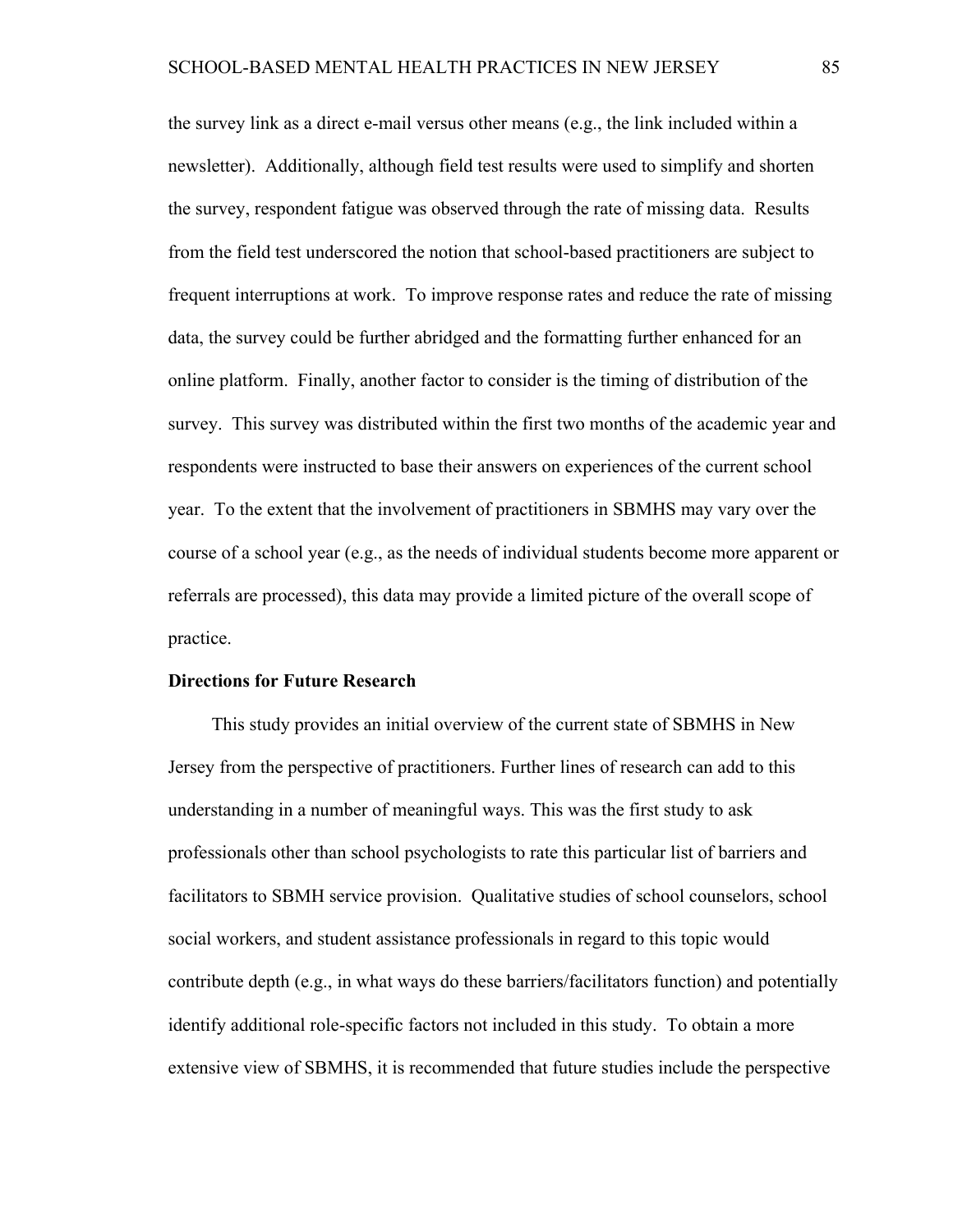of additional stakeholders in New Jersey, such as teachers, parents, and students. It may be especially valuable to include the perspective of school nurses, as they have been identified as holding a key role in comprehensive school-based health services, including identification, screening, and referral services related to mental health concerns (Foster et al., 2005).

 Though beyond the scope of this study, future research could explore meaningful distinctions between professional disciplines and other school factors. For example, an investigation of differences between the types of referrals and services provided within a given grade level (e.g., high school or elementary) or within a particular school setting (e.g., suburban or urban) among the various disciplines. Additionally, it may be useful to examine more closely the relationship between demographic variables (e.g., years practicing, ethnicity, gender) and the factors perceived to be barriers and enablers to service. This additional information could be useful for developing a more informed action plan to improve mental health services for students.

This study provided an overview of the perception of practitioners on the quality of SBMHS in New Jersey. The findings suggest there is significant variability between school districts regarding alignment of SBMHS with best practice. Future research could explore further through qualitative research with practitioners or through in-depth case studies and assessment of need within individual school districts. Furthermore, although this study contributed to an increased understanding of the barriers to and facilitators of SBMHS, it is not known by what mechanism and to what extent these factors influence efficacy or outcomes. A future study may be designed to gather information on the perceptions of practitioners on factors which impact measureable outcomes in SBMHS.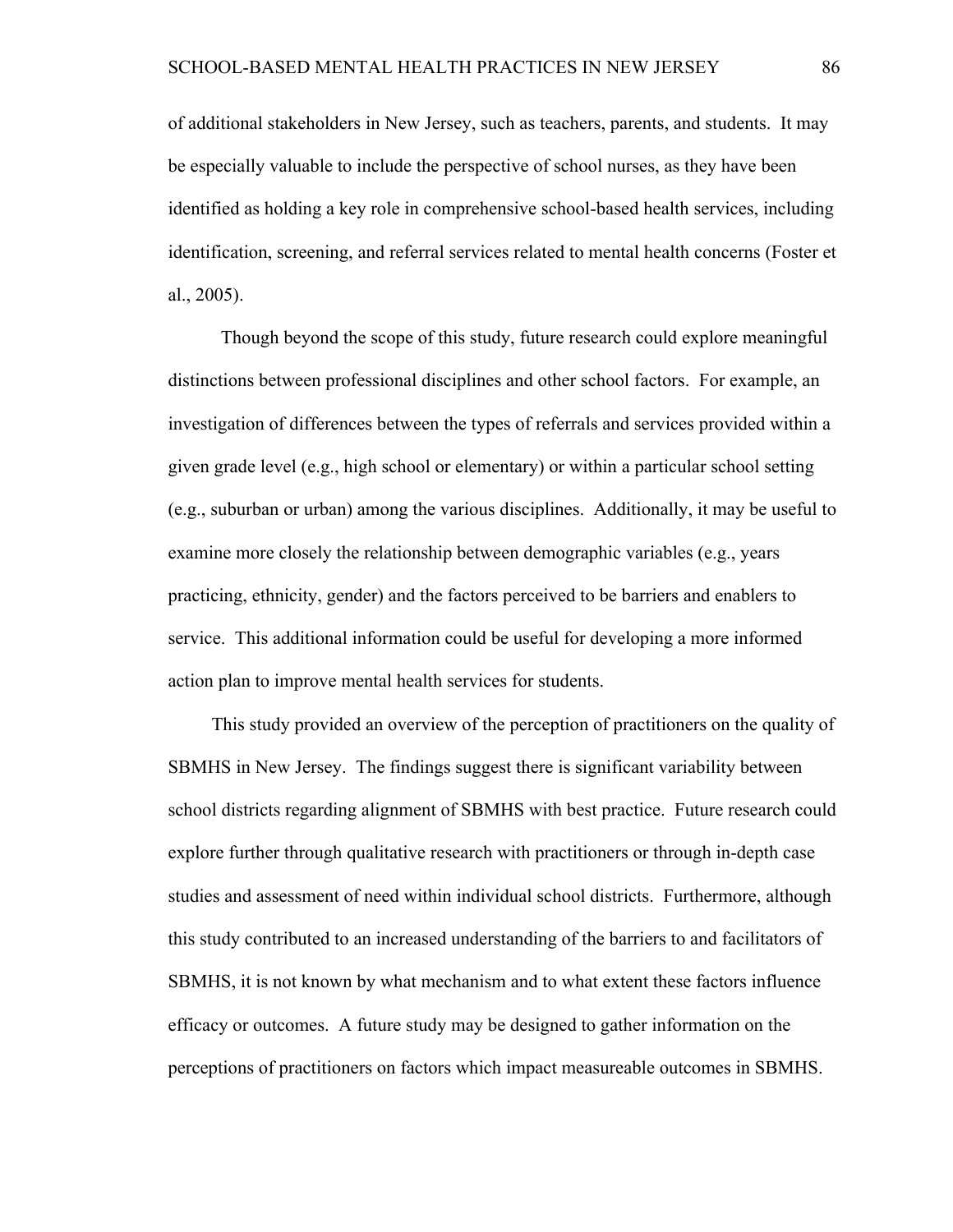The field of school-based mental health is complex and obstacles to service delivery abundant. Despite the challenging reality, schools offer a logical setting to address the needs of a large percentage of children and youth. One advantage to a school setting is the opportunity for meaningful interdisciplinary collaboration. For the field to advance and witness measurable improvement in existing unmet mental health needs, practitioners require ongoing training, district support and a system which fosters their ability to coordinate and develop integrated and comprehensive approaches to school based mental health.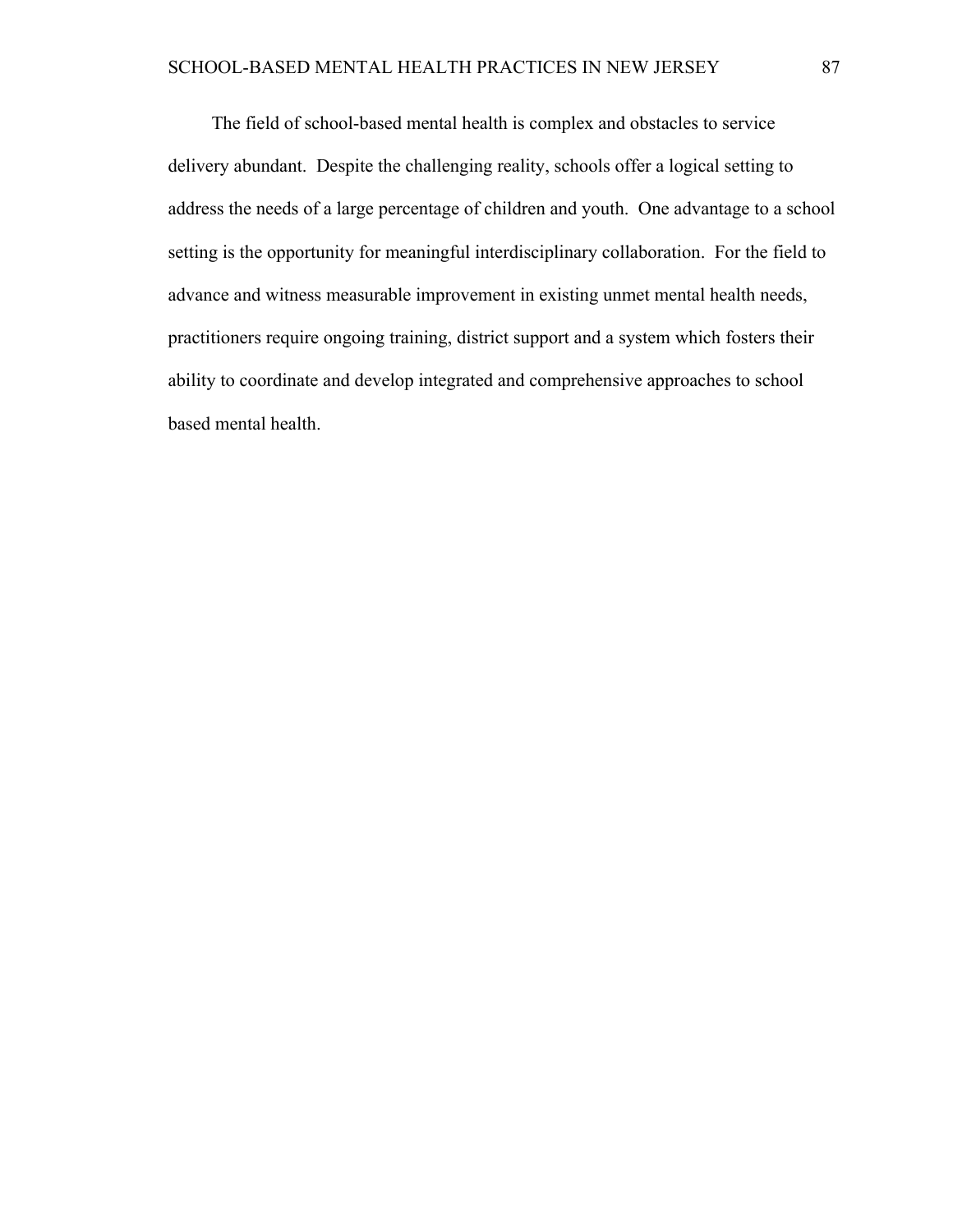#### References

- Adelman, H. S. (1995). Clinical psychology: Beyond psychopathology and clinical interventions. *Clinical Psychology: Science and Practice, 2*(1), 28-44.
- Adelman, H.S. & Taylor, L. (2004). Mental health in schools: A shared agenda. *Emotional and Behavioral Disorders in Youth, 4,* 59-78.

Adelman, H. S. & Taylor, L. (2010). *Mental health in schools: Engaging learners, preventing problems, and improving schools.* Thousand Oaks, CA: Corwin

- Agresta, J. (2004). Professional role perceptions of school social workers, psychologists, and counselors. *Children & Schools, 26,* 151 – 163.
- American Academy of Pediatrics Policy Statement. (2004). School-based mental health services. *Pediatrics*, *113*(6), 1839-1845.
- American School Counseling Association (n.d.). *The Role of the Professional School Counselor.* Retrieved from:

http://www.schoolcounselor.org/asca/media/asca/home/RoleStatement.pdf

- American Counseling Association, American School Counselor Association, National Association of School Psychologists, and School Social Work Association of America (n.d.). *Facts about school mental health services.* Retrieved from: http://www.nasponline.org/advocacy/mhschools\_facts.pdf
- Asbury Park Press. (n.d.). *DataUniverse: NJ Public School Teachers*, *2012-2013*. Retrieved from: http://php.app.com/edstaff/search.php
- Association of Student Assistance Professionals of New Jersey. (n.d.). *What is a Student Assistance Program?* Retrieved from:

http://www.asapnj.org/images/What\_is\_a\_SAP.pdf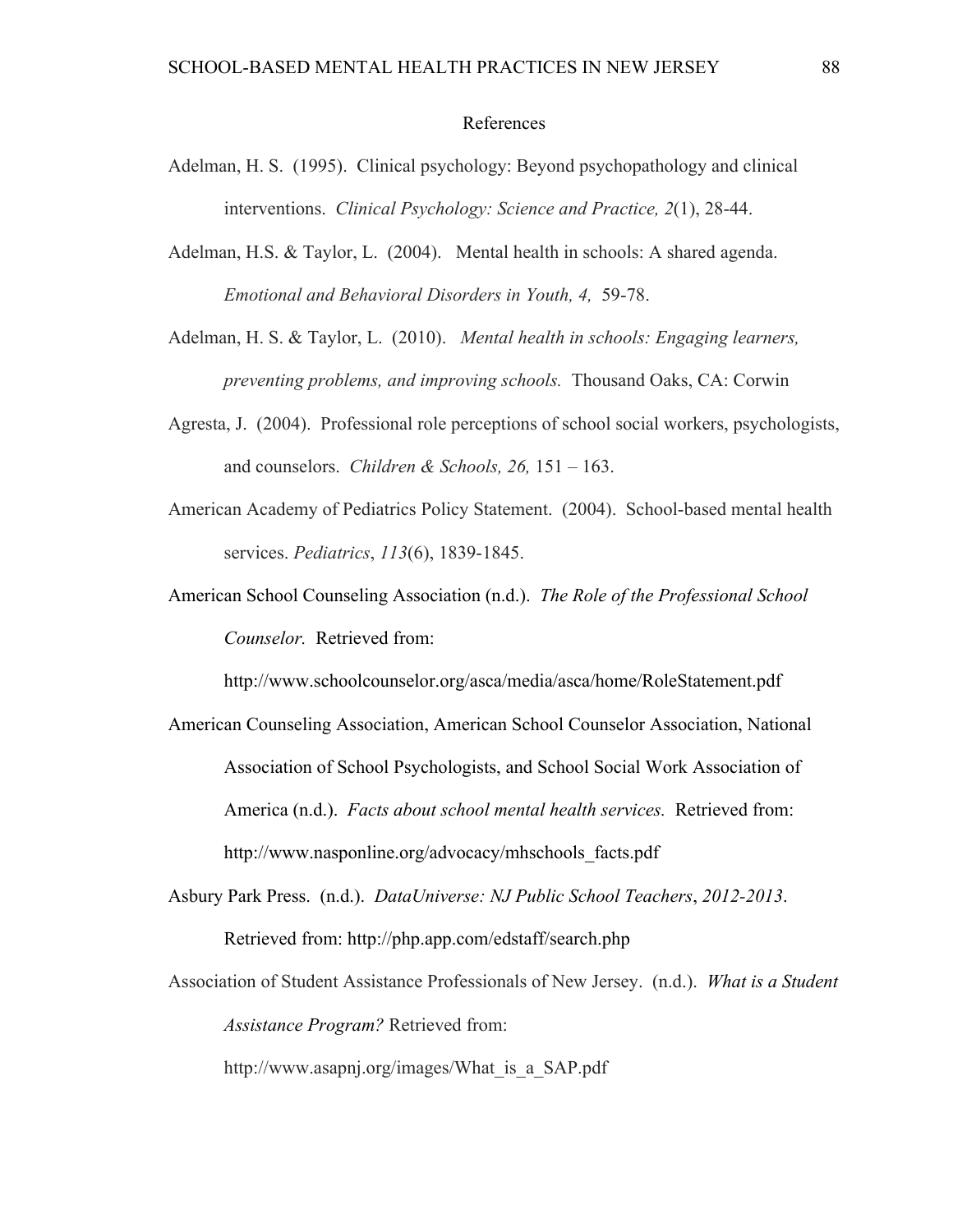- Astor, R. A., Cornell, D. G., Espelage, D. L., Furlong, M. J., Jimerson, S. R., Mayer, M. J., Nickerson, A. B., Osher, D., & Sugai, G. (2012). *A call for more effective prevention of violence: Position statement of the interdisciplinary group on preventing school and community violence.* Retrieved from http://curry.virginia.edu/articles/sandyhookshooting
- Atkins, M. S., Hoagwood, K. E., Kutash, K., & Seidman, E. (2010). Toward the integration of education and mental health in schools. *Administration and Policy in Mental Health and Mental Health Services Research, 37*(1-2), 40-47. doi: 10.1007/s10488-010-0299-7.
- Barry, C. L., McGinty, E., Vernick, J. S., & Webster, D. W. (2013). After Newtown public opinion on gun policy and mental illness. *The New England Journal of Medicine, 368*(12) 1077-1081.
- Baumgartner, L. (1946). Some phases of school health services. *American Journal of Public Health, 36,* 629-635.
- Behrens, D., Lear, J. G., & Price, O. A. (2013). *Improving access to children's mental health care: Lessons from a study of eleven states.* Retrieved from The George Washington University, Center for Health and Health Care in Schools website: http://healthinschools.org/en/School-Based-Mental-Health/Eleven-State-Report.aspx
- Beehler, S., Birman, D., & Campbell, R. (2012). The effectiveness of cultural adjustment and trauma services (CATS): Generating practice-based evidence on a comprehensive, school-based mental health intervention for immigrant youth.

Brener, N. D., Weist, M., Adelman, H., Taylor, L., & Vernon-Smiley, M. (2007).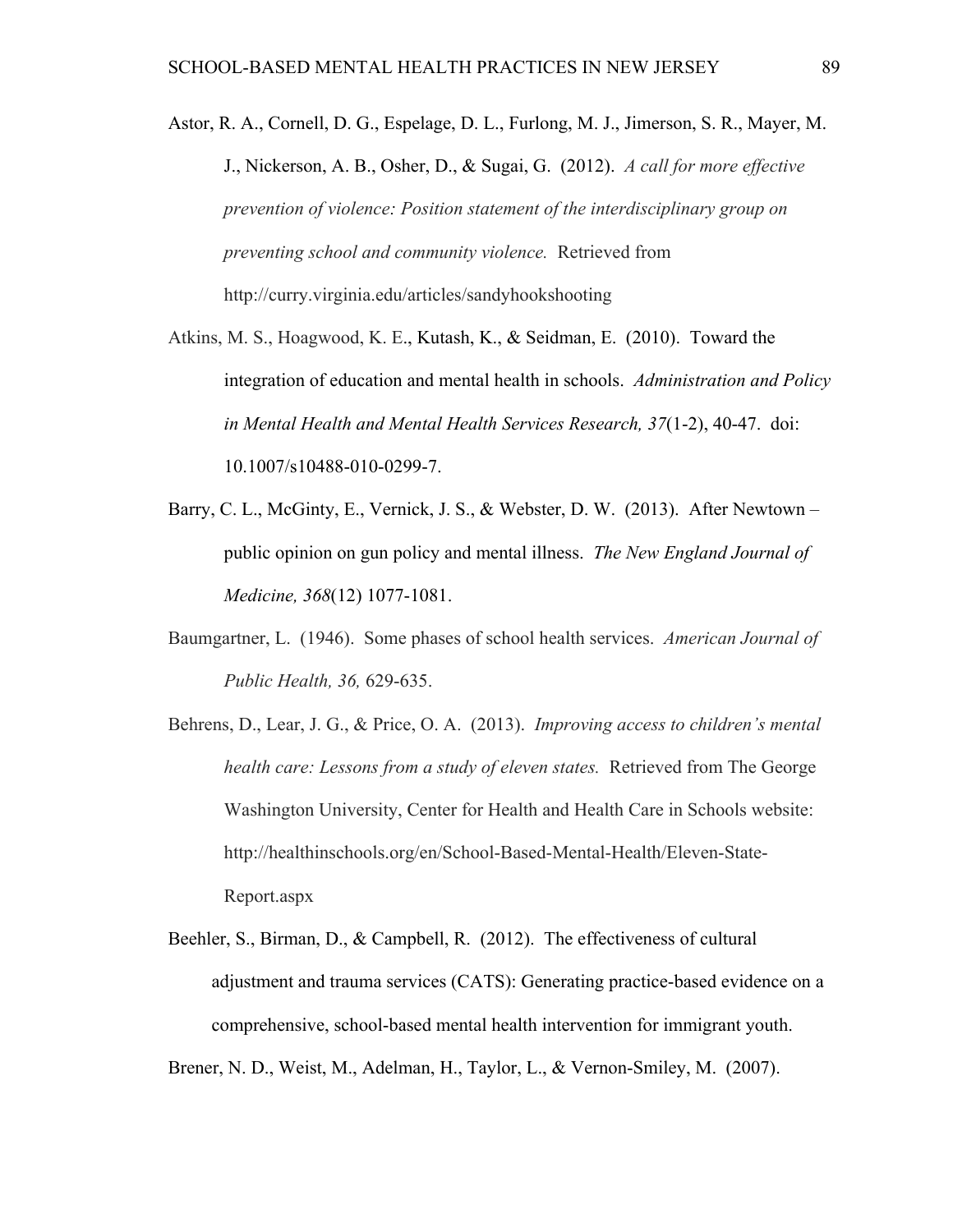Mental health and social services: Results from the school health policies and programs study 2006. *Journal of School Health, 77*(8), 486-499.

Burns, B. J., Costello, E. J., Angold, A., Tweed, D., Stangl, D., Farmer, E. M., & Erkanli, A. (1995). Children's mental health service use across service sectors. *Health Affairs, 14*(3), 147-159. doi: 10.1377/hlthaff.14.3.147

Center for Health and Health Care in Schools, The George Washington University.

(2013). *Annotated bibliography: The impacts of school-based behavioral and emotional health interventions on student educational performance.* Retrieved from: http://www.healthinschools.org/School-Based-Mental-Health/Annotated-Bibliography.aspx

- Center for Mental Health in Schools (2001). *Framing new directions for school counselors, psychologists, & social workers.* Los Angeles: Author at UCLA. Retrieved from: http://smhp.psych.ucla.edu/pdfdocs/report/framingnewdir.pdf
- Charvat, J. L. (2012). *Research on the relationship between mental health and academic achievement*. Retrieved from: http://www.nasponline.org/advocacy/Academic-MentalHealthLinks.pdf
- Compton, M. (2013, June 3). The national conference on mental health [Web log post]. Retrieved from http://www.whitehouse.gov/blog/2013/06/03/national-conferencemental-health
- Conoley, J. C., & Conoley, C. W. (1991). Collaboration for child adjustment: Issues for school and clinic-based child psychologists. *Journal of Consulting and Clinical Psychology, 59,* 821-829.

Cooper, J. L. (2008). The federal case for school-based mental health services and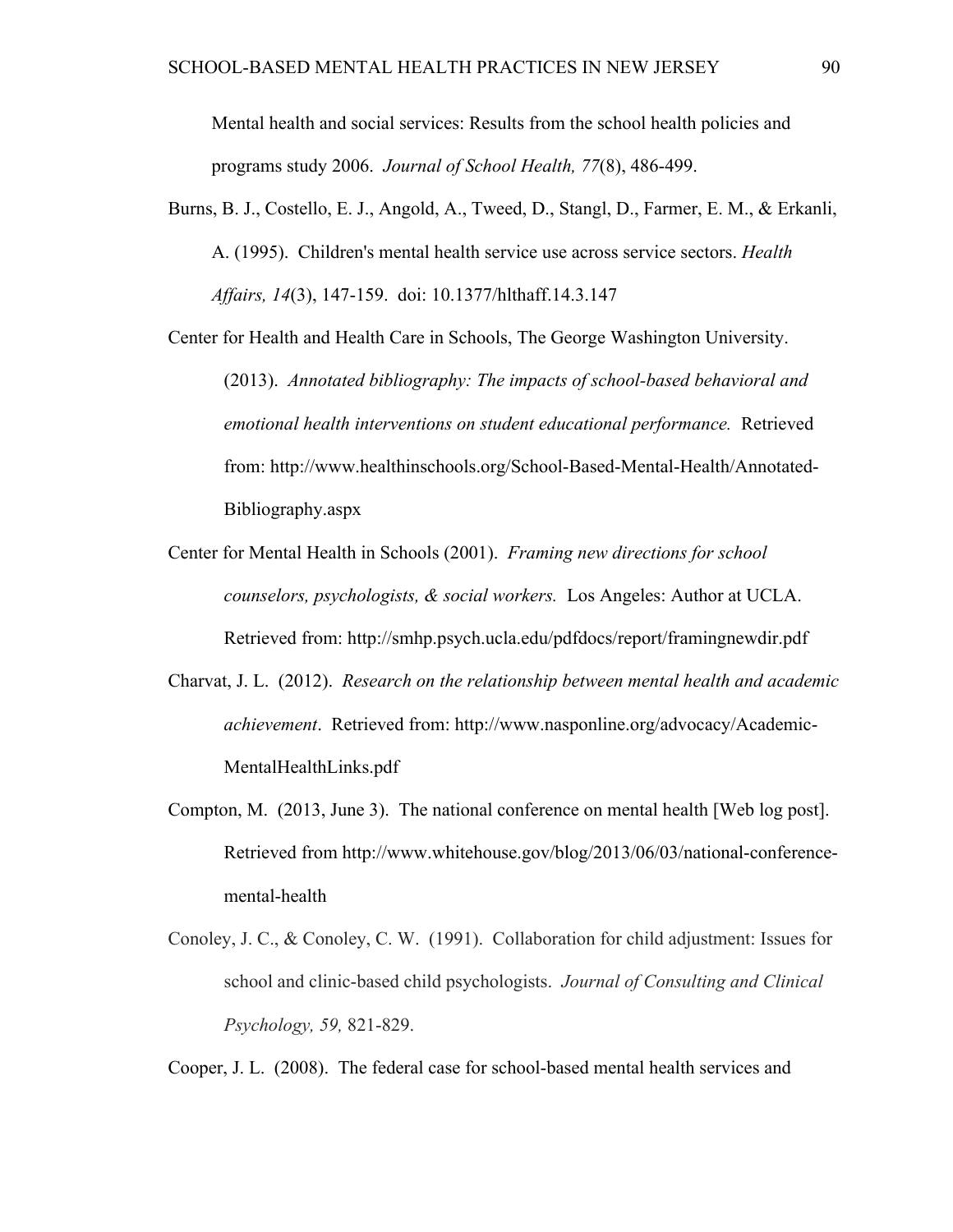supports. *Journal of the American Academy of Child and Adolescent Psychiatry,*   $47, 4 - 8.$ 

- Courtney, D. (1951). Clinical psychology in public schools. *Journal of Clinical Psychology, 7,* 171-175.
- Dowdy, E., Furlong, M., Raines, T. C., Bovery, B., Kauffman, B., Kamphaus, R. W., Dever, B. V., …Murdock, J. (2014). Enhancing school-based mental health services with a preventive and promotive approach to universal screening for complete mental health. *Journal of Educational and Psychological Consultation, 25,* 1-20. doi:10.1080/10474412.2014.929951
- Dreyer, B. A. (1976). The mental hygiene movement: Institutional response to individual concern. *American Journal of Public Health, 66*(1) 85-91.
- Durlak, J. A., Weissberg, R. P., Dymnicki, A. B., Taylor, R. D., & Schellinger, K. B. (2011). The impact of enhancing students' social and emotional learning: A metaanalysis of school-based universal interventions. *Child Development, 82,* 405- 432. doi: 10.1111/j.1467-8624.2010.01564.x
- Evans, S. W. (1999). Mental health services in schools: Utilization, effectiveness, and consent. *Clinical Psychology Review, 19*(2), 165-178.
- Fagan, T. K. (2000). Practicing school psychology: A turn-of-the-century perspective. *American Psychologist, 55*(7), 754-757. doi: 10.1037//0003-066X.55.7.754
- Fan, W. & Yan, Z. (2010). Factors affecting response rates of the web survey: A systematic review. *Computers in Human Behavior, 26,* 132-139.

Farahmand, F. K., Grant, K. E., Polo, A. J., Duffy, S. N., DuBois, D. L. (2011). School-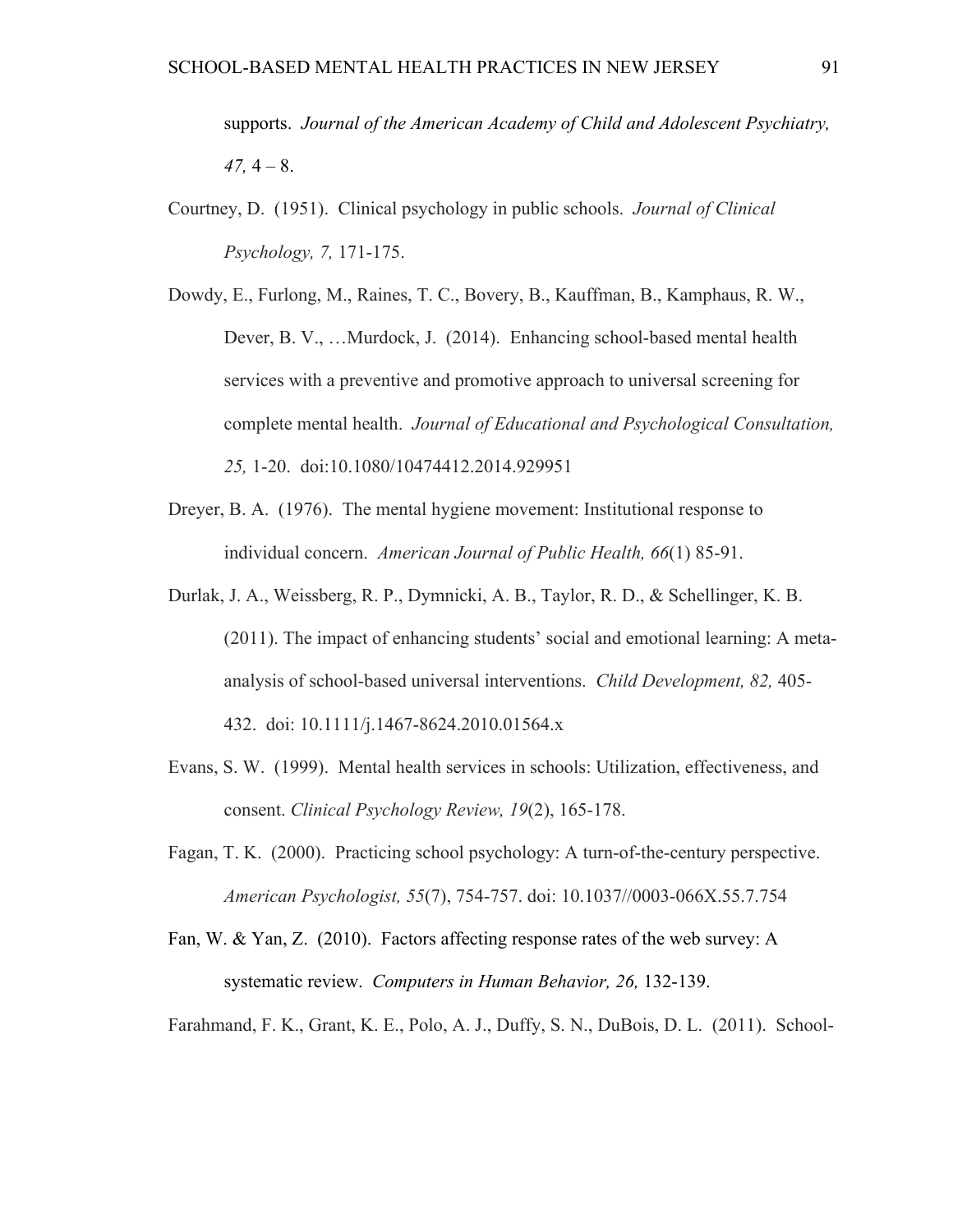based mental health and behavioral programs for low-income, urban youth: A systematic and meta-analytic review. *Clinical Psychology: Science and Practice, 18,* 372 -390.

- Farmer, E. M., Burns, B. J., Philip, S. D., Angold, A., & Costello, E. J. (2003). Pathways into and through mental health services for children and adolescents. *Psychiatric Services, 54*(1), 60-66.
- Flaherty, L. T., Garrison, E. G., Waxman, R., Uris. P. F., Keys, S. G., Glass-Siegel, M., & Weist, M. D. (1998). Optimizing the roles of school mental health professionals. *Journal of School Health, 68,* 420 – 424.
- Flaherty, L. T., Weist, M. D., & Warner, B. S. (1996). School-based mental health services in the United States: History, current models and needs. *Community Mental Health Journal, 32*(4), 341-352.
- Forman, S. G., Olin, S. S., Hoagwood, K. E., Crowe, M., & Saka, N. (2009). Evidence-Based Interventions in Schools: Developers' Views of Implementation Barriers and Facilitators. *School Mental Health, 1,* 26-36. doi: 10.1007/s12310-008- 9002-5
- Friedrich, A. (2010). "*School-Based Mental Health Services: A National Survey of School Psychologists' Practices and Perceptions*" (2010). (Doctoral dissertation, University of South Florida). Retrieved from: http://scholarcommons.usf.edu/etd/3549
- Foster, S., Rollefson, M., Doksum, T., Noonan, D., Robinson, G., & Teich, J. (2005). *School mental health services in the United States, 2002-2003.* Rockville, MD: Center for Mental Health Services, Substance Abuse and Mental Health Services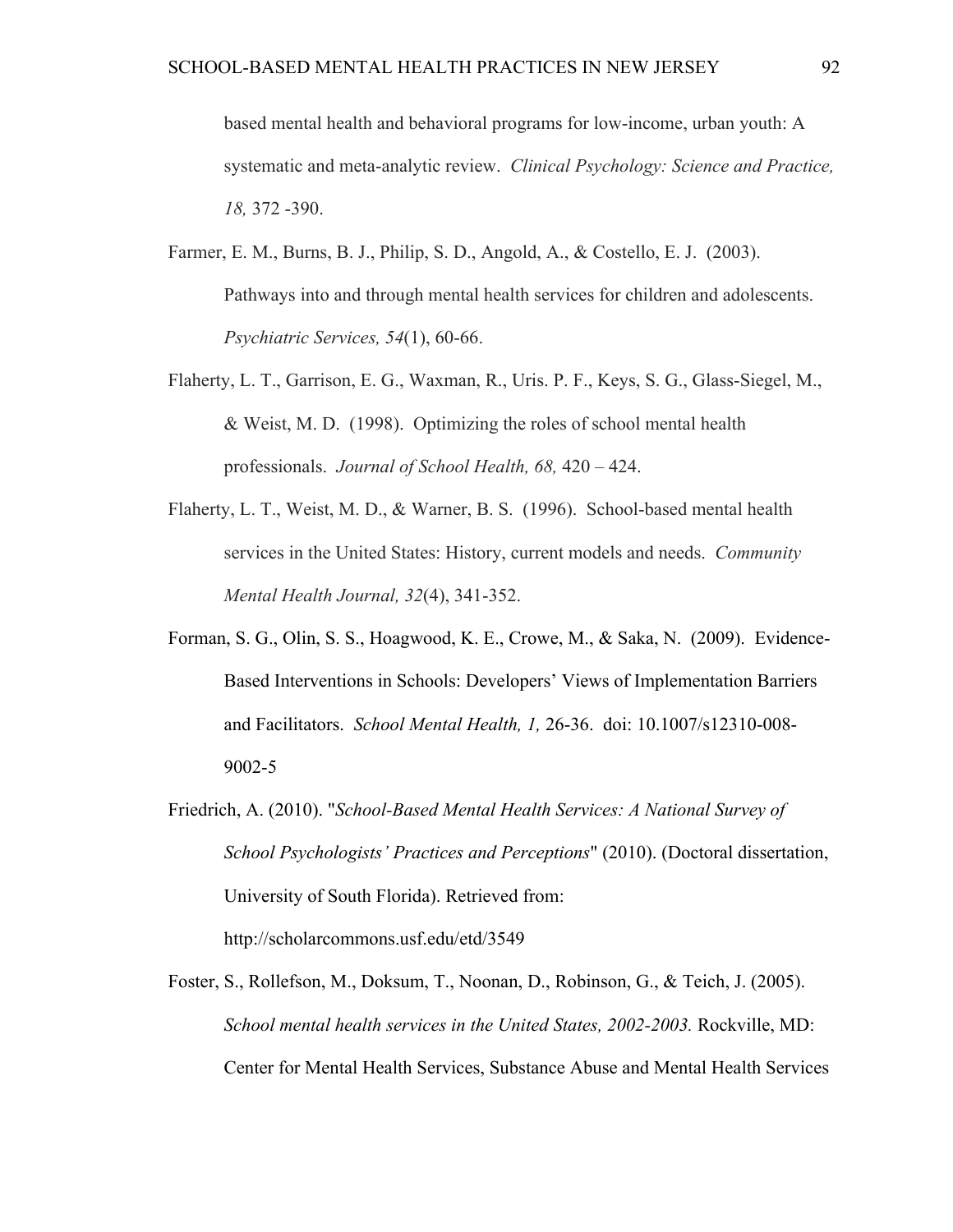Administration. Retrieved from: http://store.samhsa.gov/product/School-Mental-Health-Services-in-the- United-States-2002-2003/SMA05-4068

- Gallegly, A. L. (2012). *School mental health services: A study of current practices in central New Jersey public schools.* (Doctoral dissertation), Rutgers, The State University of New Jersey). Available from ProQuest Dissertations and Theses database. (Order No. 3518902).
- Greenberg, M., Weissberg, R., O'Brien, M., Zins, J. E., Fredericks, L., Resnik, H., & Elias, M. J. (2003). Enhancing school-based prevention and youth development through coordinated social, emotional, and academic learning. *American Psychologist, 58*(6/7), 466-474.
- Greenlaw, C. & Brown-Welty, S. (2009). A comparison of web-based and paper-based survey methods: Testing assumptions of survey mode and response cost. *Evaluation Review, 33,* 464-480.
- Hanchon, T.A., & Allen, R.A. (2013). Introduction to the special issue: Preparing the next generation of school psychologists: Emerging challenges and opportunities. *Psychology in the Schools, 50,* 209 – 211. doi: 10.1002/pits.21672
- Hayslett, M. M. & Wildemuth, B. M. (2004). Pixels or pencils? The relative effectiveness of Web-based versus paper surveys. *Library & Information Science Research, 26,* 73-93.
- Hosp, J. L. & Reschly, D. J. (2002). Regional differences in school psychology practice. *School Psychology Review, 31,* 11 – 29.
- Kerlinger, F. N. & Lee, H. B. (2000). *Foundations of Behavioral Research.* (4<sup>th</sup> ed.). Australia: Wadsworth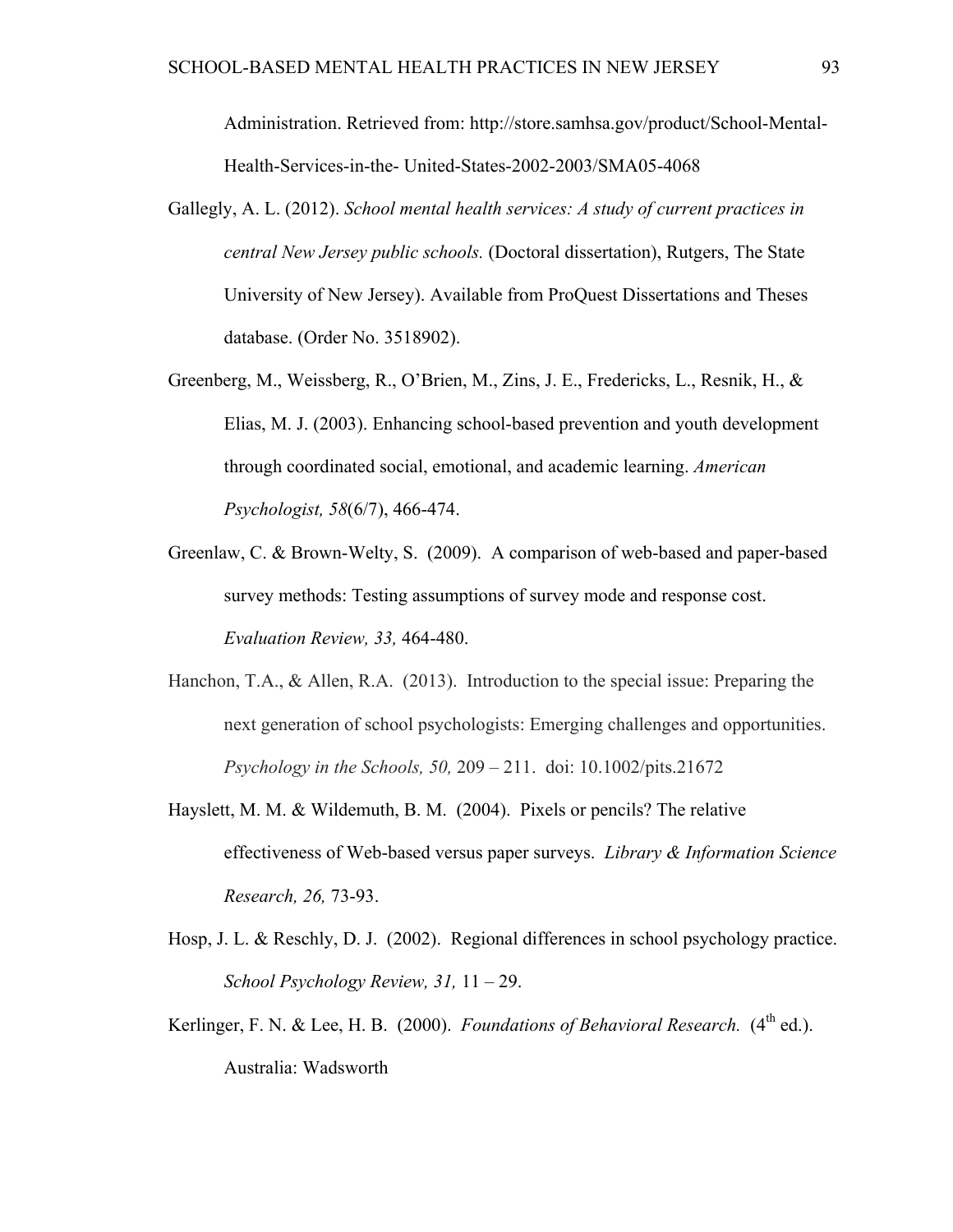- Keys, S. G., Bemak, F., Lockhart, E. J. (2001). Transforming school counseling to serve the mental health needs of at-risk youth. *Journal of Counseling & Development, 76,* 381-388.
- Khadaroo, S. (2013). Gun control fight not over, Newtown families vow as anniversary nears. *Christian Science Monitor*. p. N.PAG.
- Knoblock, P. & Garcea, R. A. (1965). Toward a broader concept of the role of the special class for emotionally disturbed children. *Exceptional Children, 31*(7), 329-335.
- Kutash, K., Duchnowski, A. J. & Lynn, N. (2006). *School-based mental health: An empirical guide for decision-makers.* Tampa, FL: University of South Florida, The Louis de la Parte Florida Mental Health Institute, Department of Child & Family Studies, Research and Training Center for Children's Mental Health. Retrieved from: http://rtckids.fmhi.usf.edu/rtcpubs/study04/SBMHfull.pdf
- Laguilles, J. S., Williams, E. A., & Saunders, D. B. (2011). Can lottery incentives boost web survey response rates? Findings from four experiments. *Research in Higher Education, 52,* 537-553. doi: 10.1007/s11162-010-9203-2
- Lambert, N. M. (1965). *The Protection and Promotion of Mental Health in Schools.*  U.S. Public Health Service Mental Health Monograph, No. 5. Washington DC: U.S. Government Printing Office
- Lyon, A. R., Charlesworth-Attie, S., Stoep, A. V., & McCauley, E. (2011). Modular psychotherapy for youth with internalizing problems: Implementation with therapists in school-based health centers. *School Psychology Review, 4,* 569-581.

Lyon, A. R., Ludwig, K., Romano, E., Koltracht, J. Vander Stoep, A., McCauley, E.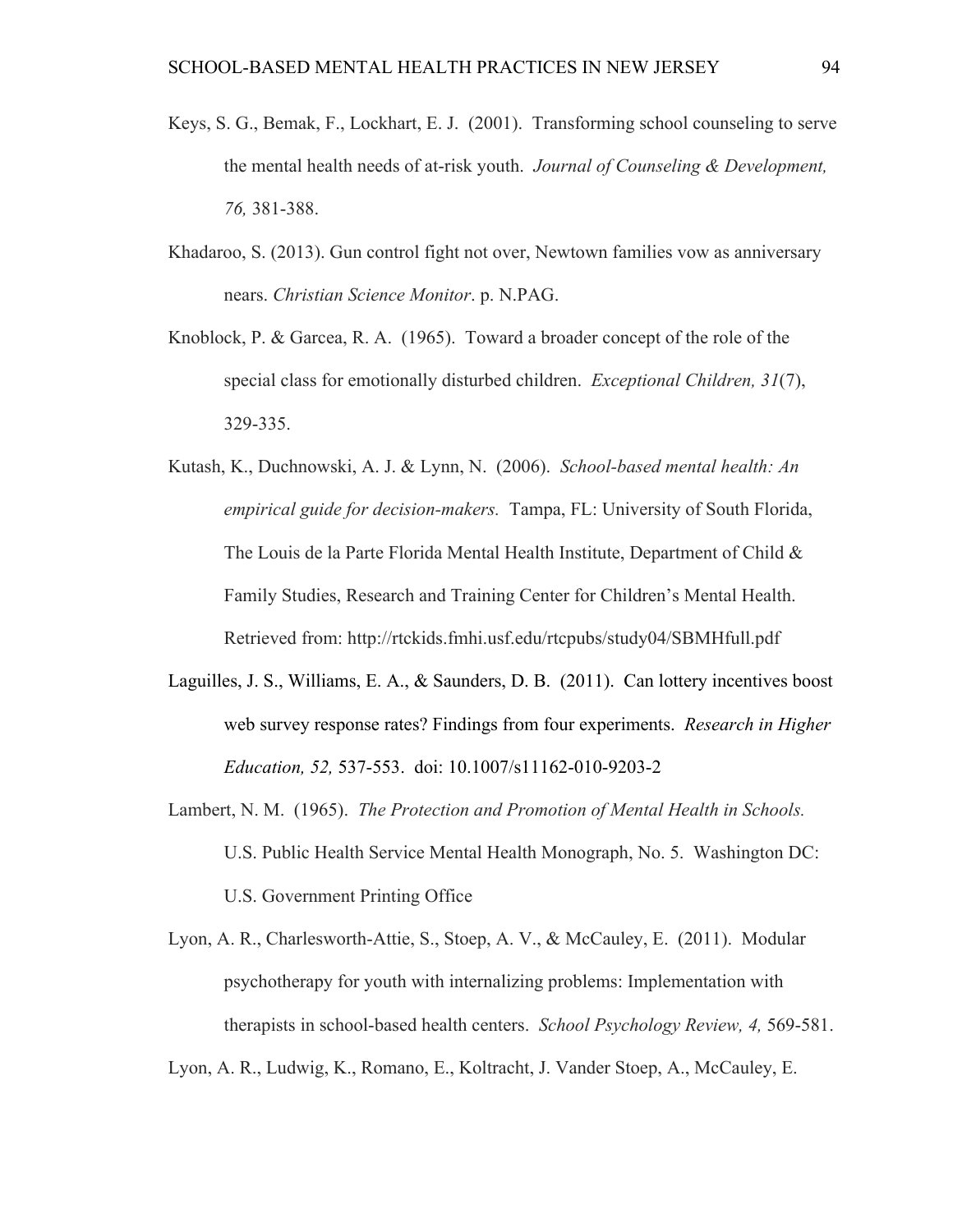(2014). Using modular psychotherapy in school mental health: Provider perspectives on intervention-setting fit. *Journal of Clinical Child & Adolescent Psychology, 43*(6), 890-901. doi: 10.1080/15374416.2013.843460

- Macklem, G. L. (2011). *Evidence-based school mental health services: Affect education, emotion regulation training, and cognitive behavioral therapy.* New York: Springer.
- Mental health care expansion. (2013). *Congressional Digest, 92*(5), 15.
- Merrell, K. W., Ervin, R. A., & Peacock, G. G. (2012). The historical context of school psychology. In *School psychology for the 21st century: Foundations and practices* (2<sup>nd</sup> edition). (pp. 18-39). New York: Guilford.
- Nastasi, B.K., & Varjas, K. (2008). Best practices in developing exemplary mental health programs in schools. In A. Thomas and J. Grimes (eds.) *Best practices in school psychology V*. Bethesda, MD: National Association of School Psychologists.
- National Alliance on Mental Illness. (2010). *State statistics: New Jersey*. Arlington, VA: Author. Retrieved from:
	- http://www.nami.org/ContentManagement/ContentDisplay.cfm?ContentFileID=9 3509
- National Association of School Psychologists. (n.d.). *What is a school psychologist?*  Retrieved from: http://www.nasponline.org/resources/handouts/whatis\_print.pdf
- National Association of School Psychologists. (2008). *The importance of school mental health services* (Position Statement). Bethesda, MD: Author. Retrieved from http://www.nasponline.org/about\_nasp/positionpapers/MentalHealthServices.pdf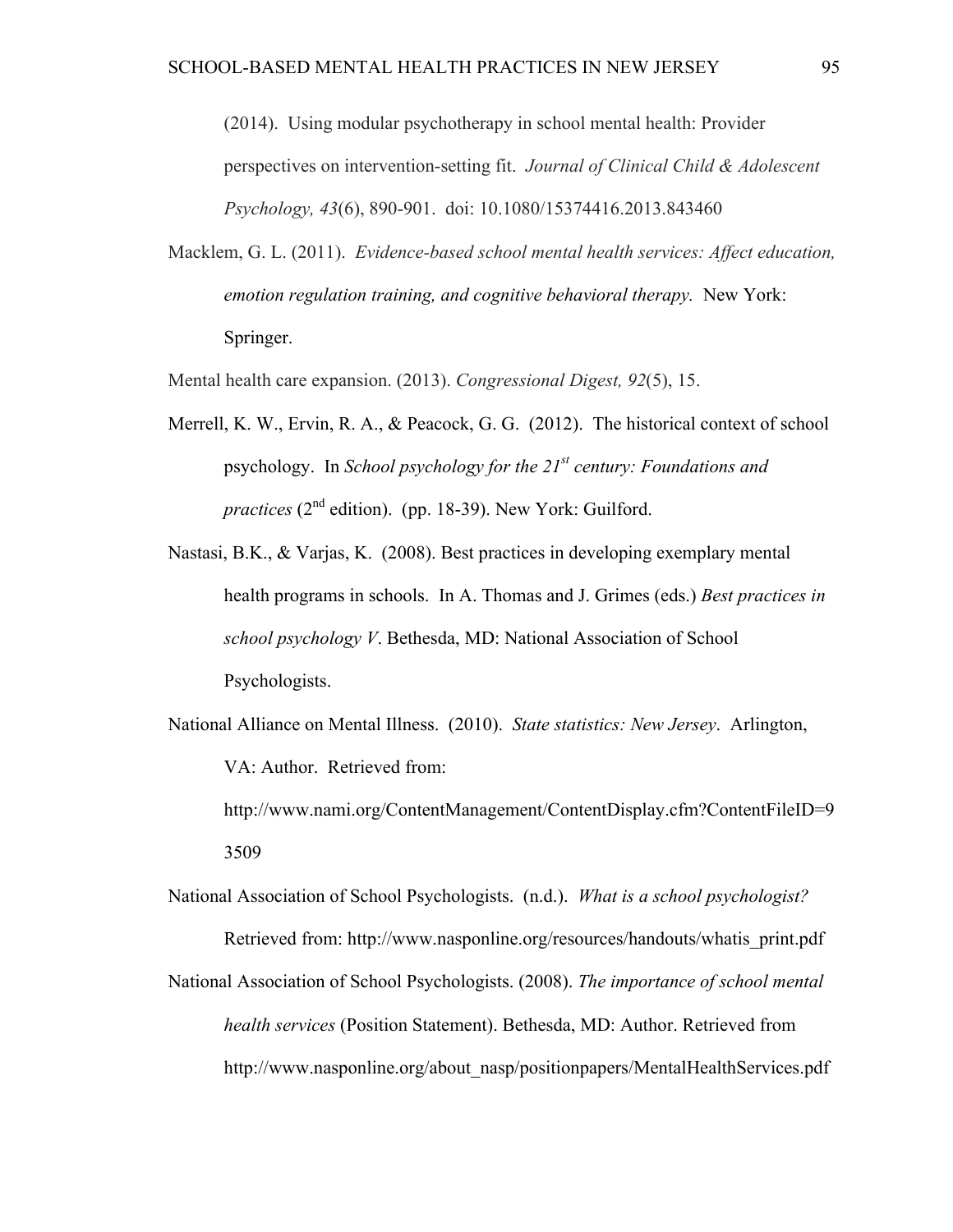National Association of School Psychologists (2012). *Stigmatizing mental health or developmental disorders is harmful.* Retrieved from http://www.nasponline.org/communications/pressrelease/Diagnosable\_Disorder\_Statement.pdf

New Jersey Department of Children and Families (n.d.). *New Jersey child abuse & neglect prevention plan, 2010-2013: A roadmap to child and family well-being.*  Retrieved from:

http://www.nj.gov/dcf/documents/about/commissions/njtfcan/PreventionPlan.pdf

New Jersey Department of Children and Families. (2011). *New Jersey Youth Suicide Prevention Plan 2011 – 2014.* Retrieved from:

http://www.state.nj.us/dcf/documents/behavioral/prevention/preventionplan.pdf

New Jersey Department of Children and Families. (2012). *Adolescent suicide report: A data overview and prevention activities report on youth suicide in New Jersey*. Retrieved from:

http://www.nj.gov/dcf/families/csc/prevention/documents/AdolSuicideRpt 6\_1\_1 2.pdf

New Jersey Department of Education. (2010). *Certificate Subject Area/Grade Level and Codes.* Retrieved from: http://www.state.nj.us/cgi-

bin/education/license/endorsement.pl?string=999&maxhits=1000&field=2

- New Jersey Department of Education. (n.d.). *New Jersey Public Schools Fact Sheet.*  Retrieved from: http://www.state.nj.us/education/data/fact.htm
- New Jersey Department of Education. (2013). *2013 Special Education Data.*  Retrieved from: http://www.state.nj.us/education/specialed/data/2013.htm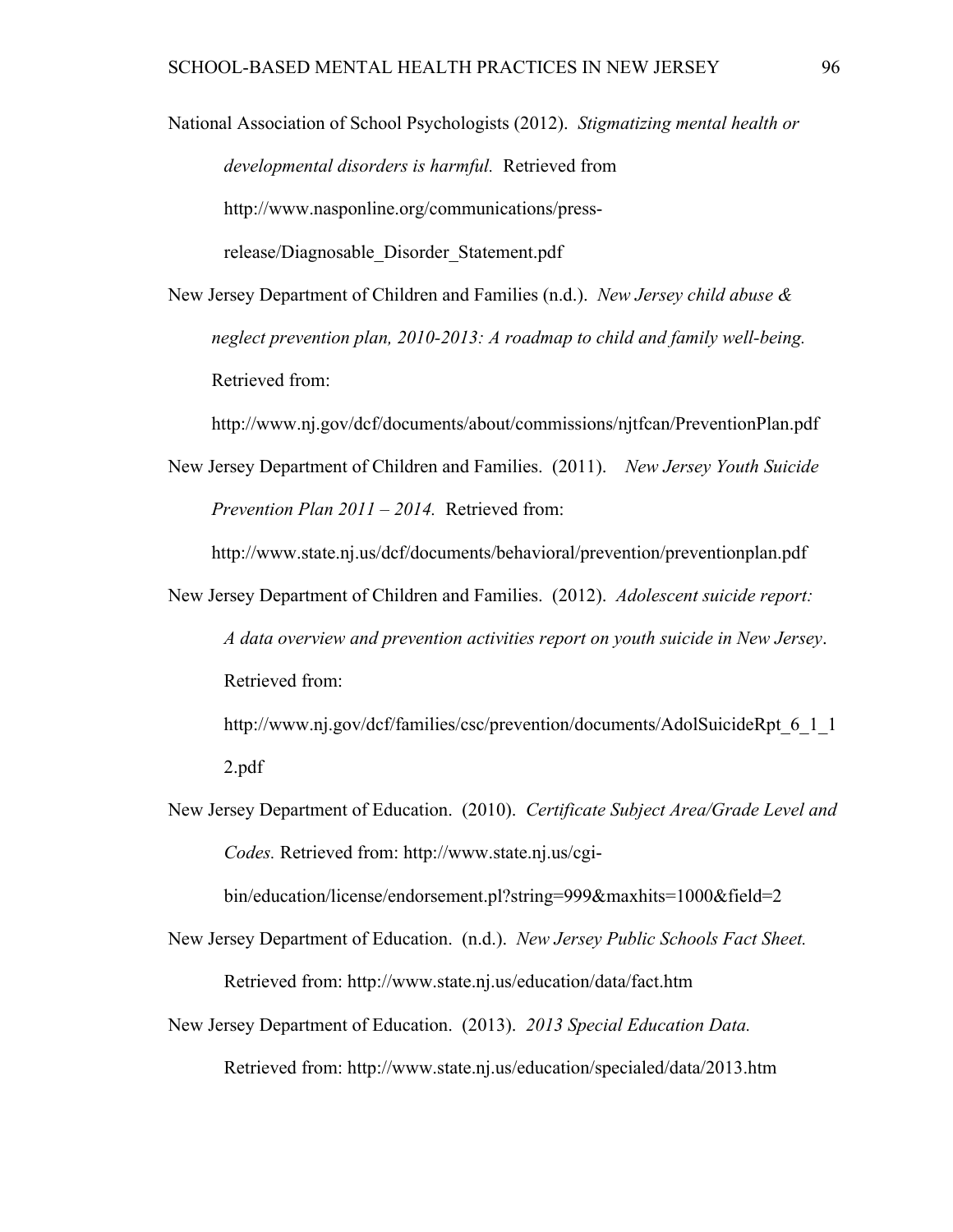- New Jersey Department of Education (2014). *2013-2014 Enrollment*. Retrieved from: http://www.state.nj.us/education/data/enr/enr14/county2.htm
- Paternite, C. E. (2005). School-based mental health programs and services: Overview and introduction to the special issue. *Journal of Abnormal Child Psychology, 33*(6), 657-663. doi: 10.1007/s10802-005-745-3
- Perfect, M. M. & Morris, R. J. (2011). Delivering school-based mental health services by school psychologists: Education, training, and ethical issues. *Psychology in the Schools, 48,* 1049 – 1063. doi: 10.1002/pits.20612
- Perou, R., Bitsko, R., Blumber, S. J., Pastor, P., Ghandour, R. M., Gfroerer, J. C., Huang, L. N. (2013). Mental health surveillance among children: United States, 2005-2011 [Supplement]. *Centers for Disease Control and Prevention, Morbidity and Mortality Weekly Report, 62*(2), 1 – 35. Retrieved from http://www.cdc.gov/mmwr/preview/mmwrhtml/su6202a1.htm
- Powers, J. D., Bower, H. A., Webber, K. C., Martinson, N. (2011). Promoting schoolbased mental health: Perspectives from school practitioners. *Social Work in Mental Health, 9,* 22-36. doi: 10.1080/15332985.2010.522929
- President's New Freedom Commission on Mental Health. (2003). *Achieving the promise: Transforming mental health care in America.* Final report for the President's New Freedom Commission on Mental Health. Rockville, MD: Author. Retrieved from: http://store.samhsa.gov/shin/content/SMA03- 3831/SMA03-3831.pdf
- Reddy, L. A., Newman, E., De Thomas, C. A., Chun, V. (2009). Effectiveness of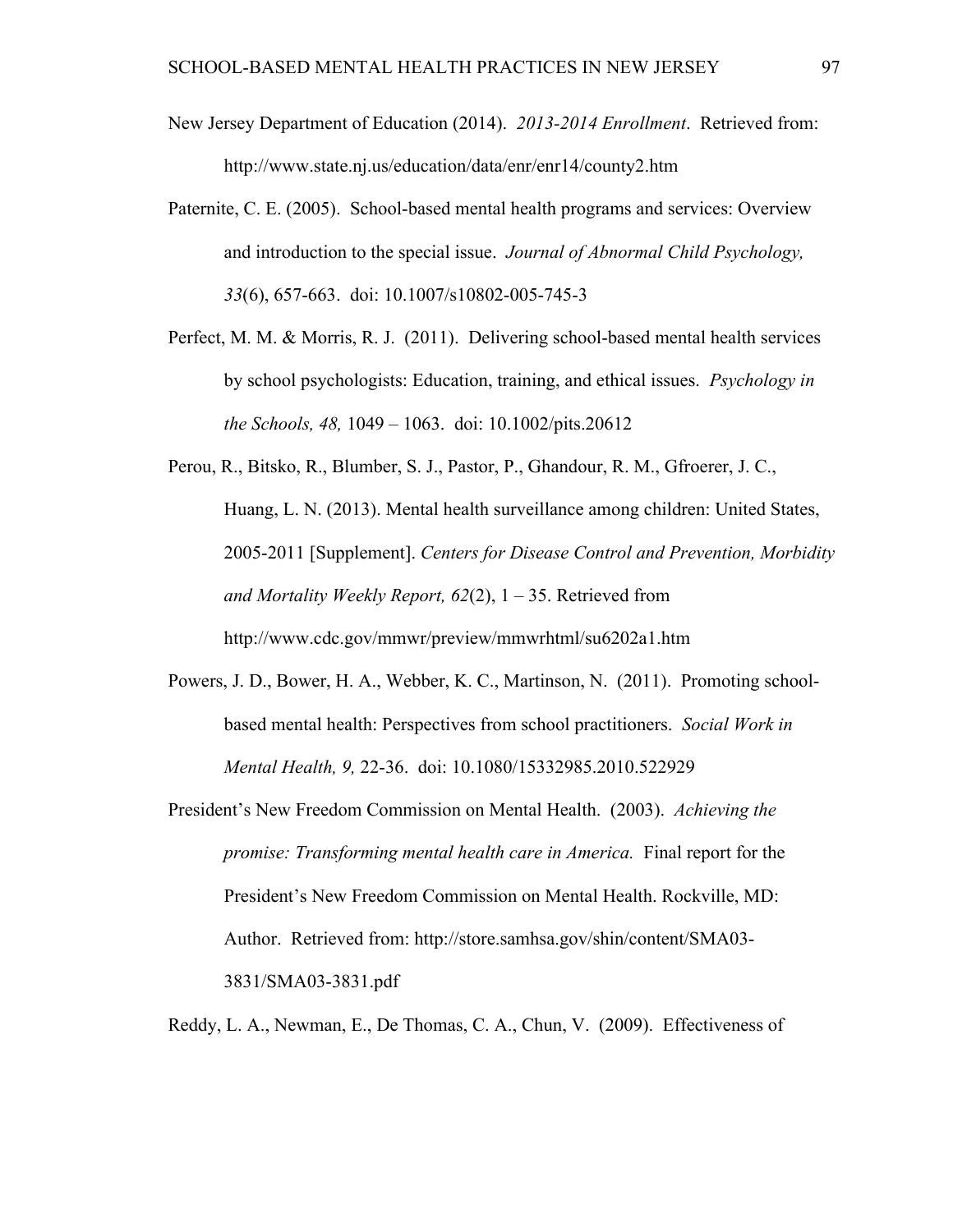school-based prevention and intervention programs for children and adolescents with emotional disturbance: A meta-analysis. *Journal of School Psychology, 47,*  77-90. doi: 10.1016/j.jsp.2008.11.001

- Reinke, W. M., Stormont, M., Herman, K. C., Puri, R., & Goel, N. (2011). Supporting children's mental health in schools: Teacher perceptions of needs, roles and barriers. *School Psychology Quarterly, 26*(1)*,* 1-13. doi: 10.1037/a0022714
- Repie, M. S. (2005). A school mental health issues survey from the perspective of regular and special education teachers, school counselors, and school psychologists. *Education And Treatment Of Children, 28,* 279-298.
- Rones, M. & Hoagwood, K. (2000). School-based mental health services: A research review. *Clinical Child and Family Psychology Review, 3*(4) 223-241.
- Schaeffer, C. M., Bruns, E., Weist, M., Stephan, S. H., Goldstein, J. & Simpson, Y. (2005). Overcoming challenges to using evidence-based interventions in schools. *Journal of Youth and Adolescence, 34,* 15-22. doi: 10.1007/s10964-005-1332-0
- School Social Work Association of America. (n.d.). *About school social work*. Retrieved from:

http://www.sswaa.org/displaycommon.cfm?an=1&subarticlenbr=1

Scotto Rosato, N., Schneider, C., & Abramo, J. (2007). *Unmet mental health need in New Jersey's urban areas: The case of New Brunswick.* Retrieved from Rutgers Center for State Health Policy website:

http://www.cshp.rutgers.edu/Downloads/7210.pdf

Sedlak, M. W. (1997). The uneasy alliance of mental health services and the schools: An historical perspective. *American Journal of Orthopsychiatry, 67*(3), 349-362.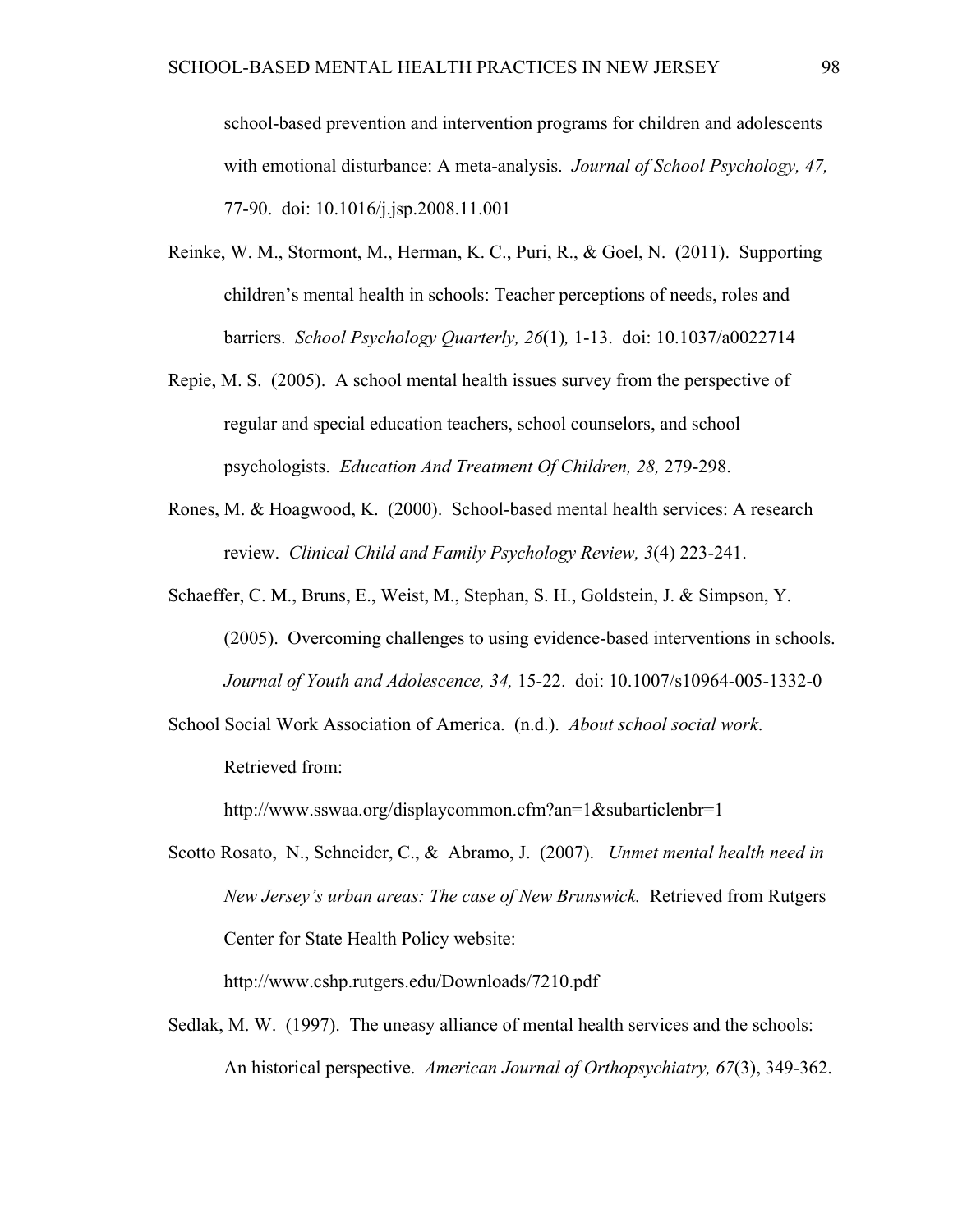- Shah, N. States stepping up mandates for school safety drills. *Education Week, 32*(32), 1; 16.
- Skalski, A. K. & Smith, M. J. (2006). Responding to the mental health needs of students. *Principal Leadership.* Retrieved from http://www.nasponline.org/resources/principals/School-Based%20Mental%20Health%20Services%20NASSP%20Sept%202006.pdf
- Slade, E. P. (2003). The relationship between school characteristics and the availability of mental health and related health services in middle and high schools in the United States. *The Journal of Behavioral Health Services & Research, 30,* 382- 392.
- Splett, J. W., Fowler, J., Weist, M. D., McDaniel, H., & Dvorsky, M. (2013). The critical role of school psychology in the school mental health movement. *Psychology in the Schools, 50*(3), 245-258. doi: 10.1002/pits.21677
- Splett, J. W. & Maras, M. A. (2011). Closing the gap in school mental health: A community-centered model for school psychology. *Psychology in the Schools, 48*(4), 385-399. doi: 10.1002/pits.20561
- Stephan, S. H., Weist, M., Kataoka, S., Adelsheim, S., & Mills, C. (2007). Transformation of children's mental health services: The role of school mental health. *Psychiatric Services, 58(*10), 1330-1338.
- Stevenson, G. S. (1947). The nation's mental health. *Journal of Exceptional Children, 14,* 4-6; 22.
- Substance Abuse and Mental Health Services Administration. (2005). Depression among adolescents. *The NSDUH Report*. Rockville, MD: Author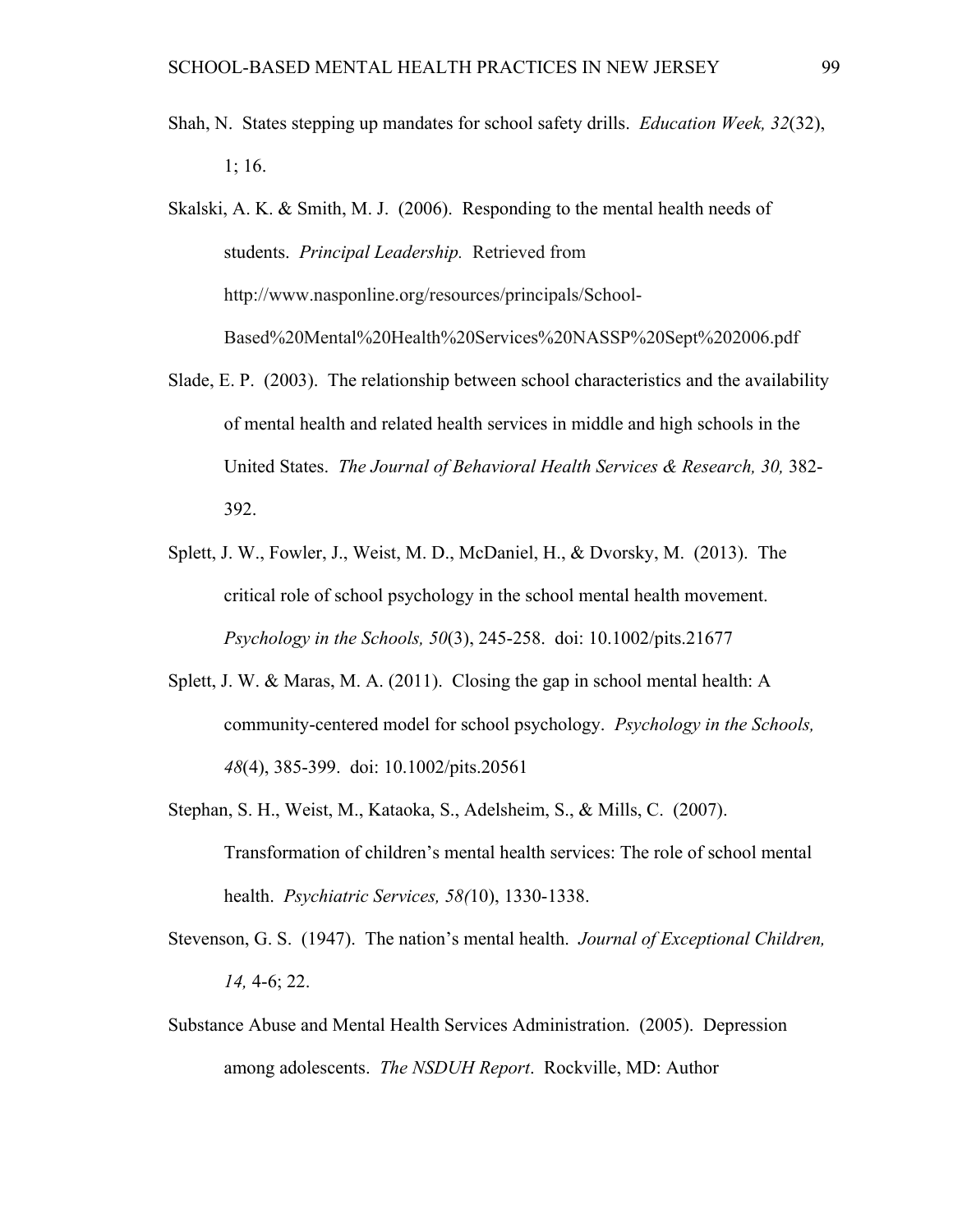Substance Abuse and Mental Health Services Administration (2008a). *The NSDUH Report: Mental Health Service Use among Youths aged 12 to 17: 2005 and 2006.*  Retrieved from http://www.samhsa.gov/data/2k8/MHyouthTX/MHyouthTX.pdf Substance Abuse and Mental Health Services Administration. (2008b). *States in Brief: Substance Abuse and Mental Health Issues At-A-Glance.* Retrieved from:

http://www.samhsa.gov/statesinbrief/2009/NEW\_JERSEY\_508.pdf

- Substance Abuse and Mental Health Services Administration. (2009). *New Jersey Adolescent Behavioral Health In Brief.* Retrieved from: http://www.samhsa.gov/data/StatesInBrief/2k9/OASTeenReportNJ.pdf
- Suldo, S. M., & Shaffer, E. J. (2008). Looking beyond psychopathology: The dual-factor model of mental health in youth. *School Psychology Review, 37*(1), 52-68. Retrieved from http://search.proquest.com/docview/219656195?accountid=13626
- Suldo, S. M., Friedrich, A., & Michalowski, J. (2010). Personal and systems-level factors that limit and facilitate school psychologists' involvement in school-based mental health services. *Psychology in the Schools, 47,* 354-373. doi: 10.1002/pits.20475
- Swanson, J. (2013). Mental illness and new gun law reforms: The promise and peril of crisis-driven policy. *The Journal of the American Medical Association, 309*(12), 1233-1234.
- Weist, M. D., Mellin, E. A., Chambers, K. L., Lever, N. A., Haber, D., & Blaber, C. (2012). Challenges to collaboration in school mental health and strategies for overcoming them. *Journal of School Health, 82,* 97-105.

Weist, M. D., Myers, C. P., Danforth, J., McNeil, D. W., Ollendick, T. H., Hawkins, R.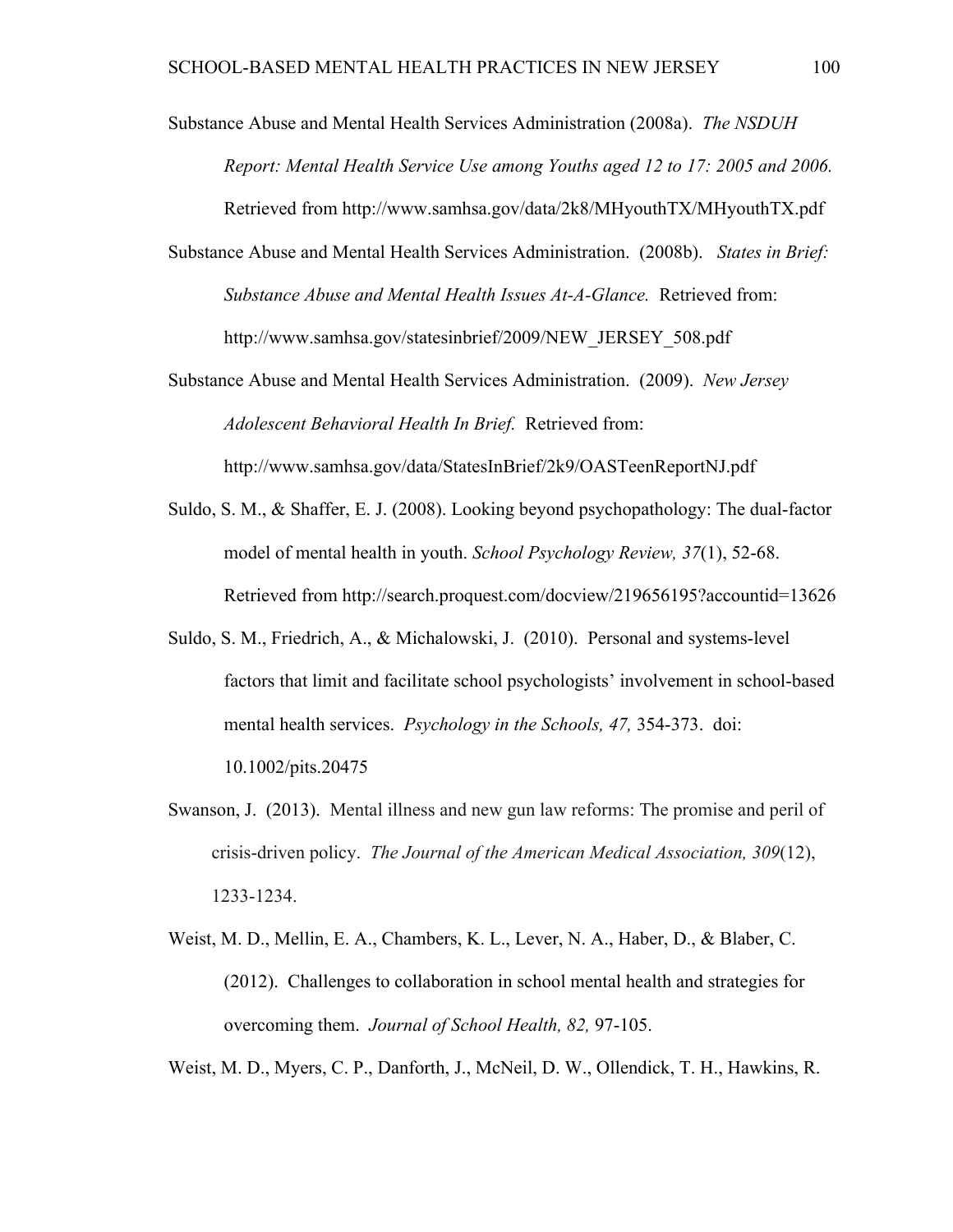(2000). Expanded school mental health services: Assessing needs related to school level and geography. *Community Mental Health Journal, 36*(3), 259-273.

- Weist, M. D., Sander, M. A., Walrath, C., Link, B. Nabors, L., Adelsheim, S., ... Carrillo, K. (2005). Developing principles for best practice in expanded school mental health. *Journal of Youth and Adolescence, 34*(1), 7–13. doi: 10.1007/s10964-005-1331-1
- Weist, M. D., Stephan, S., Lever, N., Moore, E. & Lewis, K. (2006). *School Mental Health Quality Assessment Questionnaire (SMHQAQ).* Center for School Mental Health Analysis & Action, University of Maryland. Retrieved from http://www.schoolmentalhealth.org/Resources/Clin/QAIRsrc/QAQ.pdf
- Weist, M. D., Youngstrom, E. A., Stephan, S., Lever, N., Fowler, J., Taylor, L., …Hoagwood, K. (2014). Challenges and ideas from a research program on highquality, evidence-based practice in school mental health. *Journal of Clinical Child & Adolescent Psychology, 43*(2)*,* 244-255. doi:10.1080/15374416.2013.833097
- World Health Organization (2013). *Health Topics: Mental Health*. Retrieved from: http://www.who.int/topics/mental\_health/en/
- U.S. Department of Health and Human Services. (1999). *Mental health: A report of the surgeon general.* Rockville, MD: U.S. Department of Health and Human Services, Substance Abuse and Mental Health Services Administration, Center for Mental Health Services, National Institutes of Health, National Institute of Mental Health, National Institute of Mental Health. Retrieved from: http://profiles.nlm.nih.gov/ps/access/NNBBHS.pdf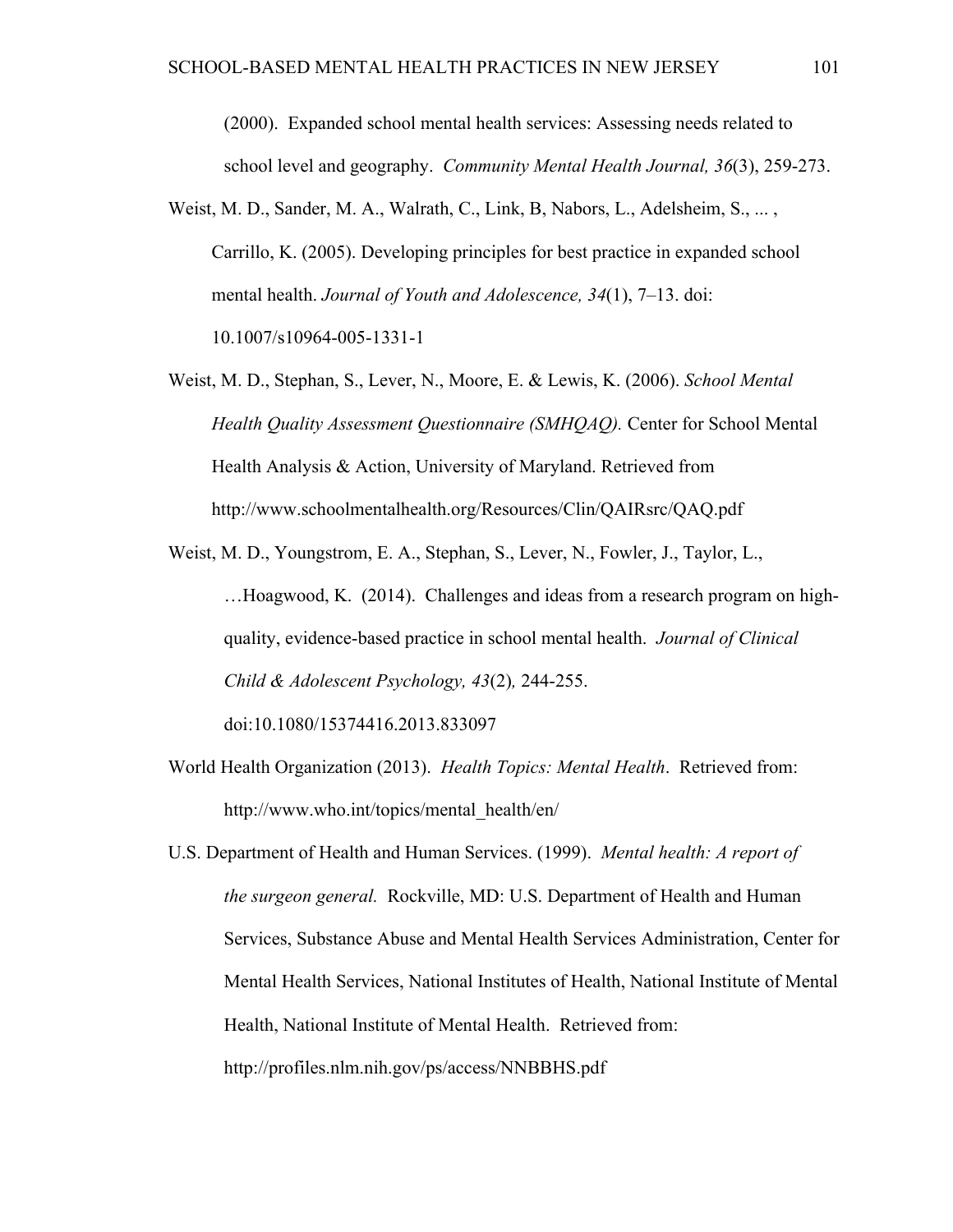U.S. Department of Health and Human Services. (2013). *Myths and Facts Mental Health* 

*Problems Affect Everyone.* Retrieved from:

http://www.mentalhealth.gov/basics/myths-facts/index.html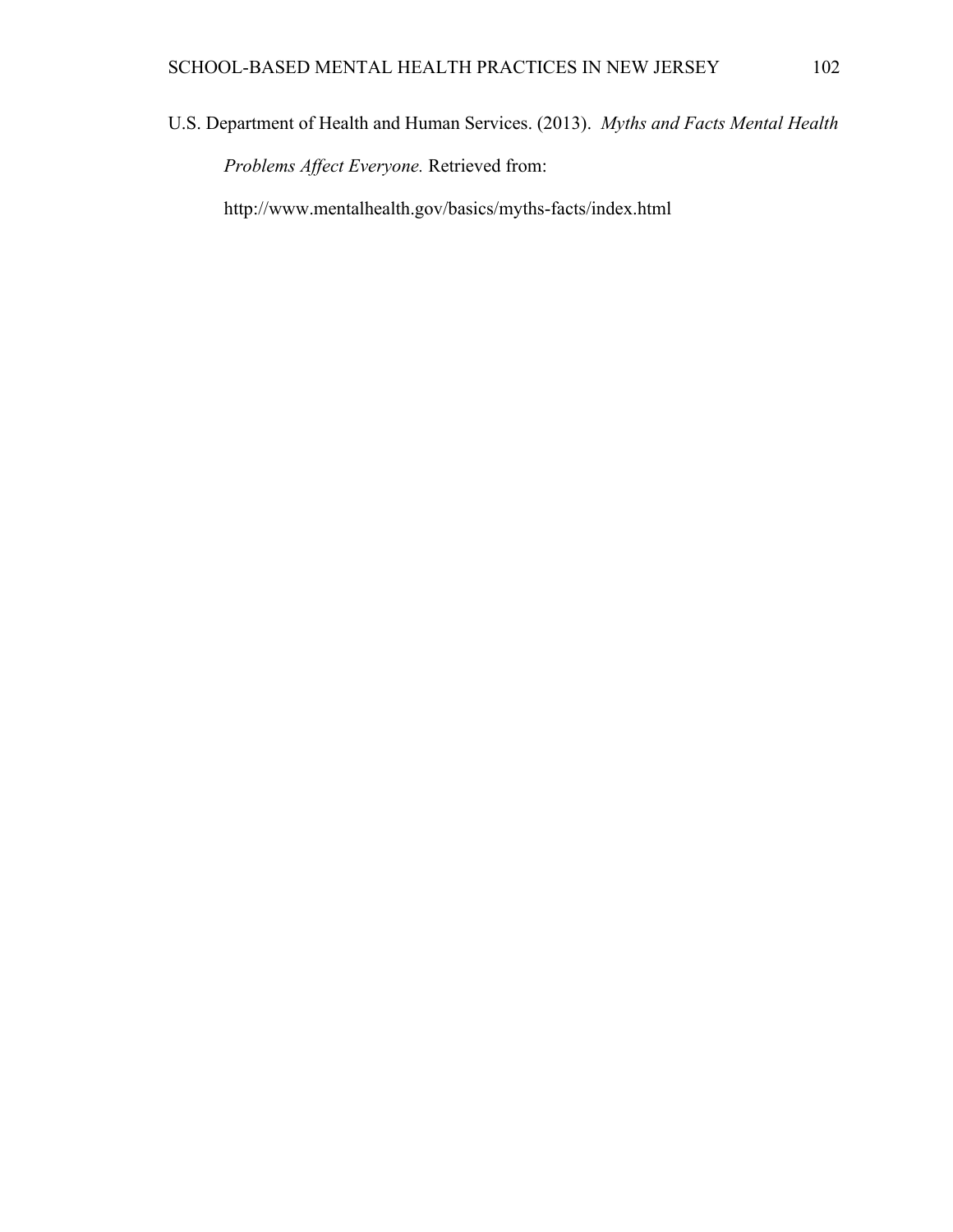#### Appendix A

### **Informed Consent**

Principal Investigator: Meredith Cregg-Wedmore Project Title: School-Based Mental Health Practices in New Jersey: A Transdisciplinary Perspective

#### INFORMED CONSENT FORM

You are invited to participate in a research study being conducted by Meredith Cregg-Wedmore, a doctoral candidate in the Graduate School of Applied & Professional Psychology, Rutgers University. The purpose of this research is to gain information about current practices of school-based mental health services (SBMHS) in NJ from the perspective of school-based practitioners.

You are being asked to participate in this study because you are a member of one of the following professional associations: Association of Student Assistance Professionals of NJ (ASAP-NJ), the NJ School Counselor Association (NJSCA), the NJ Association of School Psychologists (NJASP), or the NJ Association of School Social Workers (NJASSW). Participation in this study involves completing an online survey. Each individual's participation will last approximately 15-20 minutes. The survey includes questions about your role and experience in the provision of SBMHS. There are no foreseeable risks to participation in this study. The benefits of taking part in this study are contributing to the knowledge about SBMHS in NJ. In addition, you may choose to enter a drawing for 1 of 2 \$25.00 Amazon.com gift cards. However, you may receive no direct benefit from taking part in this study.

This research is confidential. Confidential means that the research records will include some information about you and this information will be stored in such a manner that some linkage between your identity and the response in the research exists. The information collected about you includes your email address to enter you in the drawing for a gift certificate. I will not know your IP address when you respond to this survey. Please note that I will keep this information confidential by limiting access to the research data and storing it in a password protected electronic format. Your email address, should you choose to provide it, will not be stored with data from your survey. You will be assigned a participant number and only the participant number will appear with your survey responses.

The research team and the Institutional Review Board at Rutgers University are the only parties that will be allowed to see the data, except as may be required by law. When the research study is published as a dissertation, or if the results are presented at a professional conference, only group results will be stated. All study data will be kept for three years. Participation in this study is voluntary. You may choose not to participate, and you may withdraw at any time during the study procedures without any penalty to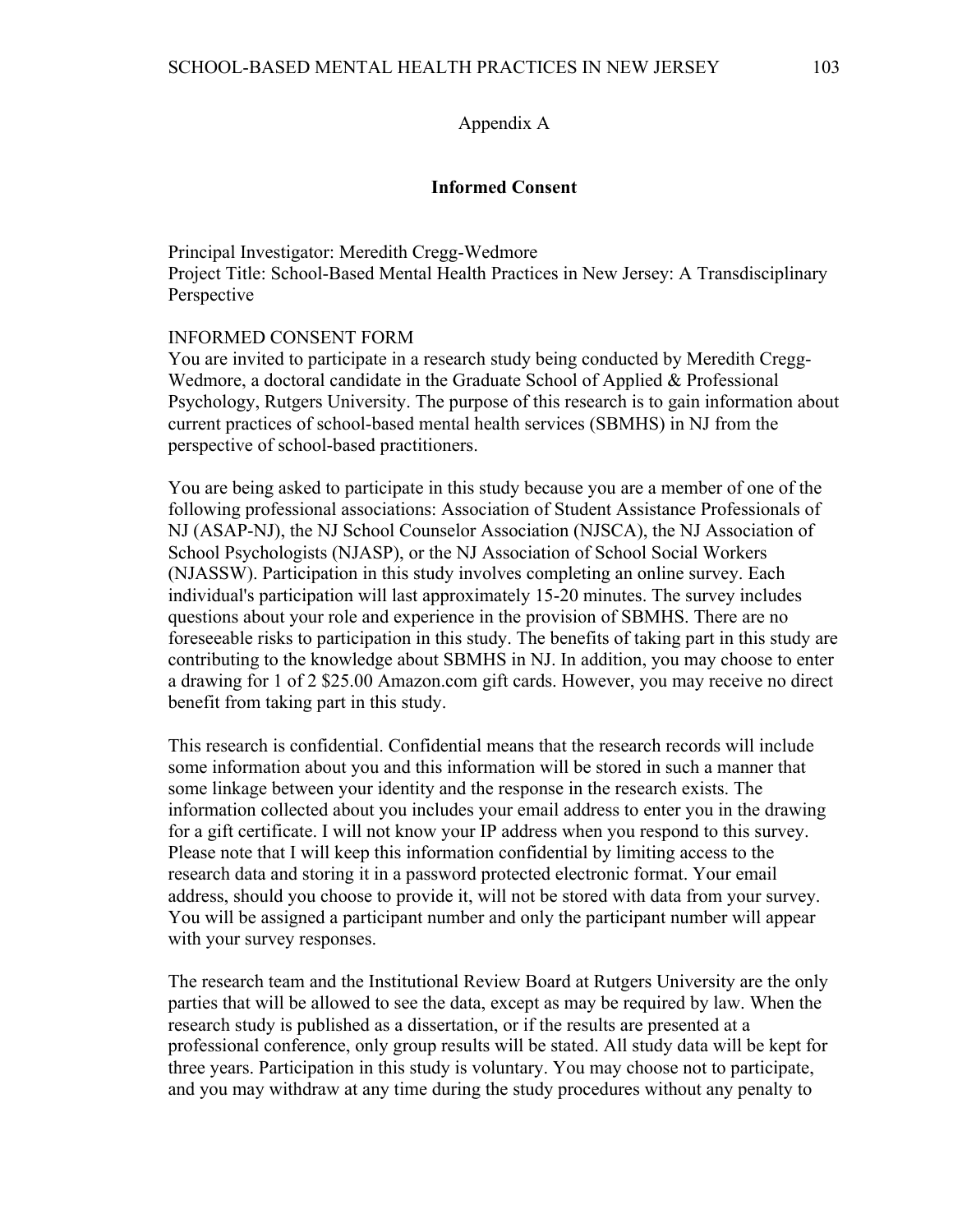you. In addition, you may choose not to answer any questions with which you are not comfortable. If you have any questions about the study or study procedures, you may contact Meredith Cregg-Wedmore at 732-320-1999 or creggm@aol.com, or you may contact my advisor Dr. Kenneth Schneider, at schneid@rci.rutgers.edu

If you have any questions about your rights as a research subject, you may contact the IRB Administrator at Rutgers University at: Rutgers University, the State University of New Jersey Institutional Review Board for the Protection of Human Subjects Office of Research and Sponsored Programs 3 Rutgers Plaza New Brunswick, NJ 08901-8559 Tel: 848-932-0150 Email: humansubjects@orsp.rutgers.edu

By beginning the survey, you acknowledge that you have read this information and agree to participate in this research, with the knowledge that you are free to withdraw your participation at any time without penalty. If you choose not to participate, you may close the link to this survey.

This informed consent form was approved by the Rutgers University Institutional Review Board for the Protection of Human Subjects on 9/22/14. Currently, there is no expiration on the approval of this form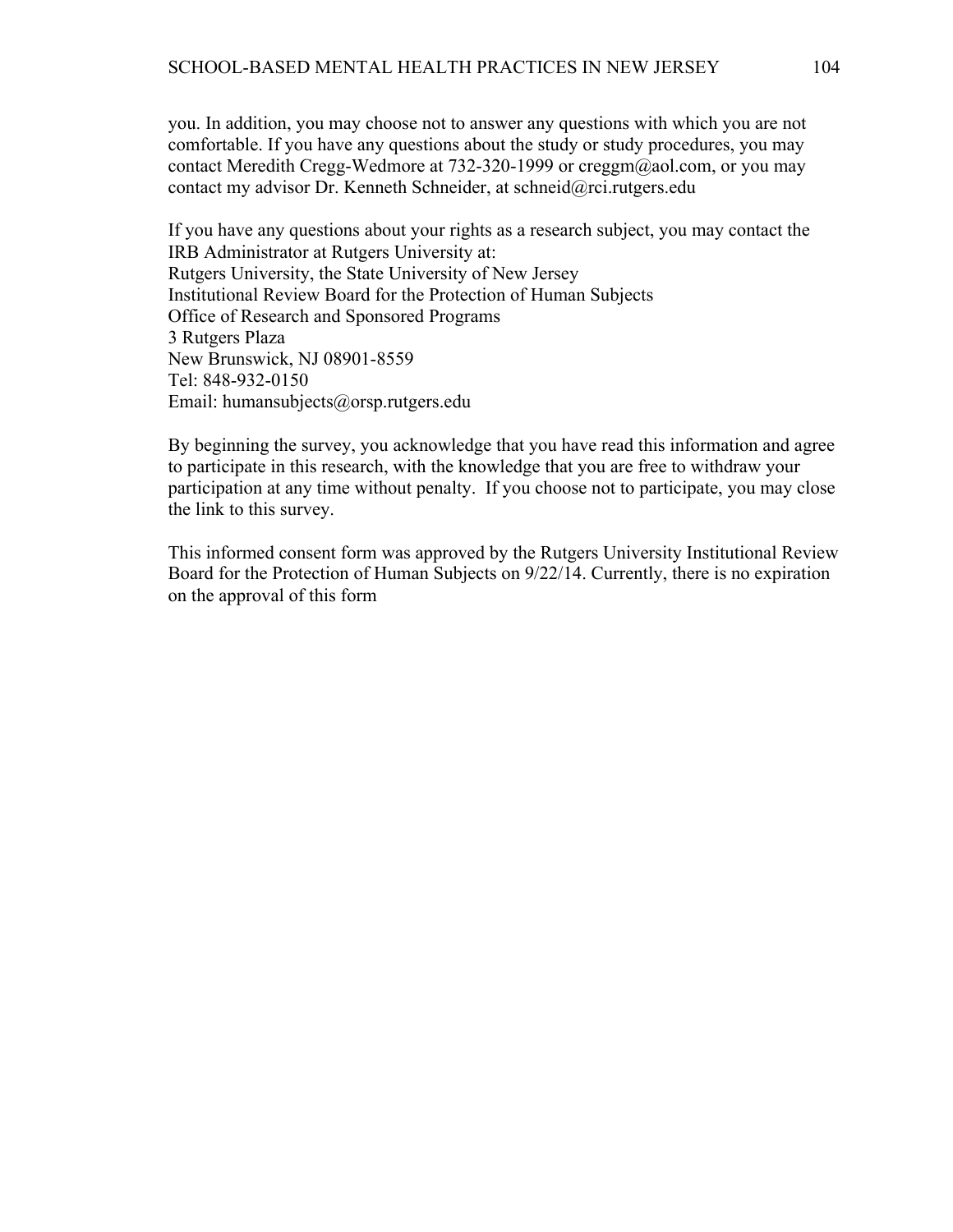## Appendix B

#### **Survey**

#### *School-Based Mental Health Survey for Practitioners*

*Please answer all questions based on your experiences since the beginning of the 2014-2015 school year*

#### **Demographic Information**

- 1. Gender: Male or Female
- 2. Age:
- 3. What is your ethnicity:
	- a. American Indian/Alaskan Native
	- b. Asian or Pacific Islander
	- c. Black or African American
	- d. Hispanic or Latino
	- e. White/Caucasian
	- f. Other, please specify:
- 4. Professional Role
	- a. School Counselor
	- b. School Psychologist
	- c. School Social Worker
	- d. Student Assistance Professional
	- e. Other, please specify:
- 5. Years practicing in a school setting in your current professional role (include present year):
- 6. State in which employed
	- a. NJ
	- b. Other, please specify
- 7. Highest degree earned
	- a. Bachelors
	- b. Post-Bachelors Certification
	- c. Masters
	- d. Specialist/Post-Masters
	- e. Doctorate
- 8. How many different school buildings do you serve in your current position?
- 9. What type of school(s) do you serve in your current position?:
	- a. Private

 $\mathcal{L}$ 

b. Public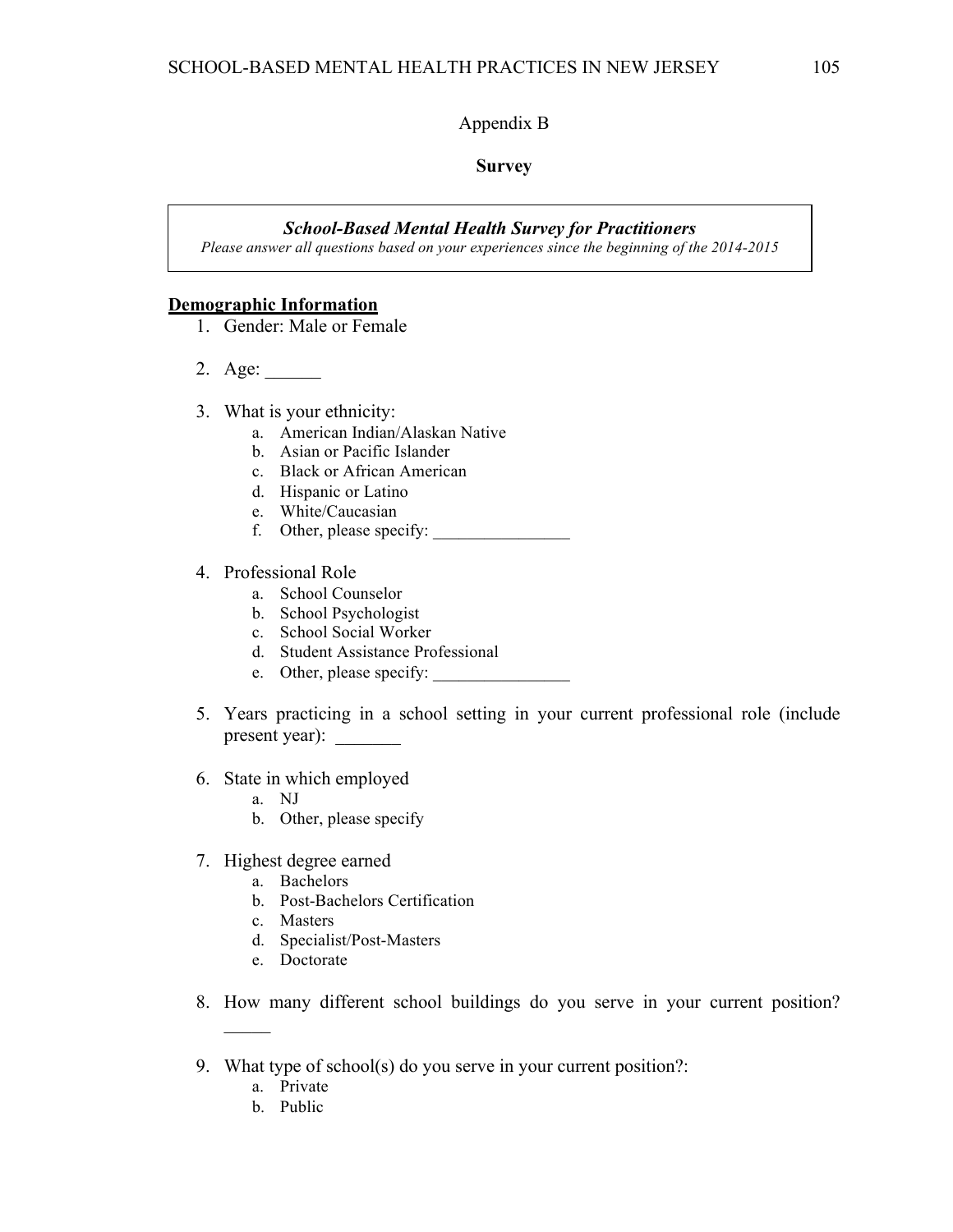- 
- 10. How would you describe the setting of the school(s) you currently serve?
	- a. Rural
	- b. Suburban

c. Parochial

- c. Urban
- 11. What percentage of your time is assigned to serving students at each school level?: (e.g., 25%, 50%, total should equal 100%)
	- a. \_\_\_\_ Preschool
	- b. **\_\_\_** Elementary School
	- c. \_\_\_\_ Middle/Jr. High School
	- d. \_\_\_\_ High School
	- e. Other, please specify:
- 12. In your current position, what is the ratio of other professionals in your role to students (e.g., school counselor:student, school psychologist:student, etc)?
	- a.  $1: \le 500$
	- b. 1: 500-999
	- c. 1: 1000-1499
	- d. 1: 1500-2000
	- e.  $1: > 2000$
- 13. After completing your graduate school training (e.g., courses, practicum, internship), how prepared did you feel to provide mental health services (e.g., counseling, crisis intervention, etc.) in the schools?
	- 1=Not at All Prepared
	- 2= A Little Prepared
	- 3=Satisfactorily Prepared
	- 4= Well Prepared
	- 5= Extremely Prepared
- 14. Please indicate the amount of time you would prefer to spend providing mental health services:
	- a. More time
	- b. Less time
	- c. The same amount of time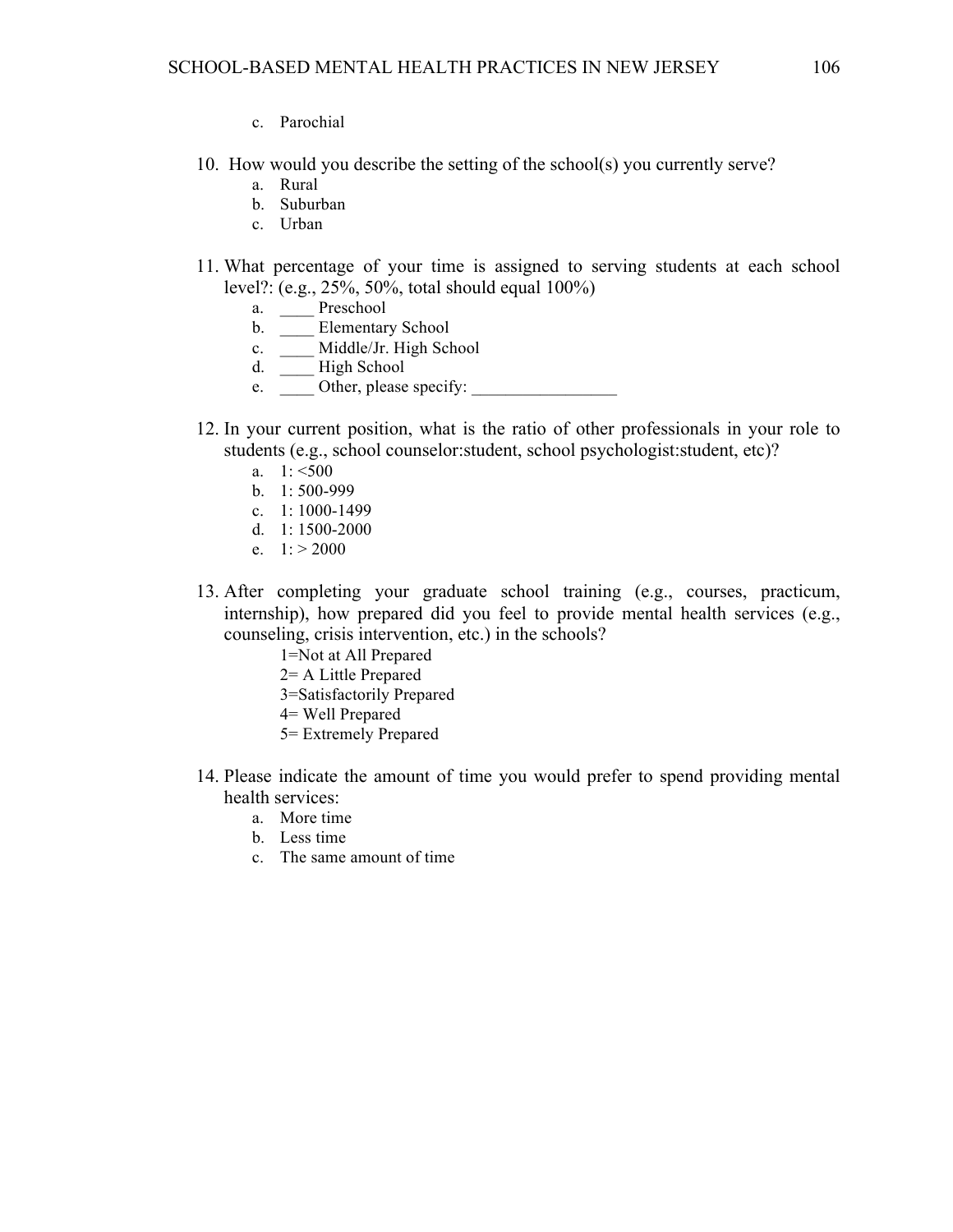# **Referral Concerns**

*The following is a list of problems for which children are commonly referred for mental health services.*

| <b>Referral Concerns</b>                                                               |                                                                                                           |  |
|----------------------------------------------------------------------------------------|-----------------------------------------------------------------------------------------------------------|--|
| A. Academic problems (e.g., poor study skills,<br>failure to complete work)            | Q. Grief or loss                                                                                          |  |
| <b>B.</b> Adolescent sexuality (e.g., pregnancy, sexual<br>preference)                 | <b>R</b> . Interpersonal problems (e.g., poor<br>social skills, social isolation, peer<br>rejection)      |  |
| C. Anger/aggression                                                                    | S. Lack of motivation                                                                                     |  |
| D. Attention Deficit Hyperactivity Disorder<br>(ADHD)                                  | T. Low self-esteem/self-concept                                                                           |  |
| E. Atypical or odd behaviors (e.g., bizarre or<br>inappropriate comments)              | U. Obsessive Compulsive Disorder<br>(OCD)                                                                 |  |
| F. Autism/Asperger's                                                                   | V. Oppositional Defiant Disorder (ODD)                                                                    |  |
| G. Bipolar Disorder                                                                    | W. Problems/conflict with caregivers                                                                      |  |
| H. Bullying (i.e., victims or aggressors; physical<br>or verbal)                       | X. Romantic relationship problems                                                                         |  |
| I. Caregivers' mental health issues (e.g., parental                                    | Y. School-wide tragedy (e.g., teacher or                                                                  |  |
| depression or substance use)                                                           | student dies)                                                                                             |  |
| J. Cutting                                                                             | Z. Specific Phobia (e.g., school, tests)                                                                  |  |
| K. Depression                                                                          | AA. Substance use                                                                                         |  |
| L. Divorce in family                                                                   | <b>BB</b> . Threat to harm others (e.g., threatens<br>to kill other students, brings weapon to<br>school) |  |
| M. Eating problems                                                                     | CC. Threat to harm self (suicidality)                                                                     |  |
| N. General anxiety                                                                     | <b>DD</b> . Truancy                                                                                       |  |
| O. General externalizing concern (e.g., disrespect,<br>talking back, conduct problems) | EE. Trauma (e.g., emotional, physical, or<br>sexual abuse)                                                |  |
| P. General internalizing concern (e.g., withdrawn,<br>shy, flat/negative affect)       | FF. Other (please specify):                                                                               |  |

15. Please list the letters (e.g., A, T, FF) that correspond to the five types of student problems that are referred to you most frequently for mental health services (in rank order):

If you are choosing FF-Other, please specify below:

- $1^{\text{st}}$ :
- $2<sup>nd</sup>$ .
- $3^{\text{rd}}$ .
- $4^{\text{th}}$ .
- $5^{\text{th}}$ :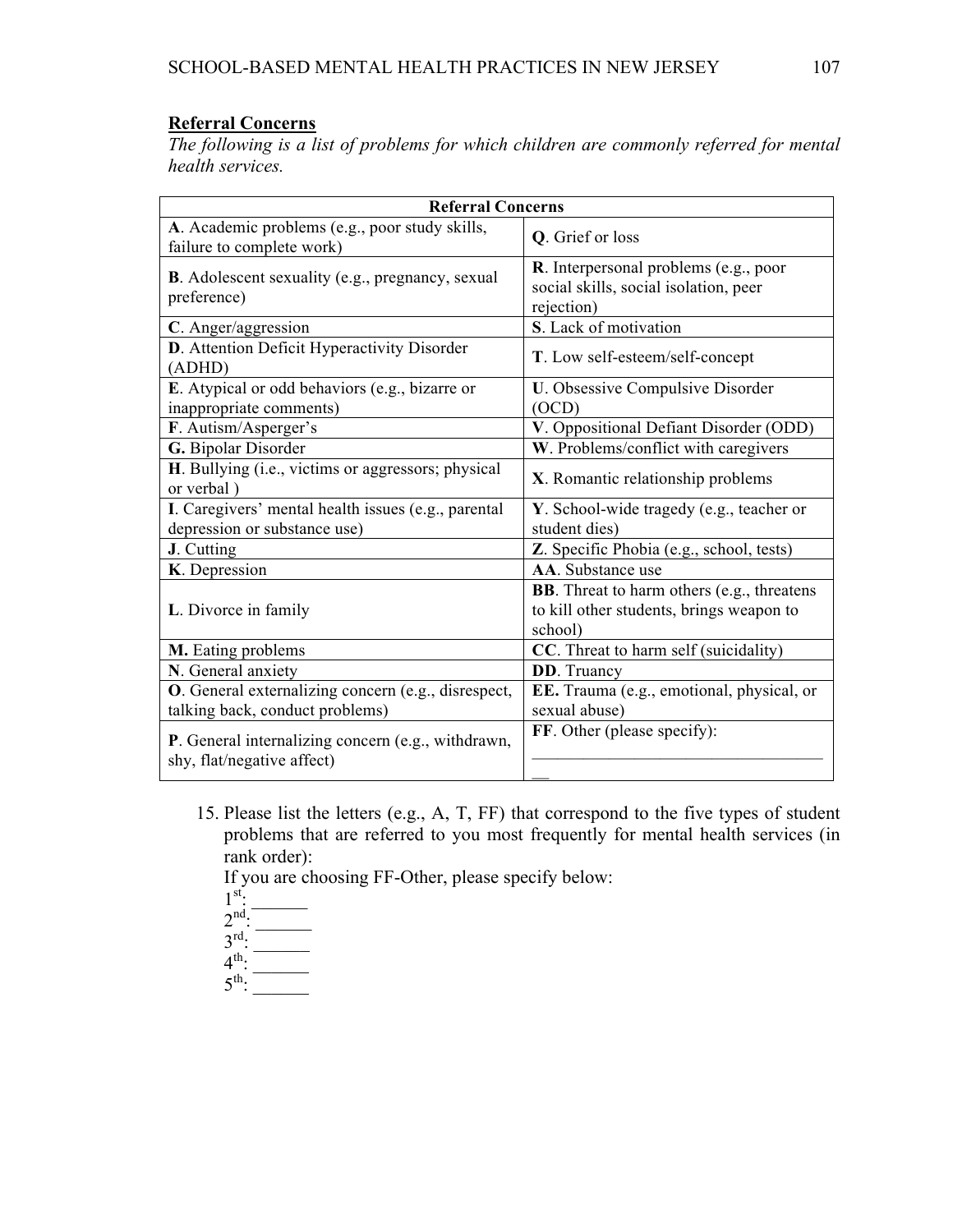## **Mental Health Services Provided**

16. Do you provide any of the following services below to children with mental health problems?

\*\*select "yes" or "no" for each service. For each service you do provide, select the frequency (e.g., daily, weekly, monthly) that best describes how often you engage in that service in a typical month. **Service Provided**

| Service Provided<br>Yes/No | Frequency |
|----------------------------|-----------|
|                            |           |
|                            |           |
|                            |           |
|                            |           |
|                            |           |
|                            |           |
|                            |           |
|                            |           |
|                            |           |
|                            |           |
|                            |           |
|                            |           |
|                            |           |
|                            |           |
|                            |           |
|                            |           |
|                            |           |
|                            |           |
|                            |           |
|                            |           |
|                            |           |
|                            |           |
|                            |           |

17. If you selected "Group Counseling" as a service you provide, please check which types of groups you provide (select all that apply during the current school year): *Social Skills Grief Divorce Anger Management*

 *Anxiety Study Skills Other (please specify type of group)*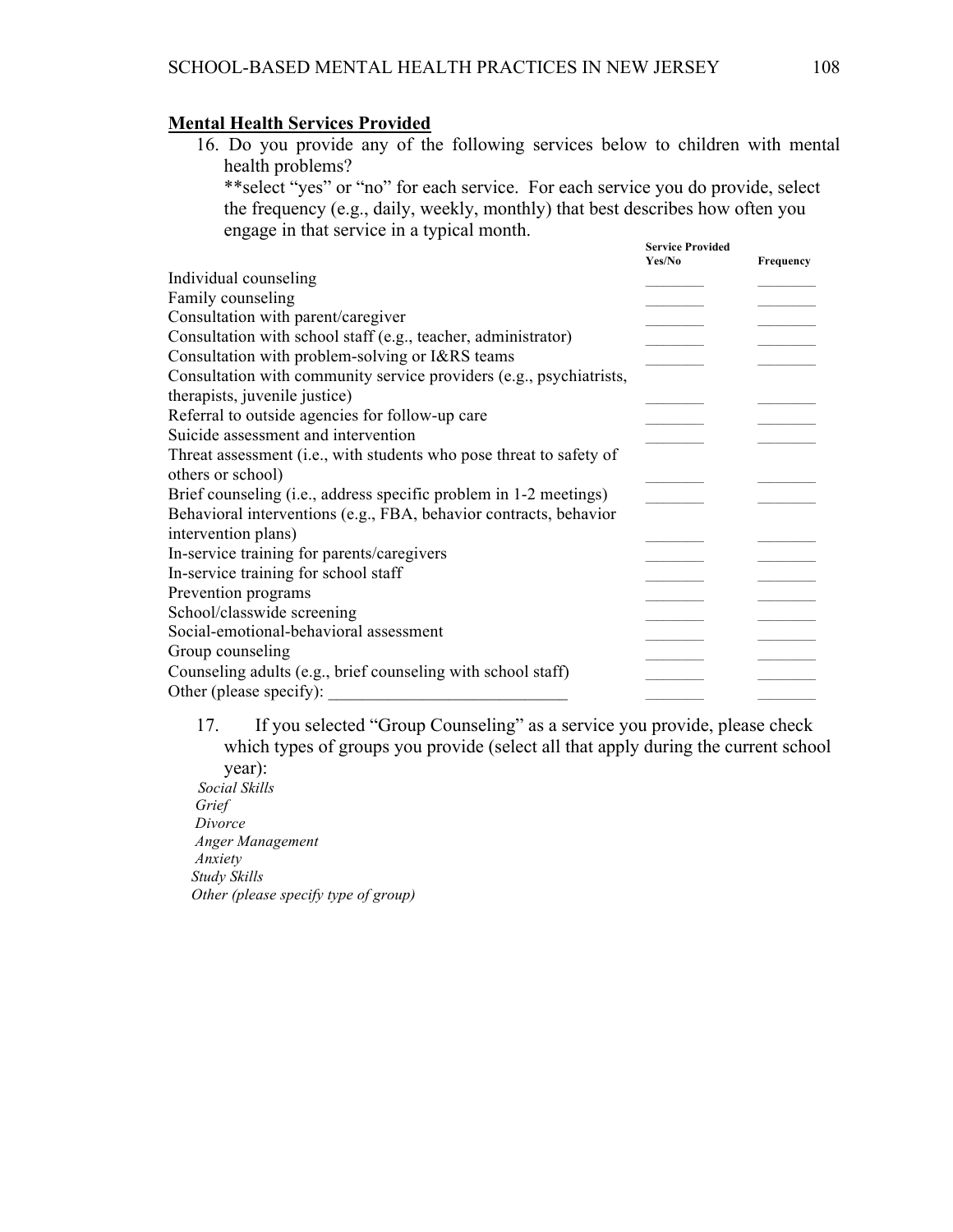#### **Barriers to Mental Health Service Provision**

- 18. To what extent do you feel each of the following factors presents a BARRIER in your provision of mental health services in your school(s)?
- *1 = Not a Barrier*
- *2 = Slight Barrier*
- *3 = Moderate Barrier*
- *4 = Significant Barrier*
- *5 = Extreme Barrier*

*N/A = Have not personally experienced this factor*

A. Inconsistent treatment (miss scheduled sessions due to other responsibilities)

B. Problems accessing students during day (e.g., pulling students from class for sessions; finding a common time to hold a group)

C. Unplanned/premature termination of services due to school calendar

D. Difficulty maintaining students' privacy due to inquiries from school staff

E. Insufficient space to provide m.h. services (e.g., no room to meet with students)

F. Overlapping responsibilities among mental health professionals (e.g., school counselors, school psychologists, social workers, student assistance counselors)

G. Schools are accountable for students' academic success only (vs. behavioral or social wellness)

H. Student attrition (e.g., drop-out, moving during school year)

I. Narrowly defined department-assigned roles and responsibilities

J. Cumbersome department procedures and requirements (e.g., extensive paperwork)

K. Concerns with liability and legal problems related to providing m.h. services

L. Insufficient funds for mental health services from district administration

M. Insufficient support for m.h. services from building-level administration

N. Insufficient support for mental health services from teachers (e.g., don't value mental health treatment)

O. Teachers are unaware of mental health services that school based practitioners can provide

P. Difficulty collaborating with teachers to implement interventions

Q. Too many students in need of mental health services

R. Too many psychoeducational evaluations to complete

S. Insufficient time and integration into your school site

T. Role strain (i.e., having too many responsibilities in your professional role)

U. Burn out (i.e., emotional/physical toll incurred by providing m.h. services)

V. Personal desire to provide traditional services such as assessment

W. Personal mental health problems (i.e., dealing with issues in one's own life)

X. Insufficient knowledge/skills relevant to mental health service provision (i.e., not enough didactic training or applied experiences)

Y. Insufficient confidence in your ability to provide mental health services

Z. Off-putting student characteristics (e.g., poor hygiene, immature behavior)

AA. Insufficient support from parents during mental health intervention efforts

BB. Other (please specify)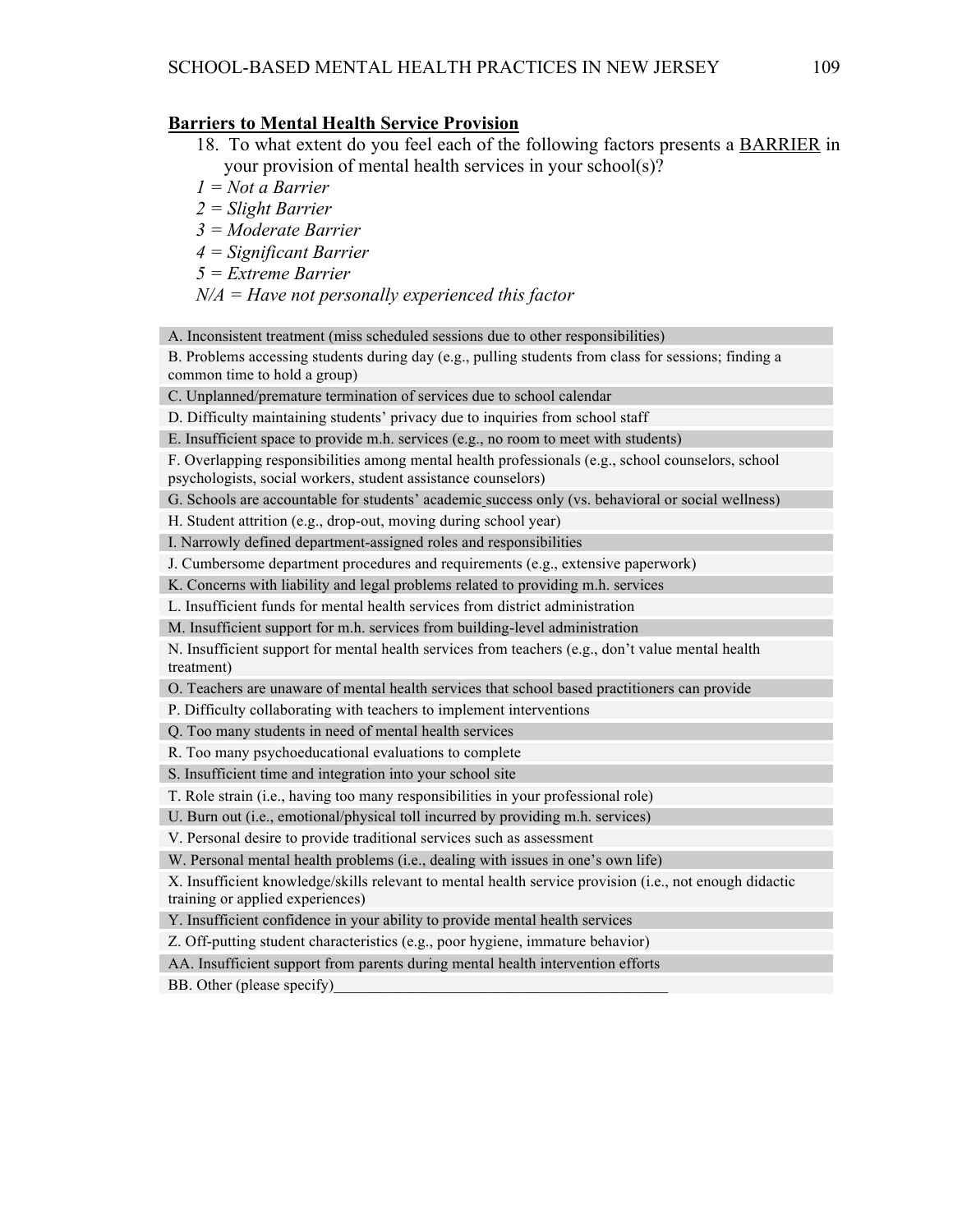#### **Enablers to Mental Health Service Provision**

- 19. To what extent do you feel that each of the following factors serves to ENABLE your provision of mental health services in your school(s)?
	- *1 = Not an Enabler*
	- *2 = Slight Enabler*
	- *3 = Moderate Enabler*
	- *4 = Significant Enabler*
	- *5 = Extreme Enabler*
	- *N/A = Have not personally experienced this factor*

A. Department gives explicit permission to provide mental health services and creates assignments consistent with this expectation

B. Department provides relevant professional development (i.e., in-services about mental health interventions, behavior disorders, etc.)

C. District support for mental health service provision (e.g., initiatives that prioritize mental health,

sufficient funding and personnel resources)

D. Personal desire to provide mental health services

E. Ability to maintain personal boundaries (e.g., use preventive strategies to avoid becoming too attached to a child or overwhelmed by multiple demands)

F. Personal experiences as a parent helps you handle similar problems with students

G. Ability to remain objective with a student (e.g., avoid involvement with school discipline matters, avoid being influenced by teachers' opinions of the student)

H. Sufficient time and integration into your school site (e.g., assigned to one school for multiple days; high availability to school staff or students)

I. Sufficient support for m.h. services from building-level administration

J. Teachers are supportive of mental health services/interventions

K. Teachers expect your role to include mental health services

L. Sufficient knowledge/skills relevant to mental health service provision

M. Adequate confidence in your ability to provide mental health services

N. Availability to consult with other school mental health professionals

O. Sufficient space to provide mental health services

P. Manageable number of children who require psychoeducational evaluations

Q. Manageable number of children in need of mental health services

R. Access to adolescents (i.e., working in a middle or high school setting)

S. Sufficient support from parents for mental health services

T. Access to/linkages with community resources

U. Other (please specify)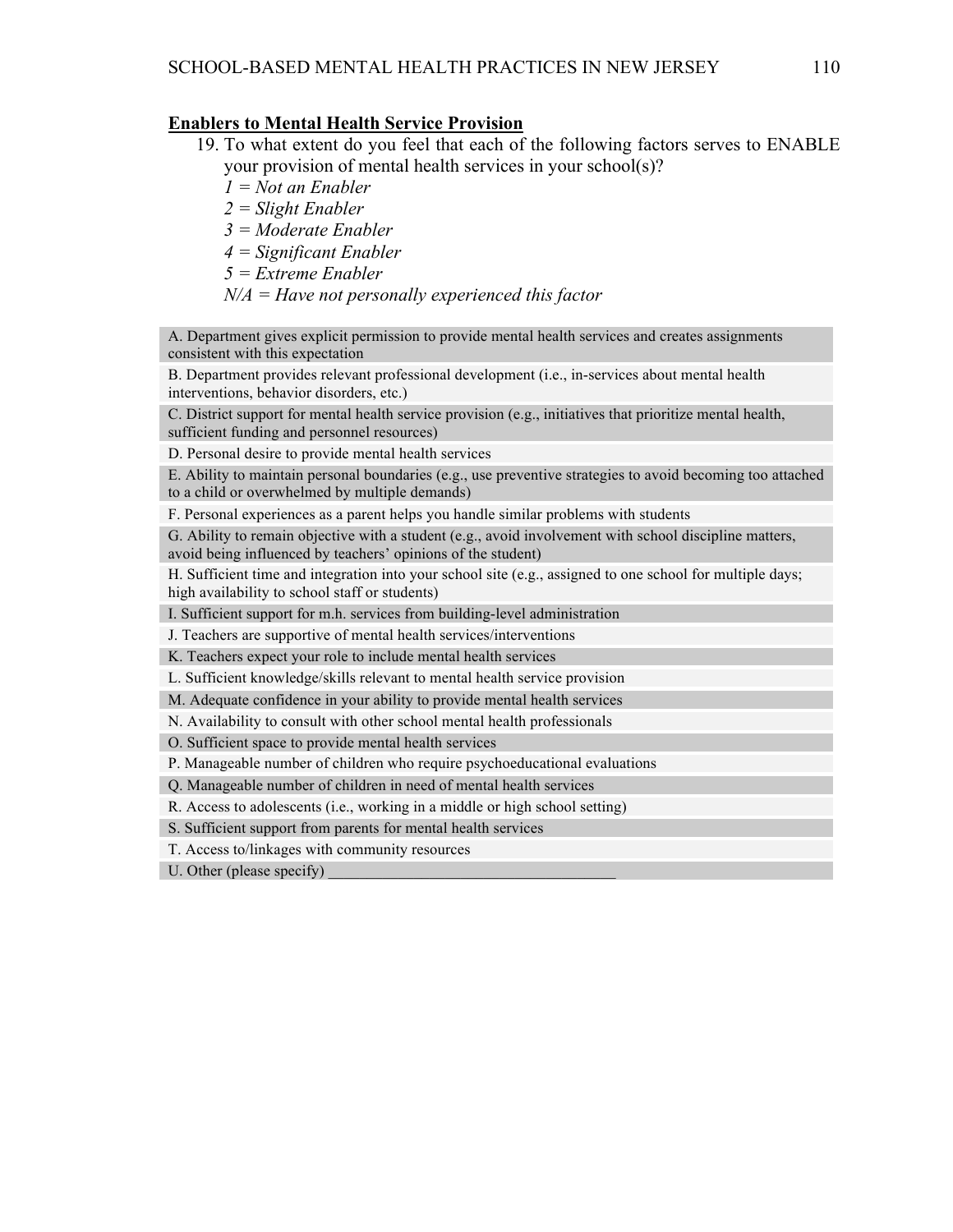#### **Training in School-Based Mental Health**

- 20. To what extent do you feel each content area below was important in preparing you to provide mental health services in your school(s)?
	- *1 = Not Helpful*
	- *2 = Somewhat Helpful*
	- *3 = Moderately Helpful*
	- *4 = Very Helpful*
	- *5 = Extremely Helpful*
	- *N/A = Did not receive training in content area*

A. Psychopathology/behavior disorders/abnormal psychology

B. Developmental psychology

C. Social-emotional-behavioral assessment (e.g., interview techniques, rating scales)

D. Advanced study of a single therapeutic orientation (e.g., Rogerian, Gestalt, CBT)

E. Survey course covering multiple therapeutic orientations

F. Advanced counseling/psychotherapy (i.e., how to conduct individual psychotherapy)

G. Family therapy approaches and techniques

H. Substance abuse prevention and treatment approaches and techniques

I. Group therapy approaches and techniques

J. Crisis intervention (e.g., suicide assessment/ intervention, threat assessments)

K. Behavior interventions (e.g., relaxation training, behavior analysis)

L. Consultation with teachers or parents

M. Systems consultation

N. Multicultural education/therapy techniques

O. Ethics/Law

P. Psychopharmacology

Q. Empirically-supported treatments (i.e., identifying evidence-based interventions)

R. Prevention of mental health problems

S. Treatment planning (identifying goals, tracking progress)

T. Case documentation (progress notes, intake summaries)

U. Therapeutic relationship skills (e.g., interpersonal skills, listening skills)

V. Information on mental health agencies and resources in the community

W. Techniques/strategies for working in school environment

X. Learning skills needed to be a lifelong learner (i.e., to stay abreast of mental health literature)

Y. Counseling adults (i.e., what to say, techniques)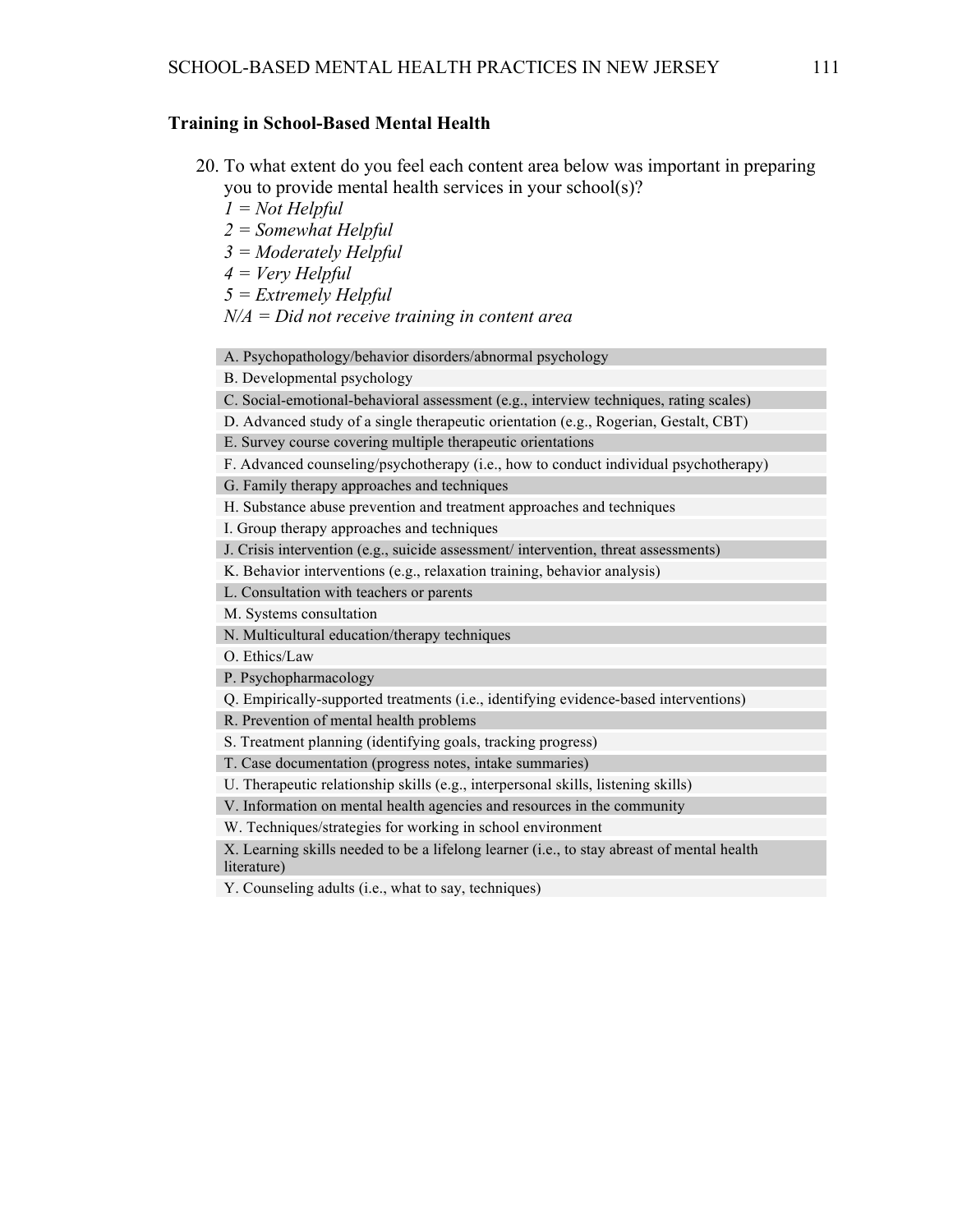- 21. To what extent do you feel each of the following types of experiential activities was important to preparing you to provide mental health services in your school(s)?
	- *1 = Not Helpful*
	- *2 = Somewhat Helpful*
	- *3 = Moderately Helpful*
	- *4 = Very Helpful*
	- *5 = Extremely Helpful*
	- *N/A = Did not receive/incur this experience*
		- A. In-class role plays
		- B. Supervised practicum/externship/internship
		- C. Co-lead counseling group(s)
		- D. Observe master therapist(s) (e.g., live through mirror, videotapes available commercially)
		- E. Self-review and critique of counseling (e.g. watch audio or videotapes of own sessions
		- F. Receive own counseling
		- G. Work on a multidisciplinary team (i.e., opportunity to interact with other mental
- 22. To what extent do you feel each of following types of professional development opportunities was important in preparing you to provide mental health services in your school(s)?
	- *1 = Not Helpful*
	- *2 = Somewhat Helpful*
	- *3 = Moderately Helpful*
	- *4 = Very Helpful*
	- *5 = Extremely Helpful*
	- *N/A = Did not receive/incur this experience*
		- A. In-services offered through one's district
		- B. Applied experiences following an in-service
		- C. Work with interns
		- D. Participate in professional organization (e.g., national or state professional organization)
		- E. Self-study (e.g., reading books on mental health interventions, psychopathology, etc.)
		- F. Formal supervision of services
		- G. Consultation with colleagues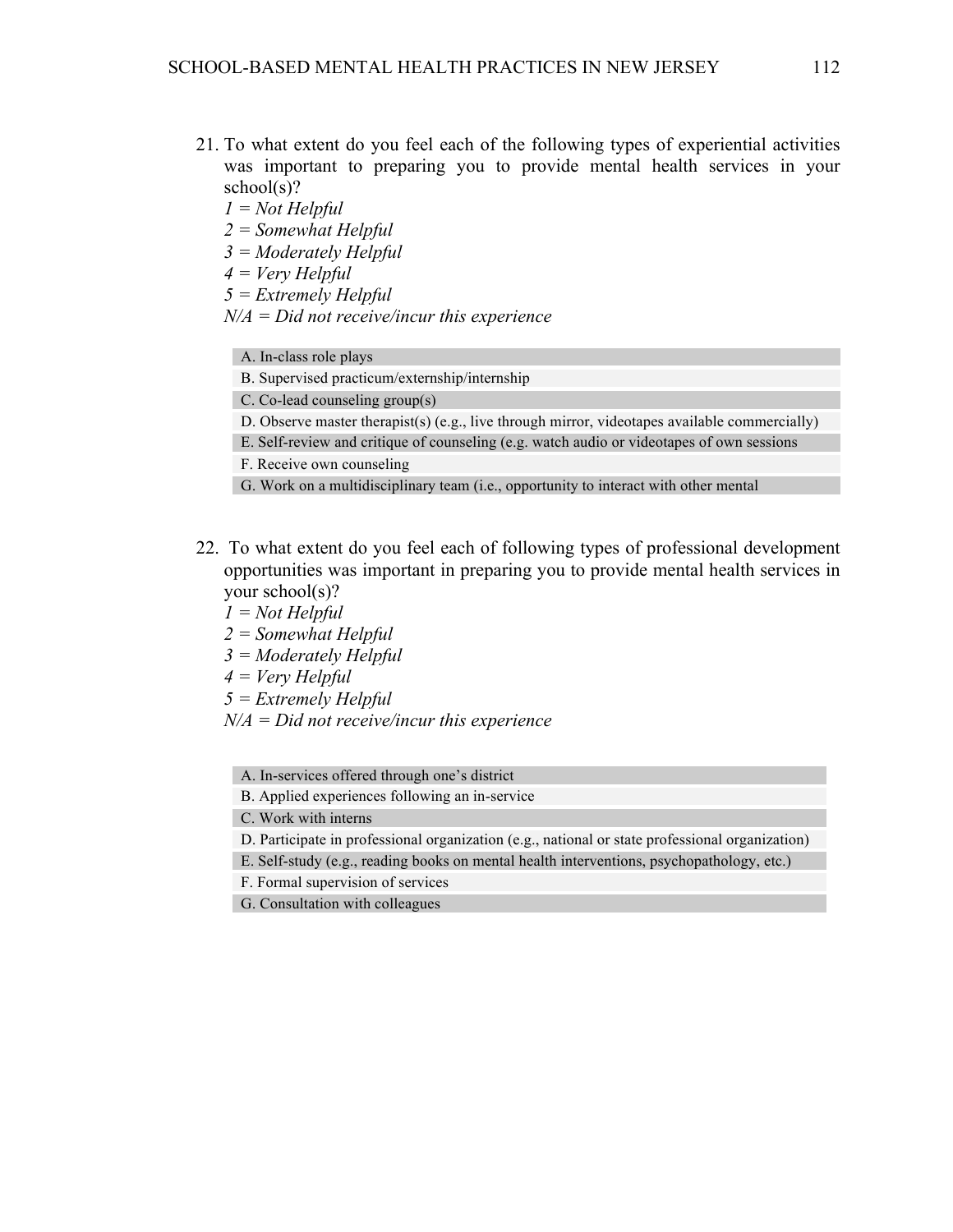23. To the best of your knowledge, please answer each item that follows based on your current practice in your school(s). Please select the rating that best reflects the degree that the item is developed and/or implemented. (Rate from 1 to 5;  $1 =$ Not at All in Place;  $3 =$  Somewhat in Place;  $5 =$  Fully in Place)

Do you receive ongoing training and supervision on: effective diagnosis, treatment planning and implementation, clinical decision making?

Do you conduct screening and follow-up assessments to identify mental health concerns?

Do you continually assess whether ongoing services provided to students are appropriate and helping to address presenting problems?

Is there a clear and effective protocol in your district to assist your clinical decision making and care for more serious situations (e.g., abuse and neglect reports, self-reporting of suicidal/homicidal ideation)?

Does your district offer activities promoting school-wide mental health?

Does your district offer prevention activities (e.g., group, classroom, and/or school-wide)? Are referral procedures being utilized by stakeholders (e.g., educators, other mental health staff, health staff, administrators, parents and students?)

Are you receiving regular training on effectively providing care for students and families who present diverse developmental, cultural, ethnic, and personal backgrounds? Does your caseload reflect the diversity of the school population?

Does your district make efforts to ensure that your school mental health program and

services are welcoming and respect the students and families served?

Do you actively collaborate with other professionals in your school (other health/mental health providers, educators, administrators)?

Are you actively using the evidence-base (practices and programs) to guide your preventive and clinical interventions?

Are faculty and staff trained on the identification, referral, and behavior management of social/emotional/behavioral problems in students?

Does your district offer intensive treatment services to youth and families (e.g., individual, group, and family therapy)?

Do you feel sufficiently trained, supported, and supervised to handle the unique demands of school based practice in an ethical and effective manner?

Does your district coordinate mental health efforts in the school to ensure that youth who need services receive them, while avoiding service duplication?

Does your district work with other community health and mental health providers to improve and coordinate and expand resources?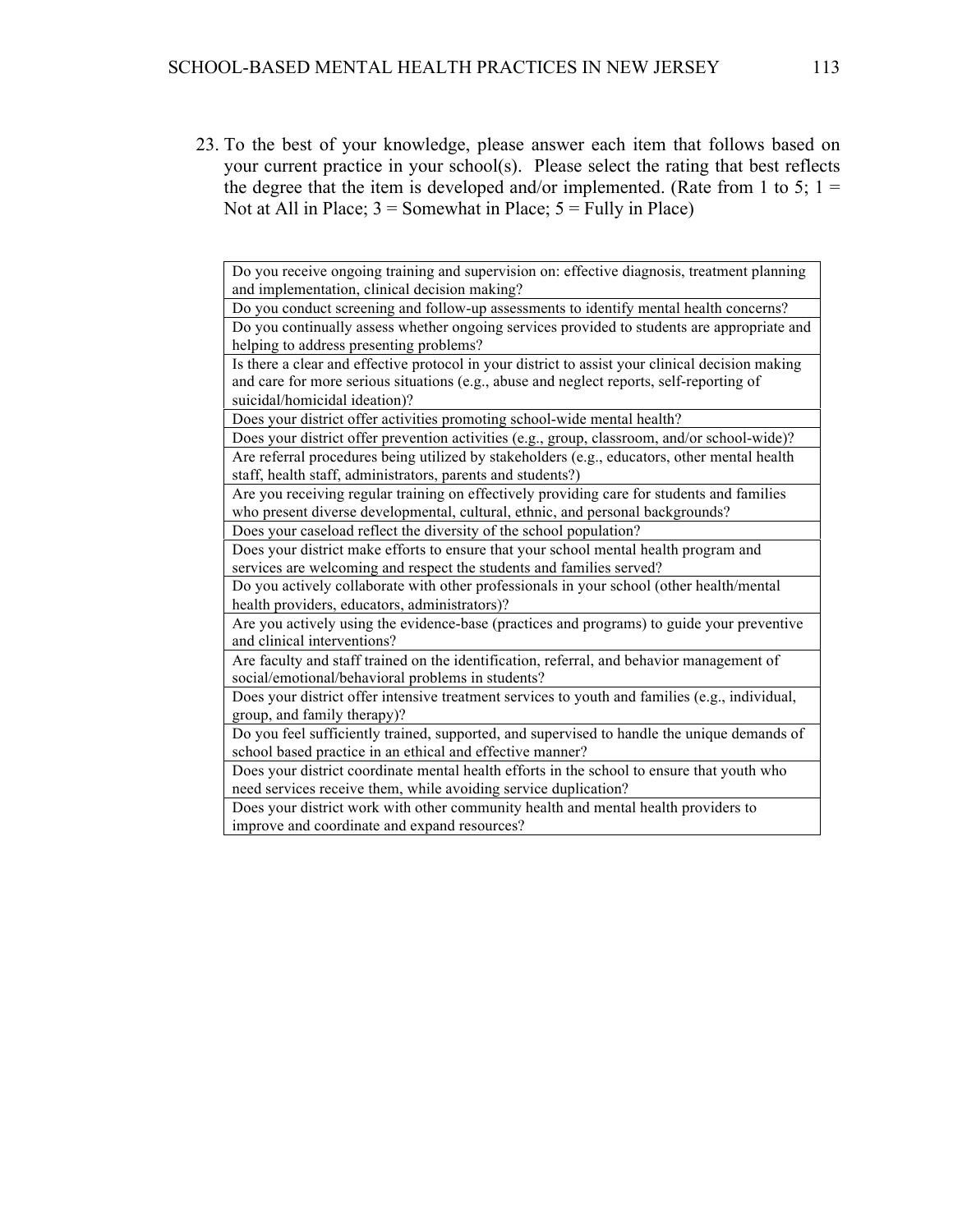## Appendix C

## **Field Test Materials**

### Explanation to field test participants:

*"I am going to ask you to complete an online survey as a field test to assist with survey development. Please fill it out the same way you would if this was the actual study. When you are finished, I will ask you some questions about your experience taking the survey. Your answers will remain confidential and no identifying information about you will be used in the survey development or published research. Please take note of the time you begin and end the survey to assist me in understanding how long it will take participants to complete."*

Post-Survey Interview Questions:

- 1. How long did it take you to complete the survey?
- 2. Were there any words in the informed consent or survey that you did not understand?
- 3. If you were a prospective participant, what would make you more likely to participate in this study?
- 4. Was there any information in the informed consent that made you not likely to participate in the study?
- 5. Did any of the questions make you feel uncomfortable to answer?
- 6. Did you find any of the questions extremely difficult to answer?
	- a. If so, please tell me about the question and your experience answering it.
- 7. Tell me about aspects of the survey that would make you more or less likely to fully complete it if you were a participant in this study.
- 8. Was there anything in the survey that you felt should have been included and wasn't?
- 9. Was there any question you left blank? If so, was there a particular reason for that?
- 10. Do you have anything else you would like to tell me that you haven't had a chance to mention?

*"Thank you for your time and feedback!"*